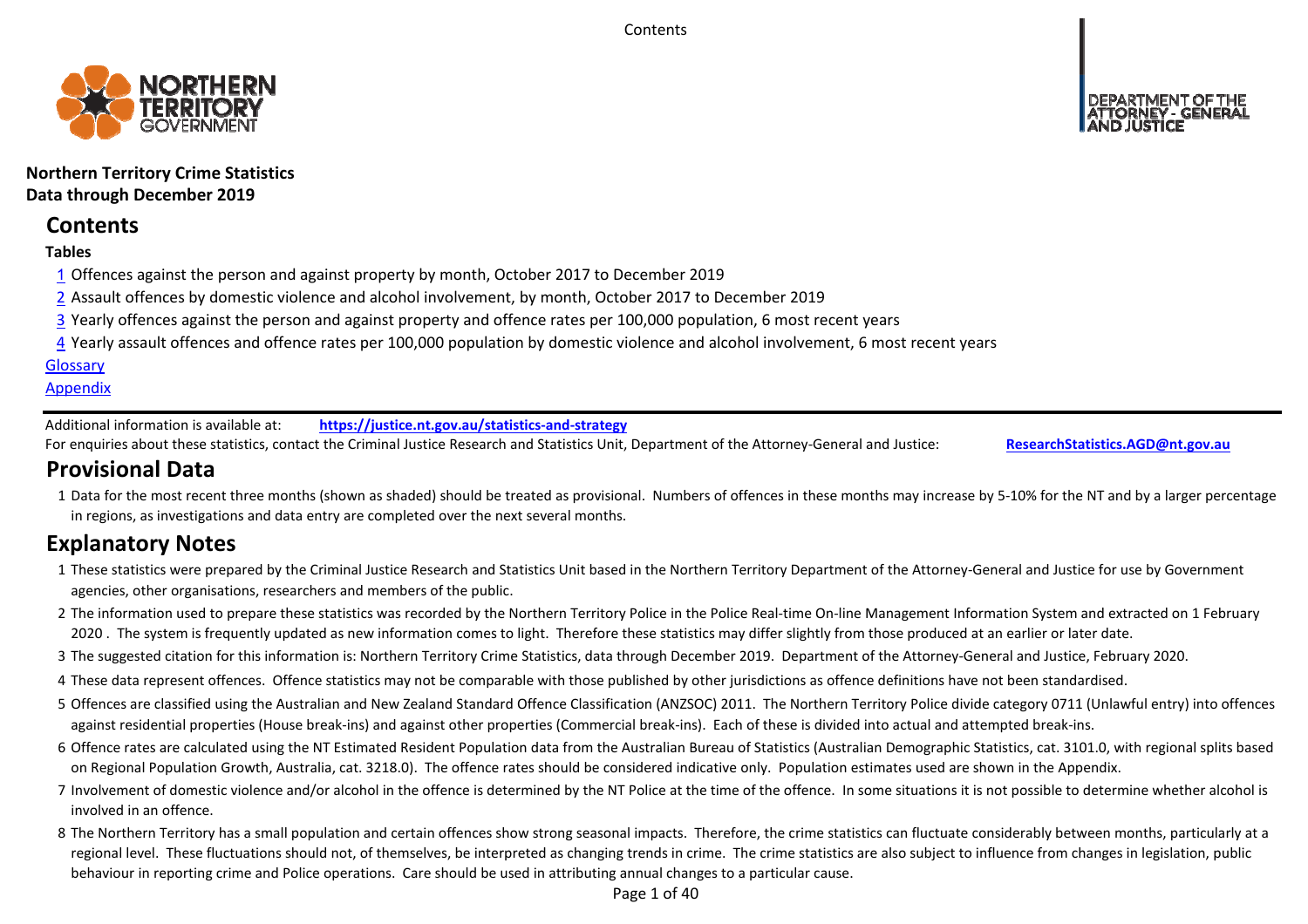DEPARTMENT OF THE<br>ATTORNEY - GENERAL



# **Northern Territory Crime Statistics**

**Data through December 2019**

| Number of offences                                        | Oct-17 | <b>Nov-17</b>  | <b>Dec-17</b>  | <b>Jan-18</b>            | Feb-18         | Mar-18         | Apr-18       | $May-18$       | <b>Jun-18</b>  | <b>Jul-18</b>  | <b>Aug-18</b> | Sep-18   |
|-----------------------------------------------------------|--------|----------------|----------------|--------------------------|----------------|----------------|--------------|----------------|----------------|----------------|---------------|----------|
| 0111 Murder                                               | 0      | $\Omega$       | $\Omega$       | $\Omega$                 | $\Omega$       | $\Omega$       | $\mathbf{1}$ | $\mathbf{1}$   | $\Omega$       | $\Omega$       | $\Omega$      |          |
| 0121 Attempted murder                                     | n      | $\Omega$       | $\Omega$       | $\Omega$                 | $\Omega$       | O              | $\Omega$     |                | $\Omega$       | ŋ              | $\Omega$      |          |
| 0131 Manslaughter                                         | O      | $\Omega$       | $\Omega$       | $\Omega$                 | 1              | O              | $\Omega$     |                | 1              | $\Omega$       | $\Omega$      |          |
| 0132 Driving causing death                                | O      | $\Omega$       | $\Omega$       | $\overline{\phantom{a}}$ | 0              |                | $\Omega$     | $\Omega$       |                | $\overline{2}$ | $\Omega$      |          |
| 01 Homicide and related offences                          | 0      | 0              | $\mathbf 0$    | $\overline{2}$           | $\mathbf{1}$   | 1              | $\mathbf{1}$ | $\mathbf{1}$   | $\overline{2}$ | $\overline{2}$ | 0             | $\Omega$ |
| 021 Assault                                               | 677    | 648            | 817            | 652                      | 625            | 679            | 604          | 549            | 529            | 559            | 526           | 571      |
| 029 Acts intended to cause injury - other                 | 5      | 3              | 3              | 3                        | $\overline{a}$ | $\overline{2}$ | $\Omega$     | 1              | 7              | $\overline{2}$ | 1             |          |
| 02 Acts intended to cause injury                          | 682    | 651            | 820            | 655                      | 629            | 681            | 604          | 550            | 536            | 561            | 527           | 573      |
| 031 Sexual assault                                        | 35     | 31             | 38             | 24                       | 45             | 41             | 25           | 23             | 32             | 42             | 30            | 26       |
| 032 Non-assaultive sexual offences                        | 5      | 10             | $\overline{2}$ | $\mathbf{1}$             | 8              | $\overline{7}$ | 3            | 8              | 5              | 2              |               | 3        |
| 03 Sexual assault and related offences                    | 40     | 41             | 40             | 25                       | 53             | 48             | 28           | 31             | 37             | 44             | 35            | 29       |
| 049 Other dangerous or negligent acts endangering persons | 15     | 12             | 17             | 23                       | 15             | 13             | 17           | 15             | 17             | 11             | 10            | 14       |
| 0511 Abduction and kidnapping                             | 0      | $\Omega$       | $\Omega$       | $\Omega$                 | $\Omega$       | 0              | $\Omega$     | $\Omega$       | $\Omega$       | $\Omega$       | $\Omega$      |          |
| 0521 Deprivation of liberty/false imprisonment            | 1      | 3              | $\mathbf{1}$   | 1                        | 5              | Δ              |              |                | O              |                | 2             |          |
| 0531 Harassment and private nuisance                      | 8      | $\overline{2}$ | $\Delta$       | $\overline{2}$           | 3              | O              |              | $\overline{2}$ | 3              |                | 3             |          |
| 0532 Threatening behaviour                                | 21     | 29             | 21             | 23                       | 34             | 34             | 23           | 23             | 22             | 24             | 33            | 35       |
| 05 Abduction, harassment and other offences               | 30     | 34             | 26             | 26                       | 42             | 38             | 32           | 26             | 25             | 29             | 38            | 41       |
| 061 Robbery                                               | 9      | 11             | 12             | 18                       | 6              | 8              | 11           | 12             | $\overline{7}$ | 6              | 13            | 8        |
| 0621 Blackmail and extortion                              | 0      | $\mathbf{1}$   | $\mathbf 0$    | $\Omega$                 | 0              | 0              | $\mathbf 0$  | 0              | 0              | 0              | 0             | 0        |
| 06 Robbery, extortion and related offences                | 9      | 12             | 12             | 18                       | 6              | 8              | 11           | 12             | $\overline{z}$ | 6              | 13            | 8        |
| Total offences against the person                         | 776    | 750            | 915            | 749                      | 746            | 789            | 693          | 635            | 624            | 653            | 623           | 665      |
| House break-ins, actual                                   | 128    | 158            | 177            | 265                      | 155            | 156            | 176          | 185            | 111            | 133            | 200           | 211      |
| House break-ins, attempted                                | 13     | 16             | 18             | 27                       | 20             | 25             | 25           | 26             | 17             | 17             | 23            | 15       |
| 0711 House break-ins                                      | 141    | 174            | 195            | 292                      | 175            | 181            | 201          | 211            | 128            | 150            | 223           | 226      |
| Commercial break-ins, actual                              | 147    | 141            | 193            | 239                      | 231            | 219            | 244          | 240            | 164            | 190            | 144           | 165      |
| Commercial break-ins, attempted                           | 23     | 14             | 25             | 18                       | 38             | 26             | 27           | 22             | 17             | 22             | 13            | 22       |
| 0711 Commercial break-ins                                 | 170    | 155            | 218            | 257                      | 269            | 245            | 271          | 262            | 181            | 212            | 157           | 187      |
| 0812 Illegal use of a motor vehicle                       | 60     | 59             | 91             | 106                      | 88             | 77             | 87           | 75             | 62             | 65             | 81            | 65       |
| 0813 Theft of motor vehicle parts or contents             | 74     | 53             | 94             | 72                       | 57             | 56             | 84           | 82             | 67             | 101            | 98            | 88       |
| 081 Motor vehicle theft and related offences              | 134    | 112            | 185            | 178                      | 145            | 133            | 171          | 157            | 129            | 166            | 179           | 153      |
| 08* Theft and related offences (other than MV)            | 689    | 650            | 658            | 732                      | 676            | 686            | 714          | 661            | 607            | 651            | 630           | 630      |
| 12 Property damage offences                               | 623    | 576            | 717            | 698                      | 624            | 554            | 664          | 627            | 478            | 650            | 611           | 650      |
| <b>Total property offences</b>                            | 1.757  | 1.667          | 1.973          | 2.157                    | 1.889          | 1,799          | 2,021        | 1,918          | 1.523          | 1.829          | 1.800         | 1.846    |

Data extracted from PROMIS on 01/02/2020

Shaded months should be treated as provisional

Page 2 of 40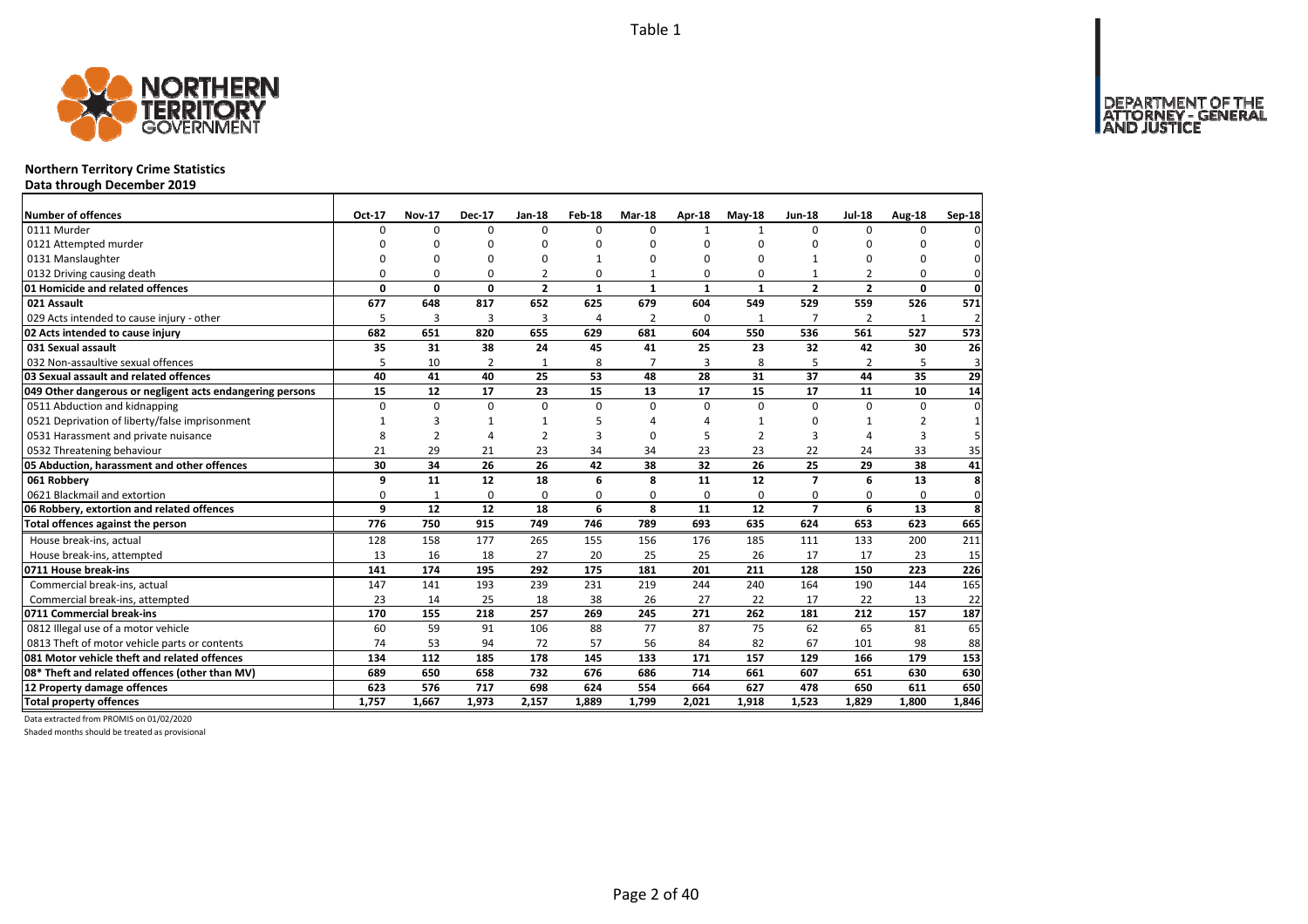

# **Northern Territory Crime Statistics**

**Data through December 2019**

| <b>Number of offences</b>                                 | Oct-18         | <b>Nov-18</b>  | <b>Dec-18</b>  | Jan-19       | Feb-19       | <b>Mar-19</b>  | Apr-19   | $May-19$     | <b>Jun-19</b>  | <b>Jul-19</b>  | <b>Aug-19</b> | $Sep-19$       | <b>Oct-19</b> | <b>Nov-19</b>  | <b>Dec-19</b>    |
|-----------------------------------------------------------|----------------|----------------|----------------|--------------|--------------|----------------|----------|--------------|----------------|----------------|---------------|----------------|---------------|----------------|------------------|
| 0111 Murder                                               |                | $\Omega$       |                | $\Omega$     | $\Omega$     | $\Omega$       | $\Omega$ | $\Omega$     | $\overline{2}$ | $\Omega$       | $\Omega$      | $\Omega$       | $\Omega$      | $\mathbf{1}$   |                  |
| 0121 Attempted murder                                     |                |                |                |              | n            |                |          |              |                |                |               |                |               |                |                  |
| 0131 Manslaughter                                         |                |                |                |              | ŋ            |                |          | n            |                | U              |               |                |               |                |                  |
| 0132 Driving causing death                                |                |                | $\Omega$       | $\Omega$     | 0            |                |          | $\Omega$     | $\Omega$       | 0              |               |                |               |                |                  |
| 01 Homicide and related offences                          | $\overline{2}$ | $\overline{2}$ | $\overline{2}$ | $\mathbf{0}$ | $\mathbf{0}$ | $\Omega$       | $\Omega$ | 0            | $\overline{2}$ | 0              | $\Omega$      | $\mathbf{0}$   | $\mathbf{1}$  | $\mathbf{1}$   |                  |
| 021 Assault                                               | 596            | 567            | 627            | 521          | 490          | 579            | 501      | 499          | 433            | 519            | 537           | 522            | 575           | 575            | 624              |
| 029 Acts intended to cause injury - other                 | $\mathcal{P}$  | 3              | $\overline{2}$ | $\mathbf 0$  | 0            | $\overline{2}$ | 0        | $\mathbf{1}$ | 0              | $\overline{2}$ | $\Omega$      | $\overline{2}$ | 3             | $\mathbf{1}$   | $\overline{2}$   |
| 02 Acts intended to cause injury                          | 598            | 570            | 629            | 521          | 490          | 581            | 501      | 500          | 433            | 521            | 537           | 524            | 578           | 576            | 626              |
| 031 Sexual assault                                        | 35             | 36             | 15             | 34           | 28           | 34             | 26       | 23           | 32             | 26             | 28            | 31             | 31            | 35             | 23               |
| 032 Non-assaultive sexual offences                        |                | 6              | $\Omega$       | 6            | 3            |                | 4        | 6            | $\overline{3}$ | 6              | 14            |                |               | $\overline{2}$ | 5                |
| 03 Sexual assault and related offences                    | 39             | 42             | 15             | 40           | 31           | 37             | 30       | 29           | 35             | 32             | 42            | 35             | 38            | 37             | 28               |
| 049 Other dangerous or negligent acts endangering persons | 13             | 16             | 9              | 11           | 8            | 15             | 12       | 10           | 10             | 12             | 9             | 9              | 12            | 6              | $\overline{9}$   |
| 0511 Abduction and kidnapping                             | $\Omega$       | <sup>n</sup>   | $\Omega$       | $\mathbf 0$  | 0            | $\Omega$       | $\Omega$ | $\Omega$     | $\Omega$       | 0              | $\Omega$      | $\Omega$       | $\Omega$      | $\Omega$       |                  |
| 0521 Deprivation of liberty/false imprisonment            |                |                |                | 5            | O            |                |          |              | ∩              |                |               |                | 6             |                |                  |
| 0531 Harassment and private nuisance                      |                |                | 3              |              |              |                |          |              |                |                |               |                |               | $\Omega$       |                  |
| 0532 Threatening behaviour                                | 29             | 30             | 35             | 22           | 20           | 23             | 26       | 26           | 24             | 28             | 23            | 22             | 26            | 24             | 21               |
| 05 Abduction, harassment and other offences               | 38             | 33             | 43             | 29           | 24           | 29             | 35       | 33           | 29             | 35             | 28            | 25             | 34            | 26             | 31               |
| 061 Robbery                                               | 8              | 10             | 17             | 12           | 8            | 15             | 19       | 11           | $\overline{7}$ | 12             | 10            | 13             | 14            | 20             | $\overline{12}$  |
| 0621 Blackmail and extortion                              |                | <sup>0</sup>   | $\Omega$       | $\Omega$     | 0            |                | $\Omega$ | $\Omega$     | $\Omega$       | 0              | $\Omega$      | $\Omega$       | $\Omega$      | $\mathbf{1}$   | $\overline{2}$   |
| 06 Robbery, extortion and related offences                | 8              | 10             | 17             | 12           | 8            | 15             | 19       | 11           | $\overline{7}$ | 12             | 10            | 13             | 14            | 21             | 14               |
| Total offences against the person                         | 698            | 673            | 715            | 613          | 561          | 677            | 597      | 583          | 516            | 612            | 626           | 606            | 677           | 667            | 710              |
| House break-ins, actual                                   | 184            | 190            | 188            | 259          | 196          | 182            | 167      | 181          | 146            | 138            | 134           | 139            | 241           | 203            | 232              |
| House break-ins, attempted                                | 18             | 18             | 22             | 40           | 11           | 20             | 17       | 19           | 17             | 12             | 9             | 10             | 19            | 28             | 23               |
| 0711 House break-ins                                      | 202            | 208            | 210            | 299          | 207          | 202            | 184      | 200          | 163            | 150            | 143           | 149            | 260           | 231            | 255              |
| Commercial break-ins, actual                              | 153            | 158            | 212            | 285          | 196          | 252            | 204      | 200          | 113            | 122            | 120           | 110            | 145           | 159            | 137              |
| Commercial break-ins, attempted                           | 18             | 26             | 23             | 30           | 23           | 16             | 17       | 18           | 8              | 10             | 10            | 16             | 11            | 23             | 16               |
| 0711 Commercial break-ins                                 | 171            | 184            | 235            | 315          | 219          | 268            | 221      | 218          | 121            | 132            | 130           | 126            | 156           | 182            | 153              |
| 0812 Illegal use of a motor vehicle                       | 83             | 68             | 66             | 112          | 72           | 89             | 65       | 65           | 53             | 36             | 54            | 59             | 77            | 81             | 64               |
| 0813 Theft of motor vehicle parts or contents             | 94             | 72             | 58             | 77           | 71           | 87             | 73       | 79           | 85             | 60             | 85            | 67             | 101           | 82             | 58               |
| 081 Motor vehicle theft and related offences              | 177            | 140            | 124            | 189          | 143          | 176            | 138      | 144          | 138            | 96             | 139           | 126            | 178           | 163            | $\overline{122}$ |
| 08* Theft and related offences (other than MV)            | 630            | 633            | 667            | 719          | 597          | 647            | 608      | 656          | 514            | 546            | 643           | 597            | 698           | 683            | 617              |
| 12 Property damage offences                               | 651            | 633            | 611            | 730          | 488          | 637            | 561      | 650          | 529            | 509            | 566           | 529            | 658           | 619            | 699              |
| <b>Total property offences</b>                            | 1.831          | 1.798          | 1.847          | 2,252        | 1,654        | 1.930          | 1.712    | 1,868        | 1.465          | 1.433          | 1.621         | 1.527          | 1,950         | 1.878          | 1,846            |

Data extracted from PROMIS on 01/02/2020

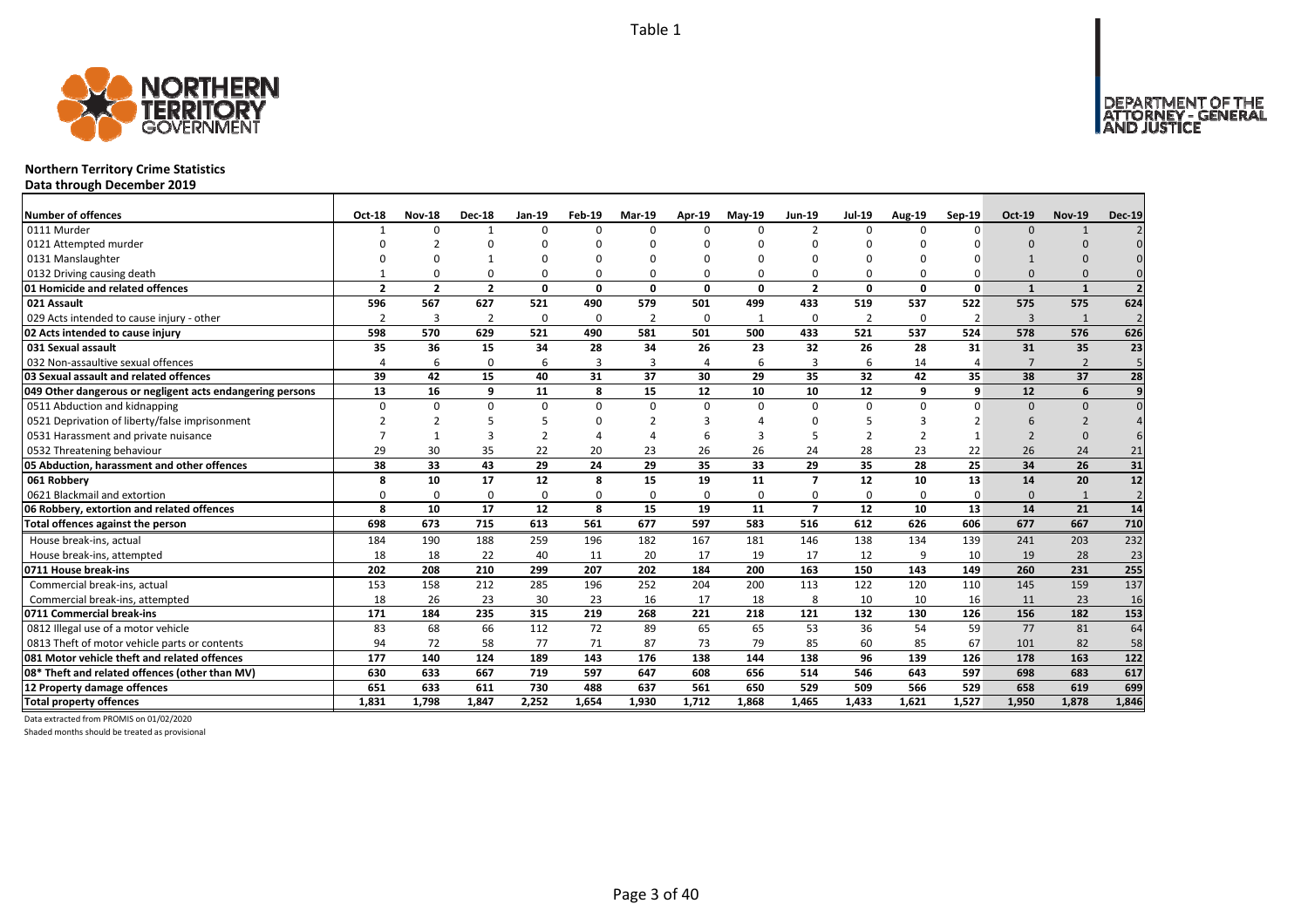

# **Darwin Crime Statistics**

**Data through December 2019**

| Number of offences                                        | Oct-17         | <b>Nov-17</b>  | <b>Dec-17</b>  | Jan-18         | Feb-18         | Mar-18                  | Apr-18         | $May-18$     | <b>Jun-18</b>  | <b>Jul-18</b>           | Aug-18         | Sep-18                   |
|-----------------------------------------------------------|----------------|----------------|----------------|----------------|----------------|-------------------------|----------------|--------------|----------------|-------------------------|----------------|--------------------------|
| 0111 Murder                                               | O              | 0              | $\Omega$       | $\Omega$       | $\Omega$       | 0                       | $\Omega$       | <sup>n</sup> | $\Omega$       | $\Omega$                | $\Omega$       |                          |
| 0121 Attempted murder                                     | n              | n              | ŋ              | $\Omega$       |                | O                       | C              | n            | $\Omega$       |                         | ŋ              |                          |
| 0131 Manslaughter                                         | O              | $\Omega$       | 0              | $\Omega$       |                | O                       | $\Omega$       | O            | $\Omega$       |                         | 0              |                          |
| 0132 Driving causing death                                | O              | $\Omega$       | 0              | $\Omega$       | $\Omega$       | O                       | $\Omega$       | $\Omega$     |                |                         | $\Omega$       | $\Omega$                 |
| 01 Homicide and related offences                          | 0              | 0              | $\mathbf 0$    | $\mathbf 0$    | 0              | 0                       | 0              | 0            | $\mathbf{1}$   | $\Omega$                | $\mathbf{0}$   | $\mathbf 0$              |
| 021 Assault                                               | 145            | 166            | 191            | 156            | 170            | 178                     | 176            | 148          | 144            | 161                     | 131            | 138                      |
| 029 Acts intended to cause injury - other                 | 3              | $\overline{2}$ | 1              | $\mathbf{1}$   | $\Omega$       | $\mathbf{1}$            | 0              | $\Omega$     | $\mathbf{1}$   | 1                       | $\mathbf{1}$   | $\mathbf{1}$             |
| 02 Acts intended to cause injury                          | 148            | 168            | 192            | 157            | 170            | 179                     | 176            | 148          | 145            | 162                     | 132            | 139                      |
| 031 Sexual assault                                        | 15             | 10             | 9              | 8              | 15             | 11                      | 8              | 11           | 13             | 16                      | 18             | q                        |
| 032 Non-assaultive sexual offences                        | 5              | $\mathbf{1}$   | $\overline{2}$ | 0              | $\overline{2}$ | 3                       | $\overline{2}$ | 5            | $\overline{2}$ | $\mathbf{1}$            | 1              | $\overline{2}$           |
| 03 Sexual assault and related offences                    | 20             | 11             | 11             | 8              | 17             | 14                      | 10             | 16           | 15             | 17                      | 19             | 11                       |
| 049 Other dangerous or negligent acts endangering persons | 3              | $\overline{2}$ | 4              | 4              | 4              | 5                       | 3              | 6            | 6              | 3                       | $\overline{2}$ | $\overline{2}$           |
| 0511 Abduction and kidnapping                             | $\Omega$       | $\Omega$       | 0              | $\Omega$       | 0              | $\Omega$                | $\Omega$       | $\Omega$     | $\Omega$       | $\Omega$                | $\Omega$       | $\Omega$                 |
| 0521 Deprivation of liberty/false imprisonment            | O              | $\overline{2}$ | 0              | $\Omega$       |                | O                       | 1              | ŋ            | $\Omega$       | O                       | 0              |                          |
| 0531 Harassment and private nuisance                      |                | 1              | 0              |                |                | O                       | n              |              |                | 3                       | $\Omega$       |                          |
| 0532 Threatening behaviour                                | 6              | 9              | 0              | $\overline{3}$ |                | 8                       | $\overline{7}$ | 4            | 4              |                         | $\overline{7}$ | 11                       |
| 05 Abduction, harassment and other offences               | $\overline{7}$ | 12             | 0              | 4              | 10             | 8                       | 8              | 5            | 5              | 8                       | $\overline{7}$ | 13                       |
| 061 Robbery                                               | 4              | $\overline{7}$ | $\overline{7}$ | 5              | 4              | 3                       | 8              | 9            | 5              | 3                       | 5              | $\overline{2}$           |
| 0621 Blackmail and extortion                              | 0              | $\mathbf{1}$   | 0              | $\mathbf 0$    | 0              | 0                       | 0              | 0            | $\mathbf 0$    | 0                       | 0              | 0                        |
| 06 Robbery, extortion and related offences                | 4              | 8              | $\overline{7}$ | 5              | 4              | $\overline{\mathbf{3}}$ | 8              | 9            | 5              | $\overline{\mathbf{3}}$ | 5              | $\overline{\phantom{a}}$ |
| Total offences against the person                         | 182            | 201            | 214            | 178            | 205            | 209                     | 205            | 184          | 177            | 193                     | 165            | 167                      |
| House break-ins, actual                                   | 24             | 49             | 51             | 71             | 42             | 57                      | 79             | 57           | 31             | 36                      | 43             | 62                       |
| House break-ins, attempted                                | $\mathbf{1}$   | $\overline{2}$ | $\overline{2}$ | $\mathbf{1}$   | 5              | 12                      | 6              | 8            | 5              |                         | 4              | 3                        |
| 0711 House break-ins                                      | 25             | 51             | 53             | 72             | 47             | 69                      | 85             | 65           | 36             | 37                      | 47             | 65                       |
| Commercial break-ins, actual                              | 33             | 45             | 52             | 49             | 50             | 52                      | 63             | 66           | 39             | 34                      | 21             | 33                       |
| Commercial break-ins, attempted                           | 5              | 4              | 4              | 1              | 10             | 5                       | 1              | 4            | $\overline{2}$ | 6                       | $\mathbf 0$    | 3                        |
| 0711 Commercial break-ins                                 | 38             | 49             | 56             | 50             | 60             | 57                      | 64             | 70           | 41             | 40                      | 21             | 36                       |
| 0812 Illegal use of a motor vehicle                       | 31             | 25             | 36             | 36             | 33             | 27                      | 34             | 20           | 20             | 12                      | 30             | 26                       |
| 0813 Theft of motor vehicle parts or contents             | 24             | 23             | 37             | 26             | 28             | 23                      | 31             | 25           | 22             | 24                      | 30             | 30                       |
| 081 Motor vehicle theft and related offences              | 55             | 48             | 73             | 62             | 61             | 50                      | 65             | 45           | 42             | 36                      | 60             | 56                       |
| 08* Theft and related offences (other than MV)            | 243            | 262            | 249            | 271            | 259            | 277                     | 294            | 312          | 234            | 235                     | 250            | 282                      |
| 12 Property damage offences                               | 172            | 225            | 232            | 185            | 169            | 162                     | 206            | 205          | 124            | 163                     | 108            | 155                      |
| <b>Total property offences</b>                            | 533            | 635            | 663            | 640            | 596            | 615                     | 714            | 697          | 477            | 511                     | 486            | 594                      |

Data extracted from PROMIS on 01/02/2020

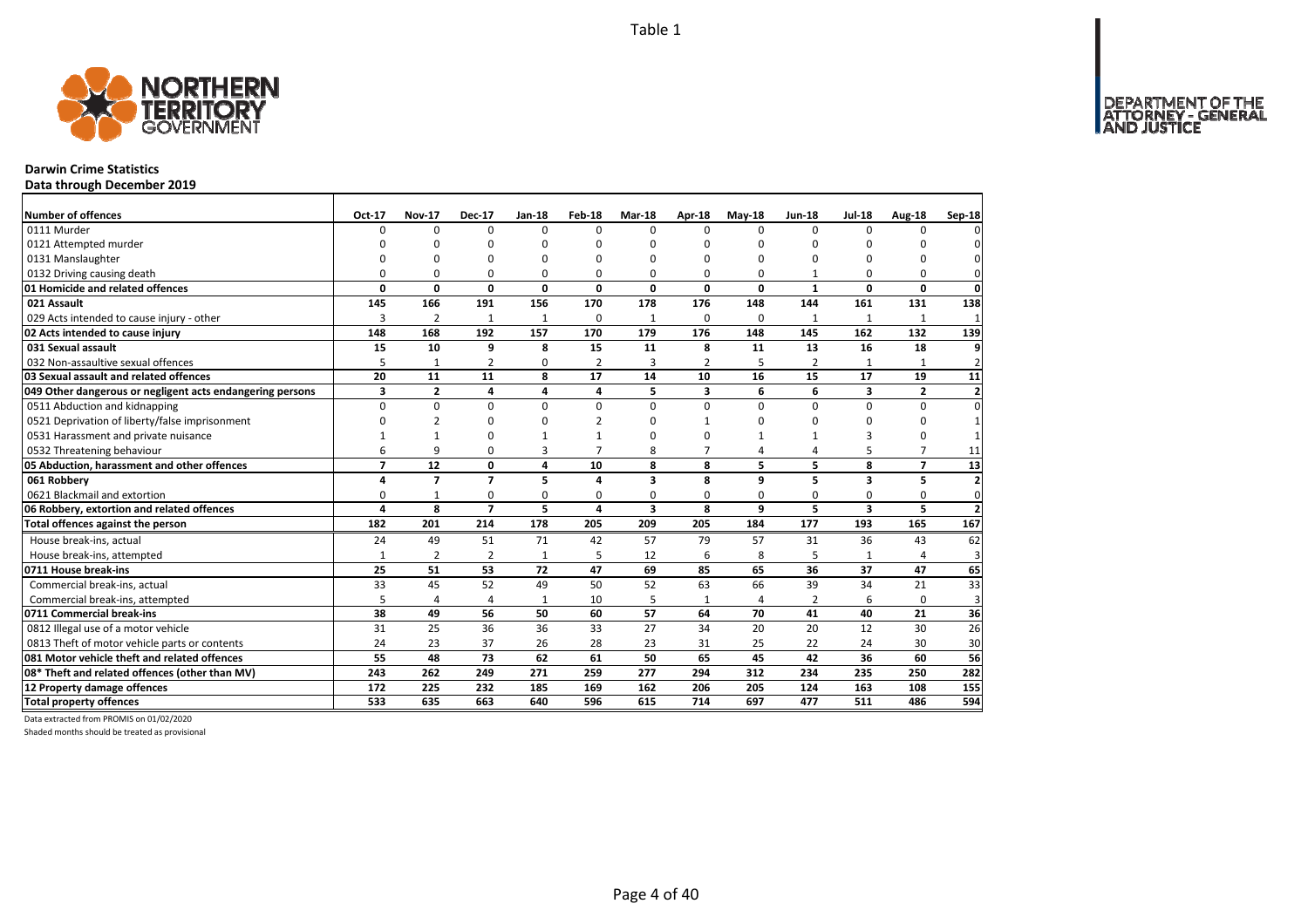DEPARTMENT OF THE<br>ATTORNEY - GENERAL



# **Darwin Crime Statistics**

**Data through December 2019**

| <b>Number of offences</b>                                 | Oct-18 | <b>Nov-18</b>           | <b>Dec-18</b>  | Jan-19         | Feb-19         | <b>Mar-19</b>           | Apr-19         | <b>Mav-19</b> | <b>Jun-19</b>           | <b>Jul-19</b>  | <b>Aug-19</b>           | Sep-19         | Oct-19         | <b>Nov-19</b>           | <b>Dec-19</b>  |
|-----------------------------------------------------------|--------|-------------------------|----------------|----------------|----------------|-------------------------|----------------|---------------|-------------------------|----------------|-------------------------|----------------|----------------|-------------------------|----------------|
| 0111 Murder                                               | n      | $\Omega$                | $\Omega$       | $\Omega$       | $\Omega$       | n                       | $\Omega$       | $\Omega$      | $\mathbf{1}$            | $\Omega$       | $\Omega$                | $\Omega$       | $\Omega$       | $\Omega$                |                |
| 0121 Attempted murder                                     |        |                         | $\Omega$       |                | ŋ              |                         |                | n             |                         | U              |                         |                |                |                         |                |
| 0131 Manslaughter                                         |        |                         |                |                |                |                         |                |               |                         |                |                         |                |                |                         |                |
| 0132 Driving causing death                                |        |                         | $\Omega$       | $\Omega$       | $\Omega$       |                         |                | O             | $\Omega$                | 0              |                         |                |                |                         |                |
| 01 Homicide and related offences                          | O      | $\mathbf 1$             | $\Omega$       | $\mathbf{0}$   | $\mathbf{0}$   | $\Omega$                | 0              | $\Omega$      | $\mathbf{1}$            | $\Omega$       | $\Omega$                | $\Omega$       | $\Omega$       | $\Omega$                |                |
| 021 Assault                                               | 157    | 142                     | 152            | 143            | 133            | 150                     | 147            | 160           | 114                     | 131            | 165                     | 124            | 149            | 135                     | 165            |
| 029 Acts intended to cause injury - other                 | O      | 0                       | $\mathbf{1}$   | $\Omega$       | 0              | $\Omega$                | $\Omega$       | $\mathbf{1}$  | $\Omega$                | $\overline{2}$ | $\Omega$                | -1             | $\Omega$       | $\Omega$                | $\Omega$       |
| 02 Acts intended to cause injury                          | 157    | 142                     | 153            | 143            | 133            | 150                     | 147            | 161           | 114                     | 133            | 165                     | 125            | 149            | 135                     | 165            |
| 031 Sexual assault                                        | 8      | 13                      | 6              | $\overline{7}$ | 16             | 8                       | 11             | 10            | 13                      | 13             | 16                      | 9              | 8              | 11                      |                |
| 032 Non-assaultive sexual offences                        |        |                         | $\Omega$       | $\mathbf{1}$   | 0              | $\overline{2}$          | 3              | $\mathbf{1}$  | $\mathbf{1}$            | $\mathbf{1}$   |                         |                |                | $\Omega$                | $\mathbf{R}$   |
| 03 Sexual assault and related offences                    | 12     | 14                      | 6              | 8              | 16             | 10                      | 14             | 11            | 14                      | 14             | 20                      | 12             | 12             | 11                      |                |
| 049 Other dangerous or negligent acts endangering persons |        | $\overline{\mathbf{3}}$ | $\overline{2}$ | $\mathbf 0$    | $\mathbf{1}$   | $\overline{\mathbf{z}}$ | 4              | $\mathbf{1}$  | $\overline{\mathbf{3}}$ | $\mathbf{1}$   | $\overline{\mathbf{z}}$ | $\mathbf{1}$   |                | $\mathbf{1}$            |                |
| 0511 Abduction and kidnapping                             |        | n                       | $\Omega$       | $\Omega$       | $\Omega$       | $\Omega$                | $\Omega$       | $\Omega$      | $\Omega$                | $\Omega$       | $\Omega$                | $\Omega$       | $\Omega$       | $\Omega$                |                |
| 0521 Deprivation of liberty/false imprisonment            |        |                         | $\Omega$       |                | ŋ              |                         |                |               | ∩                       |                |                         |                | n              |                         |                |
| 0531 Harassment and private nuisance                      |        |                         |                |                |                |                         |                |               |                         |                |                         |                |                |                         |                |
| 0532 Threatening behaviour                                |        | 10                      | 8              |                | 6              |                         |                |               |                         | 6              |                         |                |                |                         |                |
| 05 Abduction, harassment and other offences               | 8      | 11                      | 11             | 5              | 8              | 6                       | $\overline{7}$ | 8             | $\mathbf{q}$            | 8              | 5                       | 6              | 6              | $\overline{\mathbf{3}}$ | 10             |
| 061 Robbery                                               |        |                         | 6              | 6              | 4              | q                       | 13             | 5             | $\Delta$                | 6              |                         | 5              | $\mathbf{z}$   | 10                      |                |
| 0621 Blackmail and extortion                              |        |                         | $\Omega$       | $\Omega$       | 0              |                         | O              | O             | $\Omega$                | 0              |                         |                | $\Omega$       | $\Omega$                | $\Omega$       |
| 06 Robbery, extortion and related offences                | 5      | 4                       | 6              | 6              | 4              | 9                       | 13             | 5             | $\Delta$                | 6              | 4                       | 5              | $\overline{7}$ | 10                      | 3              |
| Total offences against the person                         | 186    | 175                     | 178            | 162            | 162            | 177                     | 185            | 186           | 145                     | 162            | 197                     | 149            | 175            | 160                     | 191            |
| House break-ins, actual                                   | 52     | 39                      | 38             | 57             | 66             | 73                      | 64             | 70            | 45                      | 38             | 39                      | 48             | 90             | 66                      | 71             |
| House break-ins, attempted                                |        |                         | $\overline{2}$ | 9              | $\overline{4}$ | 6                       | 6              | 5             | 6                       | $\mathbf{1}$   | $\mathcal{P}$           | $\overline{2}$ | $\mathbf{3}$   | 8                       | $\overline{7}$ |
| 0711 House break-ins                                      | 56     | 40                      | 40             | 66             | 70             | 79                      | 70             | 75            | 51                      | 39             | 41                      | 50             | 93             | 74                      | 78             |
| Commercial break-ins, actual                              | 33     | 41                      | 51             | 60             | 35             | 54                      | 31             | 44            | 27                      | 31             | 27                      | 18             | 19             | 29                      | 29             |
| Commercial break-ins, attempted                           |        | <sup>0</sup>            | $\overline{2}$ | $\overline{2}$ | 0              |                         | $\Omega$       | $\Omega$      | 3                       | 1              | 3                       | $\overline{2}$ | $\mathbf{1}$   | $\mathbf{1}$            |                |
| 0711 Commercial break-ins                                 | 34     | 41                      | 53             | 62             | 35             | 56                      | 31             | 44            | 30                      | 32             | 30                      | 20             | 20             | 30                      | 30             |
| 0812 Illegal use of a motor vehicle                       | 29     | 5                       | 12             | 43             | 34             | 38                      | 29             | 20            | 16                      | 16             | 24                      | 24             | 32             | 27                      | 15             |
| 0813 Theft of motor vehicle parts or contents             | 43     | 31                      | 22             | 48             | 44             | 38                      | 27             | 40            | 43                      | 27             | 40                      | 38             | 46             | 38                      | 29             |
| 081 Motor vehicle theft and related offences              | 72     | 36                      | 34             | 91             | 78             | 76                      | 56             | 60            | 59                      | 43             | 64                      | 62             | 78             | 65                      | 44             |
| 08* Theft and related offences (other than MV)            | 252    | 259                     | 267            | 300            | 270            | 286                     | 241            | 275           | 219                     | 222            | 258                     | 255            | 304            | 290                     | 273            |
| 12 Property damage offences                               | 184    | 161                     | 143            | 223            | 152            | 187                     | 153            | 175           | 142                     | 173            | 162                     | 142            | 191            | 169                     | 224            |
| <b>Total property offences</b>                            | 598    | 537                     | 537            | 742            | 605            | 684                     | 551            | 629           | 501                     | 509            | 555                     | 529            | 686            | 628                     | 649            |

Data extracted from PROMIS on 01/02/2020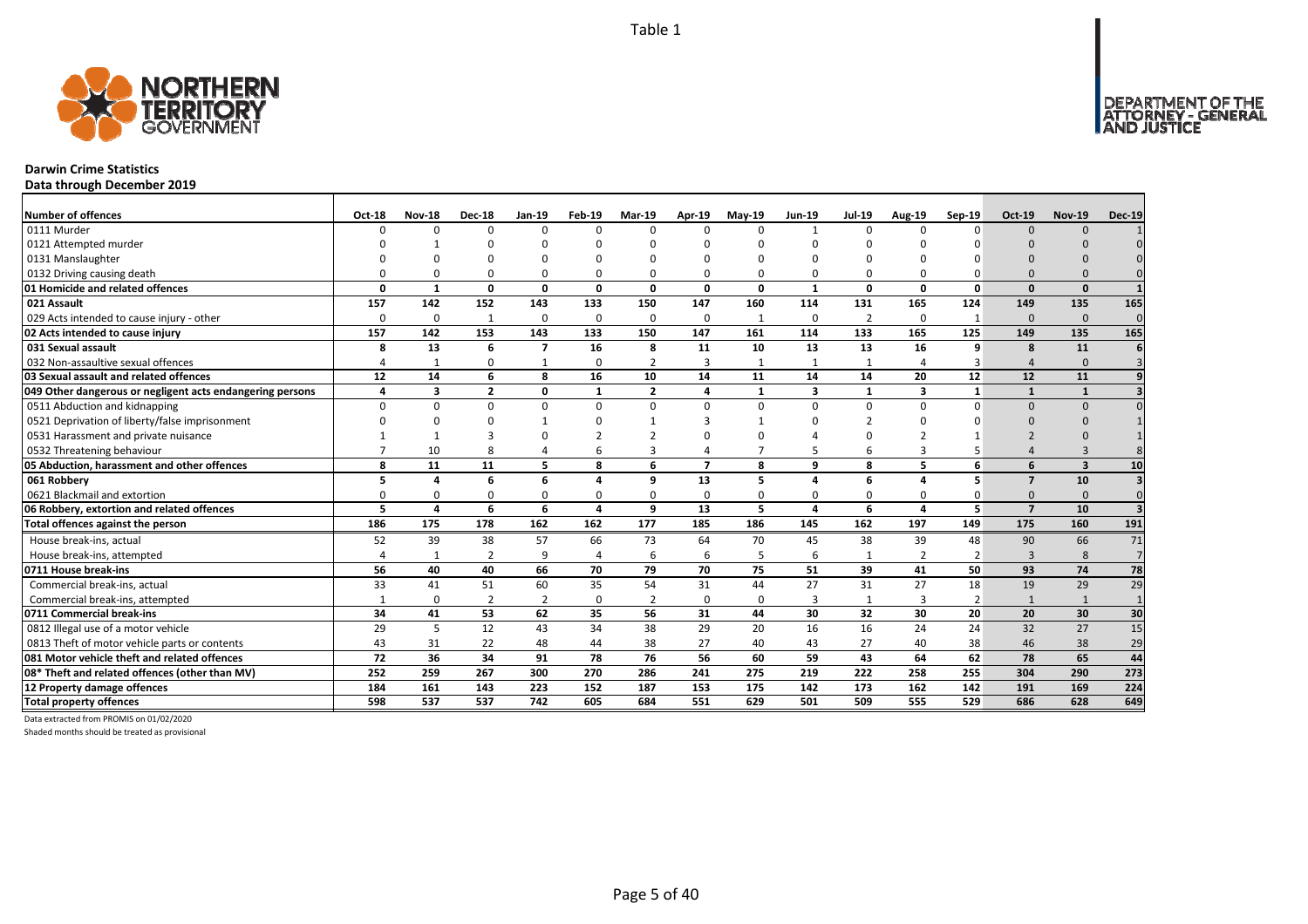

### **Palmerston Crime Statistics**

**Data through December 2019**

| <b>Number of offences</b>                                 | Oct-17                  | <b>Nov-17</b>  | <b>Dec-17</b>  | Jan-18          | Feb-18         | Mar-18         | Apr-18         | $May-18$       | <b>Jun-18</b>   | <b>Jul-18</b>   | Aug-18                  | Sep-18           |
|-----------------------------------------------------------|-------------------------|----------------|----------------|-----------------|----------------|----------------|----------------|----------------|-----------------|-----------------|-------------------------|------------------|
| 0111 Murder                                               | 0                       | $\Omega$       | $\Omega$       | $\Omega$        | $\Omega$       | 0              | 0              | $\Omega$       | $\Omega$        | $\Omega$        | 0                       |                  |
| 0121 Attempted murder                                     | n                       | n              | O              | n               | ŋ              | n              | n              |                | $\Omega$        | U               | U                       |                  |
| 0131 Manslaughter                                         |                         | n              | O              | n               | ŋ              | n              | ∩              |                |                 | $\Omega$        | O                       |                  |
| 0132 Driving causing death                                | O                       | $\Omega$       | 0              | $\Omega$        | O              | 0              | $\Omega$       | $\Omega$       | $\Omega$        | $\Omega$        | 0                       | $\Omega$         |
| 01 Homicide and related offences                          | $\Omega$                | 0              | $\mathbf 0$    | $\Omega$        | $\Omega$       | $\Omega$       | $\Omega$       | $\Omega$       | $\mathbf{1}$    | $\Omega$        | $\Omega$                | $\mathbf 0$      |
| 021 Assault                                               | 69                      | 43             | 56             | 61              | 65             | 55             | 51             | 46             | 43              | 28              | 38                      | 34               |
| 029 Acts intended to cause injury - other                 | 0                       | 1              | 1              | 0               | 3              | 0              | $\Omega$       | $\Omega$       | 3               | 0               | 0                       | 0                |
| 02 Acts intended to cause injury                          | 69                      | 44             | 57             | 61              | 68             | 55             | 51             | 46             | 46              | 28              | 38                      | 34               |
| 031 Sexual assault                                        | 3                       | 0              | $\overline{2}$ | $\mathbf{1}$    | 6              | $\overline{2}$ | $\mathbf{1}$   | $\mathbf{1}$   | $\overline{2}$  | $\mathbf{1}$    | $\overline{2}$          |                  |
| 032 Non-assaultive sexual offences                        | 0                       | 4              | 0              | 0               | 1              | $\mathbf{1}$   | 0              | 0              | $\overline{2}$  | 0               | $\mathbf{1}$            |                  |
| 03 Sexual assault and related offences                    | $\overline{\mathbf{3}}$ | 4              | $\overline{2}$ | $\mathbf{1}$    | $\overline{7}$ | 3              | $\mathbf{1}$   | $\mathbf{1}$   | 4               | $\mathbf{1}$    | $\overline{\mathbf{3}}$ |                  |
| 049 Other dangerous or negligent acts endangering persons | $\overline{2}$          | 0              | 3              | 0               | $\mathbf{1}$   | $\overline{2}$ | 0              | $\overline{2}$ | 1               | 0               | $\mathbf{1}$            |                  |
| 0511 Abduction and kidnapping                             | 0                       | $\Omega$       | $\mathbf 0$    | $\Omega$        | $\Omega$       | $\Omega$       | 0              | $\Omega$       | $\Omega$        | 0               | 0                       |                  |
| 0521 Deprivation of liberty/false imprisonment            | n                       | ŋ              | <sup>0</sup>   |                 | ŋ              | n              | O              | ŋ              | $\Omega$        | 0               | 2                       |                  |
| 0531 Harassment and private nuisance                      | n                       | $\Omega$       | $\Omega$       | C               | ŋ              | U              | ∩              | ŋ              | $\Omega$        | $\mathbf{1}$    | $\Omega$                |                  |
| 0532 Threatening behaviour                                | 1                       | 0              | 2              | 5               | 4              | 2              | $\overline{2}$ | 5              | $\mathbf{1}$    | 4               | 5                       |                  |
| 05 Abduction, harassment and other offences               | $\mathbf{1}$            | 0              | $\overline{2}$ | 6               | 4              | $\overline{2}$ | $\overline{2}$ | 5              | $\mathbf{1}$    | 5               | $\overline{7}$          |                  |
| 061 Robbery                                               | 0                       | $\mathbf{1}$   | 0              | 6               | 0              | 1              | $\Omega$       | $\mathbf{1}$   | $\Omega$        | $\Omega$        | 0                       |                  |
| 0621 Blackmail and extortion                              | O                       | 0              | 0              | 0               | 0              | 0              | 0              | $\Omega$       | $\Omega$        | $\Omega$        | 0                       | 0                |
| 06 Robbery, extortion and related offences                | 0                       | $\mathbf{1}$   | 0              | 6               | 0              | 1              | $\mathbf{0}$   | $\mathbf{1}$   | 0               | $\mathbf 0$     | 0                       | $\overline{2}$   |
| Total offences against the person                         | 75                      | 49             | 64             | $\overline{74}$ | 80             | 63             | 54             | 55             | $\overline{53}$ | $\overline{34}$ | 49                      | 43               |
| House break-ins, actual                                   | 23                      | 32             | 32             | 34              | 41             | 12             | 15             | 32             | 32              | 25              | 37                      | 38               |
| House break-ins, attempted                                | 3                       | $\overline{4}$ | $\overline{7}$ | $\overline{4}$  | 8              | $\overline{2}$ | 6              | 6              | $\overline{2}$  | 5               |                         | $\mathbf{1}$     |
| 0711 House break-ins                                      | 26                      | 36             | 39             | 38              | 49             | 14             | 21             | 38             | 34              | 30              | 41                      | 39               |
| Commercial break-ins, actual                              | 8                       | 8              | 21             | 23              | 27             | 20             | 29             | 34             | 21              | 24              | 19                      | 8                |
| Commercial break-ins, attempted                           | $\Omega$                | 0              | $\mathbf{1}$   | 0               | 5              | 5              | 3              | 2              | 3               | 2               | $\overline{2}$          | $\overline{2}$   |
| 0711 Commercial break-ins                                 | 8                       | 8              | 22             | 23              | 32             | 25             | 32             | 36             | 24              | 26              | 21                      | 10               |
| 0812 Illegal use of a motor vehicle                       | 5                       | 5              | 10             | 13              | 11             | $\overline{7}$ | 13             | 10             | 6               | 12              | 11                      | 8                |
| 0813 Theft of motor vehicle parts or contents             | 16                      | 15             | 18             | 14              | 12             | 6              | 22             | 22             | 15              | 22              | 12                      | 10               |
| 081 Motor vehicle theft and related offences              | 21                      | 20             | 28             | 27              | 23             | 13             | 35             | 32             | 21              | 34              | 23                      | 18               |
| 08* Theft and related offences (other than MV)            | 99                      | 80             | 96             | 102             | 129            | 98             | 104            | 83             | 104             | 106             | 87                      | 68               |
| 12 Property damage offences                               | 76                      | 72             | 94             | 66              | 119            | 58             | 93             | 121            | 84              | 127             | 94                      | $\overline{78}$  |
| <b>Total property offences</b>                            | 230                     | 216            | 279            | 256             | 352            | 208            | 285            | 310            | 267             | 323             | 266                     | $\overline{213}$ |

Data extracted from PROMIS on 01/02/2020

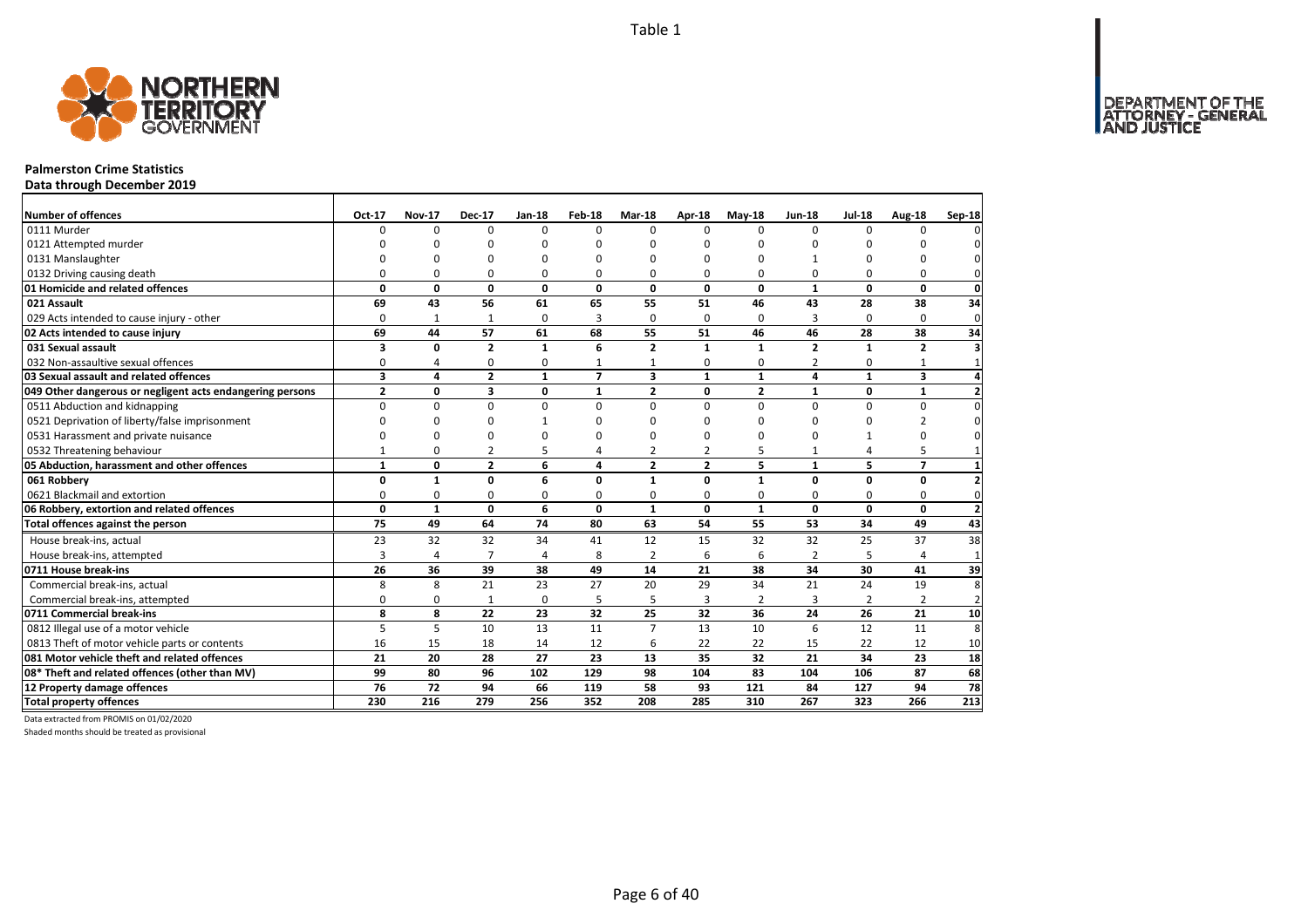

### **Palmerston Crime Statistics**

**Data through December 2019**

| <b>Number of offences</b>                                 | <b>Oct-18</b>  | <b>Nov-18</b>  | <b>Dec-18</b>           | Jan-19                  | Feb-19         | <b>Mar-19</b>  | Apr-19       | $May-19$       | <b>Jun-19</b>  | <b>Jul-19</b>  | Aug-19                  | $Sep-19$                | <b>Oct-19</b>           | <b>Nov-19</b>  | <b>Dec-19</b>   |
|-----------------------------------------------------------|----------------|----------------|-------------------------|-------------------------|----------------|----------------|--------------|----------------|----------------|----------------|-------------------------|-------------------------|-------------------------|----------------|-----------------|
| 0111 Murder                                               |                | <sup>n</sup>   | $\Omega$                | $\Omega$                | $\Omega$       | n              | $\Omega$     | $\Omega$       | $\Omega$       | $\Omega$       | $\Omega$                | $\Omega$                | $\Omega$                | $\Omega$       |                 |
| 0121 Attempted murder                                     |                |                |                         |                         |                |                |              |                |                |                |                         |                         |                         |                |                 |
| 0131 Manslaughter                                         |                |                |                         |                         | n              |                |              | n              |                |                |                         |                         |                         |                |                 |
| 0132 Driving causing death                                |                |                | $\Omega$                | 0                       | 0              |                |              | $\Omega$       | $\Omega$       | 0              |                         |                         | $\Omega$                |                |                 |
| 01 Homicide and related offences                          |                | n              | $\Omega$                | $\mathbf{0}$            | $\mathbf{0}$   | $\Omega$       | 0            | $\Omega$       | $\mathbf{0}$   | 0              | 0                       | $\mathbf{0}$            | $\Omega$                | $\Omega$       |                 |
| 021 Assault                                               | 50             | 41             | 42                      | 50                      | 58             | 62             | 52           | 36             | 32             | 47             | 55                      | 43                      | 50                      | 35             | 38              |
| 029 Acts intended to cause injury - other                 | n              | $\Omega$       | 1                       | $\mathbf 0$             | 0              | $\Omega$       | $\Omega$     | $\Omega$       | $\Omega$       | 0              | $\Omega$                | $\Omega$                | $\mathbf{1}$            | $\mathbf{1}$   | $\mathbf 0$     |
| 02 Acts intended to cause injury                          | 50             | 41             | 43                      | 50                      | 58             | 62             | 52           | 36             | 32             | 47             | 55                      | 43                      | 51                      | 36             | 38              |
| 031 Sexual assault                                        | 5              | 6              | $\overline{2}$          | $\overline{7}$          | 4              | 5              | Δ            | $\mathbf{A}$   | 5              | 0              | $\overline{2}$          | 5                       | $\overline{\mathbf{z}}$ | 5              |                 |
| 032 Non-assaultive sexual offences                        | $\Omega$       |                | 0                       | $\overline{1}$          | $\mathbf{1}$   | 0              | O            | $\Omega$       | $\Omega$       | 0              | 3                       |                         | $\Omega$                |                |                 |
| 03 Sexual assault and related offences                    | 5              | $\overline{7}$ | $\overline{2}$          | 8                       | 5              | 5              | 4            | 4              | 5              | 0              | 5.                      | 5                       | $\overline{\mathbf{3}}$ | 6              |                 |
| 049 Other dangerous or negligent acts endangering persons |                | $\mathbf{1}$   | 0                       | $\overline{\mathbf{3}}$ | 1              | $\overline{2}$ | 0            | $\mathbf{1}$   | $\mathbf{1}$   | 1              | 0                       | $\mathbf{1}$            | $\Omega$                | $\mathbf{0}$   |                 |
| 0511 Abduction and kidnapping                             | ŋ              |                | $\Omega$                | $\Omega$                | $\Omega$       | $\Omega$       | $\Omega$     | $\Omega$       | $\Omega$       | $\Omega$       | $\Omega$                | $\Omega$                | $\Omega$                | $\Omega$       |                 |
| 0521 Deprivation of liberty/false imprisonment            |                |                |                         |                         | n              |                |              |                |                |                |                         |                         |                         |                |                 |
| 0531 Harassment and private nuisance                      |                |                |                         |                         | ŋ              |                |              |                |                |                |                         |                         |                         |                |                 |
| 0532 Threatening behaviour                                |                |                |                         | 3                       | 2              |                |              |                | 6              | 5              |                         |                         |                         |                |                 |
| 05 Abduction, harassment and other offences               | $\mathbf{A}$   | 3              | $\overline{\mathbf{3}}$ | $\overline{a}$          | $\overline{2}$ | 5              | 6            | 4              | 6              | 8              | $\overline{\mathbf{3}}$ | 6                       | $\overline{2}$          |                |                 |
| 061 Robbery                                               | 1              | 3              | $\mathbf{A}$            | $\overline{\mathbf{3}}$ | $\mathbf{1}$   | <sup>0</sup>   | $\mathbf{3}$ | $\overline{2}$ | 0              | $\mathbf{2}$   | $\overline{2}$          | $\overline{2}$          | $\overline{2}$          |                |                 |
| 0621 Blackmail and extortion                              |                | n              | $\Omega$                | $\Omega$                | 0              |                | O            | $\Omega$       | $\Omega$       | 0              | $\Omega$                |                         | $\Omega$                |                |                 |
| 06 Robbery, extortion and related offences                | $\mathbf{1}$   | 3              | 4                       | $\overline{\mathbf{3}}$ | $\mathbf{1}$   | 0              | 3            | $\overline{2}$ | $\mathbf{0}$   | $\overline{2}$ | $\overline{2}$          | $\overline{2}$          | $\overline{2}$          |                |                 |
| Total offences against the person                         | 62             | 55             | 52                      | 68                      | 67             | 74             | 65           | 47             | 44             | 58             | 65                      | 57                      | 58                      | 52             | 49              |
| House break-ins, actual                                   | 31             | 33             | 26                      | 30                      | 30             | 24             | 24           | 14             | 12             | 22             | 20                      | 24                      | 30                      | 37             | 36              |
| House break-ins, attempted                                | $\overline{2}$ | $\mathbf{1}$   | 3                       | $\overline{3}$          | 0              | $\Omega$       | $\Omega$     | $\mathbf{1}$   | $\overline{2}$ | 1              | $\mathbf{1}$            |                         | $\mathcal{P}$           | $\mathbf{B}$   | $\overline{2}$  |
| 0711 House break-ins                                      | 33             | 34             | 29                      | 33                      | 30             | 24             | 24           | 15             | 14             | 23             | 21                      | 25                      | 32                      | 40             | 38              |
| Commercial break-ins, actual                              |                | 11             | 11                      | 15                      | 6              | 25             | 27           | 12             | $\overline{2}$ | 9              |                         | 3                       | 10                      | $\overline{4}$ | 11              |
| Commercial break-ins, attempted                           |                | 0              | $\mathbf{1}$            | $\mathbf{1}$            | 0              | $\mathbf{1}$   | 2            | $\mathbf{1}$   | 0              | $\mathbf{1}$   | $\Omega$                |                         |                         |                | $\Omega$        |
| 0711 Commercial break-ins                                 | 5              | 11             | 12                      | 16                      | 6              | 26             | 29           | 13             | $\overline{2}$ | 10             | 4                       | $\overline{\mathbf{3}}$ | 11                      | 5              | 11              |
| 0812 Illegal use of a motor vehicle                       | q              | 12             | 10                      | 8                       | 6              | 19             | 13           | 10             | $\overline{4}$ | 5              | 12                      | 8                       | 8                       | 14             | 9               |
| 0813 Theft of motor vehicle parts or contents             | 13             | 5              | 13                      | 6                       | 5              | 10             | 8            | 11             | $\overline{7}$ | $\overline{2}$ | 10                      | 10                      | 17                      | 14             | 10              |
| 081 Motor vehicle theft and related offences              | 22             | 17             | 23                      | 14                      | 11             | 29             | 21           | 21             | 11             | $\overline{7}$ | 22                      | 18                      | 25                      | 28             | 19              |
| 08* Theft and related offences (other than MV)            | 87             | 90             | 78                      | 76                      | 54             | 76             | 68           | 51             | 48             | 55             | 73                      | 64                      | 86                      | 92             | 61              |
| 12 Property damage offences                               | 106            | 101            | 75                      | 84                      | 50             | 84             | 86           | 80             | 69             | 66             | 67                      | 73                      | 82                      | 61             | $\overline{82}$ |
| <b>Total property offences</b>                            | 253            | 253            | 217                     | $\overline{223}$        | 151            | 239            | 228          | 180            | 144            | 161            | 187                     | 183                     | 236                     | 226            | 211             |

Data extracted from PROMIS on 01/02/2020

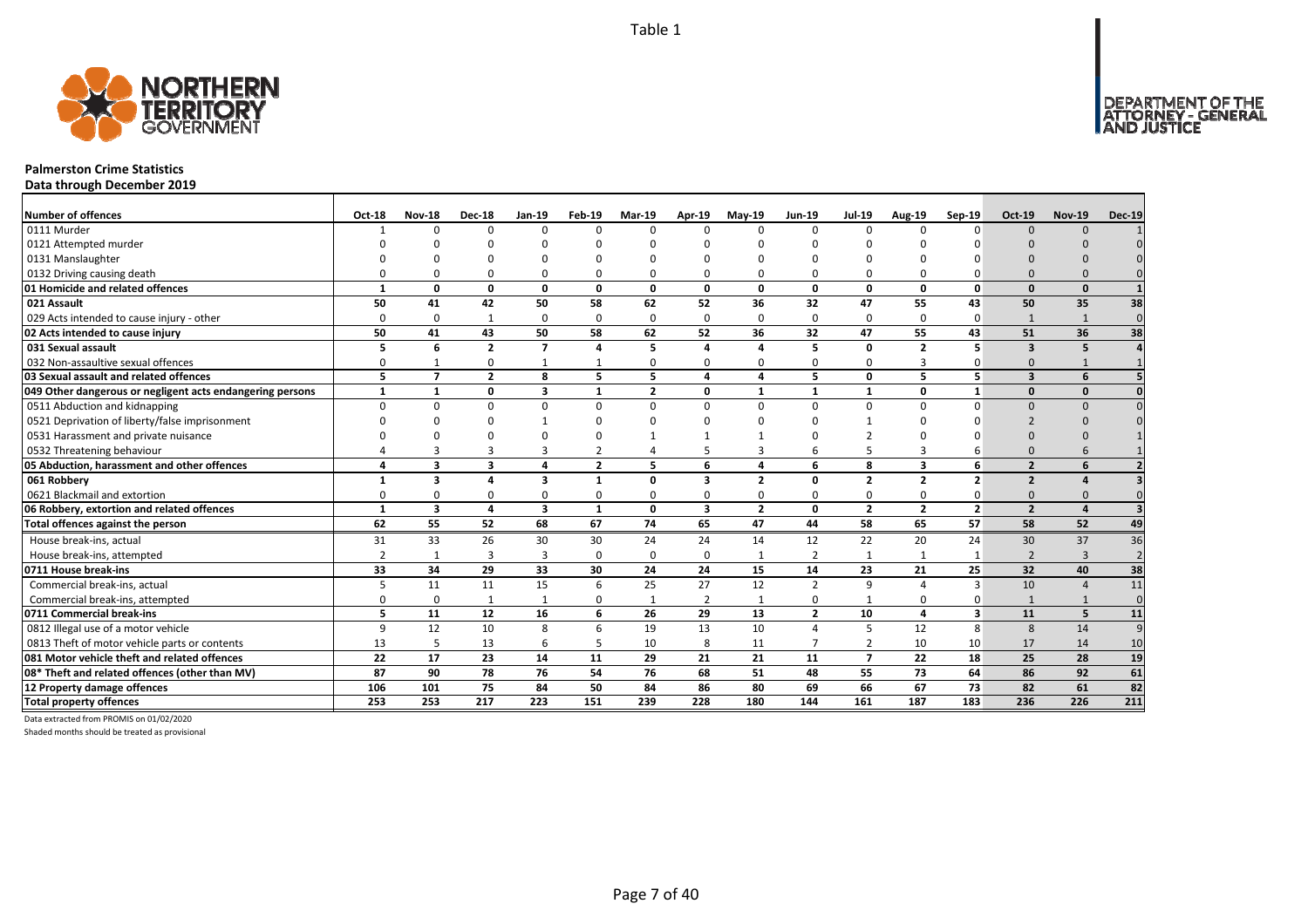

# **Alice Springs Crime Statistics**

**Data through December 2019**

| Number of offences                                        | Oct-17         | <b>Nov-17</b>  | <b>Dec-17</b>           | <b>Jan-18</b>  | Feb-18                   | <b>Mar-18</b> | Apr-18         | $May-18$       | <b>Jun-18</b>           | <b>Jul-18</b>           | Aug-18       | Sep-18                  |
|-----------------------------------------------------------|----------------|----------------|-------------------------|----------------|--------------------------|---------------|----------------|----------------|-------------------------|-------------------------|--------------|-------------------------|
| 0111 Murder                                               | $\Omega$       | 0              | 0                       | $\Omega$       | $\Omega$                 | $\Omega$      | $\mathbf{1}$   | 1              | $\Omega$                | $\Omega$                | $\Omega$     |                         |
| 0121 Attempted murder                                     |                | O              | 0                       | O              |                          | O             | 0              | 0              | 0                       |                         | O            |                         |
| 0131 Manslaughter                                         |                | O              | 0                       | O              |                          | O             | 0              | 0              | $\Omega$                |                         | $\Omega$     | 0                       |
| 0132 Driving causing death                                | O              | 0              | 0                       | $\overline{2}$ | O                        | 0             | 0              | 0              | 0                       |                         | 0            | 0                       |
| 01 Homicide and related offences                          | $\Omega$       | 0              | $\mathbf 0$             | $\overline{2}$ | 0                        | 0             | $\mathbf{1}$   | $\mathbf{1}$   | $\mathbf 0$             | $\mathbf{1}$            | $\mathbf{0}$ | $\mathbf 0$             |
| 021 Assault                                               | 190            | 176            | 216                     | 188            | 151                      | 183           | 145            | 146            | 138                     | 139                     | 115          | 126                     |
| 029 Acts intended to cause injury - other                 | $\mathbf{1}$   | 0              | 0                       | 1              | 1                        | $\mathbf{1}$  | $\Omega$       | $\Omega$       | $\overline{2}$          | $\Omega$                | $\Omega$     | 0                       |
| 02 Acts intended to cause injury                          | 191            | 176            | 216                     | 189            | 152                      | 184           | 145            | 146            | 140                     | 139                     | 115          | 126                     |
| 031 Sexual assault                                        | 8              | 8              | 8                       | 5              | 4                        | 11            | 3              | $\overline{2}$ | $\overline{ }$          | 13                      | 4            | 3                       |
| 032 Non-assaultive sexual offences                        | 0              | $\mathbf{1}$   | 0                       | $\Omega$       | Δ                        | 2             | $\mathbf{1}$   | 0              | $\Omega$                | $\Omega$                | 0            | $\mathbf{0}$            |
| 03 Sexual assault and related offences                    | 8              | 9              | 8                       | 5              | 8                        | 13            | 4              | $\overline{2}$ | $\overline{7}$          | 13                      | 4            | $\overline{\mathbf{3}}$ |
| 049 Other dangerous or negligent acts endangering persons | 4              | 5              | $\overline{\mathbf{2}}$ | $\overline{ }$ | $\overline{\phantom{a}}$ | 3             | 6              | 3              | $\overline{\mathbf{3}}$ | 3                       | 3            | 6                       |
| 0511 Abduction and kidnapping                             | $\Omega$       | $\Omega$       | $\Omega$                | $\Omega$       | $\Omega$                 | 0             | $\Omega$       | $\Omega$       | $\Omega$                | $\Omega$                | $\Omega$     | $\overline{0}$          |
| 0521 Deprivation of liberty/false imprisonment            | $\Omega$       | 0              | 0                       | $\Omega$       |                          |               | O              |                | 0                       |                         | $\Omega$     | $\overline{0}$          |
| 0531 Harassment and private nuisance                      | $\mathcal{P}$  | $\Omega$       |                         | $\Omega$       |                          | $\Omega$      | $\mathbf{1}$   | 0              | $\Omega$                | $\Omega$                | 1            | $\Omega$                |
| 0532 Threatening behaviour                                | 4              | 9              | 7                       | $\overline{7}$ | q                        | 8             | 3              | 5              | 8                       | $\overline{7}$          | 8            | 6                       |
| 05 Abduction, harassment and other offences               | 6              | 9              | 8                       | $\overline{7}$ | q                        | 9             | 4              | 6              | 8                       | 8                       | 9            | 6                       |
| 061 Robbery                                               | 3              | 3              | 4                       | 6              | 0                        | 3             | $\overline{2}$ | $\overline{2}$ | $\overline{2}$          | $\overline{\mathbf{3}}$ | 3            | 3                       |
| 0621 Blackmail and extortion                              | $\Omega$       | 0              | 0                       | $\Omega$       | $\Omega$                 | 0             | $\Omega$       | 0              | 0                       | 0                       | 0            | $\Omega$                |
| 06 Robbery, extortion and related offences                | 3              | 3              | 4                       | 6              | 0                        | 3             | $\overline{2}$ | $\overline{2}$ | $\overline{2}$          | $\overline{\mathbf{3}}$ | 3            | з                       |
| Total offences against the person                         | 212            | 202            | 238                     | 216            | 176                      | 212           | 162            | 160            | 160                     | 167                     | 134          | 144                     |
| House break-ins, actual                                   | 33             | 28             | 27                      | 48             | 25                       | 32            | 25             | 55             | 15                      | 35                      | 65           | 55                      |
| House break-ins, attempted                                | $\overline{2}$ | $\mathbf{1}$   | $\mathbf{1}$            | 8              | $\mathbf{1}$             | 5             | 6              | 5              | $\overline{4}$          | $\Delta$                | 11           | 4                       |
| 0711 House break-ins                                      | 35             | 29             | 28                      | 56             | 26                       | 37            | 31             | 60             | 19                      | 39                      | 76           | 59                      |
| Commercial break-ins, actual                              | 17             | 20             | 34                      | 32             | 8                        | 22            | 23             | 41             | 18                      | 54                      | 32           | 37                      |
| Commercial break-ins, attempted                           | 4              | $\overline{2}$ | 3                       | 4              | 1                        | 4             | 3              | 5              | $\overline{4}$          | 6                       | 4            | 6                       |
| 0711 Commercial break-ins                                 | 21             | 22             | 37                      | 36             | 9                        | 26            | 26             | 46             | 22                      | 60                      | 36           | 43                      |
| 0812 Illegal use of a motor vehicle                       | 9              | 12             | 21                      | 31             | 18                       | 20            | 13             | 23             | 14                      | 17                      | 18           | 13                      |
| 0813 Theft of motor vehicle parts or contents             | 18             | 12             | 20                      | 23             | 8                        | 13            | 20             | 19             | 10                      | 37                      | 39           | 26                      |
| 081 Motor vehicle theft and related offences              | 27             | 24             | 41                      | 54             | 26                       | 33            | 33             | 42             | 24                      | 54                      | 57           | 39                      |
| 08* Theft and related offences (other than MV)            | 177            | 145            | 133                     | 163            | 95                       | 106           | 134            | 116            | 95                      | 149                     | 152          | 128                     |
| 12 Property damage offences                               | 161            | 113            | 169                     | 199            | 97                       | 117           | 152            | 137            | 91                      | 187                     | 205          | 188                     |
| <b>Total property offences</b>                            | 421            | 333            | 408                     | 508            | 253                      | 319           | 376            | 401            | 251                     | 489                     | 526          | 457                     |

Data extracted from PROMIS on 01/02/2020

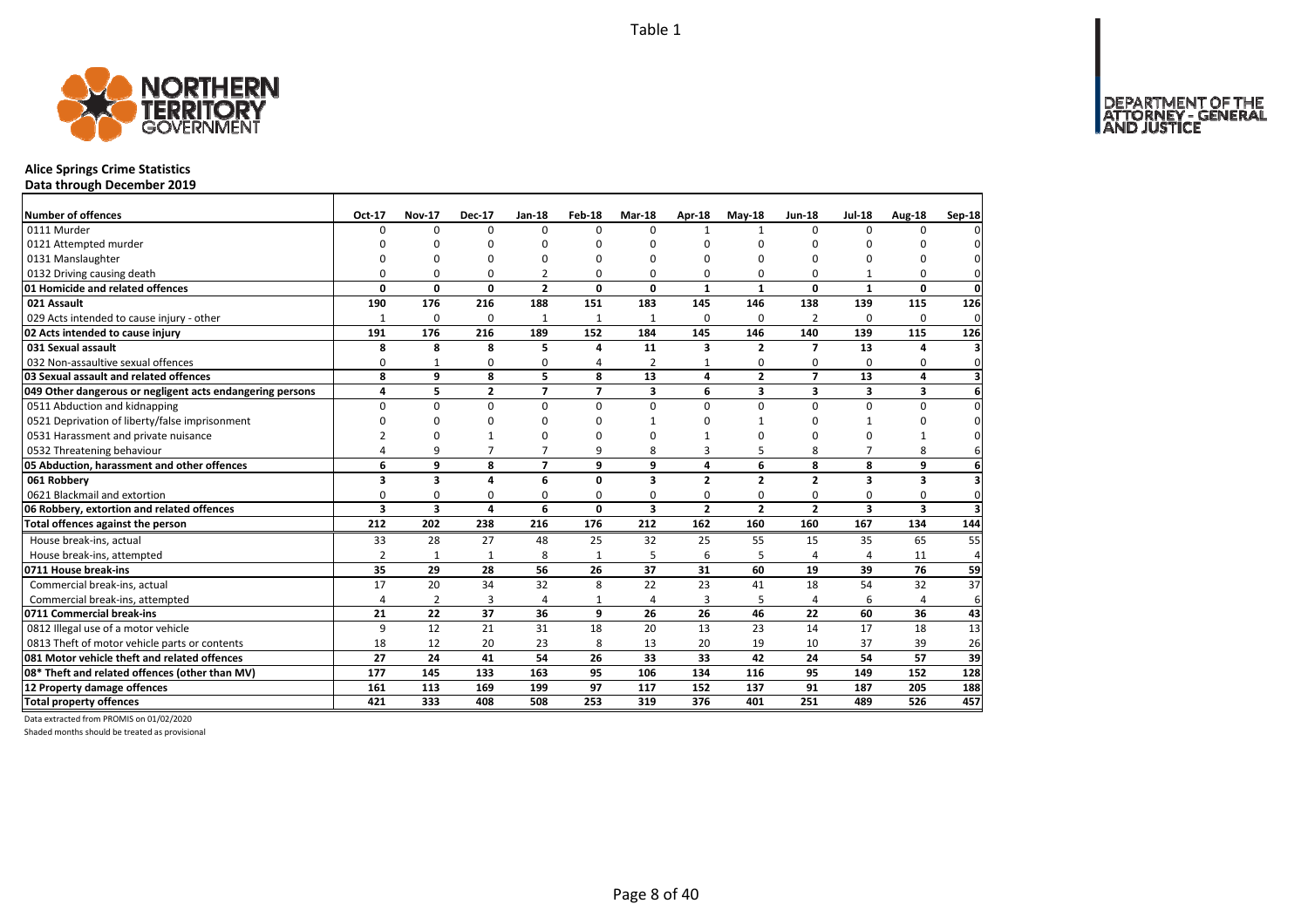

# **Alice Springs Crime Statistics**

**Data through December 2019**

| Number of offences                                        | <b>Oct-18</b> | <b>Nov-18</b>            | <b>Dec-18</b> | <b>Jan-19</b>  | Feb-19         | <b>Mar-19</b>            | Apr-19   | $May-19$       | <b>Jun-19</b>  | <b>Jul-19</b>  | Aug-19         | Sep-19         | Oct-19                   | <b>Nov-19</b>           | <b>Dec-19</b>  |
|-----------------------------------------------------------|---------------|--------------------------|---------------|----------------|----------------|--------------------------|----------|----------------|----------------|----------------|----------------|----------------|--------------------------|-------------------------|----------------|
| 0111 Murder                                               | n             | ŋ                        | $\Omega$      | $\Omega$       | $\Omega$       |                          | $\Omega$ | $\Omega$       | $\Omega$       | $\Omega$       |                | $\Omega$       | $\Omega$                 | $\Omega$                |                |
| 0121 Attempted murder                                     |               |                          |               |                |                |                          |          |                |                |                |                |                |                          |                         |                |
| 0131 Manslaughter                                         |               |                          |               |                |                |                          |          | $\Omega$       |                |                |                |                |                          |                         |                |
| 0132 Driving causing death                                |               |                          |               | $\Omega$       | O              |                          |          | $\Omega$       | $\Omega$       | O              |                |                |                          |                         |                |
| 01 Homicide and related offences                          |               | $\Omega$                 | 0             | $\mathbf{0}$   | $\mathbf{0}$   | $\Omega$                 | 0        | O              | $\Omega$       | 0              | 0              | $\Omega$       | $\Omega$                 | $\Omega$                | $\Omega$       |
| 021 Assault                                               | 108           | 120                      | 148           | 109            | 102            | 127                      | 99       | 104            | 100            | 142            | 105            | 121            | 147                      | 145                     | 157            |
| 029 Acts intended to cause injury - other                 | $\Omega$      | -1                       | $\Omega$      | $\mathbf 0$    | 0              |                          | $\Omega$ | $\Omega$       | $\Omega$       | 0              | $\Omega$       | $\Omega$       | $\mathbf 1$              | $\Omega$                | $\overline{2}$ |
| 02 Acts intended to cause injury                          | 108           | 121                      | 148           | 109            | 102            | 129                      | 99       | 104            | 100            | 142            | 105            | 121            | 148                      | 145                     | 159            |
| 031 Sexual assault                                        | 6             | 6                        | $\Delta$      | $\overline{7}$ | $\overline{2}$ |                          | 5        | 5              | $\Delta$       | $\overline{2}$ | 5              | 6              | 6                        | 9                       |                |
| 032 Non-assaultive sexual offences                        | 0             |                          | $\Omega$      | 0              | $\mathbf{1}$   |                          | 0        | Δ              | $\Omega$       | 0              |                |                |                          |                         |                |
| 03 Sexual assault and related offences                    | 6             | $\overline{\phantom{a}}$ | 4             | $\overline{7}$ | 3              | 5                        | 5.       | 9              | $\overline{a}$ | $\overline{2}$ | 9              | $\overline{ }$ | 8                        | q                       |                |
| 049 Other dangerous or negligent acts endangering persons | $\Omega$      | 4                        | 1             | $\mathbf{1}$   | 5              | $\mathbf{1}$             | 5        | $\overline{2}$ | 5              | 5              | $\mathbf{1}$   | $\overline{2}$ |                          | $\overline{\mathbf{3}}$ |                |
| 0511 Abduction and kidnapping                             | $\Omega$      | O                        | $\Omega$      | $\Omega$       | $\Omega$       | $\Omega$                 | $\Omega$ | $\Omega$       | $\Omega$       | $\Omega$       | 0              | $\Omega$       | $\Omega$                 | $\Omega$                |                |
| 0521 Deprivation of liberty/false imprisonment            |               |                          |               |                | ŋ              |                          |          |                |                | C              |                |                | n                        |                         |                |
| 0531 Harassment and private nuisance                      |               |                          | $\Omega$      |                |                |                          |          | n              |                |                |                |                |                          |                         |                |
| 0532 Threatening behaviour                                |               |                          | 10            |                | 3              |                          |          | q              | 8              | 6              |                |                |                          |                         |                |
| 05 Abduction, harassment and other offences               |               | $\overline{\phantom{a}}$ | 11            | 8              | 3              | $\overline{\phantom{a}}$ | 3        | 10             | 8              | 6              | 6              | $\overline{ }$ | $\overline{\phantom{a}}$ | $\overline{2}$          |                |
| 061 Robbery                                               |               | $\overline{2}$           | 5             | $\overline{2}$ | 1              | $\overline{2}$           | 3        | Δ              | $\overline{2}$ | $\overline{2}$ | $\mathbf{1}$   | 3              | 3                        | $\overline{\mathbf{3}}$ |                |
| 0621 Blackmail and extortion                              |               |                          | $\Omega$      | 0              | 0              | $\Omega$                 | 0        | $\Omega$       | $\Omega$       | 0              | $\Omega$       |                | <sup>0</sup>             |                         |                |
| 06 Robbery, extortion and related offences                | $\mathbf{1}$  | $\overline{2}$           | 5             | $\overline{2}$ | 1              | $\overline{2}$           | 3        | 4              | $\overline{2}$ | $\overline{2}$ | $\mathbf{1}$   | 3              | $\overline{\mathbf{3}}$  | $\overline{\mathbf{3}}$ |                |
| Total offences against the person                         | 120           | 141                      | 169           | 127            | 114            | 144                      | 115      | 129            | 119            | 157            | 122            | 140            | 170                      | 162                     | 180            |
| House break-ins, actual                                   | 43            | 81                       | 58            | 53             | 39             | 47                       | 22       | 27             | 35             | 26             | 26             | 18             | 60                       | 35                      | 43             |
| House break-ins, attempted                                | 3             | 11                       | 6             | $\overline{7}$ | 5              | 8                        |          | $\overline{7}$ | 5              | 5              | 5              | $\overline{2}$ | $\overline{7}$           | $\overline{3}$          | 8              |
| 0711 House break-ins                                      | 46            | 92                       | 64            | 60             | 44             | 55                       | 23       | 34             | 40             | 31             | 31             | 20             | 67                       | 38                      | 51             |
| Commercial break-ins, actual                              | 22            | 29                       | 31            | 21             | 17             | 19                       | 19       | 41             | 19             | 6              | 10             | 23             | 34                       | 39                      | 27             |
| Commercial break-ins, attempted                           | $\Omega$      | 13                       | 6             | 5              | 8              |                          | 3        | $\overline{2}$ | $\Omega$       | 4              | 1              |                | 3                        | 8                       | $\overline{4}$ |
| 0711 Commercial break-ins                                 | 22            | 42                       | 37            | 26             | 25             | 24                       | 22       | 43             | 19             | 10             | 11             | 27             | 37                       | 47                      | 31             |
| 0812 Illegal use of a motor vehicle                       | 21            | 34                       | 23            | 15             | 14             | 14                       | $\Delta$ | 13             | 13             | 6              | $\overline{7}$ | 11             | 23                       | 15                      | 19             |
| 0813 Theft of motor vehicle parts or contents             | 25            | 23                       | 16            | 10             | 13             | 19                       | 26       | 21             | 26             | 19             | 24             | 9              | 21                       | 9                       | 12             |
| 081 Motor vehicle theft and related offences              | 46            | 57                       | 39            | 25             | 27             | 33                       | 30       | 34             | 39             | 25             | 31             | 20             | 44                       | 24                      | 31             |
| 08* Theft and related offences (other than MV)            | 120           | 155                      | 152           | 106            | 123            | 107                      | 140      | 146            | 101            | 122            | 145            | 124            | 164                      | 135                     | 163            |
| 12 Property damage offences                               | 137           | 163                      | 166           | 112            | 91             | 126                      | 118      | 181            | 167            | 116            | 176            | 124            | 195                      | 154                     | 173            |
| <b>Total property offences</b>                            | 371           | 509                      | 458           | 329            | 310            | 345                      | 333      | 438            | 366            | 304            | 394            | 315            | 507                      | 398                     | 449            |

Data extracted from PROMIS on 01/02/2020

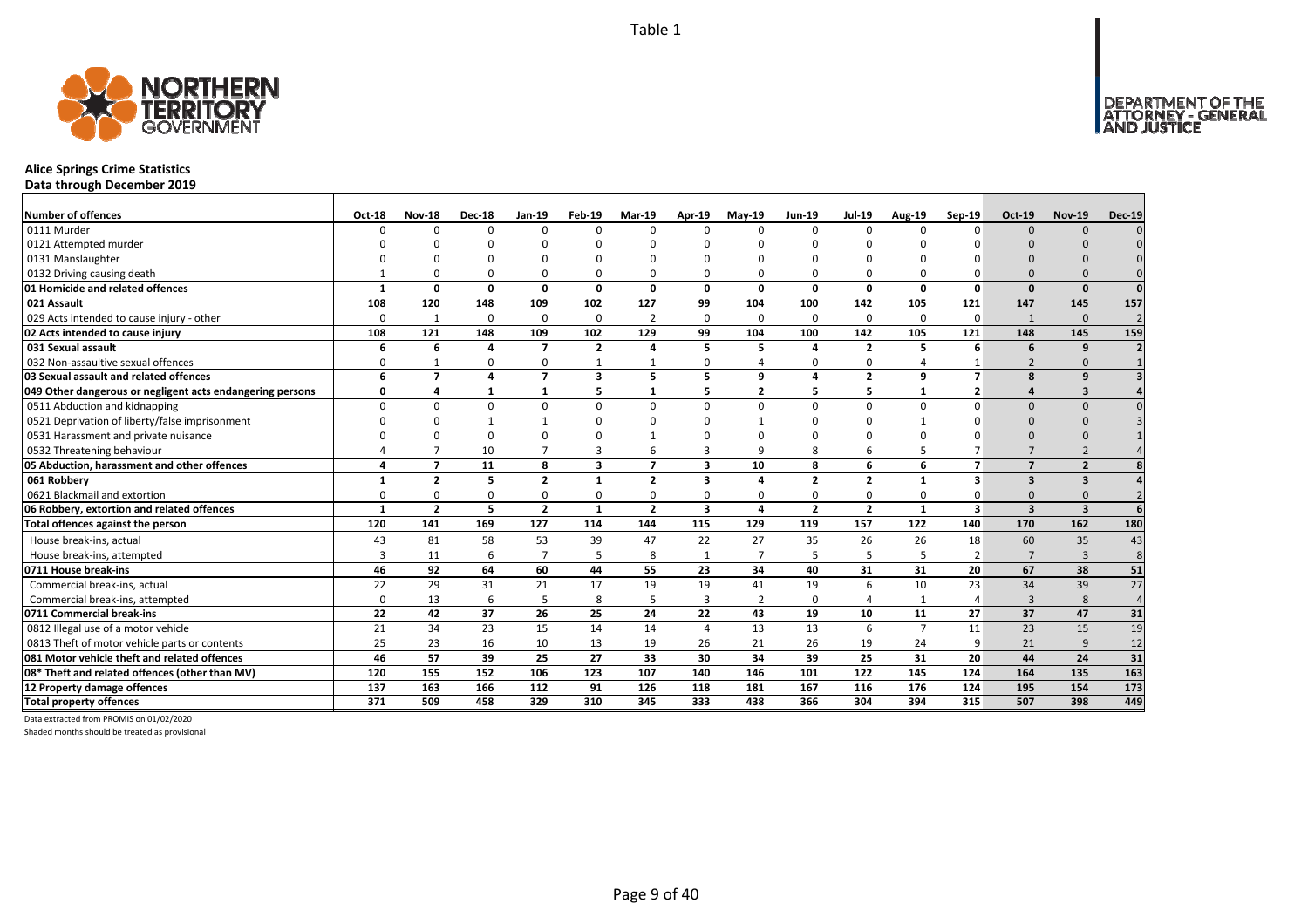

# **Katherine Crime Statistics**

**Data through December 2019**

| Number of offences                                        | Oct-17                  | <b>Nov-17</b>  | <b>Dec-17</b>   | <b>Jan-18</b>           | Feb-18                  | <b>Mar-18</b>  | Apr-18                  | $May-18$       | <b>Jun-18</b>  | <b>Jul-18</b>   | Aug-18         | Sep-18         |
|-----------------------------------------------------------|-------------------------|----------------|-----------------|-------------------------|-------------------------|----------------|-------------------------|----------------|----------------|-----------------|----------------|----------------|
| 0111 Murder                                               | $\Omega$                | 0              | $\Omega$        | $\Omega$                | $\Omega$                | $\Omega$       | $\Omega$                | $\Omega$       | $\Omega$       | $\Omega$        | $\Omega$       |                |
| 0121 Attempted murder                                     |                         | n              | n               | n                       |                         | n              | n                       | n              | n              |                 |                |                |
| 0131 Manslaughter                                         |                         | O              | O               | $\Omega$                |                         | $\Omega$       | O                       | O              | O              |                 | O              |                |
| 0132 Driving causing death                                | $\Omega$                | 0              | 0               | $\Omega$                | $\Omega$                | $\Omega$       | 0                       | O              | $\Omega$       |                 | $\Omega$       |                |
| 01 Homicide and related offences                          | 0                       | 0              | $\mathbf 0$     | $\mathbf{0}$            | 0                       | 0              | 0                       | 0              | $\mathbf 0$    | 0               | 0              | $\mathbf{0}$   |
| 021 Assault                                               | 50                      | 57             | 67              | 41                      | 49                      | 55             | 44                      | 44             | 50             | 56              | 49             | 51             |
| 029 Acts intended to cause injury - other                 | $\Omega$                | $\mathbf 0$    | 0               | 0                       | $\Omega$                | $\Omega$       | 0                       | $\Omega$       | $\Omega$       | $\Omega$        | $\Omega$       | $\mathbf{0}$   |
| 02 Acts intended to cause injury                          | 50                      | 57             | 67              | 41                      | 49                      | 55             | 44                      | 44             | 50             | 56              | 49             | 51             |
| 031 Sexual assault                                        | 3                       | $\overline{2}$ | 6               | $\overline{2}$          | 9                       | 5              | 3                       | 0              | 0              | $\overline{2}$  | $\mathbf{0}$   | З              |
| 032 Non-assaultive sexual offences                        | 0                       | 0              | 0               | $\mathbf{1}$            |                         | $\Omega$       | 0                       | 0              | 0              | 0               | 0              | $\Omega$       |
| 03 Sexual assault and related offences                    | $\overline{\mathbf{3}}$ | $\overline{2}$ | 6               | $\overline{\mathbf{3}}$ | 10                      | 5.             | $\overline{\mathbf{3}}$ | $\mathbf{0}$   | $\Omega$       | $\overline{2}$  | 0              | з              |
| 049 Other dangerous or negligent acts endangering persons | 0                       | $\mathbf{1}$   | $\overline{2}$  | $\overline{\mathbf{3}}$ | 1                       | 1              | $\mathbf{1}$            | 0              | 0              | 0               | 0              | $\mathbf 0$    |
| 0511 Abduction and kidnapping                             | 0                       | 0              | $\mathbf 0$     | $\mathbf 0$             | $\Omega$                | $\Omega$       | <sup>0</sup>            | $\Omega$       | $\Omega$       | $\Omega$        | $\Omega$       | $\Omega$       |
| 0521 Deprivation of liberty/false imprisonment            | O                       | <sup>0</sup>   | <sup>0</sup>    | O                       |                         | ŋ              | ŋ                       | ŋ              | $\Omega$       | O               | 0              | 0              |
| 0531 Harassment and private nuisance                      | O                       | ŋ              | ŋ               | O                       |                         | ŋ              | ŋ                       | ŋ              | O              | n               | 0              | <sup>0</sup>   |
| 0532 Threatening behaviour                                | $\mathbf{1}$            | 3              | 3               | $\mathbf 0$             | 2                       | $\Omega$       | 3                       | 2              | $\mathbf{1}$   | 0               | 2              | $\overline{2}$ |
| 05 Abduction, harassment and other offences               | $\mathbf{1}$            | 3              | 3               | $\mathbf 0$             | $\overline{\mathbf{3}}$ | 0              | 3                       | $\overline{2}$ | $\mathbf{1}$   | 0               | $\overline{2}$ | $\overline{2}$ |
| 061 Robbery                                               | 0                       | $\mathbf{0}$   | $\mathbf{0}$    | $\mathbf 0$             | $\mathbf{1}$            | 1              | $\Omega$                | $\mathbf{0}$   | $\mathbf{0}$   | $\Omega$        | 0              | $\Omega$       |
| 0621 Blackmail and extortion                              | 0                       | 0              | 0               | 0                       | $\Omega$                | 0              | 0                       | 0              | $\mathbf 0$    | 0               | 0              | 0              |
| 06 Robbery, extortion and related offences                | $\mathbf{0}$            | $\mathbf 0$    | $\mathbf{0}$    | $\mathbf 0$             | $\mathbf{1}$            | $\mathbf{1}$   | 0                       | $\mathbf{0}$   | $\Omega$       | 0               | $\mathbf{0}$   | $\mathbf 0$    |
| Total offences against the person                         | 54                      | 63             | 78              | 47                      | 64                      | 62             | 51                      | 46             | 51             | 58              | 51             | 56             |
| House break-ins, actual                                   | 3                       | 3              | 14              | 17                      | 15                      | 15             | 4                       | 6              | $\overline{7}$ | 5               | 14             | 13             |
| House break-ins, attempted                                | $\Omega$                | 0              | 0               | $\overline{3}$          | $\overline{2}$          | $\Omega$       | 1                       | $\overline{2}$ | $\mathbf{1}$   |                 | $\Omega$       | $\mathbf{1}$   |
| 0711 House break-ins                                      | $\overline{\mathbf{3}}$ | 3              | 14              | 20                      | 17                      | 15             | 5                       | 8              | 8              | 6               | 14             | 14             |
| Commercial break-ins, actual                              | 9                       | 9              | $\overline{7}$  | 18                      | 26                      | 24             | 13                      | 27             | 11             | 5               | 26             | 39             |
| Commercial break-ins, attempted                           | $\mathbf{1}$            | 0              | 0               | $\mathbf{1}$            | 8                       | 2              | $\mathbf{1}$            | 4              | $\overline{2}$ | 1               | $\Omega$       | 3              |
| 0711 Commercial break-ins                                 | 10                      | 9              | $\overline{7}$  | 19                      | 34                      | 26             | 14                      | 31             | 13             | 6               | 26             | 42             |
| 0812 Illegal use of a motor vehicle                       | $\overline{2}$          | 3              | $\mathbf{1}$    | $\mathbf{1}$            | 4                       | $\Omega$       | $\Omega$                | 5              | $\overline{2}$ | 3               | 3              | $\Delta$       |
| 0813 Theft of motor vehicle parts or contents             | 4                       | 0              | $\overline{2}$  | $\overline{2}$          | 4                       | $\overline{a}$ | 5                       | 0              | 8              | 4               | 3              | 0              |
| 081 Motor vehicle theft and related offences              | 6                       | 3              | 3               | $\overline{\mathbf{3}}$ | 8                       | 4              | 5                       | 5              | 10             | $\overline{7}$  | 6              | 4              |
| 08* Theft and related offences (other than MV)            | 20                      | 26             | 33              | 42                      | 49                      | 34             | 28                      | 34             | 37             | 28              | 41             | 45             |
| 12 Property damage offences                               | 26                      | 29             | 19              | 29                      | 42                      | 36             | 20                      | 20             | 30             | 26              | 34             | 37             |
| <b>Total property offences</b>                            | 65                      | 70             | $\overline{76}$ | 113                     | 150                     | 115            | 72                      | 98             | 98             | $\overline{73}$ | 121            | 142            |

Data extracted from PROMIS on 01/02/2020

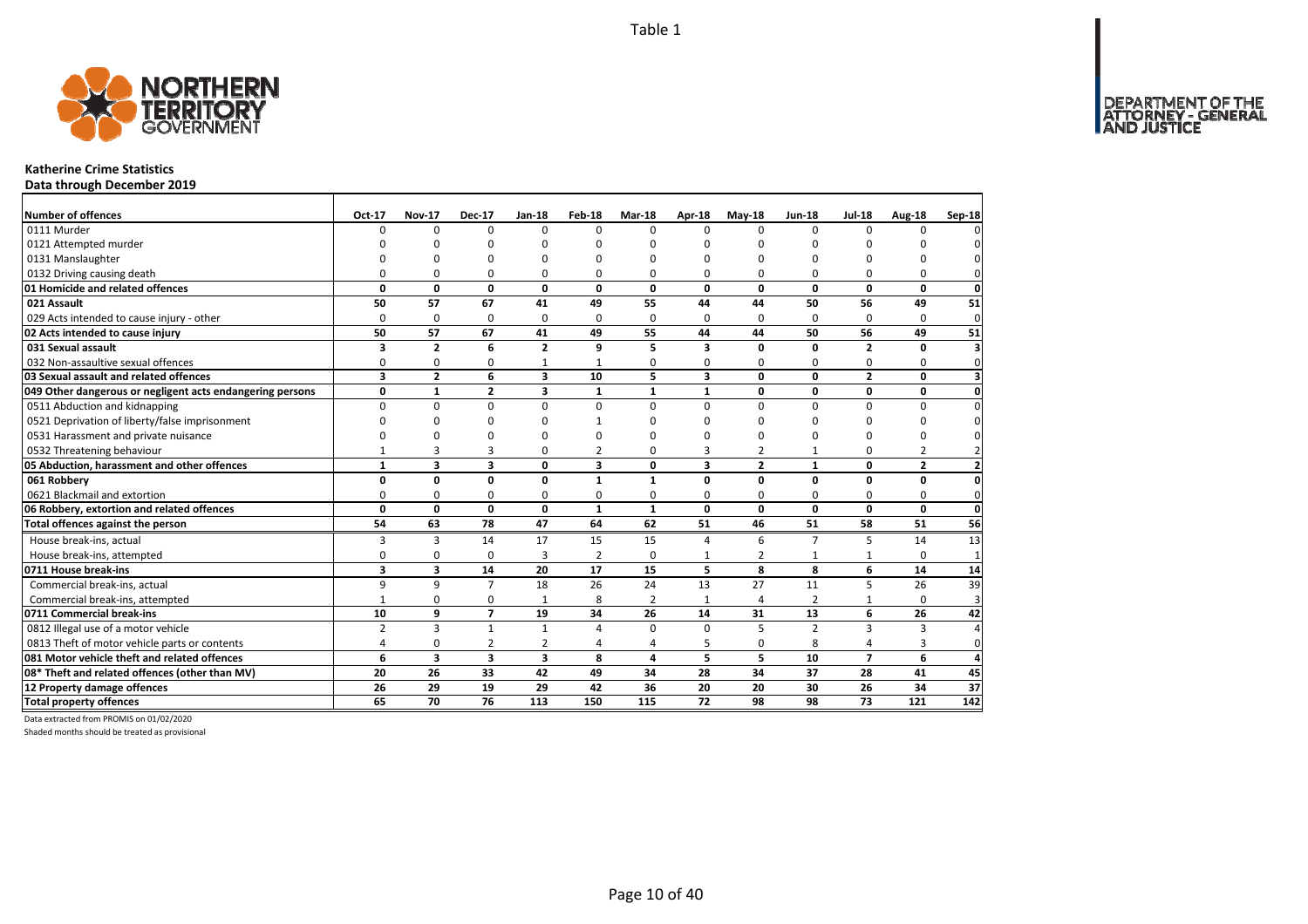

### **Katherine Crime Statistics**

**Data through December 2019**

| <b>Number of offences</b>                                 | <b>Oct-18</b>           | <b>Nov-18</b>  | <b>Dec-18</b>           | Jan-19                  | Feb-19         | <b>Mar-19</b>           | Apr-19         | <b>Mav-19</b>  | <b>Jun-19</b>           | <b>Jul-19</b>  | <b>Aug-19</b> | Sep-19         | <b>Oct-19</b>            | <b>Nov-19</b>  | <b>Dec-19</b> |
|-----------------------------------------------------------|-------------------------|----------------|-------------------------|-------------------------|----------------|-------------------------|----------------|----------------|-------------------------|----------------|---------------|----------------|--------------------------|----------------|---------------|
| 0111 Murder                                               | ∩                       | $\Omega$       | $\Omega$                | $\Omega$                | $\Omega$       | n                       | $\Omega$       | $\Omega$       | $\mathbf{1}$            | $\Omega$       | $\Omega$      | $\Omega$       | $\Omega$                 | $\Omega$       |               |
| 0121 Attempted murder                                     |                         |                |                         |                         | n              |                         |                | n              |                         |                |               |                |                          |                |               |
| 0131 Manslaughter                                         |                         |                |                         |                         |                |                         |                |                |                         |                |               |                |                          |                |               |
| 0132 Driving causing death                                |                         |                | $\Omega$                | $\Omega$                | $\Omega$       |                         |                | O              | $\Omega$                | 0              |               |                |                          |                |               |
| 01 Homicide and related offences                          | O                       | n              | $\Omega$                | $\mathbf{0}$            | $\mathbf{0}$   | $\Omega$                | $\Omega$       | $\Omega$       | $\mathbf{1}$            | $\mathbf{0}$   | $\Omega$      | $\Omega$       | $\Omega$                 | $\Omega$       |               |
| 021 Assault                                               | 65                      | 47             | 50                      | 44                      | 28             | 48                      | 37             | 35             | 39                      | 35             | 32            | 32             | 38                       | 49             | 51            |
| 029 Acts intended to cause injury - other                 |                         | $\Omega$       | $\Omega$                | $\Omega$                | 0              | $\Omega$                | $\Omega$       | $\Omega$       | $\Omega$                | 0              | $\Omega$      | 0              | $\Omega$                 | $\Omega$       | $\mathbf 0$   |
| 02 Acts intended to cause injury                          | 66                      | 47             | 50                      | 44                      | 28             | 48                      | 37             | 35             | 39                      | 35             | 32            | 32             | 38                       | 49             | 51            |
| 031 Sexual assault                                        |                         | 3              | 0                       | $\overline{2}$          | $\overline{2}$ | 6                       | 0              | 0              | $\overline{\mathbf{3}}$ | $\overline{2}$ | $\Omega$      | 3              | $\overline{2}$           | $\overline{2}$ |               |
| 032 Non-assaultive sexual offences                        |                         |                | $\Omega$                | $\mathbf{1}$            | 0              |                         | O              | $\Omega$       | $\overline{2}$          | 3              | $\Omega$      |                | $\Omega$                 | $\Omega$       |               |
| 03 Sexual assault and related offences                    | $\Delta$                | 4              | 0                       | $\overline{\mathbf{3}}$ | $\overline{2}$ | 6                       | 0              | 0              | 5                       | 5              | 0             | 3              | $\overline{2}$           | $\overline{2}$ |               |
| 049 Other dangerous or negligent acts endangering persons | $\Omega$                | n              | 0                       | $\overline{2}$          | 0              | $\overline{\mathbf{z}}$ | O              | $\Omega$       | $\mathbf 0$             | 0              | $\Omega$      | $\overline{2}$ | $\overline{\phantom{a}}$ |                |               |
| 0511 Abduction and kidnapping                             |                         |                | $\Omega$                | $\Omega$                | $\Omega$       | U                       | $\Omega$       | $\Omega$       | $\Omega$                | $\Omega$       | $\Omega$      |                | $\Omega$                 | $\Omega$       |               |
| 0521 Deprivation of liberty/false imprisonment            |                         |                |                         | n                       | ŋ              |                         |                | n              |                         |                |               |                | $\Omega$                 |                |               |
| 0531 Harassment and private nuisance                      |                         |                | $\Omega$                |                         | ŋ              |                         |                | $\Omega$       |                         |                |               |                |                          |                |               |
| 0532 Threatening behaviour                                |                         |                |                         |                         | 0              |                         |                |                | $\Omega$                | $\mathbf{1}$   |               |                |                          |                |               |
| 05 Abduction, harassment and other offences               | $\overline{2}$          | $\mathbf{1}$   | $\overline{2}$          | $\mathbf{1}$            | 0              | $\overline{2}$          | $\mathbf{1}$   | 1              | $\mathbf{1}$            | $\mathbf{1}$   | $\Omega$      | 1              | $\mathbf{1}$             | $\mathbf{1}$   |               |
| 061 Robbery                                               | n                       | n              | $\overline{\mathbf{z}}$ | $\mathbf{0}$            | $\mathbf{1}$   | 3                       | 0              | O              | $\mathbf{1}$            | $\mathbf{1}$   | $\Omega$      | 1              | $\Omega$                 | $\Omega$       |               |
| 0621 Blackmail and extortion                              |                         |                | $\Omega$                | $\Omega$                | 0              |                         |                | O              | $\Omega$                | 0              |               |                | $\Omega$                 |                |               |
| 06 Robbery, extortion and related offences                | 0                       | 0              | $\overline{2}$          | $\mathbf{0}$            | $\mathbf{1}$   | $\overline{\mathbf{3}}$ | 0              | 0              | $\mathbf{1}$            | $\mathbf{1}$   | 0             | $\mathbf{1}$   | $\Omega$                 | $\Omega$       | $\Omega$      |
| Total offences against the person                         | 72                      | 52             | 54                      | 50                      | 31             | 61                      | 38             | 36             | 47                      | 42             | 32            | 39             | 43                       | 53             | 57            |
| House break-ins, actual                                   | 12                      | 10             | 12                      | 25                      | 6              | 6                       | 3              | $\overline{7}$ | $\overline{3}$          | $\mathbf{1}$   |               | $\overline{7}$ | 10                       | 18             | 14            |
| House break-ins, attempted                                |                         | $\mathbf{1}$   | $\overline{2}$          | $\overline{3}$          | 0              |                         |                |                |                         | 0              | $\Omega$      |                | $\Omega$                 | $\mathcal{D}$  |               |
| 0711 House break-ins                                      | 13                      | 11             | 14                      | 28                      | 6              | $\overline{ }$          | 4              | 8              | $\overline{a}$          | $\mathbf{1}$   |               | 9              | 10                       | 20             | 15            |
| Commercial break-ins, actual                              | 33                      | 22             | 38                      | 40                      | 27             | 35                      | 13             | 10             | $\overline{7}$          | 8              | 10            | 6              | $\overline{7}$           | 11             |               |
| Commercial break-ins, attempted                           |                         | $\overline{2}$ | 3                       | $\overline{2}$          | 0              | 3                       | 3              |                | 0                       | $\overline{2}$ | $\Omega$      |                | $\Omega$                 | $\overline{2}$ |               |
| 0711 Commercial break-ins                                 | 35                      | 24             | 41                      | 42                      | 27             | 38                      | 16             | 14             | $\overline{7}$          | 10             | 10            | 8              | $\overline{ }$           | 13             |               |
| 0812 Illegal use of a motor vehicle                       | $\overline{2}$          | 3              | 5                       | 13                      | 6              | $\overline{2}$          | $\mathcal{P}$  | $\Lambda$      | $\overline{4}$          | $\mathbf{1}$   |               |                | $\overline{\phantom{0}}$ | $\overline{3}$ |               |
| 0813 Theft of motor vehicle parts or contents             |                         |                | 3                       | $\overline{4}$          | 2              | 6                       | 0              | O              | $\overline{2}$          | 0              | $\Omega$      | 0              |                          | 3              |               |
| 081 Motor vehicle theft and related offences              | $\overline{\mathbf{3}}$ | 10             | 8                       | 17                      | 8              | 8                       | $\overline{2}$ | $\mathbf{A}$   | 6                       | $\mathbf{1}$   | $\mathbf{1}$  | $\mathbf{1}$   | $\mathbf{A}$             | 6              |               |
| 08* Theft and related offences (other than MV)            | 45                      | 30             | 47                      | 56                      | 27             | 37                      | 23             | 34             | 27                      | 27             | 40            | 21             | 28                       | 49             | 25            |
| 12 Property damage offences                               | 35                      | 31             | 35                      | 60                      | 28             | 47                      | 28             | 28             | 25                      | 21             | 16            | 34             | 31                       | 43             | 33            |
| <b>Total property offences</b>                            | 131                     | 106            | 145                     | 203                     | 96             | 137                     | 73             | 88             | 69                      | 60             | 72            | 73             | 80                       | 131            | 87            |

Data extracted from PROMIS on 01/02/2020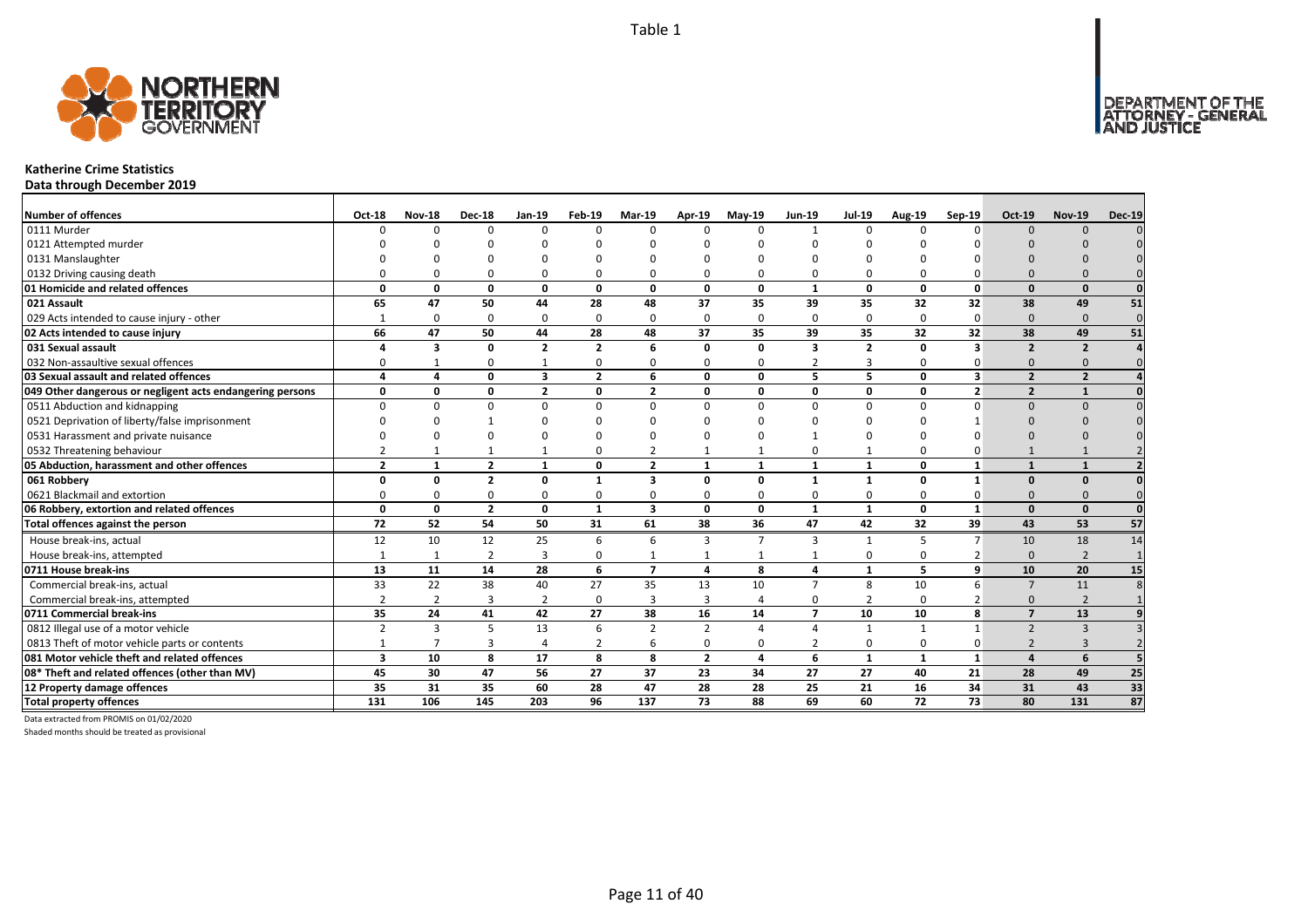

# **Tennant Creek Crime Statistics**

**Data through December 2019**

| <b>Number of offences</b>                                 | Oct-17         | <b>Nov-17</b>  | <b>Dec-17</b>           | <b>Jan-18</b>   | Feb-18         | <b>Mar-18</b> | Apr-18         | $May-18$                | <b>Jun-18</b>  | <b>Jul-18</b>  | Aug-18          | Sep-18          |
|-----------------------------------------------------------|----------------|----------------|-------------------------|-----------------|----------------|---------------|----------------|-------------------------|----------------|----------------|-----------------|-----------------|
| 0111 Murder                                               | 0              | 0              | $\Omega$                | $\Omega$        | $\Omega$       | $\Omega$      | $\Omega$       | $\Omega$                | $\Omega$       | $\Omega$       | $\Omega$        |                 |
| 0121 Attempted murder                                     | U              | <sup>n</sup>   | n                       | C               |                | ŋ             | n              | n                       | n              |                | ŋ               |                 |
| 0131 Manslaughter                                         |                | <sup>0</sup>   | O                       | $\Omega$        |                | ŋ             | n              | ŋ                       | n              |                | O               |                 |
| 0132 Driving causing death                                | $\Omega$       | 0              | $\Omega$                | 0               | 0              | $\Omega$      | 0              | ŋ                       | $\Omega$       | 0              | 0               | 0               |
| 01 Homicide and related offences                          | 0              | $\mathbf 0$    | $\mathbf{0}$            | $\mathbf 0$     | $\mathbf{1}$   | $\mathbf{0}$  | $\Omega$       | $\mathbf{0}$            | $\mathbf{0}$   | 0              | $\mathbf{0}$    | $\mathbf 0$     |
| 021 Assault                                               | 28             | 21             | 26                      | 25              | 48             | 24            | 23             | 19                      | 11             | 24             | 26              | 14              |
| 029 Acts intended to cause injury - other                 | $\Omega$       | 0              | 1                       | $\mathbf{1}$    | $\Omega$       | $\Omega$      | 0              | $\Omega$                | $\mathbf{1}$   | $\Omega$       | 0               | $\mathbf{0}$    |
| 02 Acts intended to cause injury                          | 28             | 21             | 27                      | 26              | 48             | 24            | 23             | 19                      | 12             | 24             | 26              | 14              |
| 031 Sexual assault                                        | 0              | $\mathbf{1}$   | $\mathbf 0$             | $\mathbf{0}$    | $\overline{2}$ | 1             | $\mathbf{1}$   | $\overline{2}$          | $\mathbf 0$    | <sup>0</sup>   | $\mathbf{1}$    | $\mathbf{0}$    |
| 032 Non-assaultive sexual offences                        | 0              | 0              | 0                       | 0               | $\Omega$       | 0             | 0              | 0                       | 0              | $\Omega$       | $\mathbf{1}$    | $\Omega$        |
| 03 Sexual assault and related offences                    | 0              | $\mathbf{1}$   | $\mathbf{0}$            | $\mathbf 0$     | $\overline{2}$ | $\mathbf{1}$  | $\mathbf{1}$   | $\overline{2}$          | 0              | $\Omega$       | $\overline{2}$  | 0               |
| 049 Other dangerous or negligent acts endangering persons | 0              | $\overline{2}$ | $\mathbf 0$             | $\mathbf{0}$    | 0              | 0             | 0              | $\mathbf{1}$            | $\mathbf 0$    | 0              | $\mathbf{0}$    | $\mathbf{0}$    |
| 0511 Abduction and kidnapping                             | $\Omega$       | 0              | $\Omega$                | $\Omega$        | $\Omega$       | $\Omega$      | 0              | $\Omega$                | $\Omega$       | $\Omega$       | $\Omega$        | $\Omega$        |
| 0521 Deprivation of liberty/false imprisonment            | $\Omega$       | 0              | 0                       | C               |                | ŋ             | ŋ              | n                       | $\Omega$       | C              | O               |                 |
| 0531 Harassment and private nuisance                      | $\Omega$       | 0              | $\Omega$                | $\Omega$        |                | $\Omega$      | O              | O                       | $\Omega$       | $\Omega$       | O               |                 |
| 0532 Threatening behaviour                                | 0              | 0              | 0                       | $\mathbf{1}$    | $\Omega$       | 0             | $\mathbf{1}$   | 0                       | $\Omega$       | $\Omega$       | $\Omega$        |                 |
| 05 Abduction, harassment and other offences               | 0              | 0              | 0                       | $\mathbf{1}$    | 0              | 0             | $\mathbf{1}$   | 0                       | $\mathbf 0$    | 0              | 0               | 1               |
| 061 Robbery                                               | 0              | 0              | $\mathbf 0$             | $\mathbf{0}$    | $\Omega$       | 0             | 0              | 0                       | $\mathbf 0$    | $\Omega$       | $\mathbf{1}$    | 0               |
| 0621 Blackmail and extortion                              | 0              | 0              | 0                       | 0               | 0              | 0             | 0              | 0                       | 0              | 0              | 0               | 0               |
| 06 Robbery, extortion and related offences                | $\mathbf{0}$   | $\mathbf{0}$   | $\mathbf{0}$            | $\mathbf 0$     | $\Omega$       | 0             | $\mathbf{0}$   | $\mathbf{0}$            | $\mathbf 0$    | O              | $\mathbf{1}$    | $\mathbf{0}$    |
| Total offences against the person                         | 28             | 24             | 27                      | 27              | 51             | 25            | 25             | 22                      | 12             | 24             | 29              | $\overline{15}$ |
| House break-ins, actual                                   | $\overline{7}$ | 5              | 13                      | 19              | $\overline{7}$ | 5             | 15             | 11                      | $\mathbf{1}$   | 8              | 14              | 14              |
| House break-ins, attempted                                | $\mathbf{1}$   | 0              | $\mathbf 0$             | $\Omega$        | $\Omega$       | $\mathbf{1}$  | 0              | $\Omega$                | $\Omega$       | $\Omega$       | 1               | $\mathbf{1}$    |
| 0711 House break-ins                                      | 8              | 5              | 13                      | 19              | $\overline{7}$ | 6             | 15             | 11                      | $\mathbf{1}$   | 8              | 15              | 15              |
| Commercial break-ins, actual                              | 8              | 9              | 5                       | 10              | 21             | 15            | 4              | $\overline{7}$          | $\overline{a}$ | 4              | 6               | 10              |
| Commercial break-ins, attempted                           | 0              | $\mathbf{1}$   | 1                       | 0               | 2              | $\mathbf{1}$  | 1              | 0                       | 0              | 1              | 1               | 0               |
| 0711 Commercial break-ins                                 | 8              | 10             | 6                       | 10              | 23             | 16            | 5              | $\overline{7}$          | 4              | 5              | $\overline{7}$  | 10              |
| 0812 Illegal use of a motor vehicle                       | $\mathbf{1}$   | 0              | 3                       | $\overline{3}$  | $\Omega$       | $\Omega$      | 3              | 3                       | $\overline{2}$ | $\overline{3}$ | $\overline{2}$  | $\overline{1}$  |
| 0813 Theft of motor vehicle parts or contents             | 4              | $\mathbf{1}$   | 0                       | $\overline{2}$  | 2              | $\Omega$      | $\overline{2}$ | 0                       | $\mathbf 0$    | 3              | $\overline{4}$  | 8               |
| 081 Motor vehicle theft and related offences              | 5              | $\mathbf{1}$   | $\overline{\mathbf{3}}$ | 5               | $\overline{2}$ | $\Omega$      | 5              | $\overline{\mathbf{3}}$ | $\overline{2}$ | 6              | 6               | 9               |
| 08* Theft and related offences (other than MV)            | 20             | 22             | 27                      | 20              | 25             | 22            | 11             | 13                      | 11             | 14             | 21              | 22              |
| 12 Property damage offences                               | 27             | 14             | 30                      | 28              | 50             | 21            | 19             | 12                      | 10             | 14             | 33              | 28              |
| <b>Total property offences</b>                            | 68             | 52             | 79                      | $\overline{82}$ | 107            | 65            | 55             | 46                      | 28             | 47             | $\overline{82}$ | 84              |

Data extracted from PROMIS on 01/02/2020

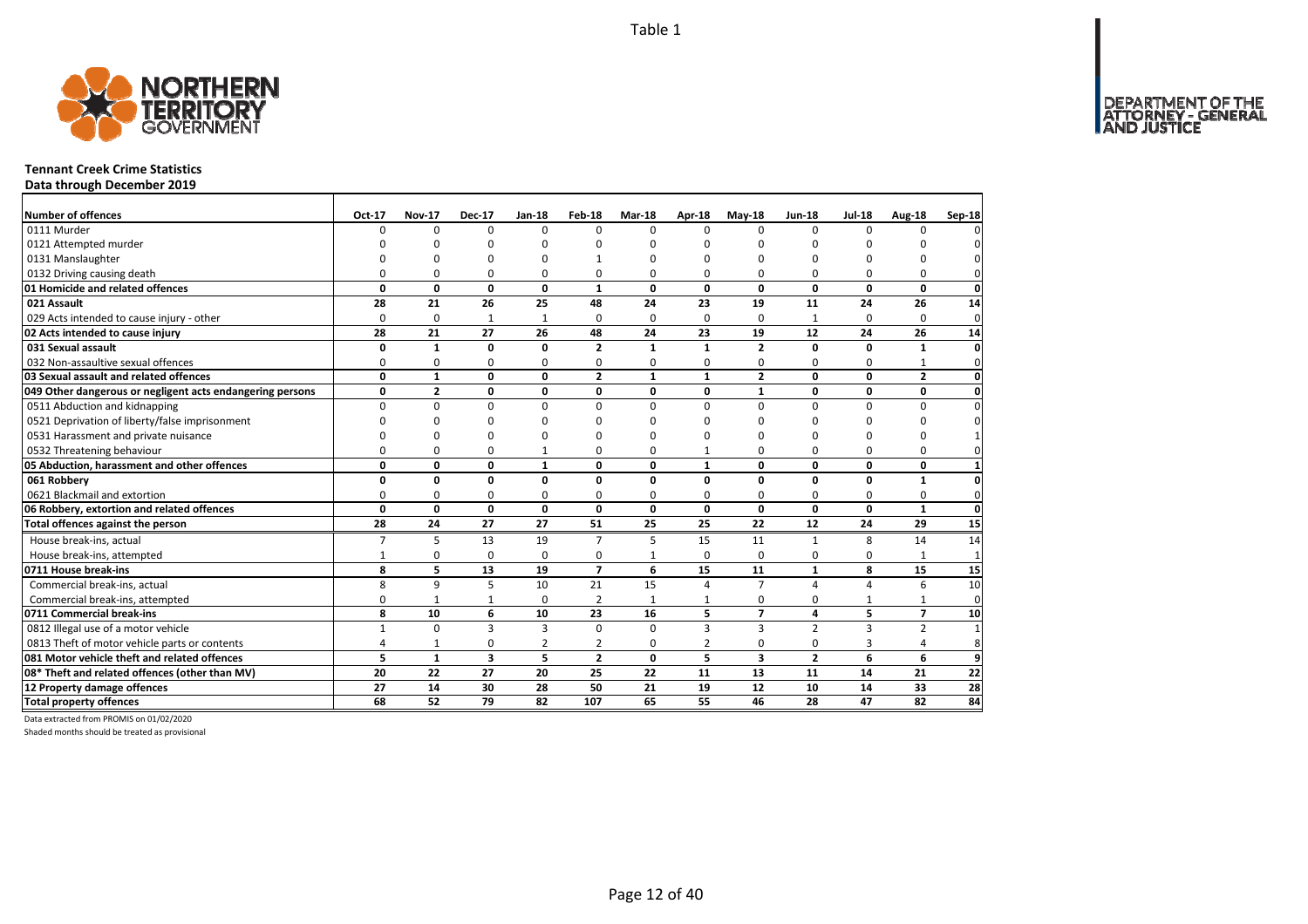

# **Tennant Creek Crime Statistics**

**Data through December 2019**

| <b>Number of offences</b>                                 | <b>Oct-18</b>  | <b>Nov-18</b>           | <b>Dec-18</b> | Jan-19         | Feb-19       | <b>Mar-19</b>  | Apr-19         | <b>Mav-19</b>  | <b>Jun-19</b>  | <b>Jul-19</b>   | <b>Aug-19</b>           | Sep-19         | <b>Oct-19</b>            | <b>Nov-19</b>           | <b>Dec-19</b>   |
|-----------------------------------------------------------|----------------|-------------------------|---------------|----------------|--------------|----------------|----------------|----------------|----------------|-----------------|-------------------------|----------------|--------------------------|-------------------------|-----------------|
| 0111 Murder                                               | ∩              | $\Omega$                | $\Omega$      | $\Omega$       | $\Omega$     | <sup>n</sup>   | $\Omega$       | $\Omega$       | $\Omega$       | $\Omega$        | $\Omega$                | $\Omega$       | $\Omega$                 | $\Omega$                |                 |
| 0121 Attempted murder                                     |                |                         |               |                | n            |                |                | ∩              |                |                 |                         |                |                          |                         |                 |
| 0131 Manslaughter                                         |                |                         |               |                |              |                |                |                |                |                 |                         |                |                          |                         |                 |
| 0132 Driving causing death                                |                |                         | $\Omega$      | $\Omega$       | $\Omega$     |                |                | O              | $\Omega$       | 0               |                         |                |                          |                         |                 |
| 01 Homicide and related offences                          | O              | n                       | $\Omega$      | $\mathbf{0}$   | $\mathbf{0}$ | $\Omega$       | $\Omega$       | $\Omega$       | $\mathbf{0}$   | $\mathbf{0}$    | $\Omega$                | $\Omega$       | $\Omega$                 | $\Omega$                |                 |
| 021 Assault                                               | 25             | 33                      | 26            | 27             | 21           | 16             | 19             | 16             | 18             | 19              | 28                      | 37             | 26                       | 27                      | 22              |
| 029 Acts intended to cause injury - other                 | $\Omega$       | -1                      | $\Omega$      | $\Omega$       | 0            | $\Omega$       | $\Omega$       | $\Omega$       | $\Omega$       | 0               | $\Omega$                | $\Omega$       | $\Omega$                 | $\Omega$                | $\mathbf 0$     |
| 02 Acts intended to cause injury                          | 25             | 34                      | 26            | 27             | 21           | 16             | 19             | 16             | 18             | 19              | 28                      | 37             | 26                       | 27                      | $\overline{22}$ |
| 031 Sexual assault                                        |                | $\overline{\mathbf{z}}$ | 0             | $\overline{2}$ | 0            | $\overline{2}$ | 0              | 0              | $\mathbf{0}$   | 0               | $\overline{\mathbf{3}}$ | $\Omega$       | $\mathbf{1}$             | $\Omega$                |                 |
| 032 Non-assaultive sexual offences                        | ŋ              |                         | $\Omega$      | $\Omega$       | 0            | O              | O              | $\Omega$       | $\Omega$       | 0               | $\Omega$                |                | $\Omega$                 | $\Omega$                |                 |
| 03 Sexual assault and related offences                    | $\mathbf{1}$   | $\overline{2}$          | 0             | $\overline{2}$ | 0            | $\overline{2}$ | 0              | 0              | $\mathbf{0}$   | 0               | $\overline{\mathbf{3}}$ | $\mathbf{0}$   | $\mathbf{1}$             | $\Omega$                |                 |
| 049 Other dangerous or negligent acts endangering persons | $\mathbf{1}$   | n                       | 0             | $\mathbf 0$    | 0            | $\mathbf{1}$   | O              | $\overline{2}$ | $\mathbf{0}$   | 0               | $\Omega$                | $\mathbf{0}$   |                          | $\Omega$                |                 |
| 0511 Abduction and kidnapping                             |                |                         | $\Omega$      | $\Omega$       | $\Omega$     | n              | $\Omega$       | $\Omega$       | $\Omega$       | $\Omega$        | $\Omega$                | $\Omega$       | $\Omega$                 | $\Omega$                |                 |
| 0521 Deprivation of liberty/false imprisonment            |                |                         | $\Omega$      |                | ŋ            |                |                | n              |                | ŋ               |                         |                |                          |                         |                 |
| 0531 Harassment and private nuisance                      |                |                         |               | n              | ŋ            |                |                | $\Omega$       |                |                 |                         |                |                          |                         |                 |
| 0532 Threatening behaviour                                |                |                         |               | $\Omega$       | $\mathbf{1}$ |                |                | $\Omega$       |                | $\mathbf{1}$    |                         |                |                          |                         |                 |
| 05 Abduction, harassment and other offences               | $\Omega$       | O                       | 1             | $\mathbf{0}$   | $\mathbf{1}$ | $\mathbf{1}$   | O              | $\Omega$       | $\mathbf{1}$   | $\mathbf{1}$    | $\mathbf{1}$            | $\Omega$       |                          | $\Omega$                |                 |
| 061 Robbery                                               |                |                         | $\Omega$      | $\mathbf{1}$   | 0            |                | O              | O              | 0              | 0               | $\Omega$                | 1              |                          | $\overline{\mathbf{z}}$ |                 |
| 0621 Blackmail and extortion                              |                |                         | $\Omega$      | $\Omega$       | 0            |                |                | O              | $\Omega$       | 0               |                         |                | $\Omega$                 |                         |                 |
| 06 Robbery, extortion and related offences                | 0              | 1                       | 0             | $\mathbf{1}$   | $\mathbf{0}$ | $\mathbf{1}$   | 0              | 0              | $\mathbf{0}$   | $\mathbf{0}$    | 0                       | $\mathbf{1}$   | $\mathbf{1}$             | $\overline{2}$          |                 |
| Total offences against the person                         | 27             | 37                      | 27            | 30             | 22           | 21             | 19             | 18             | 19             | $\overline{20}$ | 32                      | 38             | 33                       | 29                      | $\overline{22}$ |
| House break-ins, actual                                   | 21             | 13                      | 5             | 12             | 13           | $\Delta$       | 8              | 10             | 13             | 15              | 19                      | 18             | 16                       | 18                      | 10              |
| House break-ins, attempted                                |                | $\overline{2}$          | $\Omega$      | $\overline{2}$ | 0            |                |                |                | $\mathbf{1}$   | 3               |                         | $\Omega$       | $\Lambda$                | $\mathcal{D}$           |                 |
| 0711 House break-ins                                      | 22             | 15                      | 5             | 14             | 13           | 5              | 9              | 11             | 14             | 18              | 20                      | 18             | 20                       | 20                      | 11              |
| Commercial break-ins, actual                              |                | $\overline{2}$          | 5             | 10             | 9            | 15             | 24             | $\overline{7}$ | 6              | 8               | 12                      | 6              | 15                       | 23                      | 10              |
| Commercial break-ins, attempted                           |                |                         | $\Omega$      | 3              | $\mathbf{1}$ |                |                |                | $\Omega$       | 0               | $\Omega$                |                | $\Omega$                 | $\Omega$                |                 |
| 0711 Commercial break-ins                                 | 11             | $\overline{\mathbf{3}}$ | 5             | 13             | 10           | 16             | 25             | 8              | 6              | 8               | 12                      | 8              | 15                       | 23                      | 11              |
| 0812 Illegal use of a motor vehicle                       | $\overline{2}$ | $\Omega$                | 3             | 5              | 0            | $\mathbf{3}$   | $\overline{z}$ | $\mathbf{1}$   | $\Omega$       | 0               | $\Omega$                |                | $\overline{\phantom{0}}$ | $\overline{3}$          |                 |
| 0813 Theft of motor vehicle parts or contents             | O              |                         |               | 3              | 1            | 3              |                | $\Omega$       | $\overline{2}$ | 2               |                         |                | $\mathbf{3}$             |                         |                 |
| 081 Motor vehicle theft and related offences              | $\overline{2}$ | 0                       | 4             | 8              | $\mathbf{1}$ | 6              | 4              | $\mathbf{1}$   | $\overline{2}$ | $\overline{2}$  | $\mathbf{1}$            | $\overline{2}$ | 5                        | $\boldsymbol{\Lambda}$  |                 |
| 08* Theft and related offences (other than MV)            | 19             | 19                      | 13            | 18             | 15           | 17             | 23             | 24             | 21             | 17              | 26                      | 24             | 30                       | 31                      | 18              |
| 12 Property damage offences                               | 20             | 23                      | 27            | 26             | 24           | 38             | 43             | 26             | 17             | 34              | 28                      | 35             | 44                       | 51                      | 39              |
| <b>Total property offences</b>                            | 74             | 60                      | 54            | 79             | 63           | 82             | 104            | 70             | 60             | 79              | 87                      | 87             | 114                      | 129                     | 80              |

Data extracted from PROMIS on 01/02/2020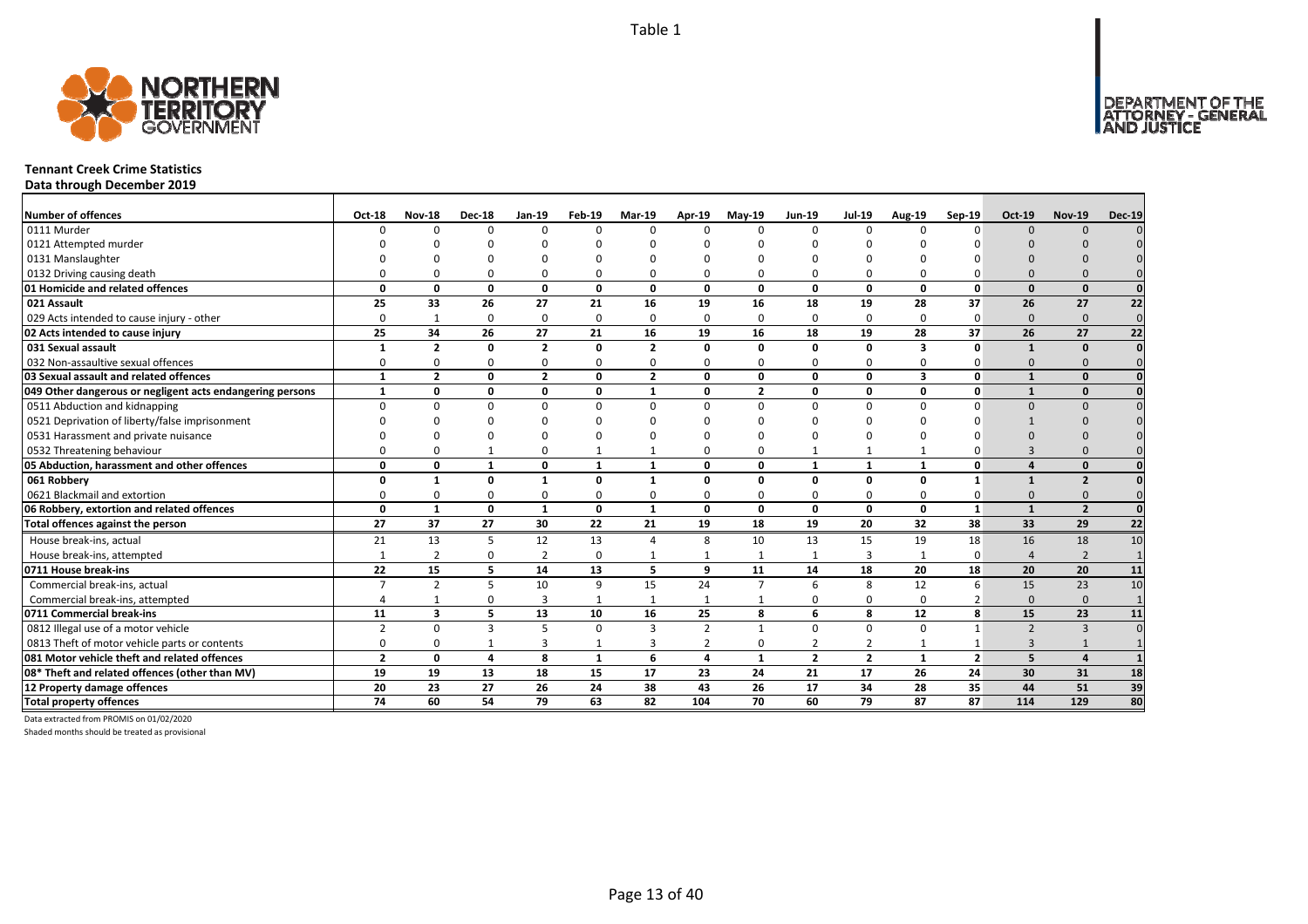

# **Nhulunbuy Crime Statistics**

**Data through December 2019**

| <b>Number of offences</b>                                 | Oct-17         | <b>Nov-17</b>           | <b>Dec-17</b>  | <b>Jan-18</b>  | Feb-18                  | <b>Mar-18</b>  | <b>Apr-18</b>  | $May-18$       | <b>Jun-18</b>           | <b>Jul-18</b> | Aug-18       | Sep-18         |
|-----------------------------------------------------------|----------------|-------------------------|----------------|----------------|-------------------------|----------------|----------------|----------------|-------------------------|---------------|--------------|----------------|
| 0111 Murder                                               | $\Omega$       | $\Omega$                | $\Omega$       | $\Omega$       | $\Omega$                | O              | $\Omega$       | $\Omega$       | $\Omega$                | $\Omega$      | n            |                |
| 0121 Attempted murder                                     |                |                         |                |                |                         | ŋ              |                | n              |                         |               |              |                |
| 0131 Manslaughter                                         |                |                         | ŋ              | O              | O                       | ŋ              | C              | O              |                         | ŋ             |              |                |
| 0132 Driving causing death                                | 0              | 0                       | 0              | $\Omega$       | 0                       | 0              | $\Omega$       | 0              | $\Omega$                | $\Omega$      | 0            |                |
| 01 Homicide and related offences                          | 0              | 0                       | 0              | 0              | 0                       | 0              | 0              | 0              | 0                       | 0             | 0            |                |
| 021 Assault                                               | 16             | $\overline{\mathbf{3}}$ | 11             | 8              | 3                       | $\overline{ }$ | 12             | 6              | $\overline{\mathbf{3}}$ | 6             | 11           | 7              |
| 029 Acts intended to cause injury - other                 | $\Omega$       | 0                       | $\mathbf 0$    | 0              | 0                       | 0              | 0              | 0              | 0                       | 0             | 0            | 0              |
| 02 Acts intended to cause injury                          | 16             | 3                       | 11             | 8              | 3                       | $\overline{ }$ | 12             | 6              | 3                       | 6             | 11           | 7              |
| 031 Sexual assault                                        | 1              | 0                       | $\mathbf{1}$   | $\mathbf{0}$   | 3                       | $\Omega$       | 0              | $\mathbf{1}$   | $\overline{2}$          | 0             | 0            |                |
| 032 Non-assaultive sexual offences                        | 0              | $\mathbf{1}$            | 0              | $\Omega$       | 0                       | 0              | $\Omega$       | $\Omega$       | $\Omega$                | 0             | 0            |                |
| 03 Sexual assault and related offences                    | $\mathbf{1}$   | $\mathbf{1}$            | $\mathbf{1}$   | $\mathbf 0$    | $\overline{\mathbf{3}}$ | $\Omega$       | $\Omega$       | $\mathbf{1}$   | $\overline{2}$          | 0             | 0            | n              |
| 049 Other dangerous or negligent acts endangering persons | 0              | 0                       | 0              | 0              | 0                       | 1              | 0              | 0              | 0                       | 0             | 0            |                |
| 0511 Abduction and kidnapping                             | $\Omega$       | $\Omega$                | $\mathbf 0$    | $\Omega$       | $\Omega$                | 0              | $\Omega$       | $\Omega$       | $\Omega$                | $\Omega$      | 0            |                |
| 0521 Deprivation of liberty/false imprisonment            | $\Omega$       | U                       | 0              | n              |                         | ŋ              | n              | O              | $\Omega$                | ŋ             |              |                |
| 0531 Harassment and private nuisance                      | 0              | O                       |                | $\Omega$       | n                       | ŋ              | n              | O              | ∩                       | ŋ             |              |                |
| 0532 Threatening behaviour                                | $\Omega$       | $\mathbf{1}$            | 0              | $\Omega$       | 0                       | 1              | $\Omega$       | 0              | $\Omega$                | 0             | $\mathbf{1}$ |                |
| 05 Abduction, harassment and other offences               | 0              | $\mathbf{1}$            | $\mathbf{1}$   | $\mathbf 0$    | $\mathbf{1}$            | $\mathbf{1}$   | 0              | 0              | 0                       | 0             | $\mathbf{1}$ |                |
| 061 Robbery                                               | 0              | $\mathbf{0}$            | $\mathbf{1}$   | $\mathbf{0}$   | $\Omega$                | 0              | $\Omega$       | 0              | 0                       | 0             | 3            |                |
| 0621 Blackmail and extortion                              | $\Omega$       | 0                       | 0              | 0              | 0                       | 0              | 0              | 0              | 0                       | 0             | 0            | 0              |
| 06 Robbery, extortion and related offences                | $\mathbf{0}$   | $\mathbf 0$             | $\mathbf{1}$   | $\mathbf 0$    | 0                       | 0              | 0              | $\mathbf{0}$   | $\mathbf 0$             | 0             | 3            | 0              |
| Total offences against the person                         | 17             | 5                       | 14             | 8              | $\overline{7}$          | 9              | 12             | $\overline{7}$ | 5                       | 6             | 15           | $\overline{ }$ |
| House break-ins, actual                                   | 3              | $\overline{2}$          | $\mathbf{1}$   | $\overline{a}$ | $\mathbf{1}$            | $\mathbf{1}$   | 1              | $\overline{3}$ | $\overline{2}$          | $\mathbf{1}$  | $\mathbf{1}$ |                |
| House break-ins, attempted                                | 0              | 0                       | 0              | $\mathbf{1}$   |                         | 0              | 0              | 0              | $\Omega$                | 0             | 0            |                |
| 0711 House break-ins                                      | 3              | $\overline{2}$          | $\mathbf{1}$   | 5              | $\overline{2}$          | $\mathbf{1}$   | $\mathbf{1}$   | 3              | $\overline{2}$          | $\mathbf{1}$  | $\mathbf{1}$ |                |
| Commercial break-ins, actual                              | 8              | $\mathbf{1}$            | $\overline{3}$ | 8              | $\overline{2}$          | 6              | $\overline{7}$ | $\overline{2}$ | $\overline{3}$          | 8             | $\mathbf{1}$ |                |
| Commercial break-ins, attempted                           | $\overline{2}$ | 0                       | 0              | 3              | 0                       | 0              | 0              | 2              | $\Omega$                | $\Omega$      | 0            | O              |
| 0711 Commercial break-ins                                 | 10             | $\mathbf{1}$            | 3              | 11             | $\mathbf{2}$            | 6              | $\overline{7}$ | 4              | $\overline{\mathbf{3}}$ | 8             | $\mathbf{1}$ |                |
| 0812 Illegal use of a motor vehicle                       | $\mathbf{1}$   | $\overline{2}$          | $\Omega$       | $\overline{2}$ | $\mathbf{1}$            | 1              | $\Omega$       | $\Omega$       | $\overline{2}$          | 5             | 0            |                |
| 0813 Theft of motor vehicle parts or contents             | $\mathbf{1}$   | 0                       | $\mathbf{1}$   | $\mathbf 0$    | 0                       | $\Omega$       | 0              | $\mathbf{1}$   | $\mathbf{1}$            | 1             | 0            | O              |
| 081 Motor vehicle theft and related offences              | $\overline{2}$ | $\overline{2}$          | $\mathbf{1}$   | $\overline{2}$ | $\mathbf{1}$            | $\mathbf{1}$   | 0              | $\mathbf{1}$   | 3                       | 6             | 0            |                |
| 08* Theft and related offences (other than MV)            | 11             | 9                       | 11             | $\overline{7}$ | 5                       | 6              | $\overline{7}$ | 13             | 12                      | 13            | 9            |                |
| 12 Property damage offences                               | 13             | 8                       | $\overline{7}$ | 13             | 5                       | 5              | 6              | 9              | $\overline{7}$          | 10            | 6            | 9              |
| <b>Total property offences</b>                            | 39             | $\overline{22}$         | 23             | 38             | 15                      | 19             | 21             | 30             | 27                      | 38            | 17           | 15             |

Data extracted from PROMIS on 01/02/2020

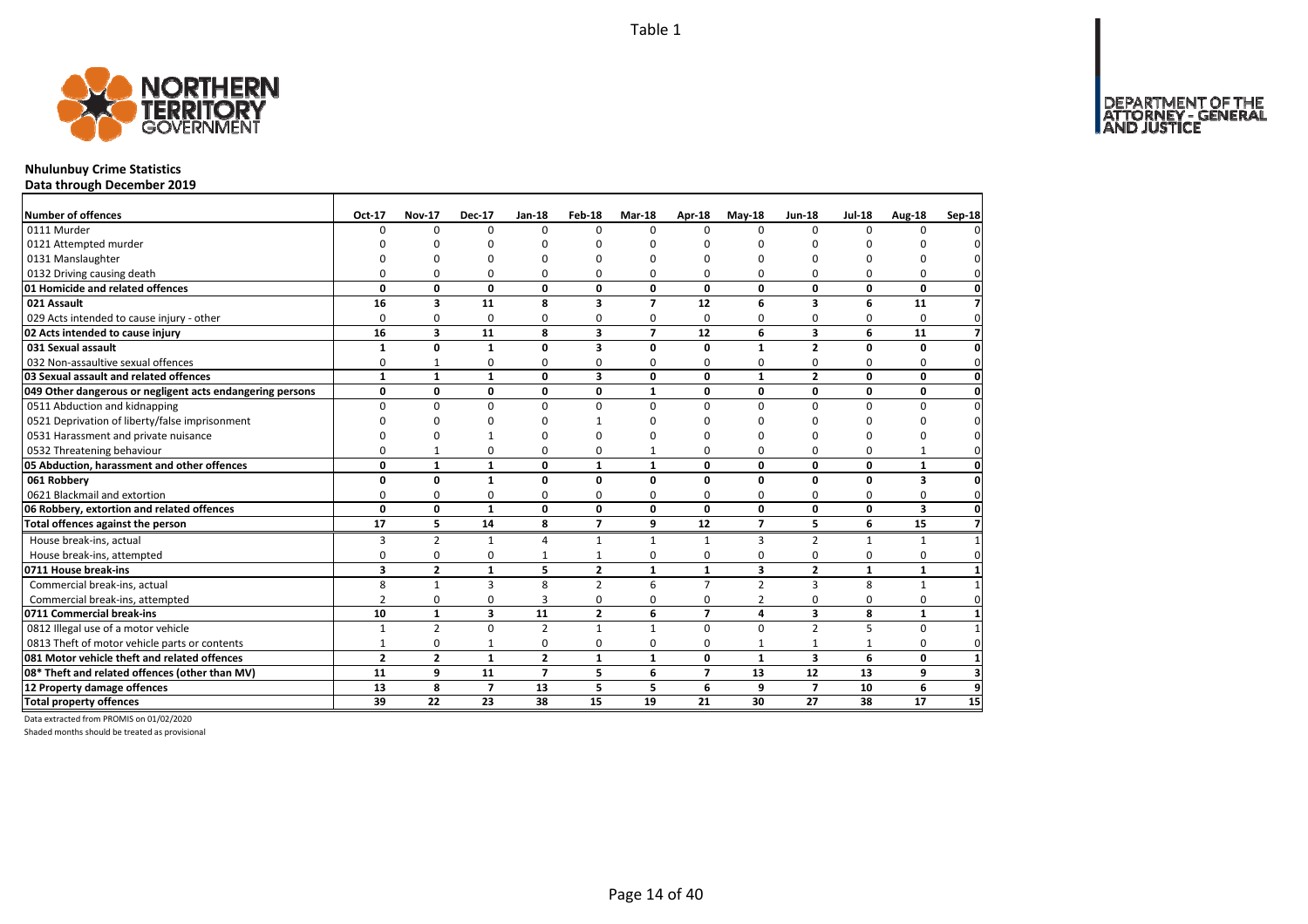

# **Nhulunbuy Crime Statistics**

**Data through December 2019**

| <b>Number of offences</b>                                 | Oct-18       | <b>Nov-18</b>            | <b>Dec-18</b> | Jan-19                  | Feb-19       | Mar-19                   | Apr-19         | $May-19$       | <b>Jun-19</b>           | <b>Jul-19</b>  | Aug-19                  | Sep-19          | $Oct-19$                | <b>Nov-19</b>           | <b>Dec-19</b> |
|-----------------------------------------------------------|--------------|--------------------------|---------------|-------------------------|--------------|--------------------------|----------------|----------------|-------------------------|----------------|-------------------------|-----------------|-------------------------|-------------------------|---------------|
| 0111 Murder                                               |              | U                        | $\Omega$      | $\Omega$                | $\Omega$     |                          | $\Omega$       | $\Omega$       | $\Omega$                | $\Omega$       |                         | $\Omega$        | $\Omega$                | $\Omega$                |               |
| 0121 Attempted murder                                     |              |                          |               |                         |              |                          |                |                |                         |                |                         |                 |                         |                         |               |
| 0131 Manslaughter                                         |              |                          |               |                         |              |                          |                |                |                         |                |                         |                 |                         |                         |               |
| 0132 Driving causing death                                |              |                          |               | $\Omega$                | $\Omega$     |                          |                | $\Omega$       | ∩                       | O              |                         |                 |                         |                         |               |
| 01 Homicide and related offences                          | O            | n                        | 0             | $\mathbf{0}$            | 0            | $\Omega$                 | O              | 0              | $\mathbf{0}$            | 0              | 0                       | $\Omega$        | $\Omega$                | $\Omega$                |               |
| 021 Assault                                               | 10           | $\overline{\phantom{a}}$ | $\mathbf{A}$  | 3                       | 5            | 8                        |                | 5              | $\boldsymbol{\Lambda}$  | 5              | 3                       |                 | 8                       | $\overline{7}$          |               |
| 029 Acts intended to cause injury - other                 | O            | n                        | $\Omega$      | 0                       | 0            |                          |                | O              | $\Omega$                | 0              |                         |                 | $\Omega$                |                         |               |
| 02 Acts intended to cause injury                          | 10           | $\overline{7}$           | $\mathbf{A}$  | $\overline{\mathbf{3}}$ | 5            | 8                        | 4              | 5              | $\overline{\mathbf{4}}$ | 5              | $\overline{\mathbf{3}}$ | 5               | $\mathbf{R}$            | $\overline{7}$          |               |
| 031 Sexual assault                                        | n            | $\overline{2}$           | $\Omega$      | $\Omega$                | 0            | $\mathbf 1$              | O              | O              | $\mathbf{1}$            | 0              | $\Omega$                | $\Omega$        | $\Omega$                | $\Omega$                |               |
| 032 Non-assaultive sexual offences                        |              |                          | $\Omega$      | $\Omega$                | 0            | 0                        | O              | $\Omega$       | $\Omega$                | 0              | $\Omega$                |                 | $\Omega$                |                         |               |
| 03 Sexual assault and related offences                    | $\Omega$     | $\overline{\mathbf{z}}$  | 0             | $\mathbf{0}$            | $\mathbf{0}$ | $\mathbf{1}$             | 0              | 0              | $\mathbf{1}$            | 0              | $\Omega$                | $\mathbf{0}$    | $\Omega$                | $\Omega$                |               |
| 049 Other dangerous or negligent acts endangering persons | 0            | O                        | 0             | $\mathbf{0}$            | 0            | 0                        | O              | 0              | $\mathbf{0}$            | 0              | 0                       | $\mathbf{0}$    | $\Omega$                | $\Omega$                |               |
| 0511 Abduction and kidnapping                             | U            |                          | $\Omega$      | $\Omega$                | $\Omega$     | <sup>n</sup>             | U              | $\Omega$       | $\Omega$                | $\Omega$       | $\Omega$                |                 | $\Omega$                | $\cap$                  |               |
| 0521 Deprivation of liberty/false imprisonment            |              |                          |               |                         | ŋ            |                          |                |                |                         |                |                         |                 |                         |                         |               |
| 0531 Harassment and private nuisance                      |              |                          |               |                         | n            |                          |                |                |                         |                |                         |                 |                         |                         |               |
| 0532 Threatening behaviour                                |              |                          |               | $\Omega$                | 0            |                          |                | $\Omega$       | $\Omega$                | 0              | $\Omega$                |                 | $\Omega$                |                         |               |
| 05 Abduction, harassment and other offences               | $\Omega$     | n                        | $\mathbf{1}$  | $\mathbf 0$             | 0            | $\Omega$                 | O              | 0              | $\mathbf{0}$            | 0              | 0                       | $\mathbf{0}$    | $\Omega$                | $\Omega$                |               |
| 061 Robbery                                               | $\Omega$     | 0                        | $\Omega$      | $\mathbf{0}$            | 0            | $\Omega$                 | 0              | 0              | $\mathbf{0}$            | 0              | $\mathbf{1}$            | $\mathbf{0}$    | $\mathbf{1}$            | $\Omega$                |               |
| 0621 Blackmail and extortion                              |              |                          | $\Omega$      | $\mathbf 0$             | 0            | ŋ                        | O              | $\Omega$       | $\Omega$                | 0              | $\Omega$                | 0               | $\Omega$                |                         |               |
| 06 Robbery, extortion and related offences                | $\Omega$     | 0                        | 0             | $\mathbf 0$             | 0            | $\Omega$                 | 0              | 0              | $\mathbf{0}$            | 0              | 1                       | $\mathbf{0}$    | $\mathbf{1}$            | $\Omega$                |               |
| Total offences against the person                         | 10           | 9                        | 5             | $\overline{\mathbf{3}}$ | 5            | 9                        | 4              | 5              | 5                       | 5              | 4                       | 5 <sup>1</sup>  | 9                       | $\overline{7}$          |               |
| House break-ins, actual                                   |              | 0                        | $\mathbf{1}$  | 1                       | $\mathbf{1}$ | $\mathbf{1}$             | $\Omega$       | 6              | $\overline{2}$          | $\mathbf{1}$   | $\overline{2}$          | 1               | $\Lambda$               | $\mathbf{1}$            |               |
| House break-ins, attempted                                | O            | U                        | $\Omega$      | $\mathbf{1}$            | 0            | $\Omega$                 |                | $\Omega$       | $\Omega$                | 0              | $\Omega$                | 0               | $\Omega$                | $\Omega$                |               |
| 0711 House break-ins                                      | $\mathbf{1}$ | 0                        | $\mathbf{1}$  | $\overline{2}$          | $\mathbf{1}$ | $\mathbf{1}$             | 1              | 6              | $\overline{2}$          | $\mathbf{1}$   | $\overline{2}$          | $\mathbf{1}$    | $\mathbf{A}$            | $\mathbf{1}$            |               |
| Commercial break-ins, actual                              |              | $\Omega$                 |               | 6                       | 3            | $\mathbf{1}$             | $\overline{2}$ | $\overline{3}$ | $\mathbf{1}$            | 0              | -1                      | $\Omega$        |                         | $\Omega$                |               |
| Commercial break-ins, attempted                           |              |                          | $\Omega$      | $\Omega$                | $\mathbf{1}$ |                          |                | O              |                         | 0              | $\Omega$                |                 | $\Omega$                | $\Omega$                |               |
| 0711 Commercial break-ins                                 | 0            | 0                        | $\mathbf{1}$  | 6                       | 4            | 1                        | $\overline{2}$ | 3              | $\overline{2}$          | 0              | $\mathbf{1}$            | $\mathbf{0}$    | $\mathbf{1}$            | $\Omega$                |               |
| 0812 Illegal use of a motor vehicle                       | $\Omega$     | $\mathbf{3}$             |               | $\overline{3}$          | 0            | $\Omega$                 | $\overline{2}$ | $\Omega$       | $\Omega$                | $\mathbf{1}$   | $\Omega$                | $\Omega$        |                         |                         |               |
| 0813 Theft of motor vehicle parts or contents             | $\Omega$     |                          | $\Omega$      | 3                       | 0            | $\Omega$                 | $\Omega$       | $\Omega$       | $\mathbf{1}$            | 0              |                         |                 | $\Omega$                |                         |               |
| 081 Motor vehicle theft and related offences              | $\Omega$     | 4                        | $\mathbf{1}$  | 6                       | 0            | $\mathbf 0$              | $\overline{2}$ | 0              | $\mathbf{1}$            | $\mathbf{1}$   | $\mathbf{1}$            | $\overline{2}$  | $\mathbf{1}$            | $\mathbf{1}$            |               |
| 08* Theft and related offences (other than MV)            | $\mathbf{1}$ | 0                        | 5             | 11                      | 10           | 6                        | 10             | $\overline{ }$ | 3                       | 6              | 4                       | 3               | 5                       | 3                       |               |
| 12 Property damage offences                               | Δ            | $\overline{7}$           | 4             | 17                      | 5            | $\overline{\phantom{a}}$ | $\overline{7}$ | 9              | $\overline{\mathbf{a}}$ | $\overline{2}$ | 3                       | $\overline{a}$  | $\overline{\mathbf{z}}$ | $\overline{\mathbf{3}}$ |               |
| <b>Total property offences</b>                            | 6            | 11                       | 12            | 42                      | 20           | 15                       | 22             | 25             | 12                      | 10             | 11                      | 10 <sup>1</sup> | 18                      | 8                       | 17            |

Data extracted from PROMIS on 01/02/2020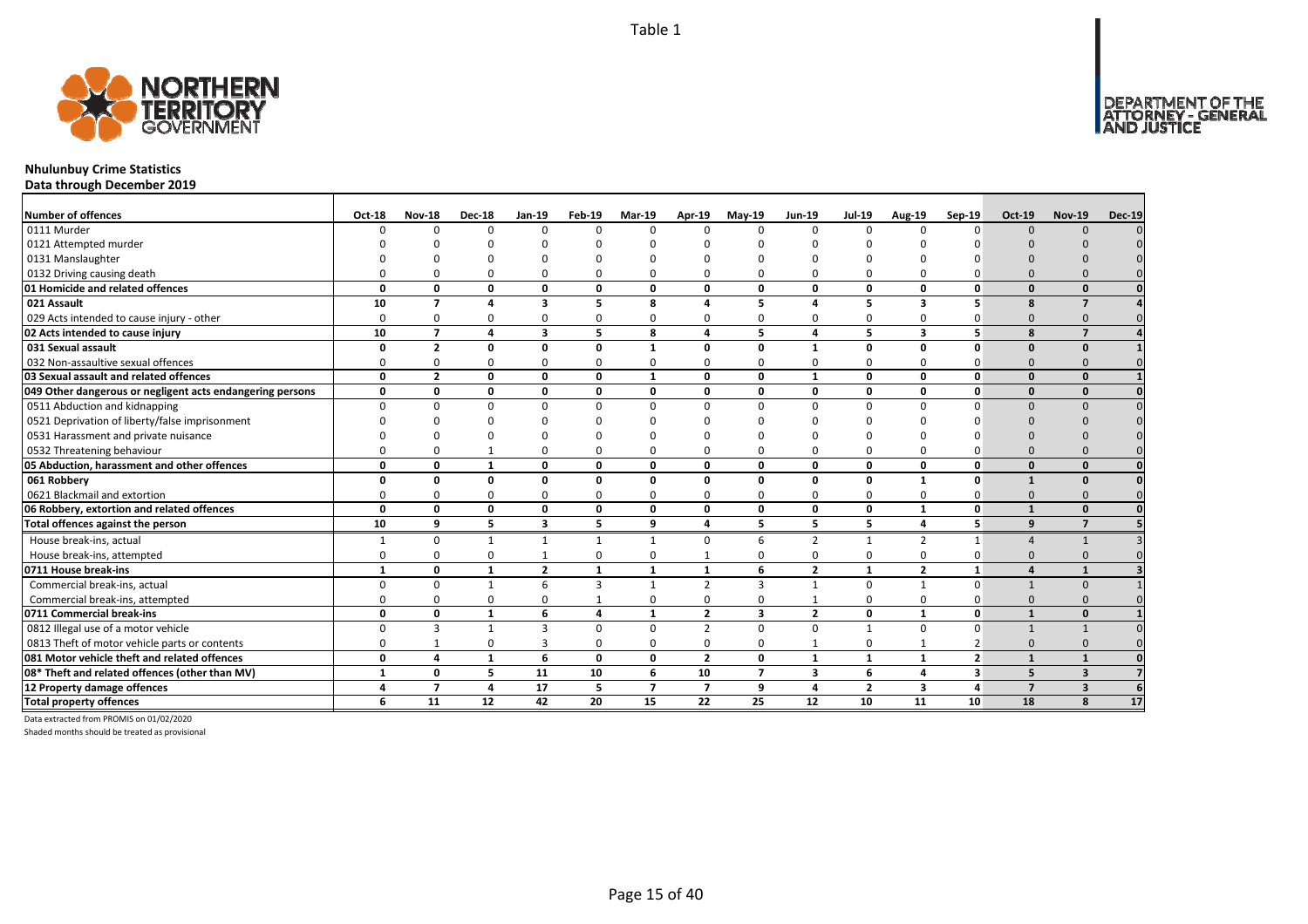

# **NT Balance Crime Statistics**

**Data through December 2019**

| Number of offences                                        | Oct-17         | <b>Nov-17</b>  | <b>Dec-17</b>  | <b>Jan-18</b>  | Feb-18         | Mar-18       | Apr-18         | $May-18$       | <b>Jun-18</b>  | <b>Jul-18</b> | Aug-18         | Sep-18       |
|-----------------------------------------------------------|----------------|----------------|----------------|----------------|----------------|--------------|----------------|----------------|----------------|---------------|----------------|--------------|
| 0111 Murder                                               | U              | $\Omega$       | $\Omega$       | $\Omega$       | $\Omega$       | $\Omega$     | $\Omega$       | $\Omega$       | $\Omega$       | $\Omega$      | 0              |              |
| 0121 Attempted murder                                     | n              | n              | $\Omega$       | C              | O              | n            | $\Omega$       | n              | $\Omega$       | O             | n              |              |
| 0131 Manslaughter                                         |                | C              | 0              | $\Omega$       | O              | O            | $\Omega$       | $\Omega$       | $\Omega$       | O             | 0              |              |
| 0132 Driving causing death                                | O              | O              | $\Omega$       | $\Omega$       | O              |              | $\Omega$       | $\Omega$       | $\Omega$       |               | 0              | $\Omega$     |
| 01 Homicide and related offences                          | $\Omega$       | 0              | $\mathbf 0$    | 0              | 0              | $\mathbf{1}$ | 0              | 0              | $\mathbf 0$    | $\mathbf{1}$  | 0              | $\mathbf 0$  |
| 021 Assault                                               | 179            | 182            | 250            | 173            | 139            | 177          | 153            | 140            | 140            | 145           | 156            | 201          |
| 029 Acts intended to cause injury - other                 | $\mathbf{1}$   | $\Omega$       | $\Omega$       | $\Omega$       | $\Omega$       | 0            | $\Omega$       | -1             | $\Omega$       | 1             | 0              | $\mathbf{1}$ |
| 02 Acts intended to cause injury                          | 180            | 182            | 250            | 173            | 139            | 177          | 153            | 141            | 140            | 146           | 156            | 202          |
| 031 Sexual assault                                        | 5              | 10             | 12             | 8              | 6              | 11           | 9              | 6              | 8              | 10            | 5              | 8            |
| 032 Non-assaultive sexual offences                        | 0              | $\overline{3}$ | 0              | 0              | 0              | $\mathbf{1}$ | 0              | 3              | 1              | $\mathbf{1}$  | 2              | 0            |
| 03 Sexual assault and related offences                    | 5              | 13             | 12             | 8              | 6              | 12           | 9              | 9              | 9              | 11            | $\overline{7}$ | 8            |
| 049 Other dangerous or negligent acts endangering persons | 6              | $\overline{2}$ | 6              | 9              | $\overline{2}$ | 1            | $\overline{7}$ | 3              | $\overline{7}$ | 5             | 4              | 4            |
| 0511 Abduction and kidnapping                             | $\Omega$       | $\Omega$       | $\mathbf 0$    | $\Omega$       | $\Omega$       | 0            | $\Omega$       | $\Omega$       | $\Omega$       | $\Omega$      | $\Omega$       | $\Omega$     |
| 0521 Deprivation of liberty/false imprisonment            | 1              | $\mathbf{1}$   | 1              | O              |                | 3            | З              | n              | $\Omega$       | <sup>0</sup>  | O              | $\Omega$     |
| 0531 Harassment and private nuisance                      | 5              |                | $\overline{2}$ |                | $\mathfrak{p}$ | 0            |                |                | $\mathcal{P}$  | $\Omega$      | $\overline{2}$ |              |
| 0532 Threatening behaviour                                | 9              | $\overline{7}$ | 9              | $\overline{7}$ | 12             | 15           | $\overline{7}$ | $\overline{7}$ | 8              | 8             | 10             | 15           |
| 05 Abduction, harassment and other offences               | 15             | 9              | 12             | 8              | 15             | 18           | 14             | 8              | 10             | 8             | 12             | 18           |
| 061 Robbery                                               | $\mathbf{2}$   | 0              | 0              | $\mathbf{1}$   | $\mathbf{1}$   | $\Omega$     | $\mathbf{1}$   | 0              | 0              | 0             | 1              | $\mathbf{1}$ |
| 0621 Blackmail and extortion                              | 0              | 0              | $\mathbf 0$    | 0              | 0              | 0            | 0              | $\Omega$       | $\Omega$       | 0             | 0              | $\mathbf 0$  |
| 06 Robbery, extortion and related offences                | $\overline{2}$ | 0              | $\mathbf{0}$   | $\mathbf{1}$   | $\mathbf{1}$   | 0            | $\mathbf{1}$   | $\Omega$       | $\mathbf 0$    | 0             | 1              | $\mathbf{1}$ |
| Total offences against the person                         | 208            | 206            | 280            | 199            | 163            | 209          | 184            | 161            | 166            | 171           | 180            | 233          |
| House break-ins, actual                                   | 35             | 39             | 39             | 72             | 24             | 34           | 37             | 21             | 23             | 23            | 26             | 28           |
| House break-ins, attempted                                | 6              | 9              | 8              | 10             | 3              | 5            | 6              | 5              | 5              | 6             | 3              | 5            |
| 0711 House break-ins                                      | 41             | 48             | 47             | 82             | 27             | 39           | 43             | 26             | 28             | 29            | 29             | 33           |
| Commercial break-ins, actual                              | 64             | 49             | 71             | 99             | 97             | 80           | 105            | 63             | 68             | 61            | 39             | 37           |
| Commercial break-ins, attempted                           | 11             | $\overline{7}$ | 16             | 9              | 12             | 9            | 18             | 5              | 6              | 6             | 6              | 8            |
| 0711 Commercial break-ins                                 | 75             | 56             | 87             | 108            | 109            | 89           | 123            | 68             | 74             | 67            | 45             | 45           |
| 0812 Illegal use of a motor vehicle                       | 11             | 12             | 20             | 20             | 21             | 22           | 24             | 14             | 16             | 13            | 17             | 12           |
| 0813 Theft of motor vehicle parts or contents             | $\overline{7}$ | $\overline{2}$ | 16             | 5              | 3              | 10           | 4              | 15             | 11             | 10            | 10             | 14           |
| 081 Motor vehicle theft and related offences              | 18             | 14             | 36             | 25             | 24             | 32           | 28             | 29             | 27             | 23            | 27             | 26           |
| 08* Theft and related offences (other than MV)            | 119            | 106            | 109            | 127            | 114            | 143          | 136            | 90             | 114            | 106           | 70             | 82           |
| 12 Property damage offences                               | 148            | 115            | 166            | 178            | 142            | 155          | 168            | 123            | 132            | 123           | 131            | 155          |
| <b>Total property offences</b>                            | 401            | 339            | 445            | 520            | 416            | 458          | 498            | 336            | 375            | 348           | 302            | 341          |

Data extracted from PROMIS on 01/02/2020

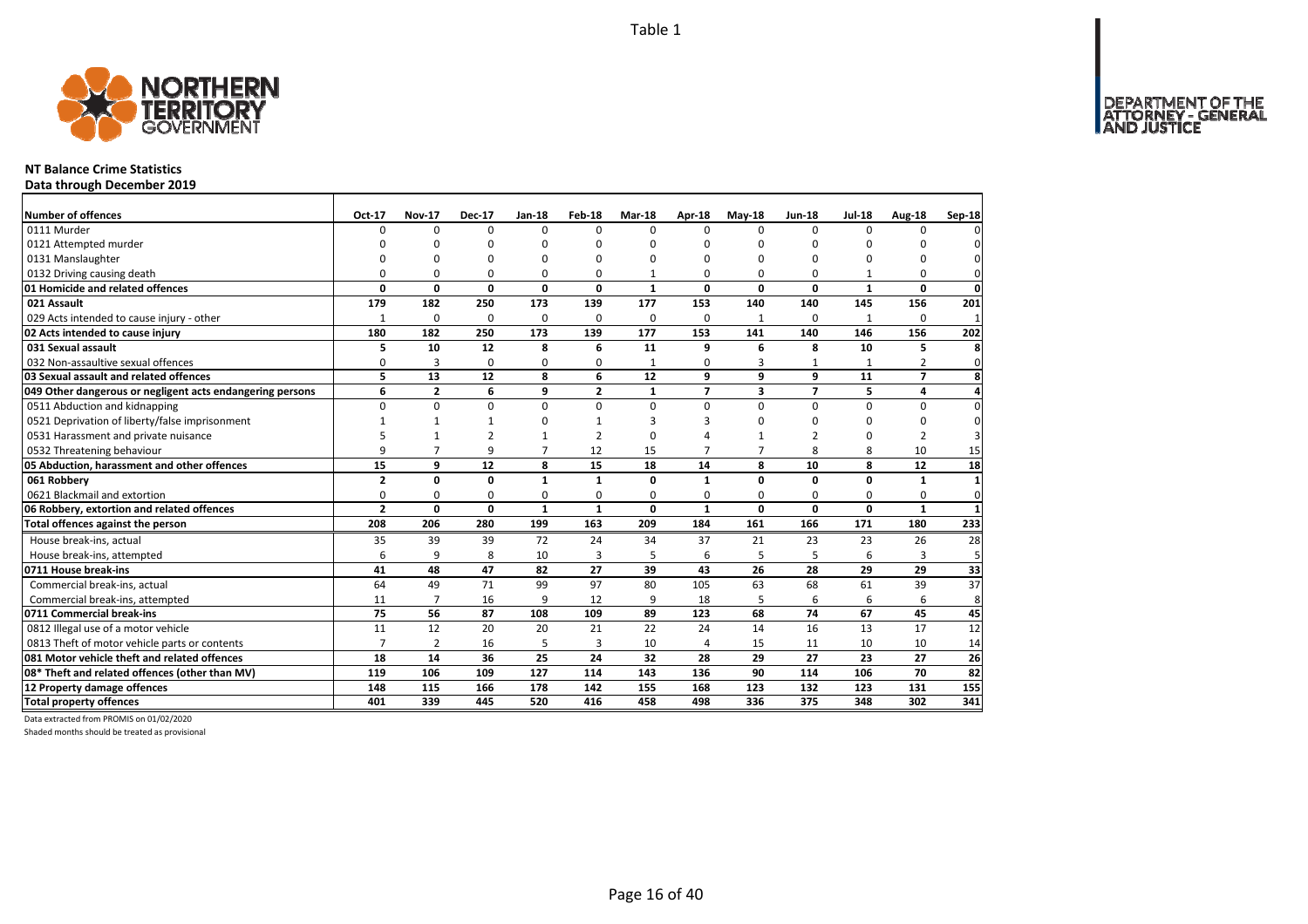DEPARTMENT OF THE<br>ATTORNEY - GENERAL



### **NT Balance Crime Statistics**

**Data through December 2019**

| <b>Number of offences</b>                                 | Oct-18                   | <b>Nov-18</b>  | <b>Dec-18</b>  | Jan-19         | Feb-19       | <b>Mar-19</b>            | Apr-19         | <b>May-19</b>  | <b>Jun-19</b>  | <b>Jul-19</b>  | <b>Aug-19</b>  | $Sep-19$     | <b>Oct-19</b> | <b>Nov-19</b>  | <b>Dec-19</b>  |
|-----------------------------------------------------------|--------------------------|----------------|----------------|----------------|--------------|--------------------------|----------------|----------------|----------------|----------------|----------------|--------------|---------------|----------------|----------------|
| 0111 Murder                                               |                          | $\Omega$       | 1              | $\Omega$       | 0            | $\Omega$                 | $\Omega$       | $\Omega$       | $\Omega$       | 0              | $\Omega$       | $\Omega$     | $\Omega$      | $\mathbf{1}$   |                |
| 0121 Attempted murder                                     |                          |                |                |                |              |                          |                |                |                |                |                |              |               |                |                |
| 0131 Manslaughter                                         |                          |                |                |                |              |                          |                | n              |                |                |                |              |               |                |                |
| 0132 Driving causing death                                |                          |                | $\Omega$       | $\Omega$       | 0            |                          |                | $\Omega$       | $\Omega$       | 0              |                |              |               |                |                |
| 01 Homicide and related offences                          | n                        | $\mathbf{1}$   | $\overline{2}$ | $\mathbf{0}$   | 0            | $\Omega$                 | $\mathbf{0}$   | <sup>0</sup>   | $\Omega$       | 0              | $\Omega$       | $\mathbf{0}$ | $\mathbf{1}$  | $\mathbf{1}$   | $\Omega$       |
| 021 Assault                                               | 181                      | 177            | 205            | 145            | 143          | 168                      | 143            | 143            | 126            | 140            | 149            | 160          | 157           | 177            | 187            |
| 029 Acts intended to cause injury - other                 |                          | 1              | $\Omega$       | $\mathbf 0$    | 0            | $\Omega$                 | $\Omega$       | $\Omega$       | 0              | 0              | $\Omega$       | -1           | $\mathbf{1}$  | $\mathbf{0}$   | $\mathbf{0}$   |
| 02 Acts intended to cause injury                          | 182                      | 178            | 205            | 145            | 143          | 168                      | 143            | 143            | 126            | 140            | 149            | 161          | 158           | 177            | 187            |
| 031 Sexual assault                                        | 11                       | $\Delta$       | 3              | 9              | 4            | 8                        | 6              | 4              | 6              | 9              | $\overline{2}$ | 8            | 11            | 8              | 6              |
| 032 Non-assaultive sexual offences                        | $\Omega$                 | $\overline{2}$ | $\Omega$       | 3              | $\mathbf{1}$ | $\Omega$                 |                | $\mathbf{1}$   | 0              | $\overline{2}$ | 3              | 0            | $\mathbf{1}$  | $\mathbf{1}$   | $\Omega$       |
| 03 Sexual assault and related offences                    | 11                       | 6              | 3              | 12             | 5            | $\mathbf{R}$             | $\overline{7}$ | 5              | 6              | 11             | 5.             | 8            | 12            | $\mathbf{q}$   |                |
| 049 Other dangerous or negligent acts endangering persons | $\overline{\phantom{a}}$ | 8              | 6              | 5              | 1            | $\overline{\phantom{a}}$ | 3              | Δ              | $\mathbf{1}$   | 5              | 5              | 3            | 4             | $\mathbf{1}$   |                |
| 0511 Abduction and kidnapping                             | $\Omega$                 | $\Omega$       | $\Omega$       | $\Omega$       | $\Omega$     | n                        | $\Omega$       | $\Omega$       | $\Omega$       | $\Omega$       | $\Omega$       | O            | $\Omega$      | $\Omega$       |                |
| 0521 Deprivation of liberty/false imprisonment            |                          |                | з              |                |              |                          |                |                |                | 2              |                |              | 3             |                |                |
| 0531 Harassment and private nuisance                      |                          |                | $\Omega$       |                |              |                          |                |                |                | ŋ              | $\Omega$       |              | $\Omega$      |                |                |
| 0532 Threatening behaviour                                | 12                       |                | 11             |                | 8            |                          | 13             |                |                | 9              | 11             |              | 11            | 12             |                |
| 05 Abduction, harassment and other offences               | 20                       | 11             | 14             | 11             | 10           | 8                        | 18             | 10             | $\overline{a}$ | 11             | 13             | 5            | 14            | 14             |                |
| 061 Robbery                                               | -1                       | $\Omega$       | 0              | $\mathbf{0}$   | 1            | $\Omega$                 | 0              | O              | $\Omega$       | $\mathbf{1}$   | $\overline{2}$ | $\mathbf{1}$ | $\Omega$      | $\mathbf{1}$   |                |
| 0621 Blackmail and extortion                              |                          | O              | $\Omega$       | $\Omega$       | 0            | $\Omega$                 | 0              | $\Omega$       | $\Omega$       | 0              | $\Omega$       | 0            | $\Omega$      |                |                |
| 06 Robbery, extortion and related offences                | $\mathbf{1}$             | $\mathbf{0}$   | 0              | $\mathbf 0$    | $\mathbf{1}$ | $\Omega$                 | $\mathbf{0}$   | 0              | $\mathbf 0$    | $\mathbf{1}$   | $\overline{2}$ | $\mathbf{1}$ | $\Omega$      | $\overline{2}$ |                |
| Total offences against the person                         | 221                      | 204            | 230            | 173            | 160          | 191                      | 171            | 162            | 137            | 168            | 174            | 178          | 189           | 204            | 206            |
| House break-ins, actual                                   | 24                       | 14             | 48             | 81             | 41           | 27                       | 46             | 47             | 36             | 35             | 23             | 23           | 31            | 28             | 55             |
| House break-ins, attempted                                |                          | $\overline{2}$ | q              | 15             | 2            |                          | -7             | 4              | $\overline{2}$ | $\overline{2}$ | $\Omega$       | З            | $\mathbf{3}$  | 10             | $\overline{4}$ |
| 0711 House break-ins                                      | 31                       | 16             | 57             | 96             | 43           | 31                       | 53             | 51             | 38             | 37             | 23             | 26           | 34            | 38             | 59             |
| Commercial break-ins, actual                              | 53                       | 53             | 75             | 133            | 99           | 103                      | 88             | 83             | 51             | 60             | 56             | 54           | 59            | 53             | 51             |
| Commercial break-ins, attempted                           | 11                       | 10             | 11             | 17             | 13           | $\overline{4}$           | 8              | 10             | $\overline{4}$ | $\overline{2}$ | 6              | 6            | 6             | 11             | 9              |
| 0711 Commercial break-ins                                 | 64                       | 63             | 86             | 150            | 112          | 107                      | 96             | 93             | 55             | 62             | 62             | 60           | 65            | 64             | 60             |
| 0812 Illegal use of a motor vehicle                       | 20                       | 11             | 12             | 25             | 12           | 13                       | 13             | 17             | 16             | $\overline{7}$ | 10             | 14           | 9             | 18             | 18             |
| 0813 Theft of motor vehicle parts or contents             | 12                       | 5              | 3              | $\overline{3}$ | 6            | 11                       | 10             | $\overline{7}$ | $\overline{4}$ | 10             | 9              |              | 12            | 17             | $\overline{4}$ |
| 081 Motor vehicle theft and related offences              | 32                       | 16             | 15             | 28             | 18           | 24                       | 23             | 24             | 20             | 17             | 19             | 21           | 21            | 35             | 22             |
| 08* Theft and related offences (other than MV)            | 106                      | 80             | 105            | 152            | 98           | 118                      | 103            | 119            | 95             | 97             | 97             | 106          | 81            | 83             | 70             |
| 12 Property damage offences                               | 165                      | 147            | 161            | 208            | 138          | 148                      | 126            | 151            | 105            | 97             | 114            | 117          | 108           | 138            | 142            |
| <b>Total property offences</b>                            | 398                      | 322            | 424            | 634            | 409          | 428                      | 401            | 438            | 313            | 310            | 315            | 330          | 309           | 358            | 353            |

Data extracted from PROMIS on 01/02/2020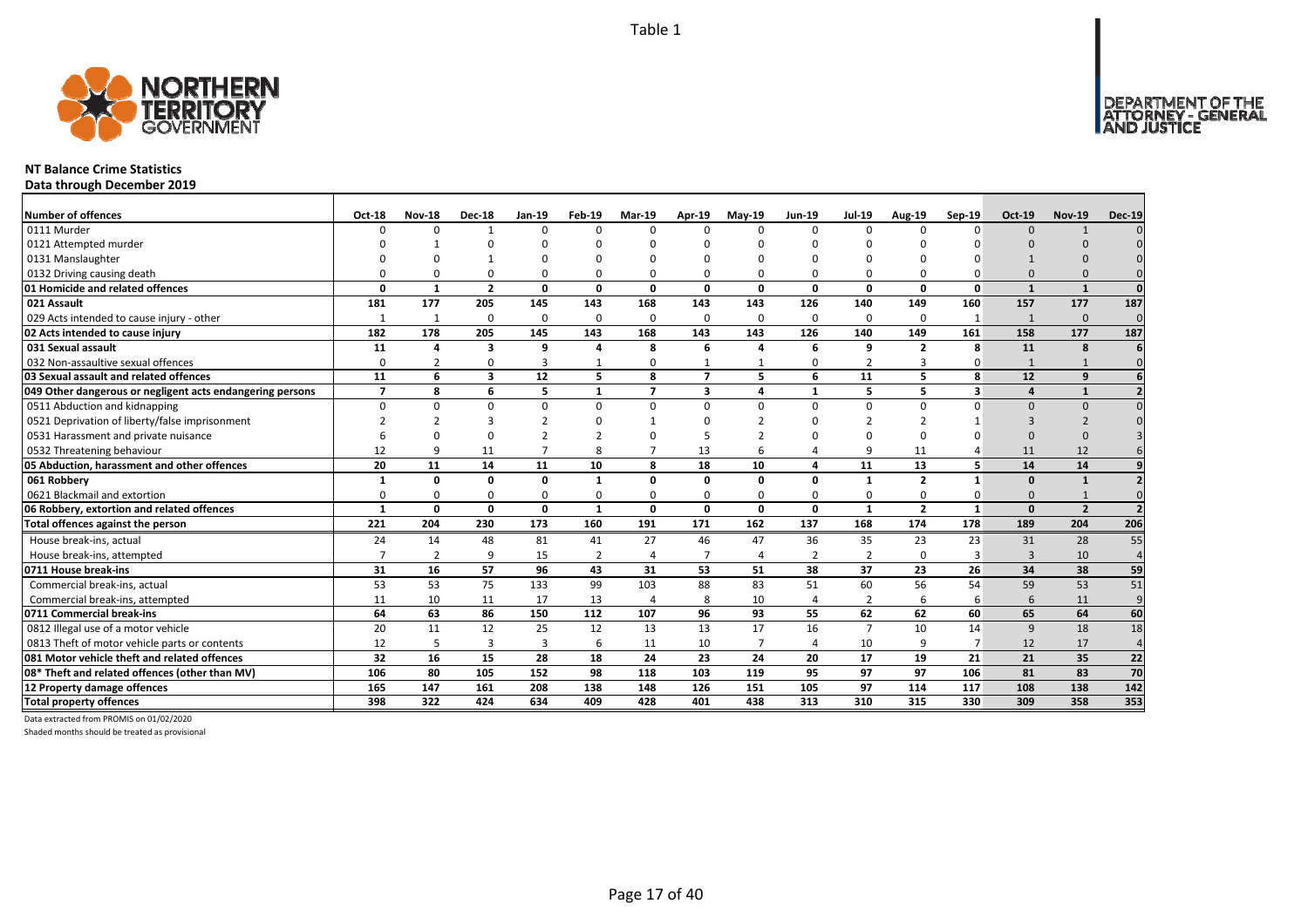

# **Northern Territory Assault Statistics Data through December 2019**

| <b>IDomestic violence</b>              | Alcohol involvement                              | Oct-17 | <b>Nov-17</b> | <b>Dec-17</b> | Jan-18 | Feb-18 | Mar-18 | Apr-18 | $M$ ay-18 | Jun-18 | <b>Jul-18</b> | Aug-18 | $Sep-18$ | Oct-18 |
|----------------------------------------|--------------------------------------------------|--------|---------------|---------------|--------|--------|--------|--------|-----------|--------|---------------|--------|----------|--------|
| DV involved                            | Alcohol involved                                 | 211    | 222           | 313           | 203    | 227    | 250    | 203    | 195       | 202    | 208           | 191    | 226      | 197    |
|                                        | No alcohol involved                              | 111    | 108           | 120           | 120    | 91     | 85     | 87     | 83        | 75     | 69            | 88     | 87       | 104    |
|                                        | Not known                                        | 55     | 56            | 61            | 52     | 40     | 36     | 46     | 40        | 36     | 53            | 36     | 49       | 60     |
| <b>DV</b> involved Total               |                                                  | 377    | 386           | 494           | 375    | 358    | 371    | 336    | 318       | 313    | 330           | 315    | 362      | 361    |
| DV not involved                        | Alcohol involved                                 | 146    | 133           | 171           | 124    | 121    | 148    | 124    | 108       | 89     | 109           | 98     | 88       | 94     |
|                                        | No alcohol involved                              | 83     | 73            | 68            | 68     | 66     | 79     | 69     | 68        | 62     | 64            | 60     | 59       | 78     |
|                                        | Not known                                        | 71     | 56            | 84            | 85     | 80     | 81     | 75     | 55        | 65     | 56            | 53     | 62       | 63     |
| <b>IDV</b> not involved Total          |                                                  | 300    | 262           | 323           | 277    | 267    | 308    | 268    | 231       | 216    | 229           | 211    | 209      | 235    |
| Total assaults                         |                                                  | 677    | 648           | 817           | 652    | 625    | 679    | 604    | 549       | 529    | 559           | 526    | 571      | 596    |
| Assaults with alcohol involved         |                                                  | 357    | 355           | 484           | 327    | 348    | 398    | 327    | 303       | 291    | 317           | 289    | 314      | 291    |
| Assaults with no alcohol involved      |                                                  | 194    | 181           | 188           | 188    | 157    | 164    | 156    | 151       | 137    | 133           | 148    | 146      | 182    |
|                                        | Assaults with alcohol involvement unknown        | 126    | 112           | 145           | 137    | 120    | 117    | 121    | 95        | 101    | 109           | 89     | 111      | 123    |
|                                        | 1% of assaults associated with domestic violence | 55.7%  | 59.6%         | 60.5%         | 57.5%  | 57.3%  | 54.6%  | 55.6%  | 57.9%     | 59.2%  | 59.0%         | 59.9%  | 63.4%    | 60.6%  |
| 1% of assaults associated with alcohol |                                                  | 52.7%  | 54.8%         | 59.2%         | 50.2%  | 55.7%  | 58.6%  | 54.1%  | 55.2%     | 55.0%  | 56.7%         | 54.9%  | 55.0%    | 48.8%  |

Data extracted from PROMIS on 01/02/2020

Shaded months should be treated as provisional

# **Darwin Assault Statistics Data through December 2019**

| Domestic violence                      | <b>Alcohol involvement</b>                      | Oct-17 | <b>Nov-17</b> | <b>Dec-17</b> | <b>Jan-18</b> | Feb-18 | <b>Mar-18</b> | Apr-18 | $M$ ay-18 | <b>Jun-18</b> | <b>Jul-18</b> | Aug-18 | Sep-18 | Oct-18 |
|----------------------------------------|-------------------------------------------------|--------|---------------|---------------|---------------|--------|---------------|--------|-----------|---------------|---------------|--------|--------|--------|
| DV involved                            | Alcohol involved                                | 34     | 41            | 54            | 51            | 48     | 54            | 46     | 38        | 44            | 47            | 38     | 45     | 45     |
|                                        | No alcohol involved                             | я      | 12            | 14            | 11            | 12     | 12            | 11     | 11        | 11            | 11            | 15     | 14     | 16     |
|                                        | Not known                                       |        | 10            | 8             | 22            | 10     | 6             | q      |           |               | 14            | 9      |        | 12     |
| <b>DV</b> involved Total               |                                                 | 49     | 63            | 76            | 84            | 70     | 72            | 66     | 54        | 59            | 72            | 62     | 64     | 73     |
| DV not involved                        | Alcohol involved                                | 50     | 50            | 56            | 34            | 45     | 45            | 61     | 46        | 38            | 48            | 37     | 31     | 34     |
|                                        | No alcohol involved                             | 20     | 20            | 22            | 10            | 13     | 23            | 22     | 21        | 20            | 16            | 16     | 25     | 24     |
|                                        | Not known                                       | 26     | 33            | 37            | 28            | 42     | 38            | 27     | 27        | 27            | 25            | 16     | 18     | 26     |
| DV not involved Total                  |                                                 | 96     | 103           | 115           | 72            | 100    | 106           | 110    | 94        | 85            | 89            | 69     | 74     | 84     |
| Total assaults                         |                                                 | 145    | 166           | 191           | 156           | 170    | 178           | 176    | 148       | 144           | 161           | 131    | 138    | 157    |
| Assaults with alcohol involved         |                                                 | 84     | 91            | 110           | 85            | 93     | 99            | 107    | 84        | 82            | 95            | 75     | 76     | 79     |
| Assaults with no alcohol involved      |                                                 | 28     | 32            | 36            | 21            | 25     | 35            | 33     | 32        | 31            | 27            | 31     | 39     | 40     |
|                                        | Assaults with alcohol involvement unknown       | 33     | 43            | 45            | 50            | 52     | 44            | 36     | 32        | 31            | 39            | 25     | 23     | 38     |
|                                        | % of assaults associated with domestic violence | 33.8%  | 38.0%         | 39.8%         | 53.8%         | 41.2%  | 40.4%         | 37.5%  | 36.5%     | 41.0%         | 44.7%         | 47.3%  | 46.4%  | 46.5%  |
| l% of assaults associated with alcohol |                                                 | 57.9%  | 54.8%         | 57.6%         | 54.5%         | 54.7%  | 55.6%         | 60.8%  | 56.8%     | 56.9%         | 59.0%         | 57.3%  | 55.1%  | 50.3%  |

Data extracted from PROMIS on 01/02/2020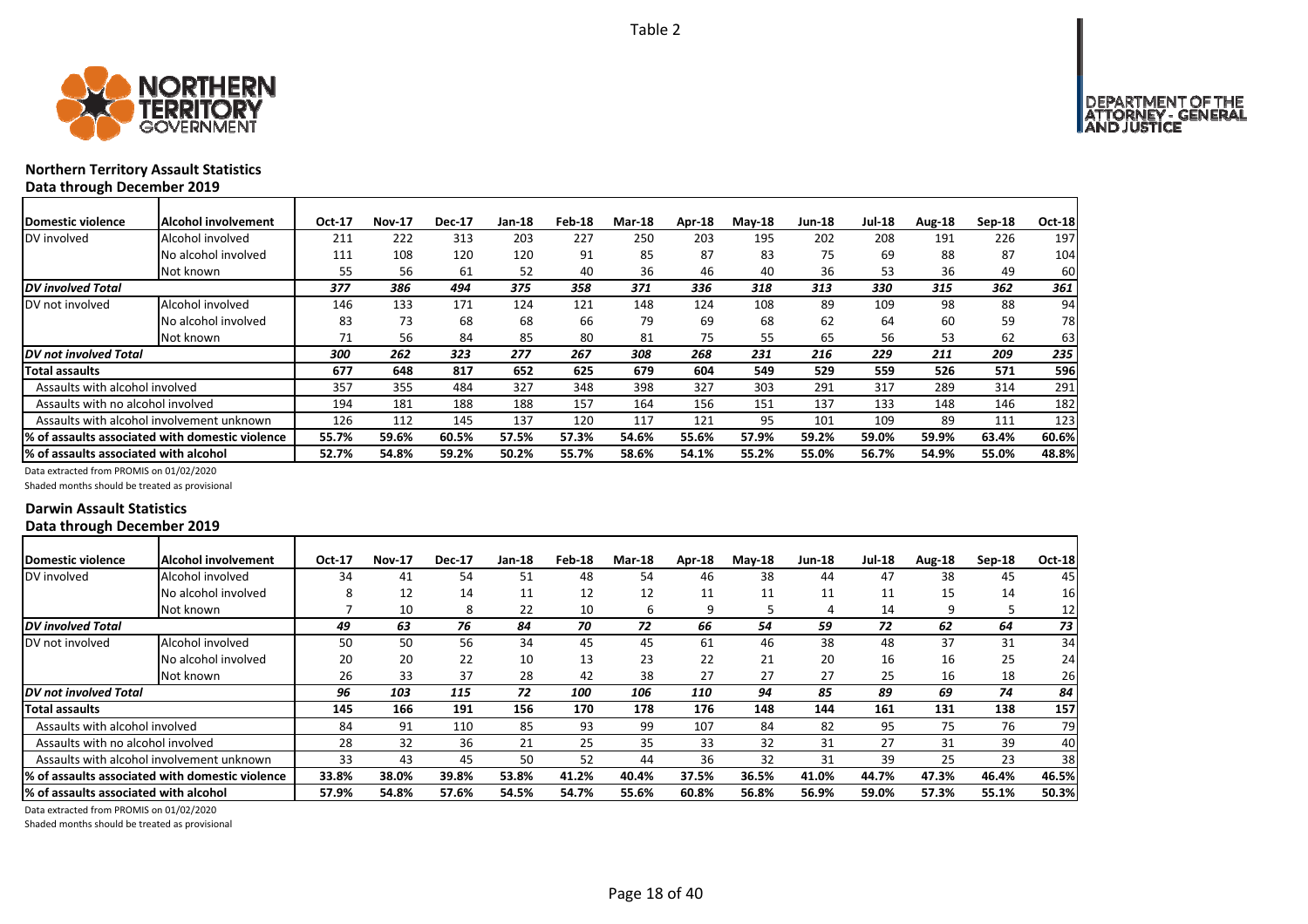



# **Northern Territory Assault Statistics** Data

| Data through December 2019            |                                                  |               |               |        |        |               |        |          |               |               |        |          |        |               |               |
|---------------------------------------|--------------------------------------------------|---------------|---------------|--------|--------|---------------|--------|----------|---------------|---------------|--------|----------|--------|---------------|---------------|
| Domestic violence                     | <b>Alcohol involvement</b>                       | <b>Nov-18</b> | <b>Dec-18</b> | Jan-19 | Feb-19 | <b>Mar-19</b> | Apr-19 | $May-19$ | <b>Jun-19</b> | <b>Jul-19</b> | Aug-19 | $Sep-19$ | Oct-19 | <b>Nov-19</b> | <b>Dec-19</b> |
| DV involved                           | Alcohol involved                                 | 196           | 230           | 175    | 133    | 179           | 160    | 177      | 146           | 174           | 172    | 178      | 184    | 205           | 225           |
|                                       | No alcohol involved                              | 96            | 109           | 83     | 111    | 99            | 95     | 87       | 74            | 98            | 89     | 94       | 83     | 105           | 102           |
|                                       | Not known                                        | 65            | 63            | 45     | 40     | 51            | 45     | 40       | 38            | 45            | 50     | 43       | 61     | 49            | 63            |
| <b>IDV</b> involved Total             |                                                  | 357           | 402           | 303    | 284    | 329           | 300    | 304      | 258           | 317           | 311    | 315      | 328    | 359           | 390           |
| DV not involved                       | Alcohol involved                                 | 76            | 108           | 85     | 80     | 97            | 89     | 75       | 59            | 75            | 77     | 67       | 103    | 94            | 95            |
|                                       | No alcohol involved                              | 68            | 63            | 71     | 58     | 92            | 62     | 67       | 71            | 55            | 78     | 71       | 81     | 67            | 57            |
|                                       | Not known                                        | 66            | 54            | 62     | 68     | 61            | 50     | 53       | 45            | 72            | 71     | 69       | 63     | 55            | 82            |
| <b>IDV</b> not involved Total         |                                                  | 210           | 225           | 218    | 206    | 250           | 201    | 195      | 175           | 202           | 226    | 207      | 247    | 216           | 234           |
| Total assaults                        |                                                  | 567           | 627           | 521    | 490    | 579           | 501    | 499      | 433           | 519           | 537    | 522      | 575    | 575           | 624           |
| Assaults with alcohol involved        |                                                  | 272           | 338           | 260    | 213    | 276           | 249    | 252      | 205           | 249           | 249    | 245      | 287    | 299           | 320           |
| Assaults with no alcohol involved     |                                                  | 164           | 172           | 154    | 169    | 191           | 157    | 154      | 145           | 153           | 167    | 165      | 164    | 172           | 159           |
|                                       | Assaults with alcohol involvement unknown        | 131           | 117           | 107    | 108    | 112           | 95     | 93       | 83            | 117           | 121    | 112      | 124    | 104           | 145           |
|                                       | 1% of assaults associated with domestic violence | 63.0%         | 64.1%         | 58.2%  | 58.0%  | 56.8%         | 59.9%  | 60.9%    | 59.6%         | 61.1%         | 57.9%  | 60.3%    | 57.0%  | 62.4%         | 62.5%         |
| % of assaults associated with alcohol |                                                  | 48.0%         | 53.9%         | 49.9%  | 43.5%  | 47.7%         | 49.7%  | 50.5%    | 47.3%         | 48.0%         | 46.4%  | 46.9%    | 49.9%  | 52.0%         | 51.3%         |

Data extracted from PROMIS on 01/02/2020

Shaded months should be treated as provisional

# **Darwin Assault Statistics Data through December 2019**

| Domestic violence                     | Alcohol involvement                              | <b>Nov-18</b> | <b>Dec-18</b> | Jan-19 | <b>Feb-19</b> | <b>Mar-19</b> | Apr-19 | $Mav-19$ | <b>Jun-19</b> | <b>Jul-19</b> | <b>Aug-19</b> | $Sep-19$        | <b>Oct-19</b> | <b>Nov-19</b> | <b>Dec-19</b> |
|---------------------------------------|--------------------------------------------------|---------------|---------------|--------|---------------|---------------|--------|----------|---------------|---------------|---------------|-----------------|---------------|---------------|---------------|
| DV involved                           | Alcohol involved                                 | 39            | 43            | 43     | 30            | 46            | 37     | 49       | 32            | 51            | 56            | 39              | 42            | 46            | 59            |
|                                       | No alcohol involved                              | 11            | 16            |        | 12            |               | 12     | 17       |               | ь             | 13            | 12              | 10            | 8             |               |
|                                       | Not known                                        | 14            | 12            |        |               | 11            | 13     |          |               | 9             | b             |                 | 13            |               | 16            |
| <b>DV</b> involved Total              |                                                  | 64            | 71            | 59     | 49            | 65            | 62     | 73       | 46            | 66            | 75            | 58              | 65            | 59            | 86            |
| DV not involved                       | Alcohol involved                                 | 34            | 51            | 34     | 36            | 43            | 41     | 40       | 31            | 28            | 40            | 23              | 40            | 37            | 43            |
|                                       | No alcohol involved                              | 22            | 13            | 20     | 18            | 15            | 23     | 18       | 17            | q             | 20            | 18              | 22            | 17            |               |
|                                       | Not known                                        | 22            | 17            | 30     | 30            | 27            | 21     | 29       | 20            | 28            | 30            | 25              | 22            | 22            |               |
| <b>IDV</b> not involved Total         |                                                  | 78            | 81            | 84     | 84            | 85            | 85     | 87       | 68            | 65            | 90            | 66              | 84            | 76            | 79            |
| <b>Total assaults</b>                 |                                                  | 142           | 152           | 143    | 133           | 150           | 147    | 160      | 114           | 131           | 165           | 124             | 149           | 135           | 165           |
| Assaults with alcohol involved        |                                                  | 73            | 94            | 77     | 66            | 89            | 78     | 89       | 63            | 79            | 96            | 62              | 82            | 83            | 102           |
| Assaults with no alcohol involved     |                                                  | 33            | 29            | 29     | 30            | 23            | 35     | 35       | 24            | 15            | 33            | 30 <sup>°</sup> | 32            | 25            | 19            |
|                                       | Assaults with alcohol involvement unknown        | 36            | 29            | 37     | 37            | 38            | 34     | 36       | 27            | 37            | 36            | 32              | 35            | 27            | 44            |
|                                       | 1% of assaults associated with domestic violence | 45.1%         | 46.7%         | 41.3%  | 36.8%         | 43.3%         | 42.2%  | 45.6%    | 40.4%         | 50.4%         | 45.5%         | 46.8%           | 43.6%         | 43.7%         | 52.1%         |
| % of assaults associated with alcohol |                                                  | 51.4%         | 61.8%         | 53.8%  | 49.6%         | 59.3%         | 53.1%  | 55.6%    | 55.3%         | 60.3%         | 58.2%         | 50.0%           | 55.0%         | 61.5%         | 61.8%         |
|                                       |                                                  |               |               |        |               |               |        |          |               |               |               |                 |               |               |               |

Data extracted from PROMIS on 01/02/2020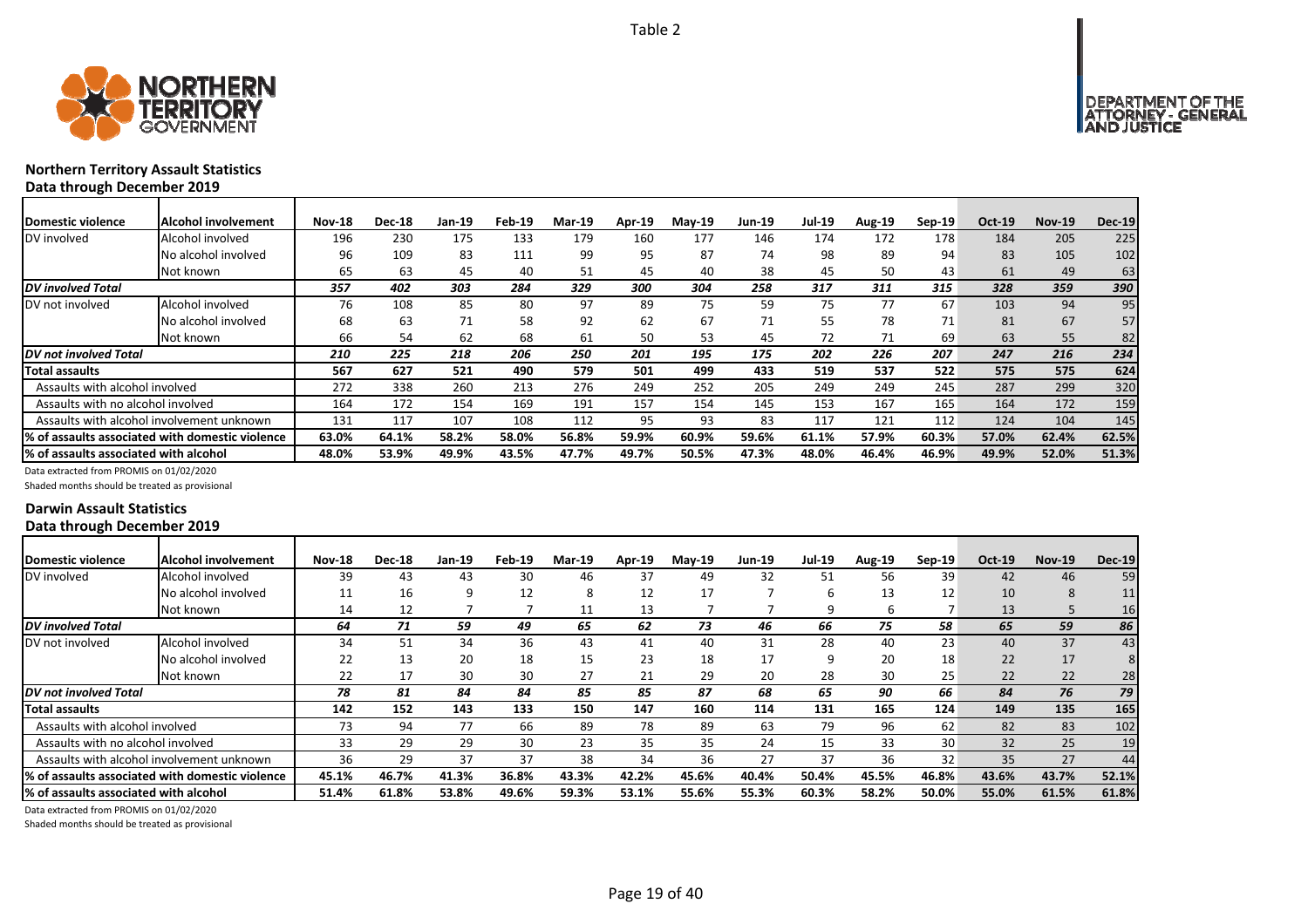

# **Palmerston Assault Statistics**

**Data through December 2019**

| Domestic violence                     | <b>Alcohol involvement</b>                       | Oct-17 | <b>Nov-17</b> | <b>Dec-17</b> | Jan-18 | Feb-18 | <b>Mar-18</b> | Apr-18 | $Mav-18$ | <b>Jun-18</b> | <b>Jul-18</b> | Aug-18 | $Sep-18$ | <b>Oct-18</b> |
|---------------------------------------|--------------------------------------------------|--------|---------------|---------------|--------|--------|---------------|--------|----------|---------------|---------------|--------|----------|---------------|
| DV involved                           | Alcohol involved                                 | 10     | 17            | 20            | 11     | 22     | 18            | 14     | 17       | 9             | 11            | 13     | 15       | 16            |
|                                       | No alcohol involved                              | 10     |               |               |        | 9      | 8             | 10     |          |               | 4             | 4      |          | 61            |
|                                       | Not known                                        |        |               | b             | 9      |        |               |        | 8        |               |               | 4      |          | 6             |
| <b>DV</b> involved Total              |                                                  | 27     | 26            | 33            | 27     | 36     | 28            | 31     | 32       | 19            | 18            | 21     | 23       | 28            |
| DV not involved                       | Alcohol involved                                 | 20     |               | 13            | 12     | 9      | 16            |        |          | 11            | 4             | 6      |          |               |
|                                       | No alcohol involved                              | 11     |               | 4             | 11     | 13     |               |        |          |               |               | 9      |          | 10            |
|                                       | Not known                                        | 11     | ר             | 6             | 11     |        | 8             | b      |          | b             |               |        |          |               |
| <b>DV</b> not involved Total          |                                                  | 42     | 17            | 23            | 34     | 29     | 27            | 20     | 14       | 24            | 10            | 17     | 11       | 22            |
| <b>Total assaults</b>                 |                                                  | 69     | 43            | 56            | 61     | 65     | 55            | 51     | 46       | 43            | 28            | 38     | 34       | 50            |
| Assaults with alcohol involved        |                                                  | 30     | 22            | 33            | 23     | 31     | 34            | 21     | 24       | 20            | 15            | 19     | 18       | 23            |
| Assaults with no alcohol involved     |                                                  | 21     | 11            | 11            | 18     | 22     | 11            | 17     | 11       | 14            | 8             | 13     | 8        | 16            |
|                                       | Assaults with alcohol involvement unknown        | 18     | 10            | 12            | 20     | 12     | 10            | 13     | 11       | 9             |               | h      | 8        | 11            |
|                                       | 1% of assaults associated with domestic violence | 39.1%  | 60.5%         | 58.9%         | 44.3%  | 55.4%  | 50.9%         | 60.8%  | 69.6%    | 44.2%         | 64.3%         | 55.3%  | 67.6%    | 56.0%         |
| % of assaults associated with alcohol |                                                  | 43.5%  | 51.2%         | 58.9%         | 37.7%  | 47.7%  | 61.8%         | 41.2%  | 52.2%    | 46.5%         | 53.6%         | 50.0%  | 52.9%    | 46.0%         |

Data extracted from PROMIS on 01/02/2020

Shaded months should be treated as provisional

# **Alice Springs Assault Statistics Data through December 2019**

| Domestic violence                      | <b>Alcohol involvement</b>                       | Oct-17 | <b>Nov-17</b> | <b>Dec-17</b> | Jan-18 | Feb-18 | <b>Mar-18</b> | Apr-18 | $May-18$ | <b>Jun-18</b> | <b>Jul-18</b> | Aug-18 | $Sep-18$ | <b>Oct-18</b>   |
|----------------------------------------|--------------------------------------------------|--------|---------------|---------------|--------|--------|---------------|--------|----------|---------------|---------------|--------|----------|-----------------|
| DV involved                            | Alcohol involved                                 | 72     | 66            | 106           | 55     | 67     | 79            | 47     | 68       | 70            | 52            | 44     | 43       | 41              |
|                                        | No alcohol involved                              | 8      | 11            | 12            | 21     |        | 9             | q      |          |               |               | 4      |          | 12              |
|                                        | Not known                                        | 19     | 19            | 13            | q      |        | 11            | 12     |          | 14            | 15            | 6      | 14       | 61              |
| <b>DV</b> involved Total               |                                                  | 99     | 96            | 131           | 85     | 79     | 99            | 68     | 86       | 91            | 74            | 54     | 62       | 59              |
| DV not involved                        | Alcohol involved                                 | 43     | 47            | 49            | 50     | 44     | 50            | 33     | 30       | 18            | 32            | 23     | 33       | 16              |
|                                        | No alcohol involved                              | 26     | 23            | 15            | 21     | 9      | 14            | 18     | 14       | 11            | 16            | 16     | 11       | 16              |
|                                        | Not known                                        | 22     | 10            | 21            | 32     | 19     | 20            | 26     | 16       | 18            | 17            | 22     | 20       | 17 <sup>1</sup> |
| DV not involved Total                  |                                                  | 91     | 80            | 85            | 103    | 72     | 84            | 77     | 60       | 47            | 65            | 61     | 64       | 49              |
| Total assaults                         |                                                  | 190    | 176           | 216           | 188    | 151    | 183           | 145    | 146      | 138           | 139           | 115    | 126      | 108             |
| Assaults with alcohol involved         |                                                  | 115    | 113           | 155           | 105    | 111    | 129           | 80     | 98       | 88            | 84            | 67     | 76       | 57              |
| Assaults with no alcohol involved      |                                                  | 34     | 34            | 27            | 42     | 14     | 23            | 27     | 23       | 18            | 23            | 20     | 16       | 28              |
|                                        | Assaults with alcohol involvement unknown        | 41     | 29            | 34            | 41     | 26     | 31            | 38     | 25       | 32            | 32            | 28     | 34       | 23              |
|                                        | 1% of assaults associated with domestic violence | 52.1%  | 54.5%         | 60.6%         | 45.2%  | 52.3%  | 54.1%         | 46.9%  | 58.9%    | 65.9%         | 53.2%         | 47.0%  | 49.2%    | 54.6%           |
| l% of assaults associated with alcohol |                                                  | 60.5%  | 64.2%         | 71.8%         | 55.9%  | 73.5%  | 70.5%         | 55.2%  | 67.1%    | 63.8%         | 60.4%         | 58.3%  | 60.3%    | 52.8%           |

Data extracted from PROMIS on 01/02/2020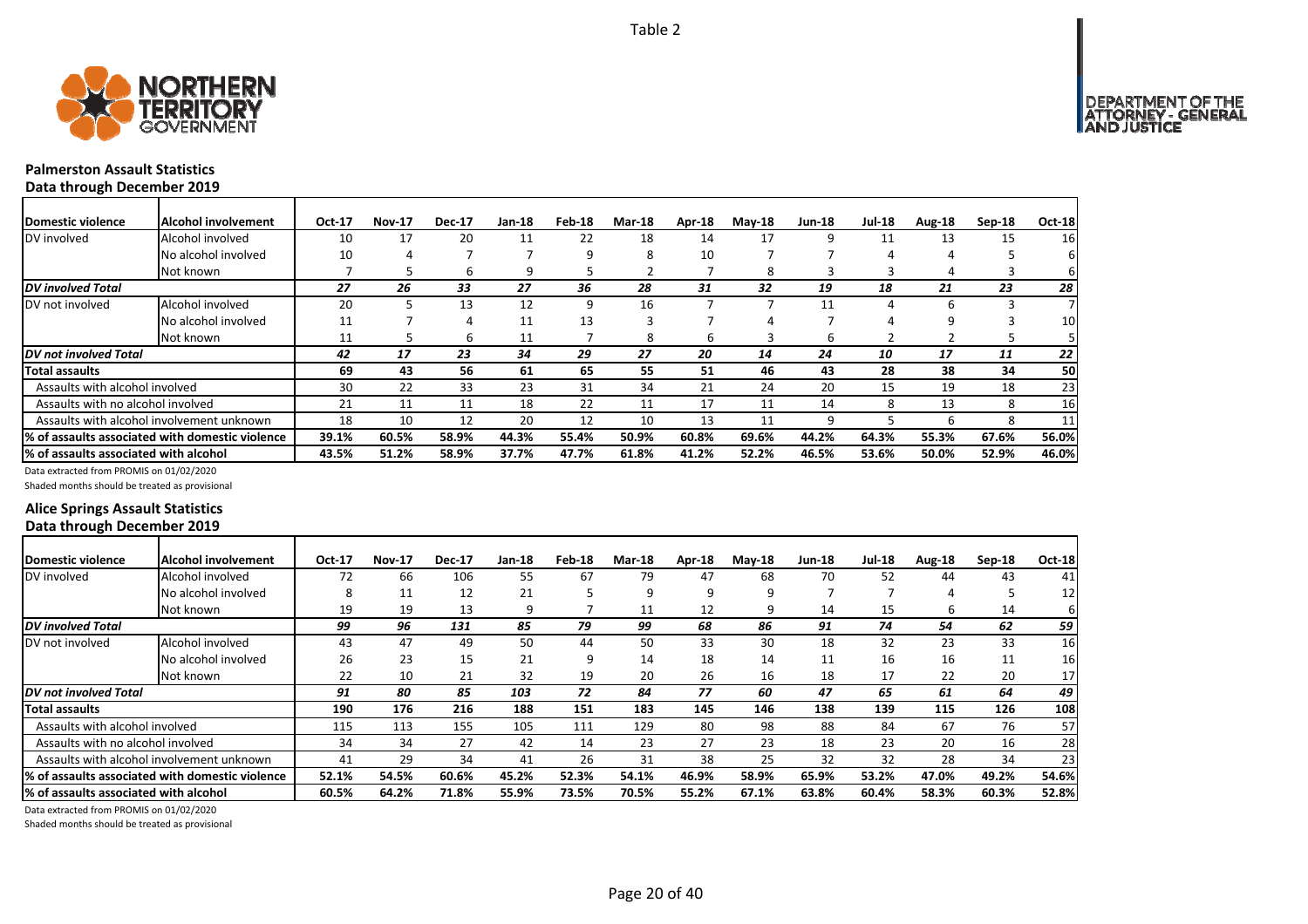

┓

# **Palmerston Assault Statistics**

**Data through December 2019**

| <b>IDomestic violence</b>             | <b>Alcohol involvement</b>                       | <b>Nov-18</b> | <b>Dec-18</b> | Jan-19 | Feb-19 | <b>Mar-19</b> | Apr-19 | $May-19$ | <b>Jun-19</b> | <b>Jul-19</b> | Aug-19 | Sep-19 | Oct-19      | <b>Nov-19</b> | <b>Dec-19</b>   |
|---------------------------------------|--------------------------------------------------|---------------|---------------|--------|--------|---------------|--------|----------|---------------|---------------|--------|--------|-------------|---------------|-----------------|
| DV involved                           | Alcohol involved                                 | 16            | 17            | 12     |        | 20            | 16     | 12       | 10            | 12            | 10     | 15     | 13          | 13            |                 |
|                                       | No alcohol involved                              |               |               | 8      |        | 11            | 12     | h        |               | 9             | 12     |        | 6           | 6             |                 |
|                                       | Not known                                        |               |               |        |        |               |        |          |               |               | 6      |        | $\mathbf b$ | 4             |                 |
| <b>DV</b> involved Total              |                                                  | 21            | 22            | 23     | 25     | 36            | 31     | 20       | 14            | 22            | 28     | 23     | 25          | 23            | 23              |
| DV not involved                       | Alcohol involved                                 | 10            |               | 12     | 12     | 9             |        |          |               | 8             | 10     |        |             |               |                 |
|                                       | No alcohol involved                              |               |               | 8      |        | 12            |        |          | 10            | 10            | 12     |        |             |               |                 |
|                                       | Not known                                        |               | 11            |        | 14     |               |        |          |               |               |        | 9      | 11          |               |                 |
| <b>IDV</b> not involved Total         |                                                  | 20            | 20            | 27     | 33     | 26            | 21     | 16       | 18            | 25            | 27     | 20     | 25          | 12            | 15 <sup>1</sup> |
| <b>Total assaults</b>                 |                                                  | 41            | 42            | 50     | 58     | 62            | 52     | 36       | 32            | 47            | 55     | 43     | 50          | 35            | 38              |
| Assaults with alcohol involved        |                                                  | 26            | 20            | 24     | 21     | 29            | 21     | 17       | 13            | 20            | 20     | 18     | 20          | 20            | 13              |
| Assaults with no alcohol involved     |                                                  | 8             | 10            | 16     | 16     | 23            | 21     | 15       | 11            | 19            | 24     | 13     | 13          | 8             | 13              |
|                                       | Assaults with alcohol involvement unknown        |               | 12            | 10     | 21     | 10            | 10     |          | 8             | 8             | 11     | 12     | 17          |               | 12              |
|                                       | 1% of assaults associated with domestic violence | 51.2%         | 52.4%         | 46.0%  | 43.1%  | 58.1%         | 59.6%  | 55.6%    | 43.8%         | 46.8%         | 50.9%  | 53.5%  | 50.0%       | 65.7%         | 60.5%           |
| % of assaults associated with alcohol |                                                  | 63.4%         | 47.6%         | 48.0%  | 36.2%  | 46.8%         | 40.4%  | 47.2%    | 40.6%         | 42.6%         | 36.4%  | 41.9%  | 40.0%       | 57.1%         | 34.2%           |

Data extracted from PROMIS on 01/02/2020

Shaded months should be treated as provisional

# **Alice Springs Assault Statistics Data through December 2019**

| Domestic violence                     | Alcohol involvement                              | <b>Nov-18</b> | <b>Dec-18</b> | Jan-19 | Feb-19 | <b>Mar-19</b> | Apr-19 | <b>Mav-19</b> | <b>Jun-19</b> | Jul-19 | <b>Aug-19</b> | $Sep-19$ | Oct-19 | <b>Nov-19</b> | <b>Dec-19</b> |
|---------------------------------------|--------------------------------------------------|---------------|---------------|--------|--------|---------------|--------|---------------|---------------|--------|---------------|----------|--------|---------------|---------------|
| DV involved                           | Alcohol involved                                 | 47            | 48            | 37     | 37     | 44            | 38     | 42            | 41            | 53     | 35            | 52       | 50     | 61            | 49            |
|                                       | No alcohol involved                              | q             | 11            | 10     | 13     | 11            | 9      | 6             | 10            | 19     | 10            | 8        | 14     | 11            | 18            |
|                                       | Not known                                        | 15            | 19            | 11     | 12     | 18            | 10     | 8             | 12            | 17     | 10            | 11       | 15     | 14            | 20            |
| <b>DV</b> involved Total              |                                                  | 71            | 78            | 58     | 62     | 73            | 57     | 56            | 63            | 89     | 55            | 71       | 79     | 86            | 87            |
| DV not involved                       | Alcohol involved                                 | 18            | 29            | 15     | 15     | 21            | 23     | 17            | 11            | 19     |               | 23       | 29     | 27            | 21            |
|                                       | No alcohol involved                              | 12            | 22            | 23     | 12     | 17            | h      | 16            | 17            | 14     | 20            | 11       | 17     | 21            | 14            |
|                                       | Not known                                        | 19            | 19            | 13     | 13     | 16            | 13     | 15            |               | 20     | 23            | 16       | 22     | 11            | 35            |
| <b>DV</b> not involved Total          |                                                  | 49            | 70            | 51     | 40     | 54            | 42     | 48            | 37            | 53     | 50            | 50       | 68     | 59            | 70            |
| <b>Total assaults</b>                 |                                                  | 120           | 148           | 109    | 102    | 127           | 99     | 104           | 100           | 142    | 105           | 121      | 147    | 145           | 157           |
| Assaults with alcohol involved        |                                                  | 65            | 77            | 52     | 52     | 65            | 61     | 59            | 52            | 72     | 42            | 75       | 79     | 88            | 70            |
| Assaults with no alcohol involved     |                                                  | 21            | 33            | 33     | 25     | 28            | 15     | 22            | 27            | 33     | 30            | 19       | 31     | 32            | 32            |
|                                       | Assaults with alcohol involvement unknown        | 34            | 38            | 24     | 25     | 34            | 23     | 23            | 21            | 37     | 33            | 27       | 37     | 25            | 55            |
|                                       | I% of assaults associated with domestic violence | 59.2%         | 52.7%         | 53.2%  | 60.8%  | 57.5%         | 57.6%  | 53.8%         | 63.0%         | 62.7%  | 52.4%         | 58.7%    | 53.7%  | 59.3%         | 55.4%         |
| % of assaults associated with alcohol |                                                  | 54.2%         | 52.0%         | 47.7%  | 51.0%  | 51.2%         | 61.6%  | 56.7%         | 52.0%         | 50.7%  | 40.0%         | 62.0%    | 53.7%  | 60.7%         | 44.6%         |

Data extracted from PROMIS on 01/02/2020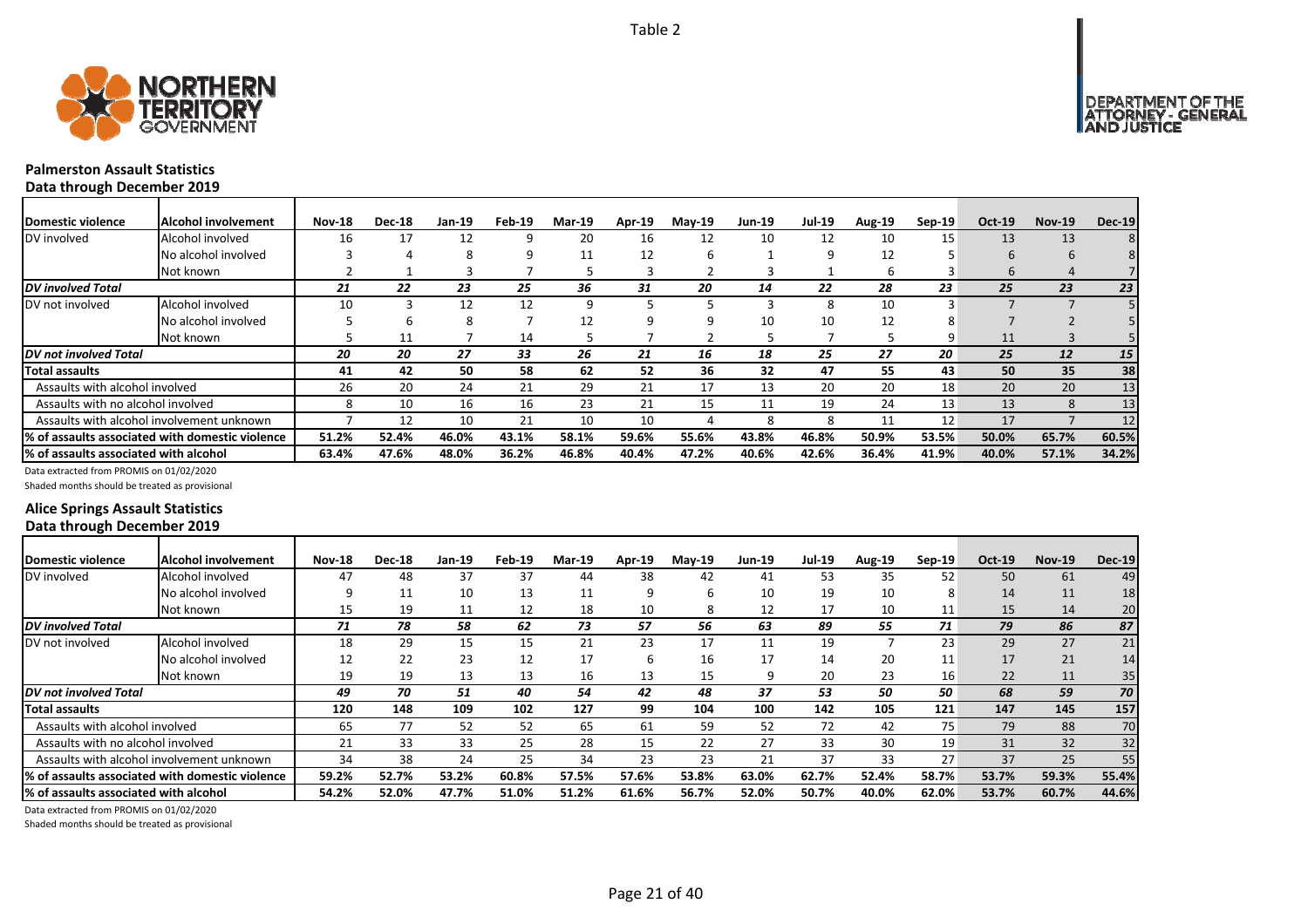

# **Katherine Assault Statistics Data through December 2019**

| <b>Domestic violence</b>              | Alcohol involvement                             | Oct-17 | <b>Nov-17</b> | <b>Dec-17</b> | Jan-18 | Feb-18 | <b>Mar-18</b> | Apr-18 | $M$ ay-18 | <b>Jun-18</b> | <b>Jul-18</b> | Aug-18 | $Sep-18$ | Oct-18 |
|---------------------------------------|-------------------------------------------------|--------|---------------|---------------|--------|--------|---------------|--------|-----------|---------------|---------------|--------|----------|--------|
| DV involved                           | Alcohol involved                                | 22     | 30            | 32            | 20     | 24     | 28            | 27     | 19        | 26            | 33            | 28     | 35       | 31     |
|                                       | No alcohol involved                             | h      | 8             | 6             | b      |        |               |        |           |               |               |        |          |        |
|                                       | Not known                                       |        | 4             | 6             | 0      |        |               |        |           |               |               |        |          |        |
| <b>DV</b> involved Total              |                                                 | 31     | 42            | 44            | 26     | 33     | 35            | 34     | 26        | 34            | 40            | 35     | 41       | 44     |
| DV not involved                       | Alcohol involved                                |        | q             | 18            | 6      | 5      | 14            |        |           | 11            | 8             |        |          | 10     |
|                                       | No alcohol involved                             |        |               | 0             |        |        | 4             |        |           |               | h             |        |          |        |
|                                       | Not known                                       |        |               |               |        | 4      |               |        |           |               |               |        |          |        |
| DV not involved Total                 |                                                 | 19     | 15            | 23            | 15     | 16     | 20            | 10     | 18        | 16            | 16            | 14     | 10       | 21     |
| Total assaults                        |                                                 | 50     | 57            | 67            | 41     | 49     | 55            | 44     | 44        | 50            | 56            | 49     | 51       | 65     |
| Assaults with alcohol involved        |                                                 | 31     | 39            | 50            | 26     | 29     | 42            | 30     | 28        | 37            | 41            | 35     | 39       | 41     |
| Assaults with no alcohol involved     |                                                 | 12     | 12            | 6             | 11     | 14     | 9             |        |           |               | 10            | 10     | b        |        |
|                                       | Assaults with alcohol involvement unknown       |        | 6             | 11            |        | 6      | 4             | 10     | 10        |               |               | 4      | b        | 15     |
|                                       | % of assaults associated with domestic violence | 62.0%  | 73.7%         | 65.7%         | 63.4%  | 67.3%  | 63.6%         | 77.3%  | 59.1%     | 68.0%         | 71.4%         | 71.4%  | 80.4%    | 67.7%  |
| % of assaults associated with alcohol |                                                 | 62.0%  | 68.4%         | 74.6%         | 63.4%  | 59.2%  | 76.4%         | 68.2%  | 63.6%     | 74.0%         | 73.2%         | 71.4%  | 76.5%    | 63.1%  |

Data extracted from PROMIS on 01/02/2020

Shaded months should be treated as provisional

# **Tennant Creek Assault Statistics Data through December 2019**

| <b>IDomestic violence</b>             | <b>Alcohol involvement</b>                       | Oct-17 | <b>Nov-17</b> | <b>Dec-17</b> | Jan-18 | Feb-18 | <b>Mar-18</b> | Apr-18 | $M$ ay-18 | <b>Jun-18</b> | <b>Jul-18</b> | Aug-18 | Sep-18 | <b>Oct-18</b>   |
|---------------------------------------|--------------------------------------------------|--------|---------------|---------------|--------|--------|---------------|--------|-----------|---------------|---------------|--------|--------|-----------------|
| DV involved                           | Alcohol involved                                 | 21     | 11            | 15            | 19     | 26     | 11            | 14     |           |               | 15            | 12     | b      |                 |
|                                       | No alcohol involved                              |        |               |               |        |        |               |        |           |               |               |        |        |                 |
|                                       | Not known                                        |        |               |               |        |        |               |        |           |               |               |        |        |                 |
| <b>DV</b> involved Total              |                                                  | 23     | 16            | 19            | 22     | 32     | 13            | 19     | 13        | 10            | 20            | 18     | 10     | 13              |
| DV not involved                       | Alcohol involved                                 |        |               |               |        |        |               |        |           | O             |               |        |        |                 |
|                                       | No alcohol involved                              |        |               |               |        |        |               |        |           |               |               |        |        |                 |
|                                       | Not known                                        |        |               |               |        |        |               |        |           | 0             |               |        |        |                 |
| <b>DV</b> not involved Total          |                                                  |        | ∍             |               |        | 16     | 11            | 4      | h         |               |               | 8      | 4      | 12              |
| Total assaults                        |                                                  | 28     | 21            | 26            | 25     | 48     | 24            | 23     | 19        | 11            | 24            | 26     | 14     | 25              |
| Assaults with alcohol involved        |                                                  | 25     | 15            | 20            | 22     | 33     | 16            | 17     |           |               | 18            | 15     | 8      | 9               |
| Assaults with no alcohol involved     |                                                  |        |               |               |        | 8      | 4             |        | h         |               |               | 6      | ь      | 10 <sub>l</sub> |
|                                       | Assaults with alcohol involvement unknown        |        |               |               |        |        | Д             |        |           |               |               |        |        | 6               |
|                                       | I% of assaults associated with domestic violence | 82.1%  | 76.2%         | 73.1%         | 88.0%  | 66.7%  | 54.2%         | 82.6%  | 68.4%     | 90.9%         | 83.3%         | 69.2%  | 71.4%  | 52.0%           |
| % of assaults associated with alcohol |                                                  | 89.3%  | 71.4%         | 76.9%         | 88.0%  | 68.8%  | 66.7%         | 73.9%  | 47.4%     | 81.8%         | 75.0%         | 57.7%  | 57.1%  | 36.0%           |

Data extracted from PROMIS on 01/02/2020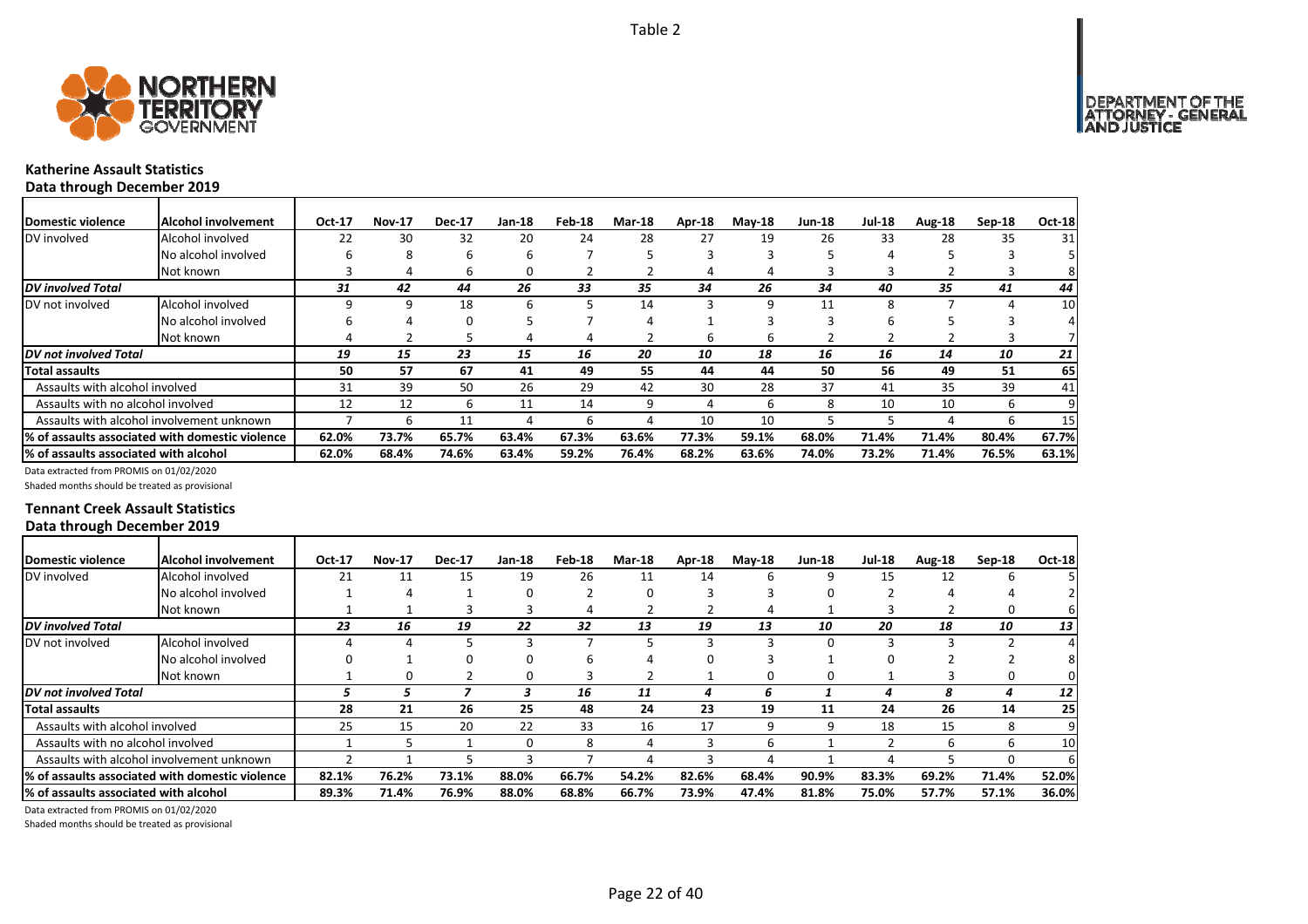



# **Katherine Assault Statistics Data through December 2019**

| <b>Domestic violence</b>              | <b>Alcohol involvement</b>                      | <b>Nov-18</b> | <b>Dec-18</b> | Jan-19 | Feb-19 | Mar-19 | Apr-19 | $Mav-19$ | <b>Jun-19</b> | Jul-19 | <b>Aug-19</b> | Sep-19 | Oct-19 | <b>Nov-19</b>   | <b>Dec-19</b> |
|---------------------------------------|-------------------------------------------------|---------------|---------------|--------|--------|--------|--------|----------|---------------|--------|---------------|--------|--------|-----------------|---------------|
| DV involved                           | Alcohol involved                                | 29            | 32            | 28     | 15     | 22     | 18     | 21       | 18            | 15     | 17            | 17     | 14     | 24              | 32            |
|                                       | No alcohol involved                             |               |               |        |        | ь      |        |          |               |        |               |        |        |                 |               |
|                                       | Not known                                       |               |               |        |        |        |        | b        |               |        |               |        |        |                 |               |
| <b>DV</b> involved Total              |                                                 | 35            | 40            | 33     | 22     | 32     | 27     | 30       | 28            | 25     | 25            | 19     | 21     | 31              | 41            |
| DV not involved                       | Alcohol involved                                |               |               |        |        | q      |        |          |               |        |               |        | 10     |                 |               |
|                                       | No alcohol involved                             |               |               |        |        | h      |        |          |               |        |               |        |        |                 |               |
|                                       | Not known                                       |               |               |        |        |        |        |          |               | 0      |               |        |        |                 |               |
| <b>DV</b> not involved Total          |                                                 | 12            | 10            | 11     | n      | 16     | 10     |          | 11            | 10     |               | 13     | 17     | 18              | 10            |
| <b>Total assaults</b>                 |                                                 | 47            | 50            | 44     | 28     | 48     | 37     | 35       | 39            | 35     | 32            | 32     | 38     | 49              | 51            |
| Assaults with alcohol involved        |                                                 | 35            | 36            | 34     | 19     | 31     | 23     | 23       | 24            | 22     | 20            | 21     | 24     | 30 <sup>°</sup> | 37            |
| Assaults with no alcohol involved     |                                                 |               | h             |        |        | 12     | 10     |          | 10            | 12     |               | 10     | 11     | 11              |               |
|                                       | Assaults with alcohol involvement unknown       |               | Ջ             |        |        |        |        |          |               |        |               |        |        |                 |               |
|                                       | % of assaults associated with domestic violence | 74.5%         | 80.0%         | 75.0%  | 78.6%  | 66.7%  | 73.0%  | 85.7%    | 71.8%         | 71.4%  | 78.1%         | 59.4%  | 55.3%  | 63.3%           | 80.4%         |
| % of assaults associated with alcohol |                                                 | 74.5%         | 72.0%         | 77.3%  | 67.9%  | 64.6%  | 62.2%  | 65.7%    | 61.5%         | 62.9%  | 62.5%         | 65.6%  | 63.2%  | 61.2%           | 72.5%         |

Data extracted from PROMIS on 01/02/2020

Shaded months should be treated as provisional

# **Tennant Creek Assault Statistics Data through December 2019**

| Domestic violence                     | Alcohol involvement                             | <b>Nov-18</b> | <b>Dec-18</b> | Jan-19 | Feb-19 | <b>Mar-19</b> | Apr-19 | <b>May-19</b> | <b>Jun-19</b> | <b>Jul-19</b> | <b>Aug-19</b> | $Sep-19$ | Oct-19 | <b>Nov-19</b> | <b>Dec-19</b> |
|---------------------------------------|-------------------------------------------------|---------------|---------------|--------|--------|---------------|--------|---------------|---------------|---------------|---------------|----------|--------|---------------|---------------|
| DV involved                           | Alcohol involved                                | 15            | 15            | 15     |        |               | 11     | q             | 10            | q             | 17            | 17       | 14     | 14            | 14            |
|                                       | No alcohol involved                             |               |               |        |        |               |        |               |               |               |               | h        |        |               |               |
|                                       | Not known                                       |               |               |        |        |               |        |               |               |               |               |          | 4      |               | 0             |
| <b>DV</b> involved Total              |                                                 | 21            | 19            | 18     | 14     | 10            | 13     | 13            | 15            | 13            | 22            | 26       | 21     | 21            | 14            |
| DV not involved                       | Alcohol involved                                |               |               |        |        |               |        |               |               |               |               |          |        |               | 6             |
|                                       | No alcohol involved                             |               |               |        |        |               |        |               |               |               |               |          |        |               |               |
|                                       | Not known                                       |               |               |        |        |               |        |               |               |               |               |          |        |               |               |
| <b>IDV</b> not involved Total         |                                                 | 12            |               | 9      |        |               | h      |               |               |               |               | 11       |        |               |               |
| Total assaults                        |                                                 | 33            | 26            | 27     | 21     | 16            | 19     | 16            | 18            | 19            | 28            | 37       | 26     | 27            | 22            |
| Assaults with alcohol involved        |                                                 | 18            | 20            | 18     | 13     | 11            | 13     | 11            | 10            | 10            | 21            | 20       | 15     | 18            | 20            |
| Assaults with no alcohol involved     |                                                 |               |               |        |        |               |        |               |               |               |               | 12       |        | 6             | $\Omega$      |
|                                       | Assaults with alcohol involvement unknown       |               |               |        |        |               |        |               |               |               |               |          | h      |               |               |
|                                       | % of assaults associated with domestic violence | 63.6%         | 73.1%         | 66.7%  | 66.7%  | 62.5%         | 68.4%  | 81.3%         | 83.3%         | 68.4%         | 78.6%         | 70.3%    | 80.8%  | 77.8%         | 63.6%         |
| % of assaults associated with alcohol |                                                 | 54.5%         | 76.9%         | 66.7%  | 61.9%  | 68.8%         | 68.4%  | 68.8%         | 55.6%         | 52.6%         | 75.0%         | 54.1%    | 57.7%  | 66.7%         | 90.9%         |

Data extracted from PROMIS on 01/02/2020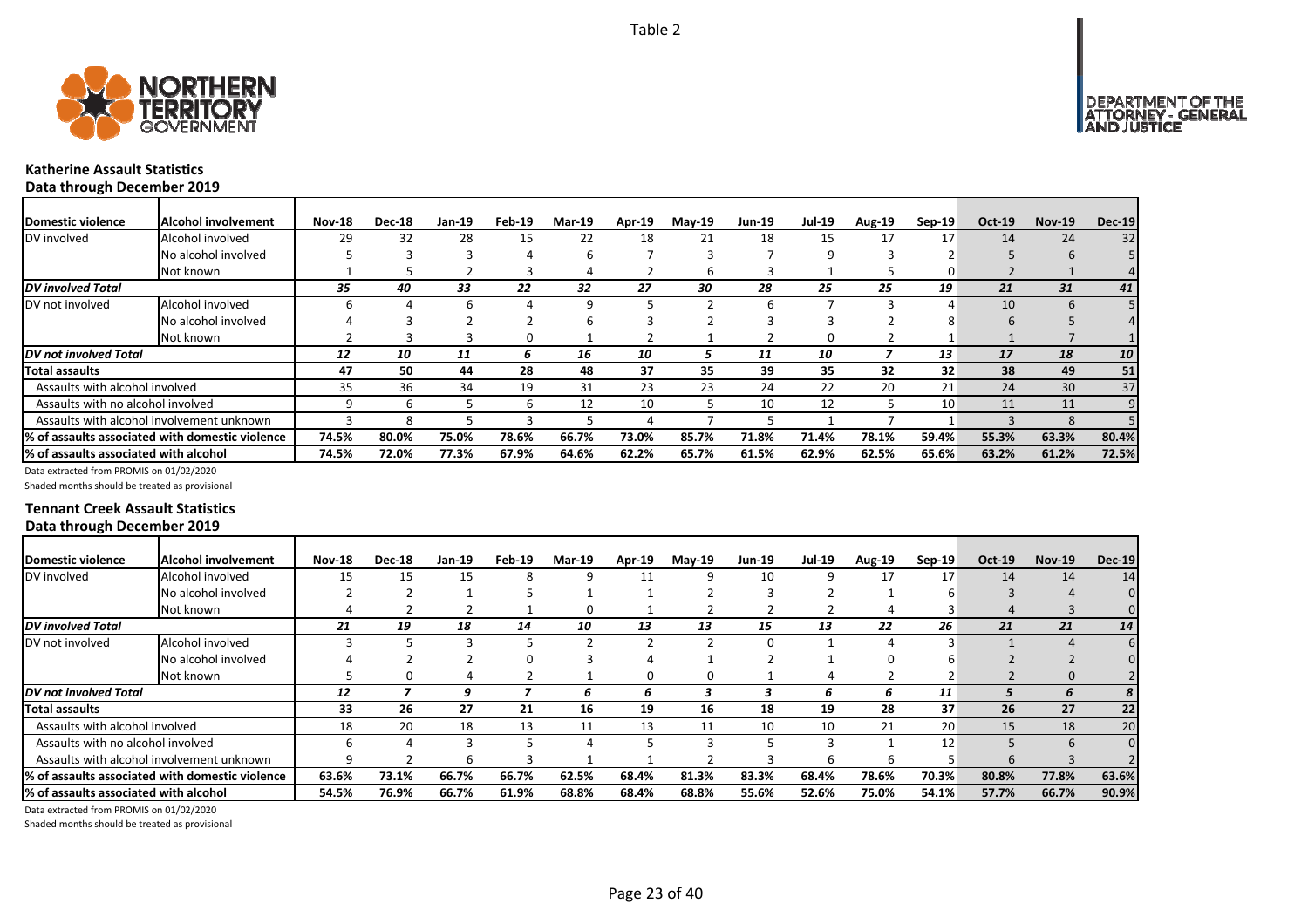

┓

# **Nhulunbuy Assault Statistics**

**Data through December 2019**

| <b>IDomestic violence</b>             | Alcohol involvement                              | Oct-17 | <b>Nov-17</b> | <b>Dec-17</b> | Jan-18 | Feb-18 | <b>Mar-18</b> | Apr-18 | $May-18$ | <b>Jun-18</b> | <b>Jul-18</b> | Aug-18 | $Sep-18$ | <b>Oct-18</b> |
|---------------------------------------|--------------------------------------------------|--------|---------------|---------------|--------|--------|---------------|--------|----------|---------------|---------------|--------|----------|---------------|
| DV involved                           | Alcohol involved                                 | 8      |               |               |        |        |               |        |          |               |               |        |          |               |
|                                       | No alcohol involved                              |        | 0             |               |        |        |               |        |          |               |               |        |          |               |
|                                       | Not known                                        |        |               | $^{(1)}$      |        |        |               |        |          |               |               |        |          |               |
| <b>DV</b> involved Total              |                                                  | 11     |               |               |        |        |               |        |          |               |               | я      |          |               |
| DV not involved                       | Alcohol involved                                 |        | ŋ             |               |        |        |               |        |          |               |               |        |          |               |
|                                       | No alcohol involved                              |        |               |               |        |        |               |        |          |               |               |        |          |               |
|                                       | Not known                                        | O      | 0             |               |        |        |               |        |          |               |               |        |          |               |
| <b>DV</b> not involved Total          |                                                  |        |               | 6             |        | 7      |               | 8      | 0        |               |               |        | ь        |               |
| Total assaults                        |                                                  | 16     |               | 11            | 8      | 3      |               | 12     |          |               | h             | 11     |          | 10            |
| Assaults with alcohol involved        |                                                  | 11     |               | 8             |        |        |               | 10     | h        |               | h             | 8      |          |               |
| Assaults with no alcohol involved     |                                                  |        |               |               |        |        |               |        |          |               |               |        |          |               |
|                                       | Assaults with alcohol involvement unknown        |        | 0             |               |        |        |               |        |          |               |               |        |          |               |
|                                       | 1% of assaults associated with domestic violence | 68.8%  | 66.7%         | 45.5%         | 50.0%  | 33.3%  | 57.1%         | 33.3%  | 100.0%   | 33.3%         | 50.0%         | 72.7%  | 14.3%    | 40.0%         |
| % of assaults associated with alcohol |                                                  | 68.8%  | 66.7%         | 72.7%         | 62.5%  | 66.7%  | 100.0%        | 83.3%  | 100.0%   | 33.3%         | 100.0%        | 72.7%  | 57.1%    | 90.0%         |

Data extracted from PROMIS on 01/02/2020

Shaded months should be treated as provisional

# **NT Balance Assault Statistics Data through December 2019**

| Domestic violence                             | <b>Alcohol involvement</b>                       | Oct-17 | <b>Nov-17</b> | <b>Dec-17</b> | Jan-18 | Feb-18 | <b>Mar-18</b> | Apr-18 | $Mav-18$ | <b>Jun-18</b> | <b>Jul-18</b> | Aug-18 | $Sep-18$ | <b>Oct-18</b> |
|-----------------------------------------------|--------------------------------------------------|--------|---------------|---------------|--------|--------|---------------|--------|----------|---------------|---------------|--------|----------|---------------|
| DV involved                                   | Alcohol involved                                 | 44     | 55            | 82            | 44     | 39     | 56            | 52     | 41       | 44            | 47            | 50     | 81       | 56            |
|                                               | No alcohol involved                              | 78     | 69            | 79            | 74     | 56     | 51            | 50     | 50       | 44            | 41            | 56     | 56       | 62            |
|                                               | Not known                                        | 15     | 17            | 25            | q      | 12     | 13            | 12     | 10       | 11            | 15            | 11     | 24       | 22            |
| DV involved Total                             |                                                  | 137    | 141           | 186           | 127    | 107    | 120           | 114    | 101      | 99            | 103           | 117    | 161      | 140           |
| DV not involved                               | Alcohol involved                                 | 17     | 18            | 26            | 17     | 10     | 15            | 10     | 13       | 10            | 11            | 20     | 12       | 17            |
|                                               | No alcohol involved                              | 18     | 17            | 27            | 20     | 18     | 31            | 21     | 23       | 20            | 22            | 11     | 14       | 16            |
|                                               | Not known                                        |        | ь             | 11            | q      | 4      | 11            | 8      |          | 11            |               | 8      | 14       | 81            |
| DV not involved Total                         |                                                  | 42     | 41            | 64            | 46     | 32     | 57            | 39     | 39       | 41            | 42            | 39     | 40       | 41            |
| Total assaults                                |                                                  | 179    | 182           | 250           | 173    | 139    | 177           | 153    | 140      | 140           | 145           | 156    | 201      | 181           |
| Assaults with alcohol involved                |                                                  | 61     | 73            | 108           | 61     | 49     | 71            | 62     | 54       | 54            | 58            | 70     | 93       | 73            |
| Assaults with no alcohol involved             |                                                  | 96     | 86            | 106           | 94     | 74     | 82            | 71     | 73       | 64            | 63            | 67     | 70       | 78            |
|                                               | Assaults with alcohol involvement unknown        | 22     | 23            | 36            | 18     | 16     | 24            | 20     | 13       | 22            | 24            | 19     | 38       | 30            |
|                                               | l% of assaults associated with domestic violence | 76.5%  | 77.5%         | 74.4%         | 73.4%  | 77.0%  | 67.8%         | 74.5%  | 72.1%    | 70.7%         | 71.0%         | 75.0%  | 80.1%    | 77.3%         |
| <b>1% of assaults associated with alcohol</b> |                                                  | 34.1%  | 40.1%         | 43.2%         | 35.3%  | 35.3%  | 40.1%         | 40.5%  | 38.6%    | 38.6%         | 40.0%         | 44.9%  | 46.3%    | 40.3%         |

Data extracted from PROMIS on 01/02/2020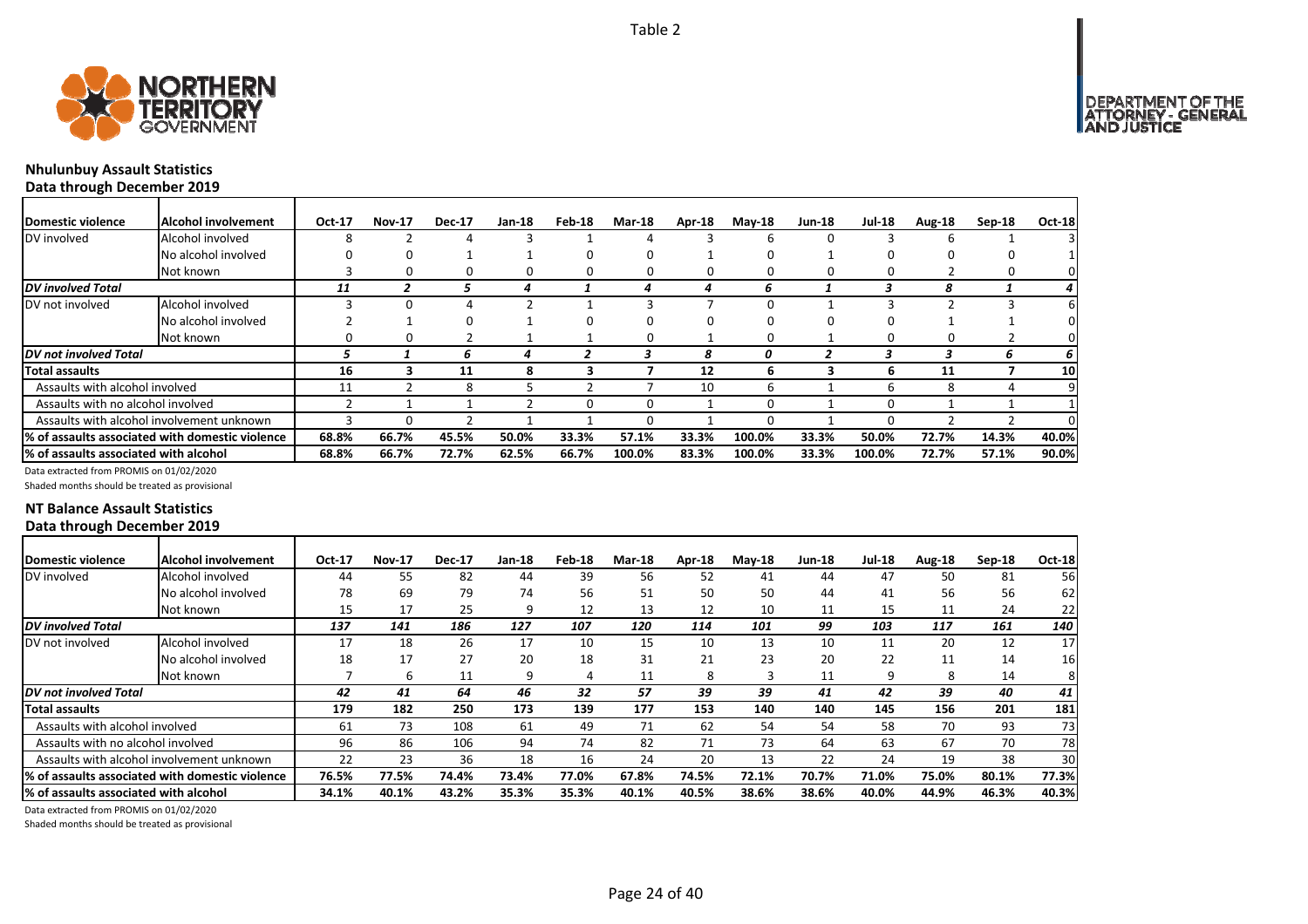

┓

# **Nhulunbuy Assault Statistics**

**Data through December 2019**

| Domestic violence                     | Alcohol involvement                             | <b>Nov-18</b> | <b>Dec-18</b> | Jan-19 | Feb-19 | <b>Mar-19</b> | Apr-19 | $May-19$ | <b>Jun-19</b> | <b>Jul-19</b> | <b>Aug-19</b> | Sep-19 | $Oct-19$ | <b>Nov-19</b> | <b>Dec-19</b>    |
|---------------------------------------|-------------------------------------------------|---------------|---------------|--------|--------|---------------|--------|----------|---------------|---------------|---------------|--------|----------|---------------|------------------|
| DV involved                           | Alcohol involved                                |               |               |        |        |               |        |          |               |               |               |        |          |               |                  |
|                                       | No alcohol involved                             |               |               |        |        |               |        |          |               |               |               |        |          |               |                  |
|                                       | Not known                                       |               |               |        |        |               |        |          |               |               |               |        |          |               |                  |
| DV involved Total                     |                                                 |               |               |        |        |               |        |          |               |               |               | 3.     |          |               | 4 <sup>1</sup>   |
| DV not involved                       | Alcohol involved                                |               |               |        |        |               |        |          |               |               |               |        |          |               |                  |
|                                       | No alcohol involved                             |               |               |        |        |               |        |          |               |               |               |        |          |               |                  |
|                                       | Not known                                       |               | 0             |        | 0      |               |        |          |               | n             | O             |        |          | 0             |                  |
| <b>DV</b> not involved Total          |                                                 | 0             | n             |        |        |               |        |          |               |               |               |        |          |               | $\boldsymbol{o}$ |
| Total assaults                        |                                                 |               |               |        |        | 8             |        |          |               |               |               |        | я        |               |                  |
| Assaults with alcohol involved        |                                                 |               |               |        |        |               |        |          |               |               |               |        |          |               |                  |
| Assaults with no alcohol involved     |                                                 |               |               |        |        |               |        |          |               | n             | o             |        | $\Omega$ | $\Omega$      |                  |
|                                       | Assaults with alcohol involvement unknown       |               | $^{\circ}$    |        | O      |               |        |          |               |               | n             |        |          | n             |                  |
|                                       | % of assaults associated with domestic violence | 100.0%        | 100.0%        | 33.3%  | 100.0% | 37.5%         | 50.0%  | 40.0%    | 25.0%         | 20.0%         | 33.3%         | 60.0%  | 37.5%    | 85.7%         | 100.0%           |
| % of assaults associated with alcohol |                                                 | 85.7%         | 100.0%        | 66.7%  | 40.0%  | 50.0%         | 75.0%  | 100.0%   | 50.0%         | 80.0%         | 100.0%        | 60.0%  | 87.5%    | 100.0%        | 100.0%           |

Data extracted from PROMIS on 01/02/2020

Shaded months should be treated as provisional

# **NT Balance Assault Statistics Data through December 2019**

| Domestic violence                      | <b>Alcohol involvement</b>                       | <b>Nov-18</b> | <b>Dec-18</b> | Jan-19 | Feb-19 | <b>Mar-19</b> | Apr-19 | $Mav-19$ | <b>Jun-19</b> | <b>Jul-19</b> | Aug-19 | $Sep-19$ | Oct-19 | <b>Nov-19</b> | <b>Dec-19</b>   |
|----------------------------------------|--------------------------------------------------|---------------|---------------|--------|--------|---------------|--------|----------|---------------|---------------|--------|----------|--------|---------------|-----------------|
| DV involved                            | Alcohol involved                                 | 44            |               | 39     | 32     | 35            | 39     | 42       | 34            | 34            | 36     | 36       | 48     | 41            | 59              |
|                                        | No alcohol involved                              | 66            | 73            | 52     | 65     | 62            | 53     | 53       | 46            | 53            | 50     | 60       | 45     | 70            | 60              |
|                                        | Not known                                        | 28            | 24            | 20     | 10     | 13            | 16     | 15       | 11            | 14            | 19     | 19       | 21     | 22            | 16              |
| <b>DV</b> involved Total               |                                                  | 138           | 168           | 111    | 107    | 110           | 108    | 110      | 91            | 101           | 105    | 115      | 114    | 133           | 135             |
| DV not involved                        | Alcohol involved                                 |               | 16            | 14     | 8      | 12            | 11     | ь        |               | 8             | 11     | 10       | 12     | 12            | 15 <sub>l</sub> |
|                                        | No alcohol involved                              | 21            | 17            | 15     | 19     | 36            | 17     | 21       | 21            | 18            | 24     | 19       | 27     | 20            | 26              |
|                                        | Not known                                        | 13            |               |        |        | 10            |        | h        |               | 13            | 9      | 16       |        | 12            | 11.             |
| <b>DV</b> not involved Total           |                                                  | 39            | 37            | 34     | 36     | 58            | 35     | 33       | 35            | 39            | 44     | 45       | 43     | 44            | 52              |
| Total assaults                         |                                                  | 177           | 205           | 145    | 143    | 168           | 143    | 143      | 126           | 140           | 149    | 160      | 157    | 177           | 187             |
| Assaults with alcohol involved         |                                                  | 49            | 87            | 53     | 40     | 47            | 50     | 48       | 41            | 42            | 47     | 46       | 60     | 53            | 74              |
| Assaults with no alcohol involved      |                                                  | 87            | 90            | 67     | 84     | 98            | 70     | 74       | 67            | 71            | 74     | 79       | 72     | 90            | 86              |
|                                        | Assaults with alcohol involvement unknown        | 41            | 28            | 25     | 19     | 23            | 23     | 21       | 18            | 27            | 28     | 35       | 25     | 34            | 27              |
|                                        | 1% of assaults associated with domestic violence | 78.0%         | 82.0%         | 76.6%  | 74.8%  | 65.5%         | 75.5%  | 76.9%    | 72.2%         | 72.1%         | 70.5%  | 71.9%    | 72.6%  | 75.1%         | 72.2%           |
| 1% of assaults associated with alcohol |                                                  | 27.7%         | 42.4%         | 36.6%  | 28.0%  | 28.0%         | 35.0%  | 33.6%    | 32.5%         | 30.0%         | 31.5%  | 28.8%    | 38.2%  | 29.9%         | 39.6%           |

Data extracted from PROMIS on 01/02/2020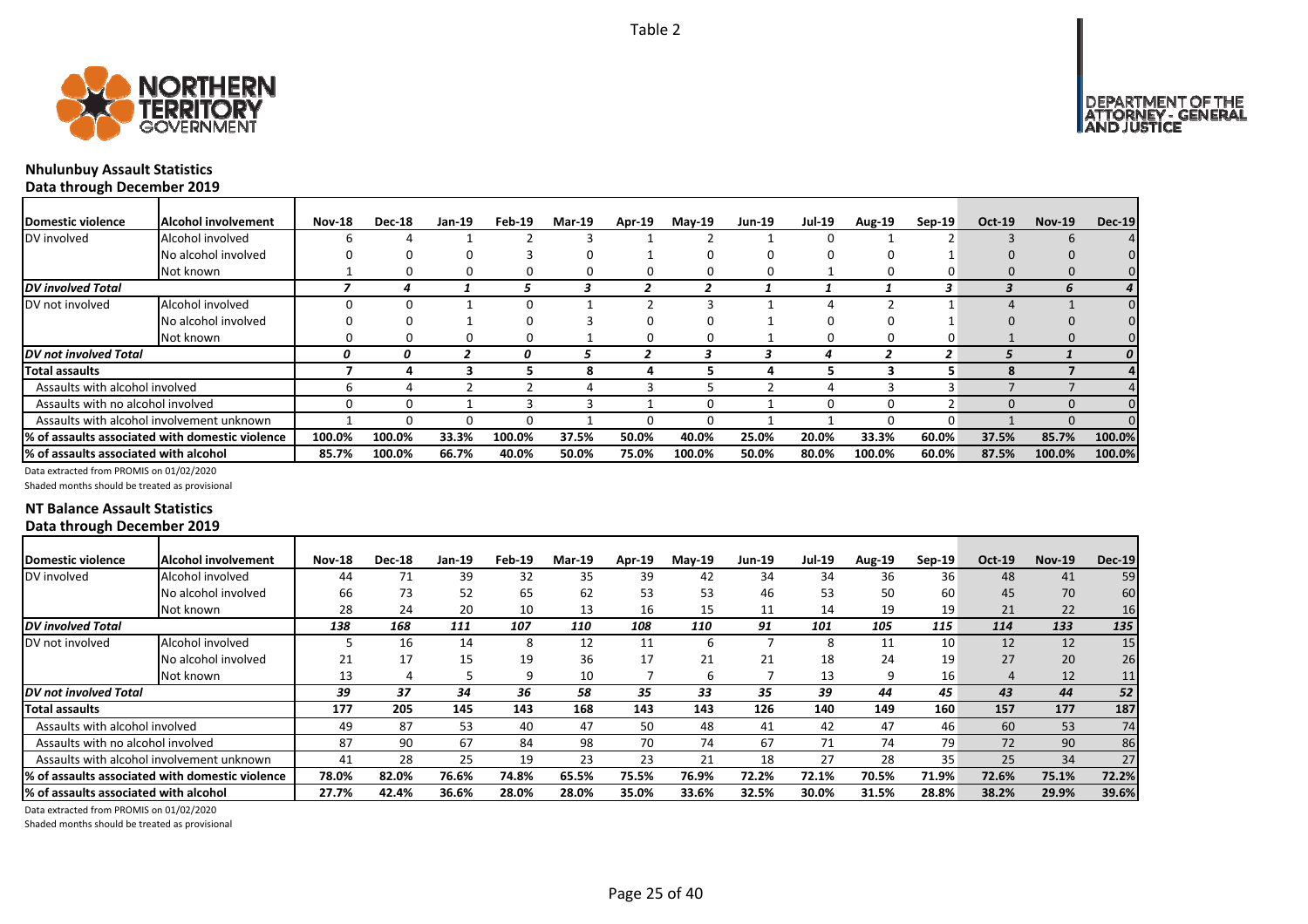

## **Northern Territory Yearly Crime Statistics**

### **Data for the 12 months ending in December, 2014 to 2019 Offence Rates (per 100,000 population)**

| Number of offences                                        | 2014     | 2015           | 2016           | 2017           | 2018        | 2019     | 2014                 | 2015    | 2016    | 2017    | 2018    | 2019    |
|-----------------------------------------------------------|----------|----------------|----------------|----------------|-------------|----------|----------------------|---------|---------|---------|---------|---------|
| 0111 Murder                                               | 6        | 9              | 3              | 5              | Δ           |          | 2.5                  | 3.7     | 1.2     | 2.0     | 1.6     | 2.0     |
| 0121 Attempted murder                                     |          |                | 2              |                | 2           |          | 1.2                  | 1.6     | 0.8     | 0.4     | 0.8     | 0.0     |
| 0131 Manslaughter                                         |          |                | -1             | 2              | 3           |          | 1.2                  | 2.5     | 0.4     | 0.8     | 1.2     | 0.4     |
| 0132 Driving causing death                                | 3        | 6              |                | $\mathfrak{p}$ |             | ŋ        | 1.2                  | 2.5     | 0.4     | 0.8     | 2.8     | 0.0     |
| 01 Homicide and related offences                          | 15       | 25             | $\overline{7}$ | 10             | 16          |          | 6.2                  | 10.2    | 2.8     | 4.0     | 6.5     | 2.4     |
| 021 Assault                                               | 7,086    | 6,818          | 6,630          | 7,404          | 7,084       | 6,375    | 2,917.3              | 2,786.4 | 2,698.7 | 2,991.3 | 2,867.3 | 2,592.8 |
| 029 Acts intended to cause injury - other                 | 25       | 20             | 24             | 30             | 29          | 13       | 10.3                 | 8.2     | 9.8     | 12.1    | 11.7    | 5.3     |
| 02 Acts intended to cause injury                          | 7,111    | 6,838          | 6,654          | 7,434          | 7,113       | 6,388    | 2,927.6              | 2,794.5 | 2,708.4 | 3,003.4 | 2,879.1 | 2,598.1 |
| 031 Sexual assault                                        | 401      | 390            | 400            | 420            | 374         | 351      | 165.1                | 159.4   | 162.8   | 169.7   | 151.4   | 142.8   |
| 032 Non-assaultive sexual offences                        | 63       | 58             | 49             | 57             | 52          | 63       | 25.9                 | 23.7    | 19.9    | 23.0    | 21.0    | 25.6    |
| 03 Sexual assault and related offences                    | 464      | 448            | 449            | 477            | 426         | 414      | 191.0                | 183.1   | 182.8   | 192.7   | 172.4   | 168.4   |
| 049 Other dangerous or negligent acts endangering persons | 105      | 115            | 158            | 166            | 173         | 123      | 43.2                 | 47.0    | 64.3    | 67.1    | 70.0    | 50.0    |
| 0511 Abduction and kidnapping                             | $\Omega$ | $\Omega$       | $\Omega$       | $\mathbf{1}$   | $\mathbf 0$ | $\Omega$ | 0.0                  | 0.0     | 0.0     | 0.4     | 0.0     | 0.0     |
| 0521 Deprivation of liberty/false imprisonment            | 47       | 37             | 36             | 30             | 28          | 36       | 19.4                 | 15.1    | 14.7    | 12.1    | 11.3    | 14.6    |
| 0531 Harassment and private nuisance                      | 61       | 130            | 83             | 65             | 38          | 37       | 25.1                 | 53.1    | 33.8    | 26.3    | 15.4    | 15.0    |
| 0532 Threatening behaviour                                | 344      | 348            | 316            | 301            | 345         | 285      | 141.6                | 142.2   | 128.6   | 121.6   | 139.6   | 115.9   |
| 05 Abduction, harassment and other offences               | 452      | 515            | 435            | 397            | 411         | 358      | 186.1                | 210.5   | 177.1   | 160.4   | 166.4   | 145.6   |
| 061 Robbery                                               | 94       | 113            | 97             | 102            | 124         | 153      | 38.7                 | 46.2    | 39.5    | 41.2    | 50.2    | 62.2    |
| 0621 Blackmail and extortion                              | 5        | $\overline{2}$ | $\mathbf{1}$   | $\mathbf{1}$   | $\mathbf 0$ |          | 2.1                  | 0.8     | 0.4     | 0.4     | 0.0     | 1.2     |
| 06 Robbery, extortion and related offences                | 99       | 115            | 98             | 103            | 124         | 156      | 40.8                 | 47.0    | 39.9    | 41.6    | 50.2    | 63.4    |
| Total offences against the person                         | 8,246    | 8,056          | 7,801          | 8,587          | 8,263       | 7,445    | 3,394.9              | 3,292.3 | 3,175.3 | 3,469.3 | 3,344.6 | 3,028.0 |
| House break-ins, actual                                   | 1,607    | 1,640          | 1,588          | 1,811          | 2,154       | 2,218    | 661.6                | 670.2   | 646.4   | 731.7   | 871.9   | 902.1   |
| House break-ins, attempted                                | 123      | 100            | 213            | 272            | 253         | 225      | 50.6                 | 40.9    | 86.7    | 109.9   | 102.4   | 91.5    |
| 0711 House break-ins                                      | 1,730    | 1,740          | 1,801          | 2,083          | 2,407       | 2,443    | 712.2                | 711.1   | 733.1   | 841.6   | 974.3   | 993.6   |
| Commercial break-ins, actual                              | 1,523    | 1,480          | 1,826          | 1,972          | 2,359       | 2,043    | 627.0                | 604.8   | 743.2   | 796.7   | 954.8   | 830.9   |
| Commercial break-ins, attempted                           | 147      | 137            | 191            | 248            | 272         | 198      | 60.5                 | 56.0    | 77.7    | 100.2   | 110.1   | 80.5    |
| 0711 Commercial break-ins                                 | 1,670    | 1,617          | 2,017          | 2,220          | 2,631       | 2,241    | 687.5                | 660.8   | 821.0   | 896.9   | 1,064.9 | 911.5   |
| 0812 Illegal use of a motor vehicle                       | 1,136    | 1,018          | 978            | 863            | 923         | 827      | 467.7                | 416.0   | 398.1   | 348.7   | 373.6   | 336.4   |
| 0813 Theft of motor vehicle parts or contents             | 1,161    | 1,202          | 1,141          | 901            | 929         | 925      | 478.0                | 491.2   | 464.4   | 364.0   | 376.0   | 376.2   |
| 081 Motor vehicle theft and related offences              | 2,297    | 2,220          | 2,119          | 1,764          | 1,852       | 1,752    | 945.7                | 907.3   | 862.5   | 712.7   | 749.6   | 712.6   |
| 08* Theft and related offences (other than MV)            | 7,190    | 7,243          | 7,553          | 7,544          | 7,917       | 7,525    | 2,960.1              | 2,960.0 | 3,074.3 | 3,047.9 | 3,204.5 | 3,060.6 |
| 12 Property damage offences                               | 6,533    | 6,466          | 7,113          | 7,695          | 7,451       | 7,175    | 2,689.7              | 2,642.5 | 2,895.3 | 3,108.9 | 3,015.9 | 2,918.2 |
| <b>Total property offences</b>                            | 19,420   | 19,286         | 20,603         | 21,306         | 22,258      | 21,136   | $7,995.\overline{3}$ | 7,881.7 | 8,386.2 | 8,607.9 | 9,009.2 | 8,596.4 |

DEPARTMENT OF THE<br>ATTORNEY - GENERAL ÜSTICE

| 2014    | 2015    | 2016    | 2017    | 2018    | 2019    |
|---------|---------|---------|---------|---------|---------|
| 2.5     | 3.7     | 1.2     | 2.0     | 1.6     | 2.0     |
| 1.2     | 1.6     | 0.8     | 0.4     | 0.8     | 0.0     |
| 1.2     | 2.5     | 0.4     | 0.8     | 1.2     | 0.4     |
| 1.2     | 2.5     | 0.4     | 0.8     | 2.8     | 0.0     |
| 6.2     | 10.2    | 2.8     | 4.0     | 6.5     | 2.4     |
| 2,917.3 | 2,786.4 | 2,698.7 | 2,991.3 | 2,867.3 | 2,592.8 |
| 10.3    | 8.2     | 9.8     | 12.1    | 11.7    | 5.3     |
| 2,927.6 | 2,794.5 | 2,708.4 | 3,003.4 | 2,879.1 | 2,598.1 |
| 165.1   | 159.4   | 162.8   | 169.7   | 151.4   | 142.8   |
| 25.9    | 23.7    | 19.9    | 23.0    | 21.0    | 25.6    |
| 191.0   | 183.1   | 182.8   | 192.7   | 172.4   | 168.4   |
| 43.2    | 47.0    | 64.3    | 67.1    | 70.0    | 50.0    |
| 0.0     | 0.0     | 0.0     | 0.4     | 0.0     | 0.0     |
| 19.4    | 15.1    | 14.7    | 12.1    | 11.3    | 14.6    |
| 25.1    | 53.1    | 33.8    | 26.3    | 15.4    | 15.0    |
| 141.6   | 142.2   | 128.6   | 121.6   | 139.6   | 115.9   |
| 186.1   | 210.5   | 177.1   | 160.4   | 166.4   | 145.6   |
| 38.7    | 46.2    | 39.5    | 41.2    | 50.2    | 62.2    |
| 2.1     | 0.8     | 0.4     | 0.4     | 0.0     | 1.2     |
| 40.8    | 47.0    | 39.9    | 41.6    | 50.2    | 63.4    |
| 3,394.9 | 3,292.3 | 3,175.3 | 3,469.3 | 3,344.6 | 3,028.0 |
| 661.6   | 670.2   | 646.4   | 731.7   | 871.9   | 902.1   |
| 50.6    | 40.9    | 86.7    | 109.9   | 102.4   | 91.5    |
| 712.2   | 711.1   | 733.1   | 841.6   | 974.3   | 993.6   |
| 627.0   | 604.8   | 743.2   | 796.7   | 954.8   | 830.9   |
| 60.5    | 56.0    | 77.7    | 100.2   | 110.1   | 80.5    |
| 687.5   | 660.8   | 821.0   | 896.9   | 1,064.9 | 911.5   |
| 467.7   | 416.0   | 398.1   | 348.7   | 373.6   | 336.4   |
| 478.0   | 491.2   | 464.4   | 364.0   | 376.0   | 376.2   |
| 945.7   | 907.3   | 862.5   | 712.7   | 749.6   | 712.6   |
| 2,960.1 | 2,960.0 | 3,074.3 | 3,047.9 | 3,204.5 | 3,060.6 |
| 2,689.7 | 2,642.5 | 2,895.3 | 3,108.9 | 3,015.9 | 2,918.2 |
| 7,995.3 | 7,881.7 | 8,386.2 | 8,607.9 | 9,009.2 | 8,596.4 |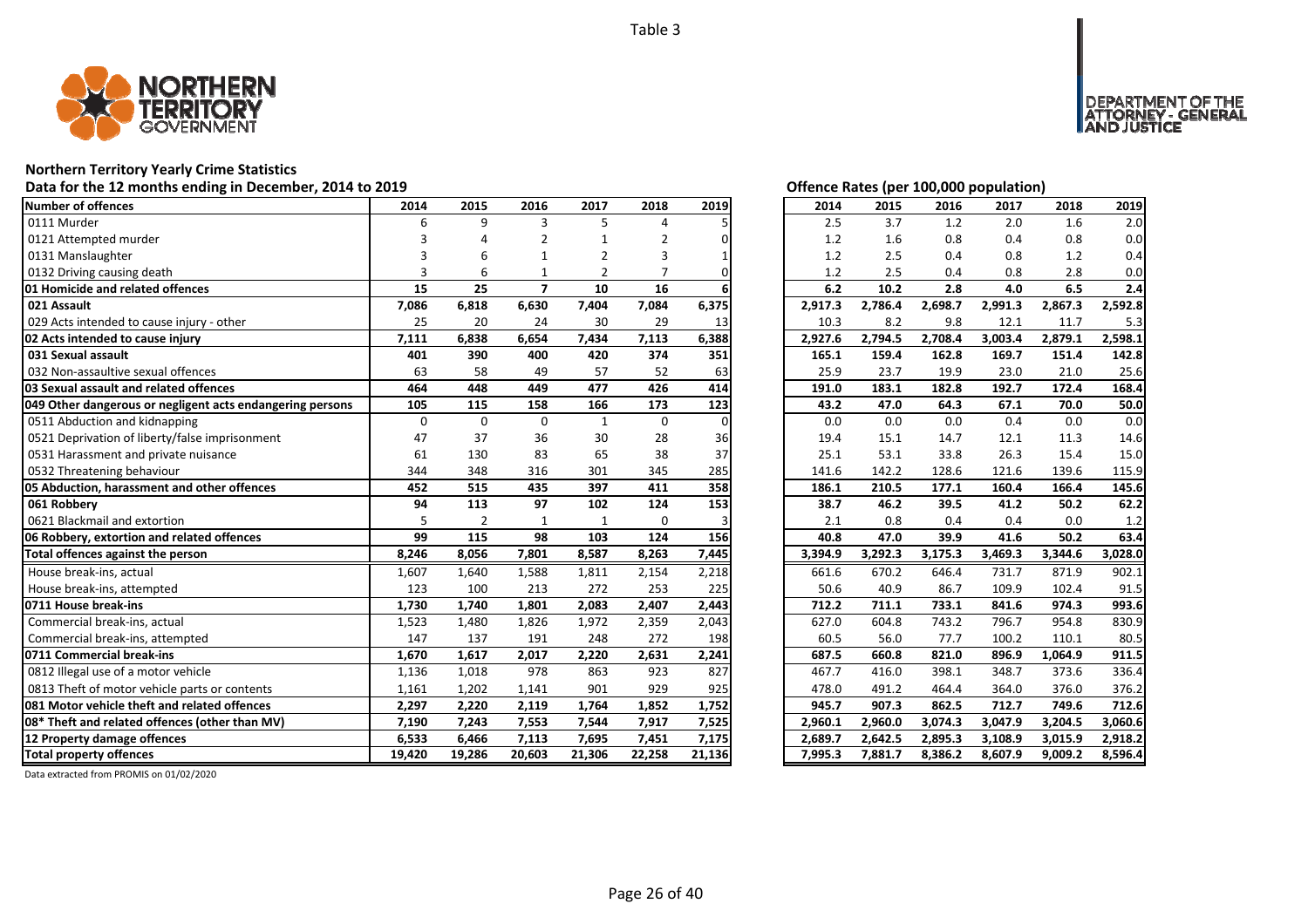

# **Darwin Yearly Crime Statistics**

# Data for the 12 months ending in December, 2014 to 2019 *Data for the 12 months ending in December, 2014 to 2019*

| <b>Number of offences</b>                                 | 2014           | 2015           | 2016         | 2017     | 2018           | 2019  | 2014    | 2015    | 2016    | 2017    | 2018    | 2019    |
|-----------------------------------------------------------|----------------|----------------|--------------|----------|----------------|-------|---------|---------|---------|---------|---------|---------|
| 0111 Murder                                               | $\mathbf{1}$   | 3              | $\mathbf{1}$ | $\Omega$ | 0              |       | 1.2     | 3.5     | 1.2     | 0.0     | 0.0     | 2.4     |
| 0121 Attempted murder                                     | $\overline{2}$ |                | $\Omega$     |          |                |       | 2.4     | 3.5     | 0.0     | 1.2     | 1.2     | 0.0     |
| 0131 Manslaughter                                         | $\overline{2}$ |                | $\Omega$     | O        | O              |       | 2.4     | 3.5     | 0.0     | 0.0     | 0.0     | 0.0     |
| 0132 Driving causing death                                | $\Omega$       |                |              | 0        |                |       | 0.0     | 2.4     | 1.2     | 0.0     | 1.2     | 0.0     |
| 01 Homicide and related offences                          | 5              | 11             | $\mathbf{2}$ | 1        | $\mathbf{2}$   |       | 5.9     | 12.9    | 2.3     | $1.2$   | 2.3     | 2.4     |
| 021 Assault                                               | 1,920          | 1,774          | 1,732        | 1,880    | 1,853          | 1,716 | 2,266.7 | 2,085.2 | 2,019.8 | 2,164.3 | 2,137.7 | 2,018.8 |
| 029 Acts intended to cause injury - other                 | 11             | $\overline{7}$ | 9            | 13       | $\overline{7}$ |       | 13.0    | 8.2     | 10.5    | 15.0    | 8.1     | 4.7     |
| 02 Acts intended to cause injury                          | 1,931          | 1,781          | 1,741        | 1,893    | 1,860          | 1,720 | 2,279.6 | 2,093.5 | 2,030.2 | 2,179.3 | 2,145.8 | 2,023.6 |
| 031 Sexual assault                                        | 132            | 133            | 129          | 136      | 136            | 128   | 155.8   | 156.3   | 150.4   | 156.6   | 156.9   | 150.6   |
| 032 Non-assaultive sexual offences                        | 32             | 28             | 16           | 25       | 23             | 23    | 37.8    | 32.9    | 18.7    | 28.8    | 26.5    | 27.1    |
| 03 Sexual assault and related offences                    | 164            | 161            | 145          | 161      | 159            | 151   | 193.6   | 189.2   | 169.1   | 185.3   | 183.4   | 177.6   |
| 049 Other dangerous or negligent acts endangering persons | 23             | 39             | 35           | 34       | 44             | 21    | 27.2    | 45.8    | 40.8    | 39.1    | 50.8    | 24.7    |
| 0511 Abduction and kidnapping                             | $\mathbf 0$    | $\Omega$       | $\Omega$     | $\Omega$ | 0              |       | 0.0     | 0.0     | 0.0     | 0.0     | 0.0     | 0.0     |
| 0521 Deprivation of liberty/false imprisonment            | 11             | 14             | 9            | 8        |                |       | 13.0    | 16.5    | 10.5    | 9.2     | 4.6     | 10.6    |
| 0531 Harassment and private nuisance                      | 12             | 79             | 33           | 14       | 13             | 14    | 14.2    | 92.9    | 38.5    | 16.1    | 15.0    | 16.5    |
| 0532 Threatening behaviour                                | 113            | 111            | 98           | 64       | 81             | 58    | 133.4   | 130.5   | 114.3   | 73.7    | 93.4    | 68.2    |
| 05 Abduction, harassment and other offences               | 136            | 204            | 140          | 86       | 98             | 81    | 160.6   | 239.8   | 163.3   | 99.0    | 113.1   | 95.3    |
| 061 Robbery                                               | 58             | 51             | 51           | 54       | 59             | 76    | 68.5    | 59.9    | 59.5    | 62.2    | 68.1    | 89.4    |
| 0621 Blackmail and extortion                              | $\overline{2}$ | $\mathbf{1}$   | $\mathbf{1}$ |          | $\Omega$       |       | 2.4     | 1.2     | 1.2     | 1.2     | 0.0     | 0.0     |
| 06 Robbery, extortion and related offences                | 60             | 52             | 52           | 55       | 59             | 76    | 70.8    | 61.1    | 60.6    | 63.3    | 68.1    | 89.4    |
| Total offences against the person                         | 2,319          | 2,248          | 2,115        | 2,230    | 2,222          | 2,051 | 2,737.7 | 2,642.4 | 2,466.4 | 2,567.2 | 2,563.4 | 2,413.0 |
| House break-ins, actual                                   | 658            | 616            | 611          | 557      | 607            | 727   | 776.8   | 724.1   | 712.5   | 641.2   | 700.3   | 855.3   |
| House break-ins, attempted                                | 31             | 15             | 75           | 90       | 52             | 59    | 36.6    | 17.6    | 87.5    | 103.6   | 60.0    | 69.4    |
| 0711 House break-ins                                      | 689            | 631            | 686          | 647      | 659            | 786   | 813.4   | 741.7   | 800.0   | 744.8   | 760.3   | 924.7   |
| Commercial break-ins, actual                              | 358            | 341            | 575          | 586      | 532            | 404   | 422.6   | 400.8   | 670.5   | 674.6   | 613.7   | 475.3   |
| Commercial break-ins, attempted                           | 20             | 28             | 60           | 63       | 35             | 16    | 23.6    | 32.9    | 70.0    | 72.5    | 40.4    | 18.8    |
| 0711 Commercial break-ins                                 | 378            | 369            | 635          | 649      | 567            | 420   | 446.2   | 433.7   | 740.5   | 747.1   | 654.1   | 494.1   |
| 0812 Illegal use of a motor vehicle                       | 466            | 416            | 387          | 352      | 284            | 318   | 550.1   | 489.0   | 451.3   | 405.2   | 327.6   | 374.1   |
| 0813 Theft of motor vehicle parts or contents             | 620            | 619            | 488          | 361      | 335            | 458   | 731.9   | 727.6   | 569.1   | 415.6   | 386.5   | 538.8   |
| 081 Motor vehicle theft and related offences              | 1,086          | 1,035          | 875          | 713      | 619            | 776   | 1,282.1 | 1,216.6 | 1,020.4 | 820.8   | 714.1   | 913.0   |
| 08* Theft and related offences (other than MV)            | 3,196          | 3,192          | 3,135        | 2,968    | 3,192          | 3,193 | 3,773.1 | 3,752.0 | 3,655.8 | 3,416.8 | 3,682.4 | 3,756.5 |
| 12 Property damage offences                               | 2,405          | 2,416          | 2,484        | 2,571    | 1,965          | 2,093 | 2,839.2 | 2,839.9 | 2,896.7 | 2,959.8 | 2,266.9 | 2,462.4 |
| <b>Total property offences</b>                            | 7,754          | 7,643          | 7,815        | 7,548    | 7,002          | 7,268 | 9,154.0 | 8,983.9 | 9,113.4 | 8,689.4 | 8,077.8 | 8,550.7 |

NT OF THE<br>' - GENERAL

JSTICE

**DEPAR** 

| 2014    | 2015    | 2016    | 2017    | 2018    | 2019    |
|---------|---------|---------|---------|---------|---------|
| 1.2     | 3.5     | 1.2     | 0.0     | 0.0     | 2.4     |
| 2.4     | 3.5     | 0.0     | 1.2     | 1.2     | 0.0     |
| 2.4     | 3.5     | 0.0     | 0.0     | 0.0     | 0.0     |
| 0.0     | 2.4     | 1.2     | 0.0     | 1.2     | 0.0     |
| 5.9     | 12.9    | 2.3     | 1.2     | 2.3     | 2.4     |
| 2,266.7 | 2,085.2 | 2,019.8 | 2,164.3 | 2,137.7 | 2,018.8 |
| 13.0    | 8.2     | 10.5    | 15.0    | 8.1     | 4.7     |
| 2,279.6 | 2,093.5 | 2,030.2 | 2,179.3 | 2,145.8 | 2,023.6 |
| 155.8   | 156.3   | 150.4   | 156.6   | 156.9   | 150.6   |
| 37.8    | 32.9    | 18.7    | 28.8    | 26.5    | 27.1    |
| 193.6   | 189.2   | 169.1   | 185.3   | 183.4   | 177.6   |
| 27.2    | 45.8    | 40.8    | 39.1    | 50.8    | 24.7    |
| 0.0     | 0.0     | 0.0     | 0.0     | 0.0     | 0.0     |
| 13.0    | 16.5    | 10.5    | 9.2     | 4.6     | 10.6    |
| 14.2    | 92.9    | 38.5    | 16.1    | 15.0    | 16.5    |
| 133.4   | 130.5   | 114.3   | 73.7    | 93.4    | 68.2    |
| 160.6   | 239.8   | 163.3   | 99.0    | 113.1   | 95.3    |
| 68.5    | 59.9    | 59.5    | 62.2    | 68.1    | 89.4    |
| 2.4     | 1.2     | 1.2     | 1.2     | 0.0     | 0.0     |
| 70.8    | 61.1    | 60.6    | 63.3    | 68.1    | 89.4    |
| 2,737.7 | 2,642.4 | 2,466.4 | 2,567.2 | 2,563.4 | 2,413.0 |
| 776.8   | 724.1   | 712.5   | 641.2   | 700.3   | 855.3   |
| 36.6    | 17.6    | 87.5    | 103.6   | 60.0    | 69.4    |
| 813.4   | 741.7   | 800.0   | 744.8   | 760.3   | 924.7   |
| 422.6   | 400.8   | 670.5   | 674.6   | 613.7   | 475.3   |
| 23.6    | 32.9    | 70.0    | 72.5    | 40.4    | 18.8    |
| 446.2   | 433.7   | 740.5   | 747.1   | 654.1   | 494.1   |
| 550.1   | 489.0   | 451.3   | 405.2   | 327.6   | 374.1   |
| 731.9   | 727.6   | 569.1   | 415.6   | 386.5   | 538.8   |
| 1,282.1 | 1,216.6 | 1,020.4 | 820.8   | 714.1   | 913.0   |
| 3,773.1 | 3,752.0 | 3,655.8 | 3,416.8 | 3,682.4 | 3,756.5 |
| 2,839.2 | 2,839.9 | 2,896.7 | 2,959.8 | 2,266.9 | 2,462.4 |
| 9,154.0 | 8,983.9 | 9,113.4 | 8,689.4 | 8,077.8 | 8,550.7 |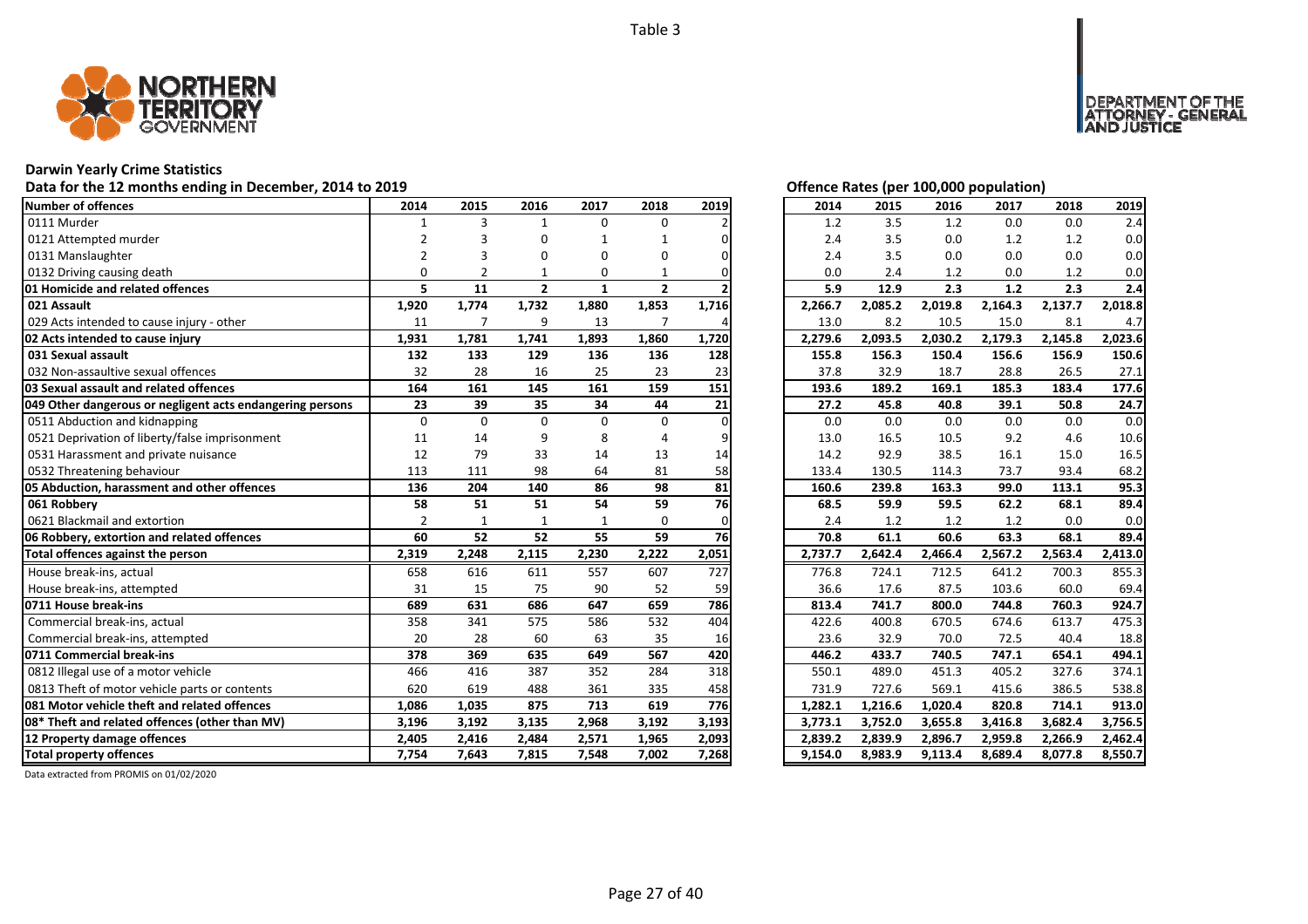

# **Palmerston Yearly Crime Statistics**

# Data for the 12 months ending in December, 2014 to 2019 *Data for the 12 months ending in December, 2014 to 2019*

| <b>Number of offences</b>                                 | 2014           | 2015           | 2016     | 2017         | 2018           | 2019  | 2014    | 2015    | 2016    | 2017    | 2018    | 2019    |
|-----------------------------------------------------------|----------------|----------------|----------|--------------|----------------|-------|---------|---------|---------|---------|---------|---------|
| 0111 Murder                                               | $\Omega$       | $\Omega$       | $\Omega$ | $\Omega$     | $\mathbf{1}$   |       | 0.0     | 0.0     | 0.0     | 0.0     | 2.7     | 2.7     |
| 0121 Attempted murder                                     | n              | ŋ              | O        | $\Omega$     | O              |       | 0.0     | 0.0     | 0.0     | 0.0     | 0.0     | 0.0     |
| 0131 Manslaughter                                         |                | n              | O        | n            |                |       | 3.1     | 0.0     | 0.0     | 0.0     | 2.7     | 0.0     |
| 0132 Driving causing death                                |                |                | $\Omega$ | $\Omega$     | 0              |       | 3.1     | 5.9     | 0.0     | 0.0     | 0.0     | 0.0     |
| 01 Homicide and related offences                          | $\overline{2}$ | $\overline{2}$ | 0        | $\mathbf{0}$ | $\overline{2}$ |       | 6.1     | 5.9     | 0.0     | 0.0     | 5.4     | 2.7     |
| 021 Assault                                               | 486            | 419            | 500      | 613          | 554            | 558   | 1,494.0 | 1,226.3 | 1,417.8 | 1,695.8 | 1,504.8 | 1,483.3 |
| 029 Acts intended to cause injury - other                 | 3              | $\overline{2}$ | 5        | 8            | $\overline{7}$ |       | 9.2     | 5.9     | 14.2    | 22.1    | 19.0    | 5.3     |
| 02 Acts intended to cause injury                          | 489            | 421            | 505      | 621          | 561            | 560   | 1,503.2 | 1,232.2 | 1,432.0 | 1,717.9 | 1,523.8 | 1,488.6 |
| 031 Sexual assault                                        | 41             | 29             | 34       | 31           | 32             | 48    | 126.0   | 84.9    | 96.4    | 85.8    | 86.9    | 127.6   |
| 032 Non-assaultive sexual offences                        |                |                |          | 6            |                |       | 21.5    | 14.6    | 19.8    | 16.6    | 19.0    | 18.6    |
| 03 Sexual assault and related offences                    | 48             | 34             | 41       | 37           | 39             | 55    | 147.6   | 99.5    | 116.3   | 102.4   | 105.9   | 146.2   |
| 049 Other dangerous or negligent acts endangering persons | 8              | 8              | 14       | 21           | 11             | 10    | 24.6    | 23.4    | 39.7    | 58.1    | 29.9    | 26.6    |
| 0511 Abduction and kidnapping                             | $\Omega$       | $\Omega$       | $\Omega$ | $\Omega$     | 0              |       | 0.0     | 0.0     | 0.0     | 0.0     | 0.0     | 0.0     |
| 0521 Deprivation of liberty/false imprisonment            |                |                |          |              |                |       | 24.6    | 5.9     | 8.5     | 13.8    | 8.1     | 10.6    |
| 0531 Harassment and private nuisance                      | 3              | 6              |          |              |                |       | 9.2     | 17.6    | 14.2    | 19.4    | 2.7     | 15.9    |
| 0532 Threatening behaviour                                | 36             | 33             | 30       | 32           | 39             | 44    | 110.7   | 96.6    | 85.1    | 88.5    | 105.9   | 117.0   |
| 05 Abduction, harassment and other offences               | 47             | 41             | 38       | 44           | 43             | 54    | 144.5   | 120.0   | 107.8   | 121.7   | 116.8   | 143.5   |
| 061 Robberv                                               | 9              | 14             | 20       | 8            | 18             | 24    | 27.7    | 41.0    | 56.7    | 22.1    | 48.9    | 63.8    |
| 0621 Blackmail and extortion                              | $\mathbf{1}$   | $\Omega$       | $\Omega$ | $\Omega$     | 0              |       | 3.1     | 0.0     | 0.0     | 0.0     | 0.0     | 0.0     |
| 06 Robbery, extortion and related offences                | 10             | 14             | 20       | 8            | 18             | 24    | 30.7    | 41.0    | 56.7    | 22.1    | 48.9    | 63.8    |
| Total offences against the person                         | 604            | 520            | 618      | 731          | 674            | 704   | 1,856.7 | 1,521.9 | 1,752.4 | 2,022.2 | 1,830.7 | 1,871.4 |
| House break-ins, actual                                   | 225            | 240            | 258      | 360          | 356            | 303   | 691.6   | 702.4   | 731.6   | 995.9   | 967.0   | 805.5   |
| House break-ins, attempted                                | 11             | 13             | 56       | 60           | 44             | 16    | 33.8    | 38.0    | 158.8   | 166.0   | 119.5   | 42.5    |
| 0711 House break-ins                                      | 236            | 253            | 314      | 420          | 400            | 319   | 725.5   | 740.5   | 890.4   | 1,161.9 | 1,086.5 | 848.0   |
| Commercial break-ins, actual                              | 149            | 126            | 153      | 170          | 232            | 128   | 458.0   | 368.8   | 433.9   | 470.3   | 630.2   | 340.3   |
| Commercial break-ins, attempted                           | 9              | 5              | 15       | 22           | 25             | 8     | 27.7    | 14.6    | 42.5    | 60.9    | 67.9    | 21.3    |
| 0711 Commercial break-ins                                 | 158            | 131            | 168      | 192          | 257            | 136   | 485.7   | 383.4   | 476.4   | 531.1   | 698.1   | 361.5   |
| 0812 Illegal use of a motor vehicle                       | 257            | 191            | 182      | 145          | 122            | 116   | 790.0   | 559.0   | 516.1   | 401.1   | 331.4   | 308.4   |
| 0813 Theft of motor vehicle parts or contents             | 245            | 252            | 208      | 206          | 166            | 110   | 753.1   | 737.6   | 589.8   | 569.9   | 450.9   | 292.4   |
| 081 Motor vehicle theft and related offences              | 502            | 443            | 390      | 351          | 288            | 226   | 1,543.1 | 1,296.6 | 1,105.9 | 971.0   | 782.3   | 600.8   |
| 08* Theft and related offences (other than MV)            | 1,027          | 983            | 1,126    | 1,104        | 1,136          | 804   | 3,157.0 | 2,877.0 | 3,193.0 | 3,054.0 | 3,085.6 | 2,137.3 |
| 12 Property damage offences                               | 748            | 746            | 852      | 1,085        | 1,122          | 884   | 2,299.3 | 2,183.4 | 2,416.0 | 3,001.5 | 3,047.6 | 2,349.9 |
| <b>Total property offences</b>                            | 2,671          | 2,556          | 2,850    | 3,152        | 3,203          | 2,369 | 8,210.6 | 7,480.9 | 8,081.7 | 8,719.5 | 8,700.0 | 6,297.5 |

DEPARTMENT OF THE<br>ATTORNEY - GENERAL<br>AND JUSTICE

| 2014    | 2015    | 2016    | 2017    | 2018    | 2019    |
|---------|---------|---------|---------|---------|---------|
| 0.0     | 0.0     | 0.0     | 0.0     | 2.7     | 2.7     |
| 0.0     | 0.0     | 0.0     | 0.0     | 0.0     | 0.0     |
| 3.1     | 0.0     | 0.0     | 0.0     | 2.7     | 0.0     |
| 3.1     | 5.9     | 0.0     | 0.0     | 0.0     | 0.0     |
| 6.1     | 5.9     | 0.0     | 0.0     | 5.4     | 2.7     |
| 1,494.0 | 1,226.3 | 1,417.8 | 1,695.8 | 1,504.8 | 1,483.3 |
| 9.2     | 5.9     | 14.2    | 22.1    | 19.0    | 5.3     |
| 1,503.2 | 1,232.2 | 1,432.0 | 1,717.9 | 1,523.8 | 1,488.6 |
| 126.0   | 84.9    | 96.4    | 85.8    | 86.9    | 127.6   |
| 21.5    | 14.6    | 19.8    | 16.6    | 19.0    | 18.6    |
| 147.6   | 99.5    | 116.3   | 102.4   | 105.9   | 146.2   |
| 24.6    | 23.4    | 39.7    | 58.1    | 29.9    | 26.6    |
| 0.0     | 0.0     | 0.0     | 0.0     | 0.0     | 0.0     |
| 24.6    | 5.9     | 8.5     | 13.8    | 8.1     | 10.6    |
| 9.2     | 17.6    | 14.2    | 19.4    | 2.7     | 15.9    |
| 110.7   | 96.6    | 85.1    | 88.5    | 105.9   | 117.0   |
| 144.5   | 120.0   | 107.8   | 121.7   | 116.8   | 143.5   |
| 27.7    | 41.0    | 56.7    | 22.1    | 48.9    | 63.8    |
| 3.1     | 0.0     | 0.0     | 0.0     | 0.0     | 0.0     |
| 30.7    | 41.0    | 56.7    | 22.1    | 48.9    | 63.8    |
| 1,856.7 | 1,521.9 | 1,752.4 | 2,022.2 | 1,830.7 | 1,871.4 |
| 691.6   | 702.4   | 731.6   | 995.9   | 967.0   | 805.5   |
| 33.8    | 38.0    | 158.8   | 166.0   | 119.5   | 42.5    |
| 725.5   | 740.5   | 890.4   | 1,161.9 | 1,086.5 | 848.0   |
| 458.0   | 368.8   | 433.9   | 470.3   | 630.2   | 340.3   |
| 27.7    | 14.6    | 42.5    | 60.9    | 67.9    | 21.3    |
| 485.7   | 383.4   | 476.4   | 531.1   | 698.1   | 361.5   |
| 790.0   | 559.0   | 516.1   | 401.1   | 331.4   | 308.4   |
| 753.1   | 737.6   | 589.8   | 569.9   | 450.9   | 292.4   |
| 1,543.1 | 1,296.6 | 1,105.9 | 971.0   | 782.3   | 600.8   |
| 3,157.0 | 2,877.0 | 3,193.0 | 3,054.0 | 3,085.6 | 2,137.3 |
| 2,299.3 | 2,183.4 | 2,416.0 | 3,001.5 | 3,047.6 | 2,349.9 |
| 8,210.6 | 7,480.9 | 8,081.7 | 8,719.5 | 8,700.0 | 6,297.5 |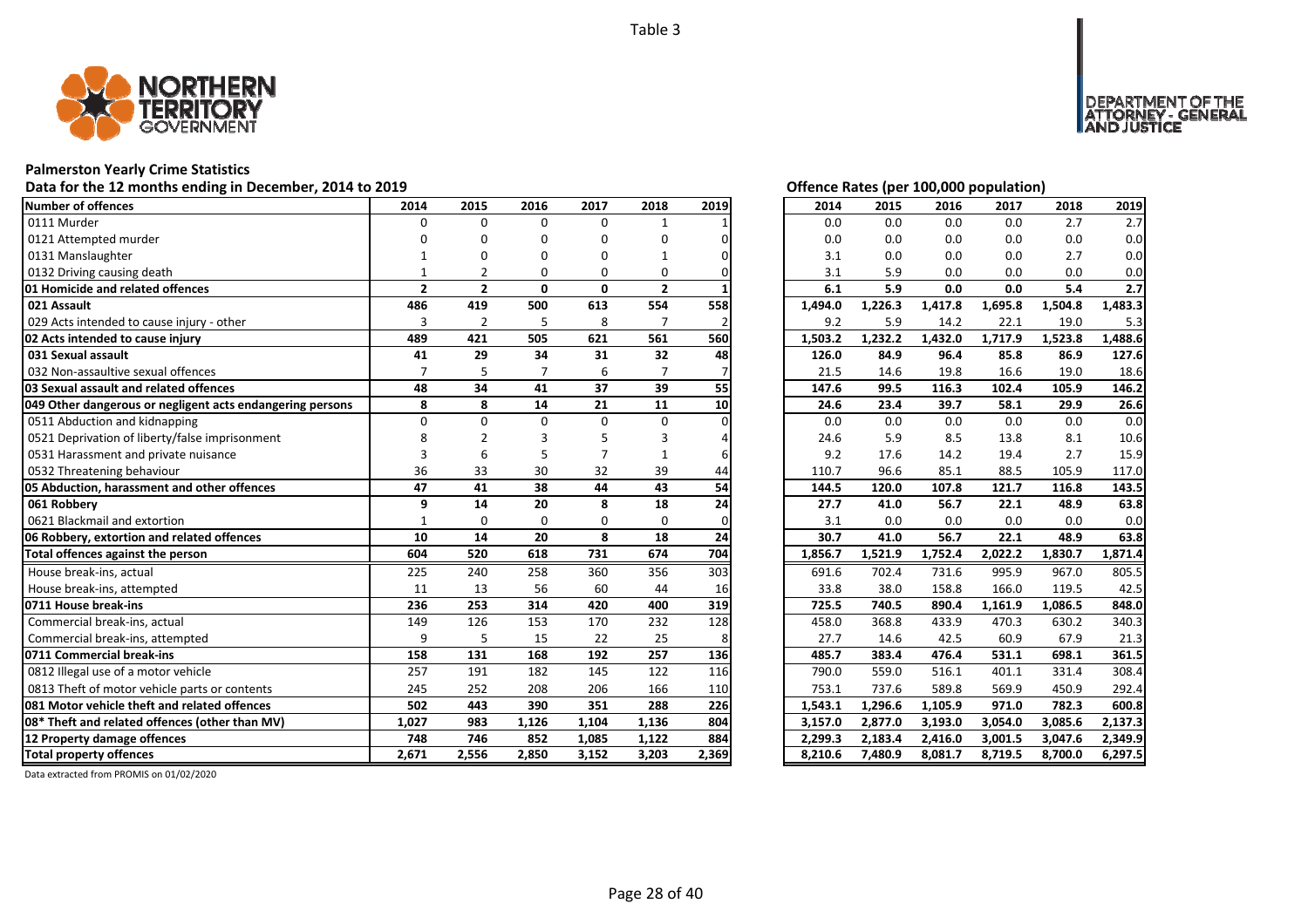

### **Alice Springs Yearly Crime Statistics**

### **Data for the 12 months ending in December, 2014 to 2019 Offence Rates (per 100,000 population)**

| Number of offences                                        | 2014                    | 2015                    | 2016         | 2017         | 2018           | 2019            | 2014     | 2015     | 2016     | 2017     | 2018     | 2019     |
|-----------------------------------------------------------|-------------------------|-------------------------|--------------|--------------|----------------|-----------------|----------|----------|----------|----------|----------|----------|
| 0111 Murder                                               | 2                       | $\Omega$                | $\Omega$     | 0            | $\overline{2}$ |                 | 7.1      | 0.0      | 0.0      | 0.0      | 7.5      | 0.0      |
| 0121 Attempted murder                                     |                         |                         |              | O            | U              |                 | 0.0      | 0.0      | 3.7      | 0.0      | 0.0      | 0.0      |
| 0131 Manslaughter                                         |                         |                         | O            | n            | n              |                 | 0.0      | 7.2      | 0.0      | 0.0      | 0.0      | 0.0      |
| 0132 Driving causing death                                |                         |                         | $\Omega$     |              |                |                 | 3.5      | 3.6      | 0.0      | 3.7      | 15.1     | 0.0      |
| 01 Homicide and related offences                          | $\overline{\mathbf{3}}$ | $\overline{\mathbf{3}}$ | $\mathbf{1}$ | $\mathbf{1}$ | 6              |                 | 10.6     | 10.8     | 3.7      | 3.7      | 22.6     | 0.0      |
| 021 Assault                                               | 1,461                   | 1,734                   | 1,523        | 1,828        | 1,707          | 1,458           | 5,169.9  | 6,262.4  | 5,651.0  | 6,842.3  | 6,440.3  | 5,527.3  |
| 029 Acts intended to cause injury - other                 | 5                       | $\overline{2}$          | 5            | $\mathbf{1}$ | 6              | 5               | 17.7     | 7.2      | 18.6     | 3.7      | 22.6     | 19.0     |
| 02 Acts intended to cause injury                          | 1,466                   | 1,736                   | 1,528        | 1,829        | 1,713          | 1,463           | 5,187.5  | 6,269.6  | 5,669.5  | 6,846.1  | 6,462.9  | 5,546.3  |
| 031 Sexual assault                                        | 61                      | 77                      | 79           | 78           | 68             | 57              | 215.9    | 278.1    | 293.1    | 292.0    | 256.6    | 216.1    |
| 032 Non-assaultive sexual offences                        |                         | 10                      | 8            | 9            | 8              | 14              | 24.8     | 36.1     | 29.7     | 33.7     | 30.2     | 53.1     |
| 03 Sexual assault and related offences                    | 68                      | 87                      | 87           | 87           | 76             | 71              | 240.6    | 314.2    | 322.8    | 325.6    | 286.7    | 269.2    |
| 049 Other dangerous or negligent acts endangering persons | 24                      | 36                      | 32           | 49           | 46             | 38              | 84.9     | 130.0    | 118.7    | 183.4    | 173.6    | 144.1    |
| 0511 Abduction and kidnapping                             | $\Omega$                | $\Omega$                | $\Omega$     | $\mathbf{1}$ | $\Omega$       |                 | 0.0      | 0.0      | 0.0      | 3.7      | 0.0      | 0.0      |
| 0521 Deprivation of liberty/false imprisonment            |                         |                         |              |              |                |                 | 10.6     | 18.1     | 29.7     | 7.5      | 15.1     | 22.7     |
| 0531 Harassment and private nuisance                      |                         |                         | 3            | 10           | 2              |                 | 31.8     | 25.3     | 11.1     | 37.4     | 7.5      | 7.6      |
| 0532 Threatening behaviour                                | 58                      | 63                      | 55           | 86           | 82             | 67              | 205.2    | 227.5    | 204.1    | 321.9    | 309.4    | 254.0    |
| 05 Abduction, harassment and other offences               | 70                      | 75                      | 66           | 99           | 88             | $\overline{75}$ | 247.7    | 270.9    | 244.9    | 370.6    | 332.0    | 284.3    |
| 061 Robberv                                               | 12                      | 31                      | 14           | 27           | 32             | 30              | 42.5     | 112.0    | 51.9     | 101.1    | 120.7    | 113.7    |
| 0621 Blackmail and extortion                              | $\mathbf{1}$            | $\Omega$                | $\Omega$     | $\Omega$     | $\Omega$       |                 | 3.5      | 0.0      | 0.0      | 0.0      | 0.0      | 7.6      |
| 06 Robbery, extortion and related offences                | 13                      | 31                      | 14           | 27           | 32             | 32              | 46.0     | 112.0    | 51.9     | 101.1    | 120.7    | 121.3    |
| Total offences against the person                         | 1,644                   | 1,968                   | 1,728        | 2,092        | 1,961          | 1,679           | 5,817.4  | 7,107.5  | 6,411.6  | 7,830.5  | 7,398.6  | 6,365.2  |
| House break-ins, actual                                   | 360                     | 395                     | 277          | 301          | 537            | 431             | 1,273.9  | 1,426.6  | 1,027.8  | 1,126.7  | 2,026.0  | 1,633.9  |
| House break-ins, attempted                                | 35                      | 30                      | 31           | 29           | 68             | 63              | 123.8    | 108.3    | 115.0    | 108.5    | 256.6    | 238.8    |
| 0711 House break-ins                                      | 395                     | 425                     | 308          | 330          | 605            | 494             | 1,397.7  | 1,534.9  | 1,142.8  | 1,235.2  | 2,282.6  | 1,872.8  |
| Commercial break-ins, actual                              | 268                     | 258                     | 354          | 317          | 349            | 275             | 948.3    | 931.8    | 1,313.5  | 1,186.6  | 1,316.7  | 1,042.5  |
| Commercial break-ins, attempted                           | 41                      | 28                      | 29           | 39           | 56             | 47              | 145.1    | 101.1    | 107.6    | 146.0    | 211.3    | 178.2    |
| 0711 Commercial break-ins                                 | 309                     | 286                     | 383          | 356          | 405            | 322             | 1,093.4  | 1.032.9  | 1,421.1  | 1,332.5  | 1,528.0  | 1.220.7  |
| 0812 Illegal use of a motor vehicle                       | 153                     | 158                     | 125          | 127          | 245            | 154             | 541.4    | 570.6    | 463.8    | 475.4    | 924.4    | 583.8    |
| 0813 Theft of motor vehicle parts or contents             | 128                     | 167                     | 291          | 201          | 259            | 209             | 452.9    | 603.1    | 1,079.7  | 752.4    | 977.2    | 792.3    |
| 081 Motor vehicle theft and related offences              | 281                     | 325                     | 416          | 328          | 504            | 363             | 994.3    | 1,173.8  | 1,543.5  | 1,227.7  | 1,901.5  | 1,376.1  |
| 08* Theft and related offences (other than MV)            | 1,274                   | 1,372                   | 1,562        | 1,513        | 1,565          | 1,576           | 4,508.1  | 4,955.0  | 5,795.7  | 5,663.3  | 5,904.5  | 5,974.7  |
| 12 Property damage offences                               | 1,507                   | 1,532                   | 1,847        | 1,756        | 1,839          | 1,733           | 5,332.6  | 5,532.9  | 6,853.2  | 6,572.8  | 6,938.3  | 6,569.9  |
| <b>Total property offences</b>                            | 3,766                   | 3,940                   | 4,516        | 4,283        | 4,918          | 4,488           | 13,326.3 | 14,229.5 | 16,756.3 | 16,031.6 | 18,555.0 | 17,014.2 |

DEPARTMENT OF THE<br>ATTORNEY - GENERAL<br>IAND JUSTICE

| 2014    | 2015    | 2016                | 2017    | 2018    | 2019                |
|---------|---------|---------------------|---------|---------|---------------------|
| 7.1     | 0.0     | 0.0                 | 0.0     | 7.5     | 0.0                 |
| 0.0     | 0.0     | 3.7                 | 0.0     | 0.0     | 0.0                 |
| 0.0     | 7.2     | 0.0                 | 0.0     | 0.0     | 0.0                 |
| 3.5     | 3.6     | 0.0                 | 3.7     | 15.1    | 0.0                 |
| 10.6    | 10.8    | 3.7                 | 3.7     | 22.6    | 0.0                 |
| 5,169.9 | 6,262.4 | 5,651.0             | 6,842.3 | 6,440.3 | 5,527.3             |
| 17.7    | 7.2     | 18.6                | 3.7     | 22.6    | 19.0                |
| 5,187.5 | 6,269.6 | 5,669.5             | 6,846.1 | 6,462.9 | 5,546.3             |
| 215.9   | 278.1   | 293.1               | 292.0   | 256.6   | 216.1               |
| 24.8    | 36.1    | 29.7                | 33.7    | 30.2    | 53.1                |
| 240.6   | 314.2   | 322.8               | 325.6   | 286.7   | 269.2               |
| 84.9    | 130.0   | 118.7               | 183.4   | 173.6   | 144.1               |
| 0.0     | 0.0     | 0.0                 | 3.7     | 0.0     | 0.0                 |
| 10.6    | 18.1    | 29.7                | 7.5     | 15.1    | 22.7                |
| 31.8    | 25.3    | 11.1                | 37.4    | 7.5     | 7.6                 |
| 205.2   | 227.5   | 204.1               | 321.9   | 309.4   | 254.0               |
| 247.7   | 270.9   | 244.9               | 370.6   | 332.0   | 284.3               |
| 42.5    | 112.0   | 51.9                | 101.1   | 120.7   | 113.7               |
| 3.5     | 0.0     | 0.0                 | 0.0     | 0.0     | 7.6                 |
| 46.0    | 112.0   | 51.9                | 101.1   | 120.7   | 121.3               |
| 5,817.4 | 7,107.5 | 6,411.6             | 7,830.5 | 7,398.6 | 6,365.2             |
| 1,273.9 | 1,426.6 | 1,027.8             | 1,126.7 | 2,026.0 | 1,633.9             |
| 123.8   | 108.3   | 115.0               | 108.5   | 256.6   | 238.8               |
| 1,397.7 | 1,534.9 | 1,142.8             | 1,235.2 | 2,282.6 | 1,872.8             |
| 948.3   | 931.8   | 1,313.5             | 1,186.6 | 1,316.7 | 1,042.5             |
| 145.1   | 101.1   | 107.6               | 146.0   | 211.3   | 178.2               |
| 1,093.4 | 1,032.9 | 1,421.1             | 1,332.5 | 1,528.0 | 1,220.7             |
| 541.4   | 570.6   | 463.8               | 475.4   | 924.4   | 583.8               |
| 452.9   | 603.1   | 1,079.7             | 752.4   | 977.2   | 792.3               |
| 994.3   | 1,173.8 | 1,543.5             | 1,227.7 | 1,901.5 | 1,376.1             |
| 4,508.1 |         |                     |         |         |                     |
|         | 4,955.0 | 5,795.7             | 5,663.3 | 5,904.5 | 5,974.7             |
| 5,332.6 | 5,532.9 | 6,853.2<br>16,756.3 | 6,572.8 | 6,938.3 | 6,569.9<br>17,014.2 |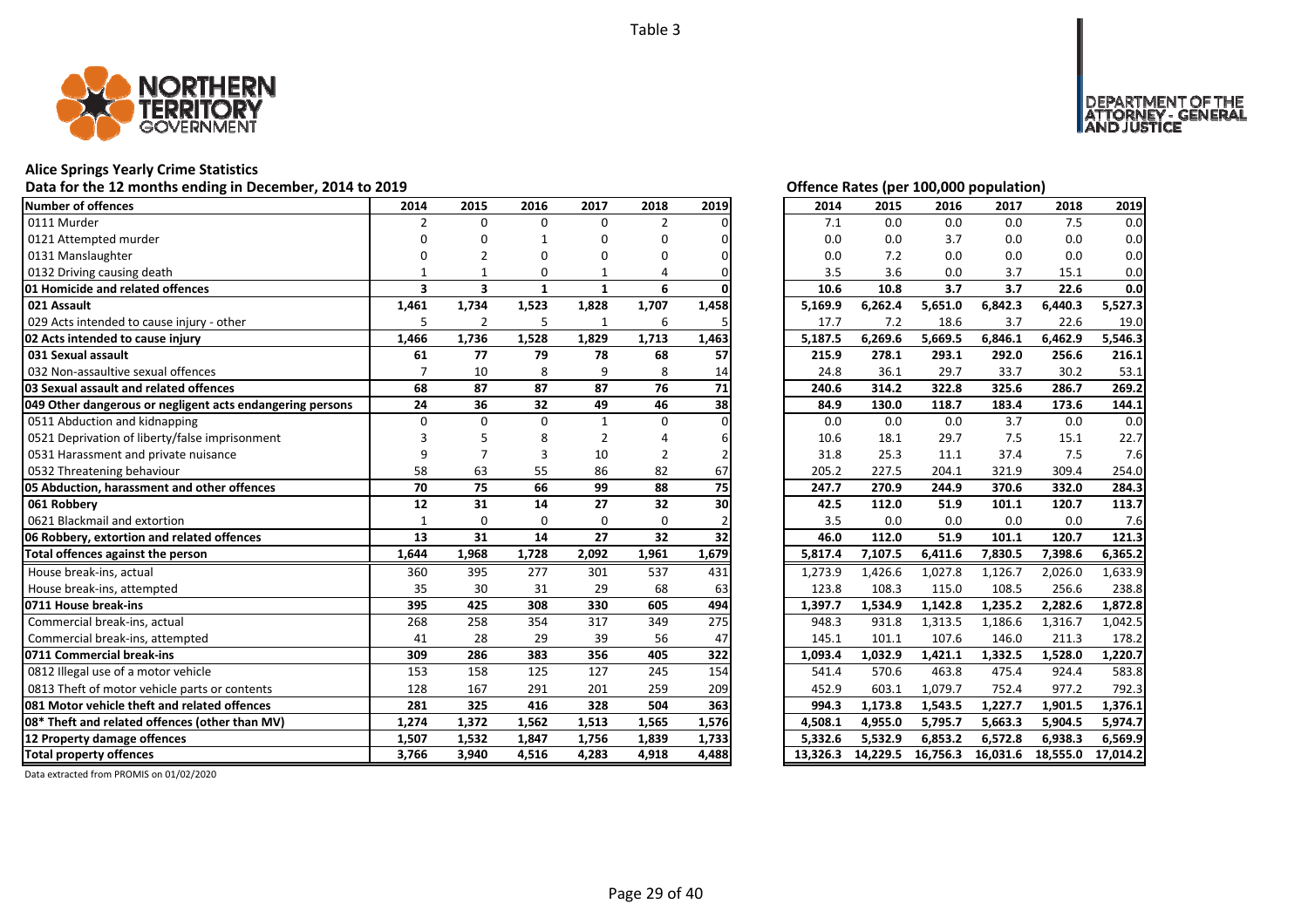

# **Katherine Yearly Crime Statistics**

# Data for the 12 months ending in December, 2014 to 2019 *Data for the 12 months ending in December, 2014 to 2019*

| Number of offences                                        | 2014           | 2015                    | 2016                    | 2017                    | 2018         | 2019  | 2014     | 2015    | 2016    | 2017    | 2018     | 2019     |
|-----------------------------------------------------------|----------------|-------------------------|-------------------------|-------------------------|--------------|-------|----------|---------|---------|---------|----------|----------|
| 0111 Murder                                               |                | 1                       | $\mathbf{1}$            | $\overline{2}$          | $\Omega$     |       | 9.2      | 9.2     | 9.3     | 18.7    | 0.0      | 9.4      |
| 0121 Attempted Murder                                     |                |                         | O                       | O                       | n            |       | 0.0      | 0.0     | 0.0     | 0.0     | 0.0      | 0.0      |
| 0131 Manslaughter                                         |                |                         |                         |                         | n            |       | 0.0      | 0.0     | 9.3     | 9.4     | 0.0      | 0.0      |
| 0132 Driving causing death                                | O              | O                       | O                       | 0                       | 0            |       | 0.0      | 0.0     | 0.0     | 0.0     | 0.0      | 0.0      |
| 01 Homicide and related offences                          | 1              | $\mathbf{1}$            | $\overline{2}$          | $\overline{\mathbf{3}}$ | $\mathbf{0}$ |       | 9.2      | 9.2     | 18.6    | 28.1    | 0.0      | 9.4      |
| 021 Assault                                               | 616            | 436                     | 434                     | 548                     | 601          | 468   | 5,670.1  | 4,007.7 | 4,028.2 | 5,129.2 | 5,648.5  | 4,392.3  |
| 029 Acts intended to cause injury - other                 | $\mathbf{1}$   | $\overline{4}$          | 1                       | 3                       | $\mathbf{1}$ | 0     | 9.2      | 36.8    | 9.3     | 28.1    | 9.4      | 0.0      |
| 02 Acts intended to cause injury                          | 617            | 440                     | 435                     | 551                     | 602          | 468   | 5.679.3  | 4,044.5 | 4,037.5 | 5,157.2 | 5,657.9  | 4,392.3  |
| 031 Sexual assault                                        | 30             | 25                      | 31                      | 38                      | 31           | 26    | 276.1    | 229.8   | 287.7   | 355.7   | 291.4    | 244.0    |
| 032 Non-assaultive sexual offences                        |                | $\Omega$                | 1                       | 4                       | 3            |       | 46.0     | 0.0     | 9.3     | 37.4    | 28.2     | 56.3     |
| 03 Sexual assault and related offences                    | 35             | 25                      | 32                      | 42                      | 34           | 32    | 322.2    | 229.8   | 297.0   | 393.1   | 319.5    | 300.3    |
| 049 Other dangerous or negligent acts endangering persons | 11             | $\overline{2}$          | $\overline{7}$          | $\overline{7}$          | 6            |       | 101.3    | 18.4    | 65.0    | 65.5    | 56.4     | 84.5     |
| 0511 Abduction and kidnapping                             | $\Omega$       | $\Omega$                | $\Omega$                | $\Omega$                | 0            |       | 0.0      | 0.0     | 0.0     | 0.0     | 0.0      | 0.0      |
| 0521 Deprivation of liberty/false imprisonment            |                |                         |                         |                         |              |       | 46.0     | 9.2     | 27.8    | 18.7    | 18.8     | 9.4      |
| 0531 Harassment and private nuisance                      |                | $\overline{2}$          |                         | 6                       | O            |       | 9.2      | 18.4    | 0.0     | 56.2    | 0.0      | 9.4      |
| 0532 Threatening behaviour                                | 20             | 17                      | 16                      | 20                      | 16           | 10    | 184.1    | 156.3   | 148.5   | 187.2   | 150.4    | 93.9     |
| 05 Abduction, harassment and other offences               | 26             | 20                      | 19                      | 28                      | 18           | 12    | 239.3    | 183.8   | 176.4   | 262.1   | 169.2    | 112.6    |
| 061 Robbery                                               | 6              | $\overline{\mathbf{z}}$ | $\overline{\mathbf{3}}$ | 4                       | 4            |       | 55.2     | 64.3    | 27.8    | 37.4    | 37.6     | 65.7     |
| 0621 Blackmail and extortion                              | -1             | -1                      | $\Omega$                | $\Omega$                | $\Omega$     |       | 9.2      | 9.2     | 0.0     | 0.0     | 0.0      | 0.0      |
| 06 Robbery, extortion and related offences                | $\overline{7}$ | 8                       | $\overline{\mathbf{3}}$ | 4                       | 4            |       | 64.4     | 73.5    | 27.8    | 37.4    | 37.6     | 65.7     |
| Total offences against the person                         | 697            | 496                     | 498                     | 635                     | 664          | 529   | 6,415.7  | 4,559.2 | 4,622.2 | 5,943.5 | 6,240.6  | 4,964.8  |
| House break-ins, actual                                   | 68             | 77                      | 87                      | 94                      | 130          | 105   | 625.9    | 707.8   | 807.5   | 879.8   | 1,221.8  | 985.5    |
| House break-ins, attempted                                | $\Delta$       | 5                       | 11                      | 19                      | 15           | 12    | 36.8     | 46.0    | 102.1   | 177.8   | 141.0    | 112.6    |
| 0711 House break-ins                                      | 72             | 82                      | 98                      | 113                     | 145          | 117   | 662.7    | 753.7   | 909.6   | 1,057.7 | 1,362.8  | 1,098.1  |
| Commercial break-ins, actual                              | 119            | 102                     | 75                      | 89                      | 282          | 182   | 1,095.4  | 937.6   | 696.1   | 833.0   | 2,650.4  | 1,708.1  |
| Commercial break-ins, attempted                           | 13             | 12                      | 10                      | 8                       | 29           | 19    | 119.7    | 110.3   | 92.8    | 74.9    | 272.6    | 178.3    |
| 0711 Commercial break-ins                                 | 132            | 114                     | 85                      | 97                      | 311          | 201   | 1,215.0  | 1.047.9 | 788.9   | 907.9   | 2,922.9  | 1,886.4  |
| 0812 Illegal use of a motor vehicle                       | 49             | 60                      | 71                      | 46                      | 32           | 42    | 451.0    | 551.5   | 659.0   | 430.6   | 300.8    | 394.2    |
| 0813 Theft of motor vehicle parts or contents             | 57             | 28                      | 23                      | 27                      | 41           | 21    | 524.7    | 257.4   | 213.5   | 252.7   | 385.3    | 197.1    |
| 081 Motor vehicle theft and related offences              | 106            | 88                      | 94                      | 73                      | 73           | 63    | 975.7    | 808.9   | 872.5   | 683.3   | 686.1    | 591.3    |
| 08* Theft and related offences (other than MV)            | 391            | 311                     | 354                     | 343                     | 460          | 394   | 3,599.0  | 2,858.7 | 3,285.7 | 3,210.4 | 4,323.3  | 3,697.8  |
| 12 Property damage offences                               | 401            | 253                     | 287                     | 291                     | 375          | 394   | 3,691.1  | 2,325.6 | 2,663.8 | 2,723.7 | 3,524.4  | 3,697.8  |
| <b>Total property offences</b>                            | 1,102          | 848                     | 918                     | 917                     | 1,364        | 1,169 | 10,143.6 | 7,794.8 | 8,520.5 | 8,582.9 | 12,819.5 | 10,971.4 |

NT OF THE<br>' - GENERAL

**DEPART** 

USTICE

| 2014     | 2015    | 2016    | 2017    | 2018     | 2019     |
|----------|---------|---------|---------|----------|----------|
| 9.2      | 9.2     | 9.3     | 18.7    | 0.0      | 9.4      |
| 0.0      | 0.0     | 0.0     | 0.0     | 0.0      | 0.0      |
| 0.0      | 0.0     | 9.3     | 9.4     | 0.0      | 0.0      |
| 0.0      | 0.0     | 0.0     | 0.0     | 0.0      | 0.0      |
| 9.2      | 9.2     | 18.6    | 28.1    | 0.0      | 9.4      |
| 5,670.1  | 4,007.7 | 4,028.2 | 5,129.2 | 5,648.5  | 4,392.3  |
| 9.2      | 36.8    | 9.3     | 28.1    | 9.4      | 0.0      |
| 5,679.3  | 4,044.5 | 4,037.5 | 5,157.2 | 5,657.9  | 4,392.3  |
| 276.1    | 229.8   | 287.7   | 355.7   | 291.4    | 244.0    |
| 46.0     | 0.0     | 9.3     | 37.4    | 28.2     | 56.3     |
| 322.2    | 229.8   | 297.0   | 393.1   | 319.5    | 300.3    |
| 101.3    | 18.4    | 65.0    | 65.5    | 56.4     | 84.5     |
| 0.0      | 0.0     | 0.0     | 0.0     | 0.0      | 0.0      |
| 46.0     | 9.2     | 27.8    | 18.7    | 18.8     | 9.4      |
| 9.2      | 18.4    | 0.0     | 56.2    | 0.0      | 9.4      |
| 184.1    | 156.3   | 148.5   | 187.2   | 150.4    | 93.9     |
| 239.3    | 183.8   | 176.4   | 262.1   | 169.2    | 112.6    |
| 55.2     | 64.3    | 27.8    | 37.4    | 37.6     | 65.7     |
| 9.2      | 9.2     | 0.0     | 0.0     | 0.0      | 0.0      |
| 64.4     | 73.5    | 27.8    | 37.4    | 37.6     | 65.7     |
| 6,415.7  | 4,559.2 | 4,622.2 | 5,943.5 | 6,240.6  | 4,964.8  |
| 625.9    | 707.8   | 807.5   | 879.8   | 1,221.8  | 985.5    |
| 36.8     | 46.0    | 102.1   | 177.8   | 141.0    | 112.6    |
| 662.7    | 753.7   | 909.6   | 1,057.7 | 1,362.8  | 1,098.1  |
| 1,095.4  | 937.6   | 696.1   | 833.0   | 2,650.4  | 1,708.1  |
| 119.7    | 110.3   | 92.8    | 74.9    | 272.6    | 178.3    |
| 1,215.0  | 1,047.9 | 788.9   | 907.9   | 2,922.9  | 1,886.4  |
| 451.0    | 551.5   | 659.0   | 430.6   | 300.8    | 394.2    |
| 524.7    | 257.4   | 213.5   | 252.7   | 385.3    | 197.1    |
| 975.7    | 808.9   | 872.5   | 683.3   | 686.1    | 591.3    |
| 3,599.0  | 2,858.7 | 3,285.7 | 3,210.4 | 4,323.3  | 3,697.8  |
| 3,691.1  | 2,325.6 | 2,663.8 | 2,723.7 | 3,524.4  | 3,697.8  |
| 10,143.6 | 7,794.8 | 8,520.5 | 8,582.9 | 12,819.5 | 10,971.4 |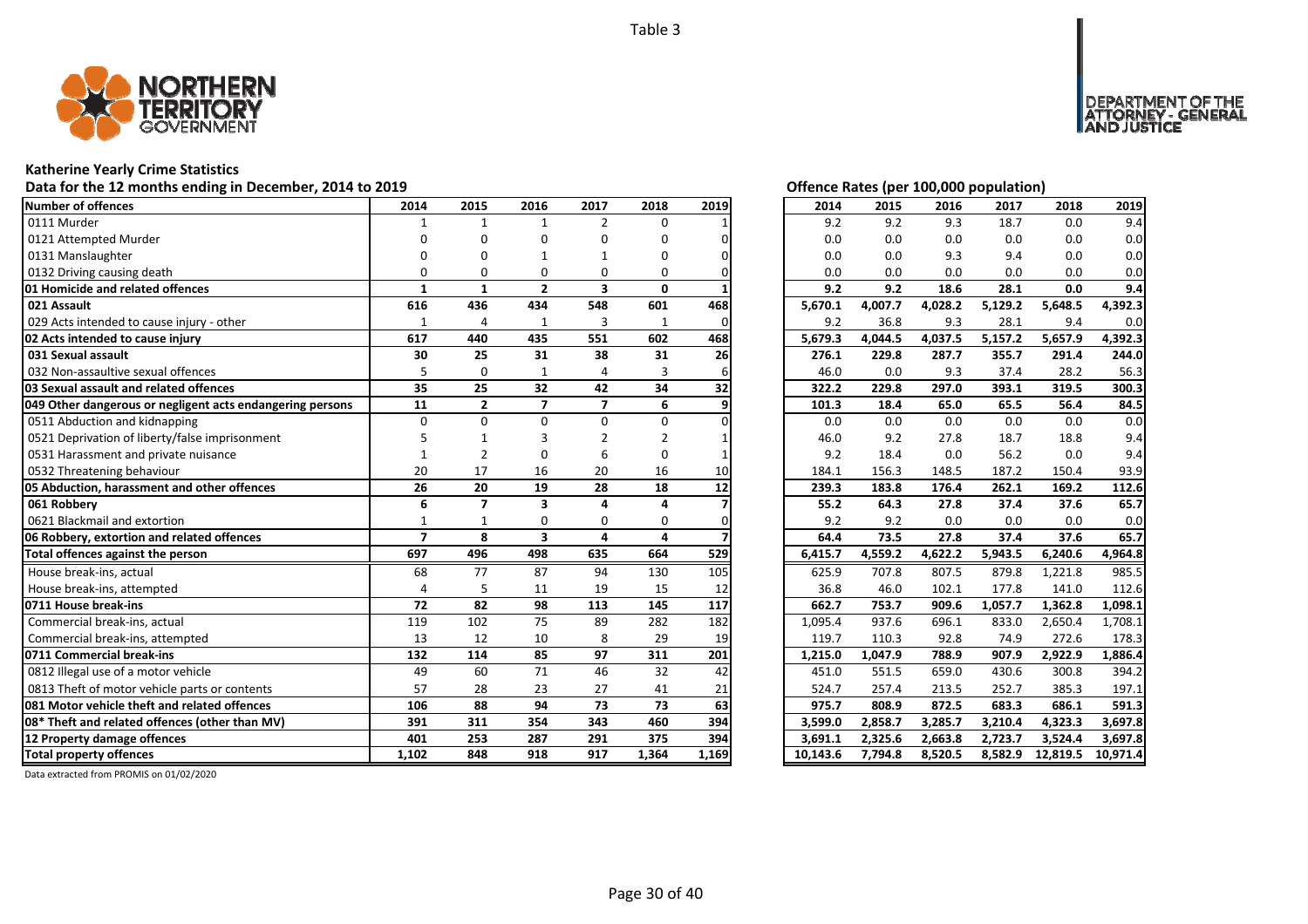

# **Tennant Creek Yearly Crime Statistics**

# Data for the 12 months ending in December, 2014 to 2019<br> **Data for the 12 months ending in December, 2014 to 2019**

| <b>Number of offences</b>                                 | 2014                     | 2015           | 2016                    | 2017                    | 2018           | 2019  | 2014    | 2015     | 2016     | 2017     | 2018     | 2019     |
|-----------------------------------------------------------|--------------------------|----------------|-------------------------|-------------------------|----------------|-------|---------|----------|----------|----------|----------|----------|
| 0111 Murder                                               |                          | $\mathbf{1}$   | $\Omega$                | 2                       | $\Omega$       |       | 28.4    | 29.1     | 0.0      | 60.2     | 0.0      | 0.0      |
| 0121 Attempted murder                                     | n                        | ŋ              |                         | U                       | O              |       | 0.0     | 0.0      | 29.8     | 0.0      | 0.0      | 0.0      |
| 0131 Manslaughter                                         |                          | ŋ              | O                       | n                       |                |       | 0.0     | 0.0      | 0.0      | 0.0      | 30.6     | 0.0      |
| 0132 Driving causing death                                |                          | $\Omega$       | $\Omega$                | $\Omega$                | 0              |       | 28.4    | 0.0      | 0.0      | 0.0      | 0.0      | 0.0      |
| 01 Homicide and related offences                          | $\overline{2}$           | $\mathbf{1}$   | $\mathbf{1}$            | $\overline{2}$          | $\mathbf{1}$   |       | 56.9    | 29.1     | 29.8     | 60.2     | 30.6     | 0.0      |
| 021 Assault                                               | 309                      | 267            | 287                     | 322                     | 298            | 276   | 8,790.9 | 7,782.0  | 8,554.4  | 9,695.9  | 9,124.3  | 8,537.0  |
| 029 Acts intended to cause injury - other                 | $\Omega$                 | $\overline{2}$ | $\mathbf 0$             | $\overline{2}$          | 3              |       | 0.0     | 58.3     | 0.0      | 60.2     | 91.9     | 0.0      |
| 02 Acts intended to cause injury                          | 309                      | 269            | 287                     | 324                     | 301            | 276   | 8,790.9 | 7,840.3  | 8,554.4  | 9,756.1  | 9,216.2  | 8,537.0  |
| 031 Sexual assault                                        | 8                        | 7              | 14                      | 16                      | 10             |       | 227.6   | 204.0    | 417.3    | 481.8    | 306.2    | 247.4    |
| 032 Non-assaultive sexual offences                        |                          |                | 1                       | 0                       |                |       | 28.4    | 29.1     | 29.8     | 0.0      | 30.6     | 0.0      |
| 03 Sexual assault and related offences                    | 9                        | 8              | 15                      | 16                      | 11             |       | 256.0   | 233.2    | 447.1    | 481.8    | 336.8    | 247.4    |
| 049 Other dangerous or negligent acts endangering persons | $\mathbf{2}$             | 6              | $\overline{\mathbf{3}}$ | $\overline{\mathbf{3}}$ | $\overline{2}$ |       | 56.9    | 174.9    | 89.4     | 90.3     | 61.2     | 123.7    |
| 0511 Abduction and kidnapping                             | $\Omega$                 | O              | $\Omega$                | $\Omega$                | 0              |       | 0.0     | 0.0      | 0.0      | 0.0      | 0.0      | 0.0      |
| 0521 Deprivation of liberty/false imprisonment            |                          |                |                         |                         | n              |       | 0.0     | 29.1     | 59.6     | 90.3     | 0.0      | 30.9     |
| 0531 Harassment and private nuisance                      |                          |                |                         |                         |                |       | 56.9    | 29.1     | 29.8     | 30.1     | 30.6     | 0.0      |
| 0532 Threatening behaviour                                |                          | 8              | 11                      |                         | 3              |       | 142.2   | 233.2    | 327.9    | 120.4    | 91.9     | 247.4    |
| 05 Abduction, harassment and other offences               | $\overline{\phantom{a}}$ | 10             | 14                      | 8                       | 4              |       | 199.1   | 291.5    | 417.3    | 240.9    | 122.5    | 278.4    |
| 061 Robberv                                               | $\Omega$                 | $\Omega$       | $\mathbf{a}$            | 1                       | $\overline{2}$ |       | 0.0     | 0.0      | 119.2    | 30.1     | 61.2     | 185.6    |
| 0621 Blackmail and extortion                              | $\Omega$                 | $\Omega$       | $\Omega$                | 0                       | $\Omega$       |       | 0.0     | 0.0      | 0.0      | 0.0      | 0.0      | 0.0      |
| 06 Robbery, extortion and related offences                | $\mathbf{0}$             | $\mathbf{0}$   | 4                       | $\mathbf{1}$            | $\overline{2}$ |       | 0.0     | 0.0      | 119.2    | 30.1     | 61.2     | 185.6    |
| Total offences against the person                         | 329                      | 294            | 324                     | 354                     | 321            | 303   | 9,359.9 | 8,568.9  | 9,657.2  | 10,659.4 | 9,828.5  | 9,372.1  |
| House break-ins, actual                                   | 14                       | 38             | 59                      | 75                      | 133            | 156   | 398.3   | 1,107.5  | 1,758.6  | 2,258.4  | 4,072.3  | 4,825.2  |
| House break-ins, attempted                                | $\Delta$                 | $\mathcal{P}$  | 5                       | 6                       | 6              | 17    | 113.8   | 58.3     | 149.0    | 180.7    | 183.7    | 525.8    |
| 0711 House break-ins                                      | 18                       | 40             | 64                      | 81                      | 139            | 173   | 512.1   | 1,165.8  | 1,907.6  | 2,439.0  | 4,256.0  | 5,351.1  |
| Commercial break-ins, actual                              | 53                       | 85             | 70                      | 98                      | 95             | 145   | 1,507.8 | 2,477.4  | 2,086.4  | 2,950.9  | 2,908.8  | 4,485.0  |
| Commercial break-ins, attempted                           | 5                        | $\overline{4}$ | 8                       |                         | 11             | 10    | 142.2   | 116.6    | 238.5    | 210.8    | 336.8    | 309.3    |
| 0711 Commercial break-ins                                 | 58                       | 89             | 78                      | 105                     | 106            | 155   | 1,650.1 | 2.594.0  | 2,324.9  | 3,161.7  | 3,245.6  | 4.794.3  |
| 0812 Illegal use of a motor vehicle                       | 10                       | 6              | 15                      | 14                      | 22             | 17    | 284.5   | 174.9    | 447.1    | 421.6    | 673.6    | 525.8    |
| 0813 Theft of motor vehicle parts or contents             | 6                        | 8              | 14                      | 13                      | 22             | 20    | 170.7   | 233.2    | 417.3    | 391.4    | 673.6    | 618.6    |
| 081 Motor vehicle theft and related offences              | 16                       | 14             | 29                      | 27                      | 44             | 37    | 455.2   | 408.0    | 864.4    | 813.0    | 1,347.2  | 1,144.4  |
| 08* Theft and related offences (other than MV)            | 124                      | 142            | 167                     | 218                     | 210            | 264   | 3,527.7 | 4,138.7  | 4,977.6  | 6,564.3  | 6,429.9  | 8,165.8  |
| 12 Property damage offences                               | 127                      | 150            | 203                     | 263                     | 285            | 405   | 3,613.1 | 4,371.9  | 6,050.7  | 7,919.3  | 8,726.3  | 12,527.1 |
| <b>Total property offences</b>                            | 343                      | 435            | 541                     | 694                     | 784            | 1,034 | 9.758.2 | 12,678.5 | 16,125.2 | 20,897.3 | 24,004.9 | 31,982.7 |

DEPARTMENT OF THE<br>ATTORNEY - GENERAL ÜŠTICE

| 2014    | 2015     | 2016     | 2017     | 2018     | 2019     |
|---------|----------|----------|----------|----------|----------|
| 28.4    | 29.1     | 0.0      | 60.2     | 0.0      | 0.0      |
| 0.0     | 0.0      | 29.8     | 0.0      | 0.0      | 0.0      |
| 0.0     | 0.0      | 0.0      | 0.0      | 30.6     | 0.0      |
| 28.4    | 0.0      | 0.0      | 0.0      | 0.0      | 0.0      |
| 56.9    | 29.1     | 29.8     | 60.2     | 30.6     | 0.0      |
| 8,790.9 | 7,782.0  | 8,554.4  | 9,695.9  | 9,124.3  | 8,537.0  |
| 0.0     | 58.3     | 0.0      | 60.2     | 91.9     | 0.0      |
| 8,790.9 | 7,840.3  | 8,554.4  | 9,756.1  | 9,216.2  | 8,537.0  |
| 227.6   | 204.0    | 417.3    | 481.8    | 306.2    | 247.4    |
| 28.4    | 29.1     | 29.8     | 0.0      | 30.6     | 0.0      |
| 256.0   | 233.2    | 447.1    | 481.8    | 336.8    | 247.4    |
| 56.9    | 174.9    | 89.4     | 90.3     | 61.2     | 123.7    |
| 0.0     | 0.0      | 0.0      | 0.0      | 0.0      | 0.0      |
| 0.0     | 29.1     | 59.6     | 90.3     | 0.0      | 30.9     |
| 56.9    | 29.1     | 29.8     | 30.1     | 30.6     | 0.0      |
| 142.2   | 233.2    | 327.9    | 120.4    | 91.9     | 247.4    |
| 199.1   | 291.5    | 417.3    | 240.9    | 122.5    | 278.4    |
| 0.0     | 0.0      | 119.2    | 30.1     | 61.2     | 185.6    |
| 0.0     | 0.0      | 0.0      | 0.0      | 0.0      | 0.0      |
| 0.0     | 0.0      | 119.2    | 30.1     | 61.2     | 185.6    |
| 9,359.9 | 8,568.9  | 9,657.2  | 10,659.4 | 9,828.5  | 9,372.1  |
| 398.3   | 1,107.5  | 1,758.6  | 2,258.4  | 4,072.3  | 4,825.2  |
| 113.8   | 58.3     | 149.0    | 180.7    | 183.7    | 525.8    |
| 512.1   | 1,165.8  | 1,907.6  | 2,439.0  | 4,256.0  | 5,351.1  |
| 1,507.8 | 2,477.4  | 2,086.4  | 2,950.9  | 2,908.8  | 4,485.0  |
| 142.2   | 116.6    | 238.5    | 210.8    | 336.8    | 309.3    |
| 1,650.1 | 2,594.0  | 2,324.9  | 3,161.7  | 3,245.6  | 4,794.3  |
| 284.5   | 174.9    | 447.1    | 421.6    | 673.6    | 525.8    |
| 170.7   | 233.2    | 417.3    | 391.4    | 673.6    | 618.6    |
| 455.2   | 408.0    | 864.4    | 813.0    | 1,347.2  | 1,144.4  |
| 3,527.7 | 4,138.7  | 4,977.6  | 6,564.3  | 6,429.9  | 8,165.8  |
| 3,613.1 | 4,371.9  | 6,050.7  | 7,919.3  | 8,726.3  | 12,527.1 |
| 9,758.2 | 12,678.5 | 16,125.2 | 20,897.3 | 24,004.9 | 31,982.7 |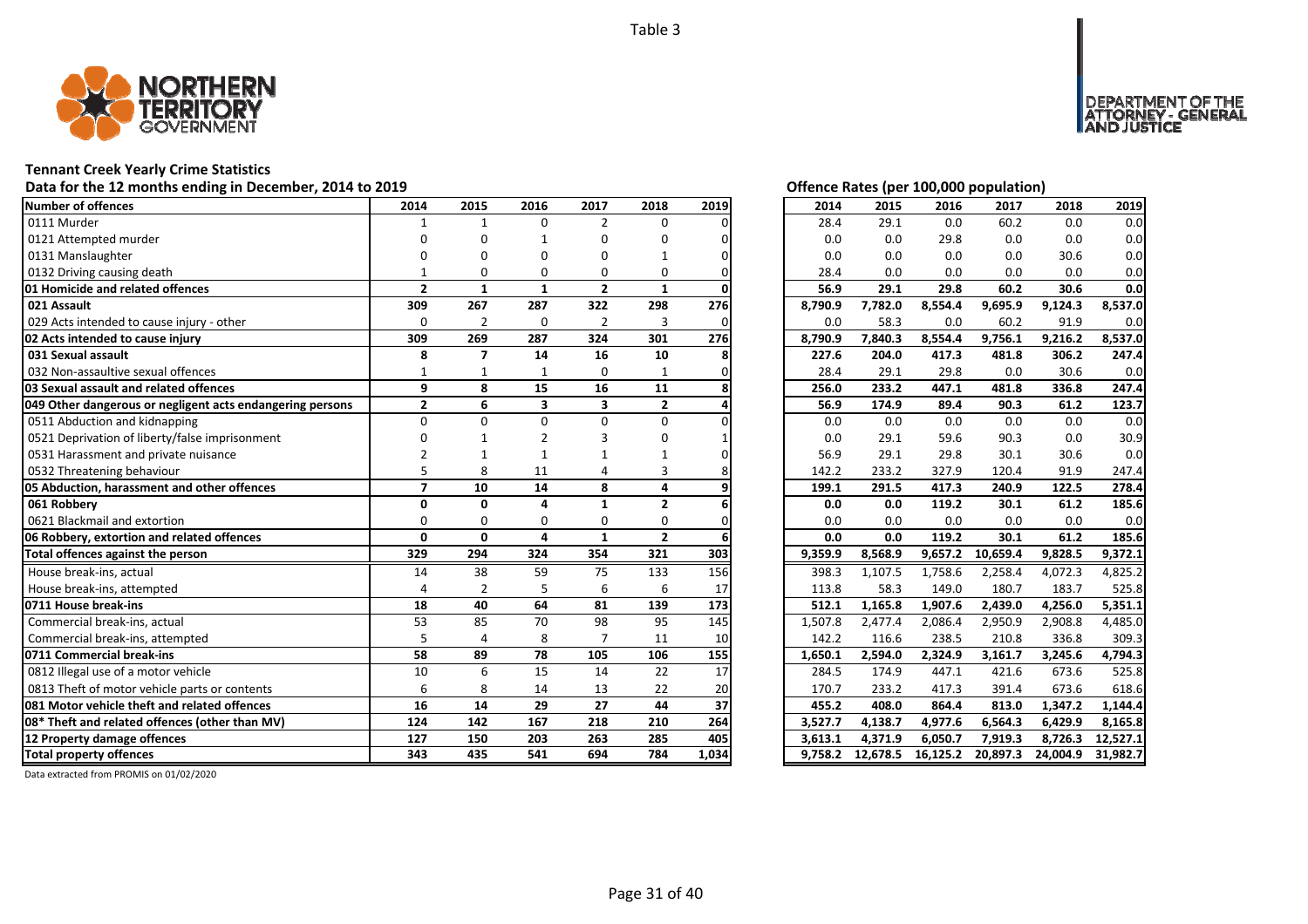

# **Nhulunbuy Yearly Crime Statistics**

# Data for the 12 months ending in December, 2014 to 2019 *Data for the 12 months ending in December, 2014 to 2019*

| Number of offences                                        | 2014           | 2015           | 2016           | 2017           | 2018                    | 2019 | 2014    | 2015    | 2016    | 2017    | 2018    | 2019    |
|-----------------------------------------------------------|----------------|----------------|----------------|----------------|-------------------------|------|---------|---------|---------|---------|---------|---------|
| 0111 Murder                                               | $\Omega$       | $\Omega$       | $\Omega$       | 0              | 0                       |      | 0.0     | 0.0     | 0.0     | 0.0     | 0.0     | 0.0     |
| 0121 Attempted murder                                     |                | O              | n              | U              | O                       |      | 22.0    | 0.0     | 0.0     | 0.0     | 0.0     | 0.0     |
| 0131 Manslaughter                                         | n              | n              | n              | ŋ              | O                       |      | 0.0     | 0.0     | 0.0     | 0.0     | 0.0     | 0.0     |
| 0132 Driving causing death                                | $\Omega$       | $\Omega$       | 0              | 0              | 0                       |      | 0.0     | 0.0     | 0.0     | 0.0     | 0.0     | 0.0     |
| 01 Homicide and related offences                          | $\mathbf{1}$   | $\mathbf{0}$   | $\mathbf{0}$   | 0              | $\mathbf{0}$            |      | 22.0    | 0.0     | 0.0     | 0.0     | 0.0     | 0.0     |
| 021 Assault                                               | 146            | 118            | 100            | 92             | 84                      | 61   | 3,216.6 | 2,748.0 | 2,958.6 | 2,765.3 | 2,568.8 | 1,874.0 |
| 029 Acts intended to cause injury - other                 | 0              | 0              | $\Omega$       | 0              | 0                       |      | 0.0     | 0.0     | 0.0     | 0.0     | 0.0     | 0.0     |
| 02 Acts intended to cause injury                          | 146            | 118            | 100            | 92             | 84                      | 61   | 3,216.6 | 2,748.0 | 2,958.6 | 2,765.3 | 2,568.8 | 1,874.0 |
| 031 Sexual assault                                        | 4              | 4              | $\overline{7}$ | 6              | 8                       |      | 88.1    | 93.2    | 207.1   | 180.3   | 244.6   | 92.2    |
| 032 Non-assaultive sexual offences                        | 0              | 0              | 2              |                | 0                       |      | 0.0     | 0.0     | 59.2    | 30.1    | 0.0     | 0.0     |
| 03 Sexual assault and related offences                    | 4              | 4              | 9              | $\overline{7}$ | 8                       |      | 88.1    | 93.2    | 266.3   | 210.4   | 244.6   | 92.2    |
| 049 Other dangerous or negligent acts endangering persons | $\mathbf{1}$   | $\mathbf{1}$   | 0              | $\mathbf{1}$   | $\mathbf{1}$            |      | 22.0    | 23.3    | 0.0     | 30.1    | 30.6    | 0.0     |
| 0511 Abduction and kidnapping                             | $\Omega$       | $\Omega$       | $\Omega$       | 0              | 0                       |      | 0.0     | 0.0     | 0.0     | 0.0     | 0.0     | 0.0     |
| 0521 Deprivation of liberty/false imprisonment            | n              |                |                |                |                         |      | 0.0     | 0.0     | 29.6    | 0.0     | 30.6    | 0.0     |
| 0531 Harassment and private nuisance                      |                |                |                |                |                         |      | 22.0    | 23.3    | 29.6    | 30.1    | 0.0     | 0.0     |
| 0532 Threatening behaviour                                |                |                | 0              |                | 3                       |      | 110.2   | 23.3    | 0.0     | 30.1    | 91.7    | 0.0     |
| 05 Abduction, harassment and other offences               | 6              | $\overline{2}$ | $\overline{2}$ | $\overline{2}$ | 4                       |      | 132.2   | 46.6    | 59.2    | 60.1    | 122.3   | 0.0     |
| 061 Robbery                                               | 1              | $\overline{2}$ | $\mathbf{0}$   | $\mathbf{1}$   | 3                       |      | 22.0    | 46.6    | 0.0     | 30.1    | 91.7    | 61.4    |
| 0621 Blackmail and extortion                              | $\Omega$       | $\Omega$       | $\Omega$       | 0              | 0                       |      | 0.0     | 0.0     | 0.0     | 0.0     | 0.0     | 0.0     |
| 06 Robbery, extortion and related offences                | $\mathbf{1}$   | $\overline{2}$ | $\mathbf{0}$   | $\mathbf{1}$   | $\overline{\mathbf{3}}$ |      | 22.0    | 46.6    | 0.0     | 30.1    | 91.7    | 61.4    |
| Total offences against the person                         | 159            | 127            | 111            | 103            | 100                     | 66   | 3,503.0 | 2,957.6 | 3,284.0 | 3,095.9 | 3,058.1 | 2,027.6 |
| House break-ins, actual                                   | 19             | 25             | 14             | 26             | 17                      | 23   | 418.6   | 582.2   | 414.2   | 781.5   | 519.9   | 706.6   |
| House break-ins, attempted                                | $\overline{2}$ | 3              | $\mathbf{1}$   | $\overline{2}$ | 2                       |      | 44.1    | 69.9    | 29.6    | 60.1    | 61.2    | 61.4    |
| 0711 House break-ins                                      | 21             | 28             | 15             | 28             | 19                      | 25   | 462.7   | 652.1   | 443.8   | 841.6   | 581.0   | 768.0   |
| Commercial break-ins, actual                              | 18             | 23             | 24             | 54             | 39                      | 19   | 396.6   | 535.6   | 710.1   | 1,623.1 | 1,192.7 | 583.7   |
| Commercial break-ins, attempted                           | $\mathbf{1}$   | $\overline{2}$ | 3              | 5              | 5                       |      | 22.0    | 46.6    | 88.8    | 150.3   | 152.9   | 61.4    |
| 0711 Commercial break-ins                                 | 19             | 25             | 27             | 59             | 44                      | 21   | 418.6   | 582.2   | 798.8   | 1,773.4 | 1,345.6 | 645.2   |
| 0812 Illegal use of a motor vehicle                       | 8              | 11             | 9              | 10             | 16                      |      | 176.3   | 256.2   | 266.3   | 300.6   | 489.3   | 245.8   |
| 0813 Theft of motor vehicle parts or contents             | 4              | 8              | $\mathbf{1}$   | $\overline{7}$ | 4                       |      | 88.1    | 186.3   | 29.6    | 210.4   | 122.3   | 215.1   |
| <b>1081 Motor vehicle theft and related offences</b>      | 12             | 19             | 10             | 17             | 20                      | 15   | 264.4   | 442.5   | 295.9   | 511.0   | 611.6   | 460.8   |
| 08* Theft and related offences (other than MV)            | 79             | 94             | 65             | 105            | 81                      | 75   | 1,740.5 | 2,189.1 | 1,923.1 | 3,156.0 | 2,477.1 | 2,304.1 |
| 12 Property damage offences                               | 49             | 88             | 60             | 104            | 85                      | 74   | 1,079.5 | 2,049.4 | 1,775.1 | 3,125.9 | 2,599.4 | 2,273.4 |
| <b>Total property offences</b>                            | 180            | 254            | 177            | 313            | 249                     | 210  | 3,965.6 | 5,915.2 | 5,236.7 | 9,407.9 | 7,614.7 | 6,451.6 |
|                                                           |                |                |                |                |                         |      |         |         |         |         |         |         |

MENT OF THE<br>NEY - GENERAL

USTICE

**DEPART** 

| 2014    | 2015    | 2016    | 2017    | 2018    | 2019    |
|---------|---------|---------|---------|---------|---------|
| 0.0     | 0.0     | 0.0     | 0.0     | 0.0     | 0.0     |
| 22.0    | 0.0     | 0.0     | 0.0     | 0.0     | 0.0     |
| 0.0     | 0.0     | 0.0     | 0.0     | 0.0     | 0.0     |
| 0.0     | 0.0     | 0.0     | 0.0     | 0.0     | 0.0     |
| 22.0    | 0.0     | 0.0     | 0.0     | 0.0     | 0.0     |
| 3,216.6 | 2,748.0 | 2,958.6 | 2,765.3 | 2,568.8 | 1,874.0 |
| 0.0     | 0.0     | 0.0     | 0.0     | 0.0     | 0.0     |
| 3,216.6 | 2,748.0 | 2,958.6 | 2,765.3 | 2,568.8 | 1,874.0 |
| 88.1    | 93.2    | 207.1   | 180.3   | 244.6   | 92.2    |
| 0.0     | 0.0     | 59.2    | 30.1    | 0.0     | 0.0     |
| 88.1    | 93.2    | 266.3   | 210.4   | 244.6   | 92.2    |
| 22.0    | 23.3    | 0.0     | 30.1    | 30.6    | 0.0     |
| 0.0     | 0.0     | 0.0     | 0.0     | 0.0     | 0.0     |
| 0.0     | 0.0     | 29.6    | 0.0     | 30.6    | 0.0     |
| 22.0    | 23.3    | 29.6    | 30.1    | 0.0     | 0.0     |
| 110.2   | 23.3    | 0.0     | 30.1    | 91.7    | 0.0     |
|         |         |         |         | 122.3   |         |
| 132.2   | 46.6    | 59.2    | 60.1    |         | 0.0     |
| 22.0    | 46.6    | 0.0     | 30.1    | 91.7    | 61.4    |
| 0.0     | 0.0     | 0.0     | 0.0     | 0.0     | 0.0     |
| 22.0    | 46.6    | 0.0     | 30.1    | 91.7    | 61.4    |
| 3,503.0 | 2,957.6 | 3,284.0 | 3,095.9 | 3,058.1 | 2,027.6 |
| 418.6   | 582.2   | 414.2   | 781.5   | 519.9   | 706.6   |
| 44.1    | 69.9    | 29.6    | 60.1    | 61.2    | 61.4    |
| 462.7   | 652.1   | 443.8   | 841.6   | 581.0   | 768.0   |
| 396.6   | 535.6   | 710.1   | 1,623.1 | 1,192.7 | 583.7   |
| 22.0    | 46.6    | 88.8    | 150.3   | 152.9   | 61.4    |
| 418.6   | 582.2   | 798.8   | 1,773.4 | 1,345.6 | 645.2   |
| 176.3   | 256.2   | 266.3   | 300.6   | 489.3   | 245.8   |
| 88.1    | 186.3   | 29.6    | 210.4   | 122.3   | 215.1   |
| 264.4   | 442.5   | 295.9   | 511.0   | 611.6   | 460.8   |
| 1,740.5 | 2,189.1 | 1,923.1 | 3,156.0 | 2,477.1 | 2,304.1 |
| 1,079.5 | 2,049.4 | 1,775.1 | 3,125.9 | 2,599.4 | 2,273.4 |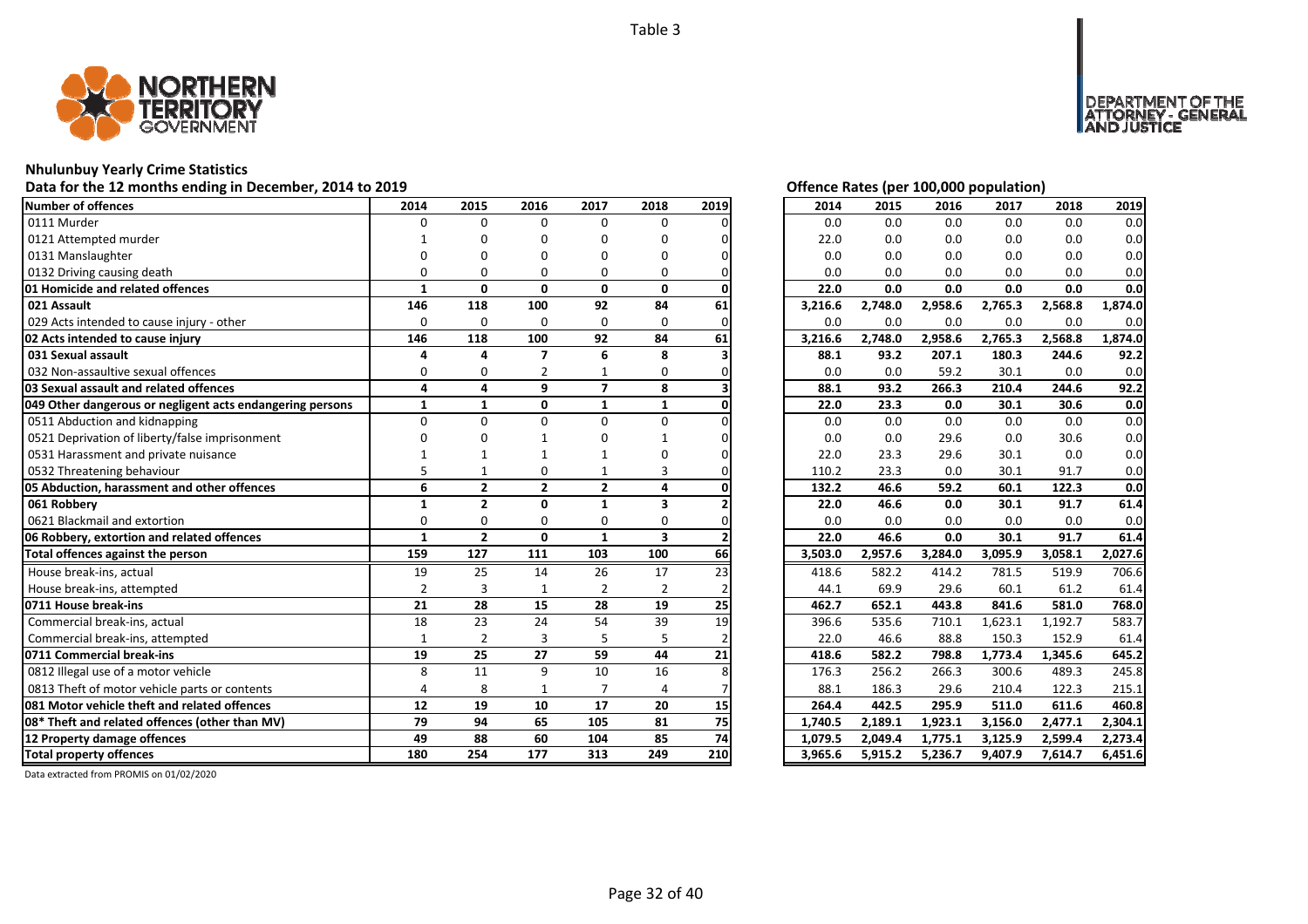

# **NT Balance Yearly Crime Statistics**

# Data for the 12 months ending in December, 2014 to 2019 *Data for the 12 months ending in December, 2014 to 2019*

| Number of offences                                        | 2014         | 2015                    | 2016         | 2017                    | 2018           | 2019     | 2014    | 2015    | 2016    | 2017    | 2018    | 2019    |
|-----------------------------------------------------------|--------------|-------------------------|--------------|-------------------------|----------------|----------|---------|---------|---------|---------|---------|---------|
| 0111 Murder                                               |              | Δ                       | $\mathbf{1}$ | $\mathbf{1}$            | 1              |          | 1.3     | 5.1     | 1.2     | 1.2     | 1.3     | 1.3     |
| 0121 Attempted murder                                     |              |                         | $\Omega$     | O                       |                |          | 0.0     | 1.3     | 0.0     | 0.0     | 1.3     | 0.0     |
| 0131 Manslaughter                                         |              |                         | ŋ            | 1                       |                |          | 0.0     | 1.3     | 0.0     | 1.2     | 1.3     | 1.3     |
| 0132 Driving causing death                                | $\Omega$     |                         | O            |                         | $\overline{2}$ |          | 0.0     | 1.3     | 0.0     | 1.2     | 2.5     | 0.0     |
| 01 Homicide and related offences                          | $\mathbf{1}$ | $\overline{\mathbf{z}}$ | $\mathbf{1}$ | $\overline{\mathbf{3}}$ | 5              |          | 1.3     | 8.8     | 1.2     | 3.7     | 6.3     | 2.5     |
| 021 Assault                                               | 2,148        | 2,070                   | 2,054        | 2,121                   | 1,987          | 1,838    | 2,737.0 | 2,615.0 | 2,561.1 | 2,636.2 | 2,487.5 | 2,305.2 |
| 029 Acts intended to cause injury - other                 | 5            | 3                       | 4            | 3                       | 5              |          | 6.4     | 3.8     | 5.0     | 3.7     | 6.3     | 2.5     |
| 02 Acts intended to cause injury                          | 2,153        | 2,073                   | 2,058        | 2,124                   | 1,992          | 1,840    | 2,743.4 | 2,618.8 | 2,566.1 | 2,640.0 | 2,493.7 | 2,307.7 |
| 031 Sexual assault                                        | 125          | 115                     | 106          | 115                     | 89             | 81       | 159.3   | 145.3   | 132.2   | 142.9   | 111.4   | 101.6   |
| 032 Non-assaultive sexual offences                        | 11           | 14                      | 14           | 12                      | 10             | 13       | 14.0    | 17.7    | 17.5    | 14.9    | 12.5    | 16.3    |
| 03 Sexual assault and related offences                    | 136          | 129                     | 120          | 127                     | 99             | 94       | 173.3   | 163.0   | 149.6   | 157.9   | 123.9   | 117.9   |
| 049 Other dangerous or negligent acts endangering persons | 36           | 23                      | 67           | 51                      | 63             | 41       | 45.9    | 29.1    | 83.5    | 63.4    | 78.9    | 51.4    |
| 0511 Abduction and kidnapping                             | $\Omega$     | $\Omega$                | $\Omega$     | $\Omega$                | $\Omega$       | $\Omega$ | 0.0     | 0.0     | 0.0     | 0.0     | 0.0     | 0.0     |
| 0521 Deprivation of liberty/false imprisonment            | 20           | 14                      | 10           | 10                      | 14             | 15       | 25.5    | 17.7    | 12.5    | 12.4    | 17.5    | 18.8    |
| 0531 Harassment and private nuisance                      | 33           | 34                      | 40           | 26                      | 21             | 14       | 42.0    | 43.0    | 49.9    | 32.3    | 26.3    | 17.6    |
| 0532 Threatening behaviour                                | 107          | 115                     | 106          | 94                      | 121            | 98       | 136.3   | 145.3   | 132.2   | 116.8   | 151.5   | 122.9   |
| 05 Abduction, harassment and other offences               | 160          | 163                     | 156          | 130                     | 156            | 127      | 203.9   | 205.9   | 194.5   | 161.6   | 195.3   | 159.3   |
| 061 Robbery                                               | 8            | 8                       | 5            | $\overline{\mathbf{z}}$ | 6              |          | 10.2    | 10.1    | 6.2     | 8.7     | 7.5     | 10.0    |
| 0621 Blackmail and extortion                              | $\Omega$     | $\Omega$                | $\Omega$     | $\Omega$                | $\Omega$       |          | 0.0     | 0.0     | 0.0     | 0.0     | 0.0     | 1.3     |
| 06 Robbery, extortion and related offences                | 8            | 8                       | 5            | $\overline{7}$          | 6              |          | 10.2    | 10.1    | 6.2     | 8.7     | 7.5     | 11.3    |
| Total offences against the person                         | 2,494        | 2,403                   | 2,407        | 2,442                   | 2,321          | 2,113    | 3,177.9 | 3,035.7 | 3,001.2 | 3,035.2 | 2,905.6 | 2,650.1 |
| House break-ins, actual                                   | 263          | 249                     | 282          | 398                     | 374            | 473      | 335.1   | 314.6   | 351.6   | 494.7   | 468.2   | 593.2   |
| House break-ins, attempted                                | 36           | 32                      | 34           | 66                      | 66             | 56       | 45.9    | 40.4    | 42.4    | 82.0    | 82.6    | 70.2    |
| 0711 House break-ins                                      | 299          | 281                     | 316          | 464                     | 440            | 529      | 381.0   | 355.0   | 394.0   | 576.7   | 550.8   | 663.5   |
| Commercial break-ins, actual                              | 558          | 545                     | 575          | 658                     | 830            | 890      | 711.0   | 688.5   | 717.0   | 817.8   | 1,039.1 | 1,116.2 |
| Commercial break-ins, attempted                           | 58           | 58                      | 66           | 104                     | 111            | 96       | 73.9    | 73.3    | 82.3    | 129.3   | 139.0   | 120.4   |
| 0711 Commercial break-ins                                 | 616          | 603                     | 641          | 762                     | 941            | 986      | 784.9   | 761.8   | 799.3   | 947.1   | 1,178.0 | 1,236.6 |
| 0812 Illegal use of a motor vehicle                       | 193          | 176                     | 189          | 169                     | 202            | 172      | 245.9   | 222.3   | 235.7   | 210.1   | 252.9   | 215.7   |
| 0813 Theft of motor vehicle parts or contents             | 101          | 120                     | 116          | 86                      | 102            | 100      | 128.7   | 151.6   | 144.6   | 106.9   | 127.7   | 125.4   |
| 081 Motor vehicle theft and related offences              | 294          | 296                     | 305          | 255                     | 304            | 272      | 374.6   | 373.9   | 380.3   | 316.9   | 380.6   | 341.1   |
| 08* Theft and related offences (other than MV)            | 1.099        | 1,149                   | 1,144        | 1,293                   | 1,273          | 1,219    | 1,400.4 | 1,451.5 | 1,426.4 | 1,607.1 | 1,593.6 | 1,528.9 |
| 12 Property damage offences                               | 1,296        | 1,281                   | 1,380        | 1,625                   | 1,780          | 1,592    | 1,651.4 | 1,618.3 | 1,720.7 | 2,019.7 | 2,228.3 | 1,996.7 |
| <b>Total property offences</b>                            | 3.604        | 3,610                   | 3,786        | 4,399                   | 4,738          | 4,598    | 4,592.3 | 4,560.5 | 4,720.7 | 5,467.6 | 5,931.4 | 5,766.8 |

DEPARTMENT OF THE<br>ATTORNEY - GENERAL<br>AND JUSTICE

| 2014    | 2015    | 2016    | 2017    | 2018    | 2019    |
|---------|---------|---------|---------|---------|---------|
| 1.3     | 5.1     | 1.2     | 1.2     | 1.3     | 1.3     |
| 0.0     | 1.3     | 0.0     | 0.0     | 1.3     | 0.0     |
| 0.0     | 1.3     | 0.0     | 1.2     | 1.3     | 1.3     |
| 0.0     | 1.3     | 0.0     | 1.2     | 2.5     | 0.0     |
| 1.3     | 8.8     | 1.2     | 3.7     | 6.3     | 2.5     |
| 2,737.0 | 2,615.0 | 2,561.1 | 2,636.2 | 2,487.5 | 2,305.2 |
| 6.4     | 3.8     | 5.0     | 3.7     | 6.3     | 2.5     |
| 2,743.4 | 2,618.8 | 2,566.1 | 2,640.0 | 2,493.7 | 2,307.7 |
| 159.3   | 145.3   | 132.2   | 142.9   | 111.4   | 101.6   |
| 14.0    | 17.7    | 17.5    | 14.9    | 12.5    | 16.3    |
| 173.3   | 163.0   | 149.6   | 157.9   | 123.9   | 117.9   |
| 45.9    | 29.1    | 83.5    | 63.4    | 78.9    | 51.4    |
| 0.0     | 0.0     | 0.0     | 0.0     | 0.0     | 0.0     |
| 25.5    | 17.7    | 12.5    | 12.4    | 17.5    | 18.8    |
| 42.0    | 43.0    | 49.9    | 32.3    | 26.3    | 17.6    |
| 136.3   | 145.3   | 132.2   | 116.8   | 151.5   | 122.9   |
| 203.9   | 205.9   | 194.5   | 161.6   | 195.3   | 159.3   |
| 10.2    | 10.1    | 6.2     | 8.7     | 7.5     | 10.0    |
| 0.0     | 0.0     | 0.0     | 0.0     | 0.0     | 1.3     |
| 10.2    | 10.1    | 6.2     | 8.7     | 7.5     | 11.3    |
| 3,177.9 | 3,035.7 | 3,001.2 | 3,035.2 | 2,905.6 | 2,650.1 |
| 335.1   | 314.6   | 351.6   | 494.7   | 468.2   | 593.2   |
| 45.9    | 40.4    | 42.4    | 82.0    | 82.6    | 70.2    |
| 381.0   | 355.0   | 394.0   | 576.7   | 550.8   | 663.5   |
| 711.0   | 688.5   | 717.0   | 817.8   | 1,039.1 | 1,116.2 |
| 73.9    | 73.3    | 82.3    | 129.3   | 139.0   | 120.4   |
| 784.9   | 761.8   | 799.3   | 947.1   | 1,178.0 | 1,236.6 |
| 245.9   | 222.3   | 235.7   | 210.1   | 252.9   | 215.7   |
| 128.7   | 151.6   | 144.6   | 106.9   | 127.7   | 125.4   |
| 374.6   | 373.9   | 380.3   | 316.9   | 380.6   | 341.1   |
| 1,400.4 | 1,451.5 | 1,426.4 | 1,607.1 | 1,593.6 | 1,528.9 |
| 1,651.4 | 1,618.3 | 1,720.7 | 2,019.7 | 2,228.3 | 1,996.7 |
| 4,592.3 | 4,560.5 | 4,720.7 | 5,467.6 | 5,931.4 | 5,766.8 |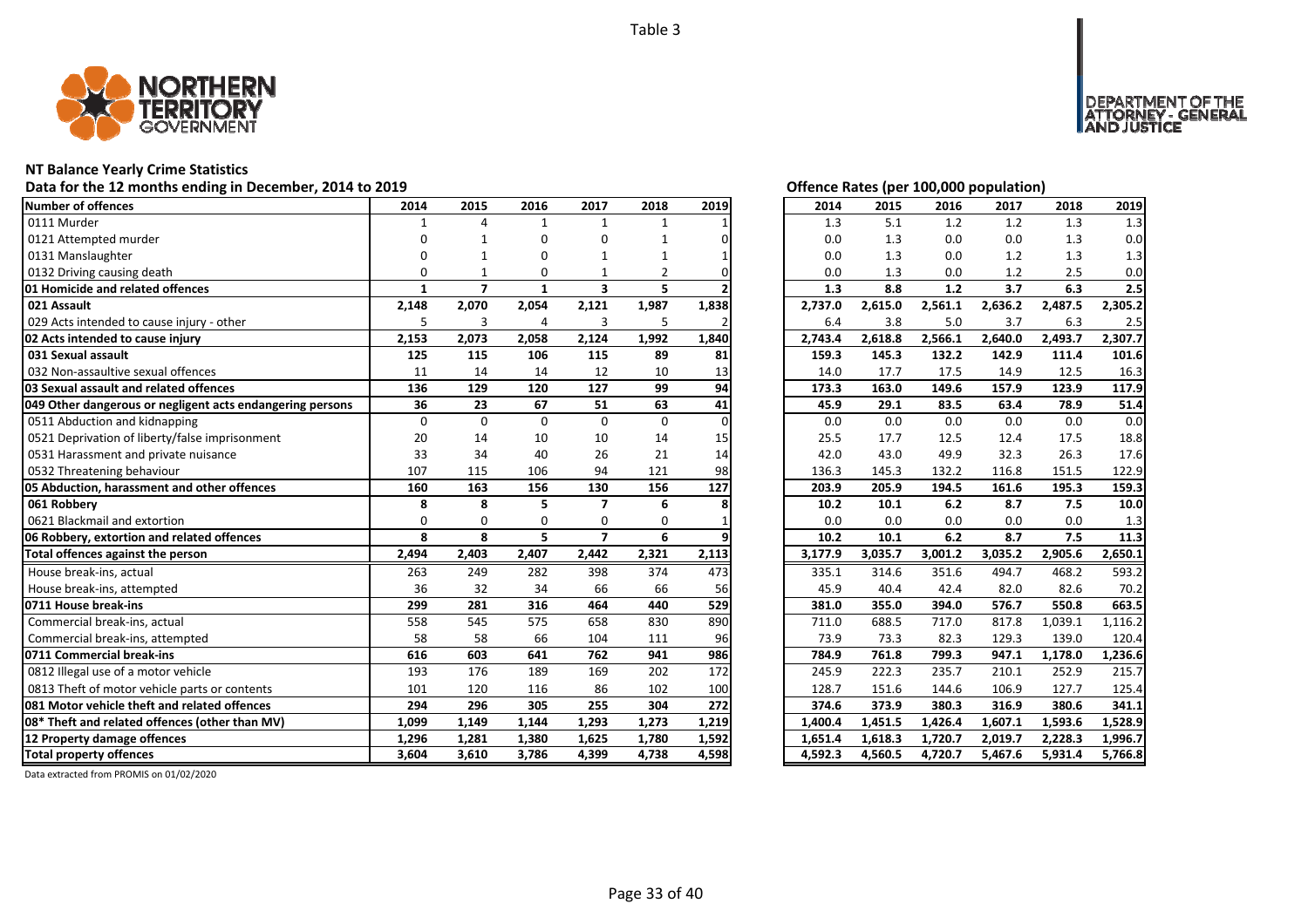

# **Northern Territory Yearly Assault Statistics**

Data for the 12 months ending in December, 2014 to 2019<br>**Data for the 12 months ending in December, 2014 to 2019** 

| Domestic violence                     | Alcohol involvement                             | 2014  | 2015  | 2016  | 2017  | 2018  | 2019  | 2014    | 2015                                                     | 2016    | 2017    | 2018    | 2019    |
|---------------------------------------|-------------------------------------------------|-------|-------|-------|-------|-------|-------|---------|----------------------------------------------------------|---------|---------|---------|---------|
| DV involved                           | Alcohol involved                                | 2,630 | 2,339 | 2,161 | 2,534 | 2,528 | 2,108 | 1.082.8 | 955.9                                                    | 879.6   | 1,023.8 | 1,023.2 | 857.4   |
|                                       | No alcohol involved                             | 1,185 | 1,173 | 1,256 | 1,199 | 1,094 | 1,120 | 487.9   | 479.4                                                    | 511.2   | 484.4   | 442.8   | 455.5   |
|                                       | Not known                                       | 430   | 495   | 461   | 530   | 576   | 570   | 177.0   | 202.3                                                    | 187.6   | 214.1   | 233.1   | 231.8   |
| <b>DV</b> involved Total              |                                                 | 4,245 | 4,007 | 3,878 | 4,263 | 4,198 | 3,798 | 1,747.7 | 1,637.6                                                  | 1,578.5 | 1,722.3 | 1,699.2 | 1,544.7 |
| DV not involved                       | Alcohol involved                                | 1.387 | 1,344 | 1,225 | 1,575 | 1,287 | 996   | 571.0   | 549.3                                                    | 498.6   | 636.3   | 520.9   | 405.1   |
|                                       | No alcohol involved                             | 766   | 772   | 801   | 841   | 804   | 830   | 315.4   | 315.5                                                    | 326.0   | 339.8   | 325.4   | 337.6   |
|                                       | Not known                                       | 688   | 695   | 726   | 725   | 795   | 751   | 283.3   | 284.0<br>1,148.8<br>2,786.4<br>1.505.2<br>794.9<br>486.3 | 295.5   | 292.9   | 321.8   | 305.4   |
| DV not involved Total                 |                                                 | 2,841 | 2,811 | 2,752 | 3,141 | 2,886 | 2,577 | 1.169.6 |                                                          | 1.120.2 | 1,269.0 | 1,168.1 | 1,048.1 |
| <b>Total assaults</b>                 |                                                 | 7,086 | 6,818 | 6,630 | 7,404 | 7,084 | 6,375 | 2,917.3 |                                                          | 2,698.7 | 2,991.3 | 2,867.3 | 2,592.8 |
| Assaults with alcohol involved        |                                                 | 4,017 | 3,683 | 3,386 | 4,109 | 3,815 | 3,104 | 1,653.8 |                                                          | 1.378.2 | 1,660.1 | 1.544.2 | 1,262.5 |
| Assaults with no alcohol involved     |                                                 | 1,951 | 1,945 | 2,057 | 2,040 | 1,898 | 1,950 | 803.2   |                                                          | 837.3   | 824.2   | 768.2   | 793.1   |
|                                       | Assaults with alcohol involvement unknown       | 1,118 | 1,190 | 1,187 | 1,255 | 1,371 | 1,321 | 460.3   |                                                          | 483.2   | 507.0   | 554.9   | 537.3   |
|                                       | % of assaults associated with domestic violence | 59.9% | 58.8% | 58.5% | 57.6% | 59.3% | 59.6% |         |                                                          |         |         |         |         |
| % of assaults associated with alcohol |                                                 | 56.7% | 54.0% | 51.1% | 55.5% | 53.9% | 48.7% |         |                                                          |         |         |         |         |

| ישוועוועל ווענכט נפלי |         |         | $100,000$ population, |         |         |
|-----------------------|---------|---------|-----------------------|---------|---------|
| 2014                  | 2015    | 2016    | 2017                  | 2018    | 2019    |
| 1,082.8               | 955.9   | 879.6   | 1,023.8               | 1,023.2 | 857.4   |
| 487.9                 | 479.4   | 511.2   | 484.4                 | 442.8   | 455.5   |
| 177.0                 | 202.3   | 187.6   | 214.1                 | 233.1   | 231.8   |
| 1.747.7               | 1.637.6 | 1.578.5 | 1.722.3               | 1.699.2 | 1,544.7 |
| 571.0                 | 549.3   | 498.6   | 636.3                 | 520.9   | 405.1   |
| 315.4                 | 315.5   | 326.0   | 339.8                 | 325.4   | 337.6   |
| 283.3                 | 284.0   | 295.5   | 292.9                 | 321.8   | 305.4   |
| 1.169.6               | 1.148.8 | 1.120.2 | 1.269.0               | 1.168.1 | 1.048.1 |
| 2.917.3               | 2,786.4 | 2,698.7 | 2,991.3               | 2,867.3 | 2,592.8 |
| 1,653.8               | 1.505.2 | 1,378.2 | 1,660.1               | 1,544.2 | 1,262.5 |
| 803.2                 | 794.9   | 837.3   | 824.2                 | 768.2   | 793.1   |
| 460.3                 | 486.3   | 483.2   | 507.0                 | 554.9   | 537.3   |

Data extracted from PROMIS on 01/02/2020

# **Darwin Yearly Assault Statistics**

# **Data for the 12 months ending in December, 2014 to 2019 Offence Rates (per 100,000 population)**

| Domestic violence                      | Alcohol involvement                              | 2014  | 2015  | 2016  | 2017  | 2018  | 2019  | 2014    | 2015    | 2016    | 2017    | 2018    | 2019    |
|----------------------------------------|--------------------------------------------------|-------|-------|-------|-------|-------|-------|---------|---------|---------|---------|---------|---------|
| DV involved                            | Alcohol involved                                 | 503   | 453   | 436   | 484   | 538   | 530   | 593.8   | 532.5   | 508.4   | 557.2   | 620.7   | 623.5   |
|                                        | No alcohol involved                              | 147   | 114   | 133   | 131   | 151   | 125   | 173.5   | 134.0   | 155.1   | 150.8   | 174.2   | 147.1   |
|                                        | Not known                                        | 98    | 121   | 114   | 110   | 122   | 108   | 115.7   | 142.2   | 132.9   | 126.6   | 140.7   | 127.1   |
| <b>DV</b> involved Total               |                                                  | 748   | 688   | 683   | 725   | 811   | 763   | 883.1   | 808.7   | 796.5   | 834.6   | 935.6   | 897.7   |
| DV not involved                        | Alcohol involved                                 | 606   | 606   | 503   | 610   | 504   | 436   | 715.4   | 712.3   | 586.6   | 702.2   | 581.4   | 512.9   |
|                                        | No alcohol involved                              | 235   | 200   | 215   | 241   | 225   | 205   | 277.4   | 235.1   | 250.7   | 277.4   | 259.6   | 241.2   |
|                                        | Not known                                        | 331   | 280   | 331   | 304   | 313   | 312   | 390.8   | 329.1   | 386.0   | 350.0   | 361.1   | 367.1   |
| <b>DV</b> not involved Total           |                                                  | 1,172 | 1,086 | 1,049 | 1,155 | 1,042 | 953   | 1,383.6 | 1.276.5 | 1,223.3 | 1,329.7 | 1,202.1 | 1,121.2 |
| Total assaults                         |                                                  | 1,920 | 1,774 | 1,732 | 1,880 | 1,853 | 1,716 | 2.266.7 | 2,085.2 | 2,019.8 | 2,164.3 | 2,137.7 | 2,018.8 |
| Assaults with alcohol involved         |                                                  | 1,109 | 1,059 | 939   | 1,094 | 1,042 | 966   | 1,309.2 | 1,244.8 | 1,095.0 | 1,259.4 | 1,202.1 | 1,136.5 |
| Assaults with no alcohol involved      |                                                  | 382   | 314   | 348   | 372   | 376   | 330   | 451.0   | 369.1   | 405.8   | 428.3   | 433.8   | 388.2   |
|                                        | Assaults with alcohol involvement unknown        | 429   | 401   | 445   | 414   | 435   | 420   | 506.5   | 471.4   | 518.9   | 476.6   | 501.8   | 494.1   |
|                                        | 1% of assaults associated with domestic violence | 39.0% | 38.8% | 39.4% | 38.6% | 43.8% | 44.5% |         |         |         |         |         |         |
| 1% of assaults associated with alcohol |                                                  | 57.8% | 59.7% | 54.2% | 58.2% | 56.2% | 56.3% |         |         |         |         |         |         |

| 4               | 2015  | 2016  | 2017  | 2018  | 2019  | 2014    | 2015    | 2016    | 2017    | 2018    | 2019    |
|-----------------|-------|-------|-------|-------|-------|---------|---------|---------|---------|---------|---------|
| )З              | 453   | 436   | 484   | 538   | 530   | 593.8   | 532.5   | 508.4   | 557.2   | 620.7   | 623.5   |
| -7              | 114   | 133   | 131   | 151   | 125   | 173.5   | 134.0   | 155.1   | 150.8   | 174.2   | 147.1   |
| 18              | 121   | 114   | 110   | 122   | 108   | 115.7   | 142.2   | 132.9   | 126.6   | 140.7   | 127.1   |
| 8               | 688   | 683   | 725   | 811   | 763   | 883.1   | 808.7   | 796.5   | 834.6   | 935.6   | 897.7   |
| 16              | 606   | 503   | 610   | 504   | 436   | 715.4   | 712.3   | 586.6   | 702.2   | 581.4   | 512.9   |
| 15              | 200   | 215   | 241   | 225   | 205   | 277.4   | 235.1   | 250.7   | 277.4   | 259.6   | 241.2   |
| $1\overline{1}$ | 280   | 331   | 304   | 313   | 312   | 390.8   | 329.1   | 386.0   | 350.0   | 361.1   | 367.1   |
| 2               | 1,086 | 1,049 | 1.155 | 1.042 | 953   | 1.383.6 | 1.276.5 | 1.223.3 | 1,329.7 | 1.202.1 | 1,121.2 |
| 0               | 1.774 | 1.732 | 1,880 | 1,853 | 1,716 | 2.266.7 | 2.085.2 | 2.019.8 | 2.164.3 | 2.137.7 | 2,018.8 |
| 19              | 1,059 | 939   | 1.094 | 1,042 | 966   | 1.309.2 | 1.244.8 | 1,095.0 | 1.259.4 | 1.202.1 | 1,136.5 |
| 32              | 314   | 348   | 372   | 376   | 330   | 451.0   | 369.1   | 405.8   | 428.3   | 433.8   | 388.2   |
| ٥.              | 401   | 445   | 414   | 435   | 420   | 506.5   | 471.4   | 518.9   | 476.6   | 501.8   | 494.1   |
|                 |       |       |       |       |       |         |         |         |         |         |         |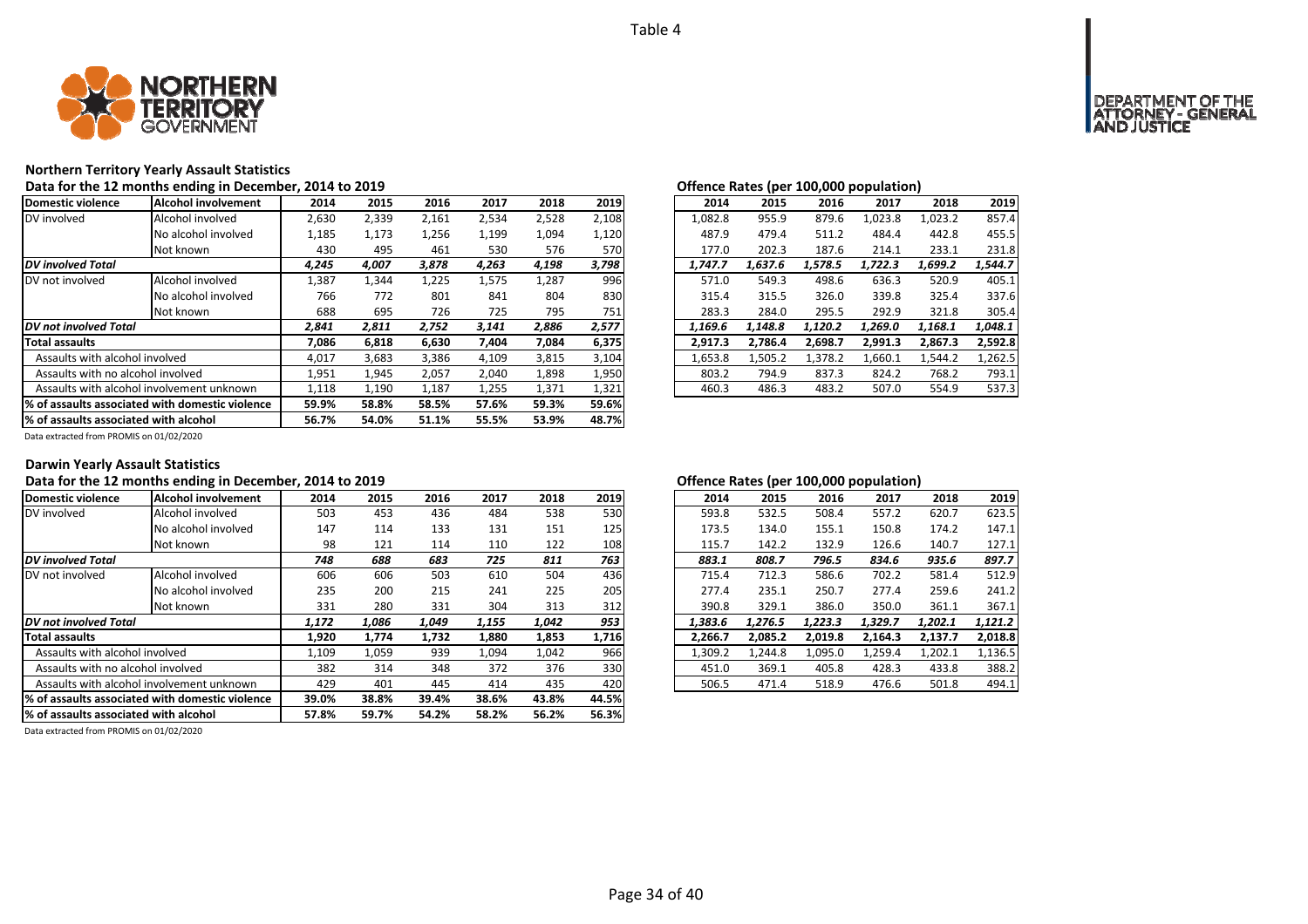

# **Palmerston Yearly Assault Statistics**

Data for the 12 months ending in December, 2014 to 2019<br>**Data for the 12 months ending in December, 2014 to 2019** 

| Domestic violence                     | Alcohol involvement                              | 2014  | 2015  | 2016  | 2017  | 2018  | 2019  | 2014    | 2015    | 2016    | 2017    | 2018    | 2019    |
|---------------------------------------|--------------------------------------------------|-------|-------|-------|-------|-------|-------|---------|---------|---------|---------|---------|---------|
| DV involved                           | Alcohol involved                                 | 166   | 108   | 147   | 185   | 179   | 150   | 510.3   | 316.1   | 416.8   | 511.8   | 486.2   | 398.7   |
|                                       | No alcohol involved                              | 67    | 62    | 78    | 85    | 74    | 93    | 206.0   | 181.5   | 221.2   | 235.1   | 201.0   | 247.2   |
|                                       | Not known                                        | 40    | 38    | 40    | 43    | 53    | 50    | 123.0   | 111.2   | 113.4   | 119.0   | 144.0   | 132.9   |
| <b>DV</b> involved Total              |                                                  | 273   | 208   | 265   | 313   | 306   | 293   | 839.2   | 608.8   | 751.5   | 865.9   | 831.2   | 778.9   |
| DV not involved                       | Alcohol involved                                 | 86    | 61    | 72    | 138   | 95    | 86    | 264.4   | 178.5   | 204.2   | 381.8   | 258.0   | 228.6   |
|                                       | No alcohol involved                              | 54    | 89    | 90    | 85    | 82    | 99    | 166.0   | 260.5   | 255.2   | 235.1   | 222.7   | 263.2   |
|                                       | Not known                                        | 73    | 61    | 73    | 77    | 71    | 80    | 224.4   | 178.5   | 207.0   | 213.0   | 192.9   | 212.7   |
| DV not involved Total                 |                                                  | 213   | 211   | 235   | 300   | 248   | 265   | 654.8   | 617.6   | 666.4   | 829.9   | 673.6   | 704.4   |
| <b>Total assaults</b>                 |                                                  | 486   | 419   | 500   | 613   | 554   | 558   | 1,494.0 | 1,226.3 | 1,417.8 | 1,695.8 | 1,504.8 | 1,483.3 |
| Assaults with alcohol involved        |                                                  | 252   | 169   | 219   | 323   | 274   | 236   | 774.6   | 494.6   | 621.0   | 893.5   | 744.2   | 627.4   |
| Assaults with no alcohol involved     |                                                  | 121   | 151   | 168   | 170   | 156   | 192   | 372.0   | 441.9   | 476.4   | 470.3   | 423.7   | 510.4   |
|                                       | Assaults with alcohol involvement unknown        | 113   | 99    | 113   | 120   | 124   | 130   | 347.4   | 289.8   | 320.4   | 332.0   | 336.8   | 345.6   |
|                                       | 1% of assaults associated with domestic violence | 56.2% | 49.6% | 53.0% | 51.1% | 55.2% | 52.5% |         |         |         |         |         |         |
| % of assaults associated with alcohol |                                                  | 51.9% | 40.3% | 43.8% | 52.7% | 49.5% | 42.3% |         |         |         |         |         |         |

| 2015    | 2016    | 2017    | 2018    | 2019                                   |
|---------|---------|---------|---------|----------------------------------------|
| 316.1   | 416.8   | 511.8   | 486.2   | 398.7                                  |
| 181.5   | 221.2   | 235.1   | 201.0   | 247.2                                  |
| 111.2   | 113.4   | 119.0   | 144.0   | 132.9                                  |
| 608.8   | 751.5   | 865.9   | 831.2   | 778.9                                  |
| 178.5   | 204.2   | 381.8   | 258.0   | 228.6                                  |
| 260.5   | 255.2   | 235.1   | 222.7   | 263.2                                  |
| 178.5   | 207.0   | 213.0   | 192.9   | 212.7                                  |
| 617.6   | 666.4   | 829.9   | 673.6   | 704.4                                  |
| 1.226.3 | 1.417.8 | 1,695.8 | 1,504.8 | 1,483.3                                |
| 494.6   | 621.0   | 893.5   | 744.2   | 627.4                                  |
| 441.9   | 476.4   | 470.3   | 423.7   | 510.4                                  |
| 289.8   | 320.4   | 332.0   | 336.8   | 345.6                                  |
|         |         |         |         | Offence nates (per 100,000 population) |

Data extracted from PROMIS on 01/02/2020

# **Alice Springs Yearly Assault Statistics**

# Data for the 12 months ending in December, 2014 to 2019 *Data for the 12 months ending in December, 2014 to 2019*

| Domestic violence                      | Alcohol involvement                              | 2014  | 2015  | 2016  | 2017  | 2018  | 2019  | 2014    | 2015    | 2016    | 2017    | 2018    | 2019    |
|----------------------------------------|--------------------------------------------------|-------|-------|-------|-------|-------|-------|---------|---------|---------|---------|---------|---------|
| DV involved                            | Alcohol involved                                 | 680   | 753   | 608   | 747   | 661   | 539   | 2,406.2 | 2,719.5 | 2,255.9 | 2,796.1 | 2,493.9 | 2.043.4 |
|                                        | No alcohol involved                              | 107   | 153   | 153   | 120   | 108   | 139   | 378.6   | 552.6   | 567.7   | 449.2   | 407.5   | 527.0   |
|                                        | Not known                                        | 85    | 130   | 100   | 129   | 137   | 158   | 300.8   | 469.5   | 371.0   | 482.9   | 516.9   | 599.0   |
| <b>DV</b> involved Total               |                                                  | 872   | 1,036 | 861   | 996   | 906   | 836   | 3.085.6 | 3.741.6 | 3,194.7 | 3.728.1 | 3,418.2 | 3,169.3 |
| DV not involved                        | Alcohol involved                                 | 302   | 352   | 333   | 446   | 376   | 228   | 1,068.6 | 1,271.3 | 1,235.6 | 1,669.4 | 1,418.6 | 864.4   |
|                                        | No alcohol involved                              | 165   | 175   | 163   | 201   | 180   | 188   | 583.9   | 632.0   | 604.8   | 752.4   | 679.1   | 712.7   |
|                                        | Not known                                        | 122   | 171   | 166   | 185   | 245   | 206   | 431.7   | 617.6   | 615.9   | 692.5   | 924.4   | 781.0   |
| <b>DV</b> not involved Total           |                                                  | 589   | 698   | 662   | 832   | 801   | 622   | 2,084.2 | 2.520.9 | 2.456.3 | 3,114.2 | 3,022.1 | 2,358.0 |
| <b>Total assaults</b>                  |                                                  | 1,461 | 1,734 | 1,523 | 1,828 | 1,707 | 1,458 | 5,169.9 | 6.262.4 | 5,651.0 | 6,842.3 | 6.440.3 | 5,527.3 |
| Assaults with alcohol involved         |                                                  | 982   | 1,105 | 941   | 1,193 | 1,037 | 767   | 3,474.9 | 3,990.8 | 3,491.5 | 4,465.5 | 3,912.5 | 2,907.7 |
| Assaults with no alcohol involved      |                                                  | 272   | 328   | 316   | 321   | 288   | 327   | 962.5   | 1,184.6 | 1,172.5 | 1,201.5 | 1.086.6 | 1,239.7 |
|                                        | Assaults with alcohol involvement unknown        | 207   | 301   | 266   | 314   | 382   | 364   | 732.5   | 1,087.1 | 987.0   | 1,175.3 | 1,441.2 | 1,379.9 |
|                                        | 1% of assaults associated with domestic violence | 59.7% | 59.7% | 56.5% | 54.5% | 53.1% | 57.3% |         |         |         |         |         |         |
| 1% of assaults associated with alcohol |                                                  | 67.2% | 63.7% | 61.8% | 65.3% | 60.7% | 52.6% |         |         |         |         |         |         |

Data extracted from PROMIS on 01/02/2020

| 2014    | 2015    | 2016    | 2017    | 2018    | 2019    |
|---------|---------|---------|---------|---------|---------|
| 2,406.2 | 2,719.5 | 2,255.9 | 2,796.1 | 2,493.9 | 2.043.4 |
| 378.6   | 552.6   | 567.7   | 449.2   | 407.5   | 527.0   |
| 300.8   | 469.5   | 371.0   | 482.9   | 516.9   | 599.0   |
| 3.085.6 | 3,741.6 | 3.194.7 | 3.728.1 | 3.418.2 | 3,169.3 |
| 1,068.6 | 1,271.3 | 1,235.6 | 1,669.4 | 1,418.6 | 864.4   |
| 583.9   | 632.0   | 604.8   | 752.4   | 679.1   | 712.7   |
| 431.7   | 617.6   | 615.9   | 692.5   | 924.4   | 781.0   |
| 2,084.2 | 2,520.9 | 2,456.3 | 3,114.2 | 3,022.1 | 2,358.0 |
| 5.169.9 | 6.262.4 | 5,651.0 | 6.842.3 | 6.440.3 | 5,527.3 |
| 3,474.9 | 3,990.8 | 3,491.5 | 4,465.5 | 3,912.5 | 2,907.7 |
| 962.5   | 1.184.6 | 1,172.5 | 1,201.5 | 1.086.6 | 1,239.7 |
| 732.5   | 1.087.1 | 987.0   | 1,175.3 | 1,441.2 | 1,379.9 |
|         |         |         |         |         |         |

# **OF THE**<br>GENERAL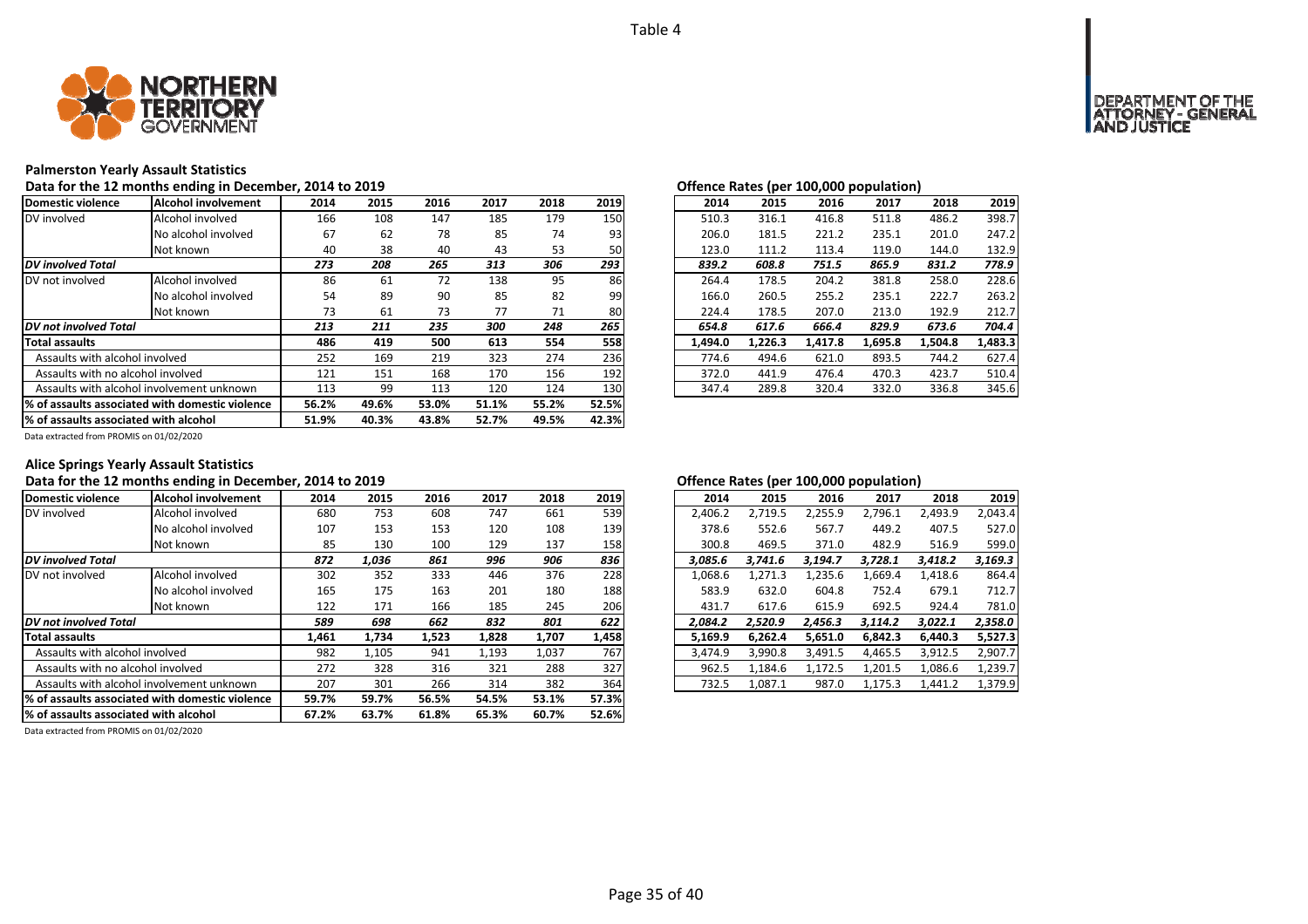

# **Katherine Yearly Assault Statistics**

Data for the 12 months ending in December, 2014 to 2019<br>**Data for the 12 months ending in December, 2014 to 2019** 

| Domestic violence                     | Alcohol involvement                              | 2014  | 2015  | 2016  | 2017  | 2018  | 2019  | 2014    | 2015    | 2016    | 2017    | 2018    | 2019    |
|---------------------------------------|--------------------------------------------------|-------|-------|-------|-------|-------|-------|---------|---------|---------|---------|---------|---------|
| DV involved                           | Alcohol involved                                 | 336   | 254   | 217   | 264   | 332   | 241   | 3,092.8 | 2,334.8 | 2.014.1 | 2.471.0 | 3,120.3 | 2,261.8 |
|                                       | No alcohol involved                              | 46    | 32    | 59    | 55    | 54    | 60    | 423.4   | 294.1   | 547.6   | 514.8   | 507.5   | 563.1   |
|                                       | Not known                                        | 38    | 30    | 21    | 40    | 37    | 33    | 349.8   | 275.8   | 194.9   | 374.4   | 347.7   | 309.7   |
| <b>DV</b> involved Total              |                                                  | 420   | 316   | 297   | 359   | 423   | 334   | 3,866.0 | 2,904.7 | 2,756.6 | 3,360.2 | 3,975.6 | 3,134.7 |
| DV not involved                       | Alcohol involved                                 | 129   | 78    | 78    | 107   | 87    | 67    | 1.187.4 | 717.0   | 724.0   | 1,001.5 | 817.7   | 628.8   |
|                                       | No alcohol involved                              | 23    | 10    | 22    | 38    | 48    | 46    | 211.7   | 91.9    | 204.2   | 355.7   | 451.1   | 431.7   |
|                                       | Not known                                        | 44    | 32    | 37    | 44    | 43    | 21    | 405.0   | 294.1   | 343.4   | 411.8   | 404.1   | 197.1   |
| DV not involved Total                 |                                                  | 196   | 120   | 137   | 189   | 178   | 134   | 1.804.1 | 1,103.0 | 1.271.6 | 1.769.0 | 1,672.9 | 1,257.6 |
| <b>Total assaults</b>                 |                                                  | 616   | 436   | 434   | 548   | 601   | 468   | 5,670.1 | 4,007.7 | 4,028.2 | 5,129.2 | 5,648.5 | 4,392.3 |
| Assaults with alcohol involved        |                                                  | 465   | 332   | 295   | 371   | 419   | 308   | 4.280.2 | 3,051.8 | 2.738.1 | 3,472.5 | 3,938.0 | 2,890.7 |
| Assaults with no alcohol involved     |                                                  | 69    | 42    | 81    | 93    | 102   | 106   | 635.1   | 386.1   | 751.8   | 870.5   | 958.6   | 994.8   |
|                                       | Assaults with alcohol involvement unknown        | 82    | 62    | 58    | 84    | 80    | 54    | 754.8   | 569.9   | 538.3   | 786.2   | 751.9   | 506.8   |
|                                       | 1% of assaults associated with domestic violence | 68.2% | 72.5% | 68.4% | 65.5% | 70.4% | 71.4% |         |         |         |         |         |         |
| % of assaults associated with alcohol |                                                  | 75.5% | 76.1% | 68.0% | 67.7% | 69.7% | 65.8% |         |         |         |         |         |         |

|    |      |      |      |      |      |         |  | $\mathbf{r}$ |         |         |         |         |
|----|------|------|------|------|------|---------|--|--------------|---------|---------|---------|---------|
| 4  | 2015 | 2016 | 2017 | 2018 | 2019 | 2014    |  | 2015         | 2016    | 2017    | 2018    | 2019    |
| 86 | 254  | 217  | 264  | 332  | 241  | 3.092.8 |  | 2.334.8      | 2.014.1 | 2.471.0 | 3.120.3 | 2.261.8 |
| ŀ6 | 32   | 59   | 55   | 54   | 60   | 423.4   |  | 294.1        | 547.6   | 514.8   | 507.5   | 563.1   |
| 8  | 30   | 21   | 40   | 37   | 33   | 349.8   |  | 275.8        | 194.9   | 374.4   | 347.7   | 309.7   |
| 0  | 316  | 297  | 359  | 423  | 334  | 3.866.0 |  | 2.904.7      | 2.756.6 | 3.360.2 | 3.975.6 | 3,134.7 |
| ٥. | 78   | 78   | 107  | 87   | 67   | 1,187.4 |  | 717.0        | 724.0   | 1,001.5 | 817.7   | 628.8   |
| :3 | 10   | 22   | 38   | 48   | 46   | 211.7   |  | 91.9         | 204.2   | 355.7   | 451.1   | 431.7   |
| 14 | 32   | 37   | 44   | 43   | 21   | 405.0   |  | 294.1        | 343.4   | 411.8   | 404.1   | 197.1   |
| 6  | 120  | 137  | 189  | 178  | 134  | 1.804.1 |  | 1.103.0      | 1.271.6 | 1.769.0 | 1.672.9 | 1.257.6 |
| 6  | 436  | 434  | 548  | 601  | 468  | 5.670.1 |  | 4.007.7      | 4.028.2 | 5.129.2 | 5.648.5 | 4.392.3 |
| 55 | 332  | 295  | 371  | 419  | 308  | 4.280.2 |  | 3.051.8      | 2.738.1 | 3.472.5 | 3.938.0 | 2,890.7 |
| 59 | 42   | 81   | 93   | 102  | 106  | 635.1   |  | 386.1        | 751.8   | 870.5   | 958.6   | 994.8   |
| 32 | 62   | 58   | 84   | 80   | 54   | 754.8   |  | 569.9        | 538.3   | 786.2   | 751.9   | 506.8   |
|    |      |      |      |      |      |         |  |              |         |         |         |         |

Data extracted from PROMIS on 01/02/2020

# **Tennant Creek Yearly Assault Statistics**

# **Data for the 12 months ending in December, 2014 to 2019 Offence Rates (per 100,000 population)**

| Domestic violence                     | <b>Alcohol involvement</b>                       | 2014  | 2015  | 2016  | 2017  | 2018  | 2019  | 2014    | 2015    | 2016    | 2017    | 2018    | 2019    |
|---------------------------------------|--------------------------------------------------|-------|-------|-------|-------|-------|-------|---------|---------|---------|---------|---------|---------|
| DV involved                           | Alcohol involved                                 | 204   | 136   | 151   | 219   | 153   | 147   | 5,803.7 | 3,963.9 | 4,500.7 | 6,594.4 | 4,684.6 | 4,546.9 |
|                                       | No alcohol involved                              | 27    | 26    | 30    | 28    | 24    | 29    | 768.1   | 757.8   | 894.2   | 843.1   | 734.8   | 897.0   |
|                                       | Not known                                        |       | 17    | 18    | 19    | 33    | 24    | 227.6   | 495.5   | 536.5   | 572.1   | 1,010.4 | 742.3   |
| <b>DV</b> involved Total              |                                                  | 239   | 179   | 199   | 266   | 210   | 200   | 6.799.4 | 5.217.1 | 5,931.4 | 8.009.6 | 6,429.9 | 6,186.2 |
| DV not involved                       | Alcohol involved                                 | 48    | 68    | 59    | 41    | 41    | 33    | 1,365.6 | 1,981.9 | 1,758.6 | 1,234.6 | 1,255.4 | 1,020.7 |
|                                       | No alcohol involved                              | 11    | 12    | 20    |       | 32    | 23    | 312.9   | 349.8   | 596.1   | 210.8   | 979.8   | 711.4   |
|                                       | Not known                                        | 11    | 8     | 9     | 8     | 15    | 20    | 312.9   | 233.2   | 268.3   | 240.9   | 459.3   | 618.6   |
| <b>DV</b> not involved Total          |                                                  | 70    | 88    | 88    | 56    | 88    | 76    | 1.991.5 | 2.564.8 | 2.623.0 | 1.686.2 | 2,694.4 | 2,350.8 |
| <b>Total assaults</b>                 |                                                  | 309   | 267   | 287   | 322   | 298   | 276   | 8.790.9 | 7.782.0 | 8.554.4 | 9,695.9 | 9,124.3 | 8,537.0 |
| Assaults with alcohol involved        |                                                  | 252   | 204   | 210   | 260   | 194   | 180   | 7,169.3 | 5,945.8 | 6,259.3 | 7,829.0 | 5,940.0 | 5,567.6 |
| Assaults with no alcohol involved     |                                                  | 38    | 38    | 50    | 35    | 56    | 52    | 1,081.1 | 1,107.5 | 1,490.3 | 1,053.9 | 1,714.6 | 1,608.4 |
|                                       | Assaults with alcohol involvement unknown        | 19    | 25    | 27    | 27    | 48    | 44    | 540.5   | 728.7   | 804.8   | 813.0   | 1,469.7 | 1,361.0 |
|                                       | 1% of assaults associated with domestic violence | 77.3% | 67.0% | 69.3% | 82.6% | 70.5% | 72.5% |         |         |         |         |         |         |
| % of assaults associated with alcohol |                                                  | 81.6% | 76.4% | 73.2% | 80.7% | 65.1% | 65.2% |         |         |         |         |         |         |

| 4           | 2015 | 2016 | 2017 | 2018 | 2019            | 2014    | 2015    | 2016    | 2017    | 2018    | 2019    |
|-------------|------|------|------|------|-----------------|---------|---------|---------|---------|---------|---------|
| 14          | 136  | 151  | 219  | 153  | 147             | 5.803.7 | 3.963.9 | 4,500.7 | 6.594.4 | 4.684.6 | 4,546.9 |
|             | 26   | 30   | 28   | 24   | 29              | 768.1   | 757.8   | 894.2   | 843.1   | 734.8   | 897.0   |
| 8           | 17   | 18   | 19   | 33   | 24              | 227.6   | 495.5   | 536.5   | 572.1   | 1.010.4 | 742.3   |
| 9           | 179  | 199  | 266  | 210  | 200             | 6.799.4 | 5.217.1 | 5.931.4 | 8.009.6 | 6.429.9 | 6,186.2 |
| ١8          | 68   | 59   | 41   | 41   | 33              | 1.365.6 | 1.981.9 | 1.758.6 | 1.234.6 | 1,255.4 | 1,020.7 |
| .1          | 12   | 20   |      | 32   | 23 <sub>l</sub> | 312.9   | 349.8   | 596.1   | 210.8   | 979.8   | 711.4   |
| .1          | 8    | 9    | 8    | 15   | 20              | 312.9   | 233.2   | 268.3   | 240.9   | 459.3   | 618.6   |
| 0           | 88   | 88   | 56   | 88   | 76              | 1.991.5 | 2.564.8 | 2.623.0 | 1.686.2 | 2.694.4 | 2,350.8 |
| 19          | 267  | 287  | 322  | 298  | 276             | 8.790.9 | 7.782.0 | 8.554.4 | 9,695.9 | 9.124.3 | 8,537.0 |
| $2^{\circ}$ | 204  | 210  | 260  | 194  | 180             | 7.169.3 | 5.945.8 | 6.259.3 | 7.829.0 | 5.940.0 | 5,567.6 |
| 18          | 38   | 50   | 35   | 56   | 52              | 1.081.1 | 1.107.5 | 1.490.3 | 1.053.9 | 1.714.6 | 1,608.4 |
| 9.          | 25   | 27   | 27   | 48   | 44              | 540.5   | 728.7   | 804.8   | 813.0   | 1.469.7 | 1,361.0 |
|             |      |      |      |      |                 |         |         |         |         |         |         |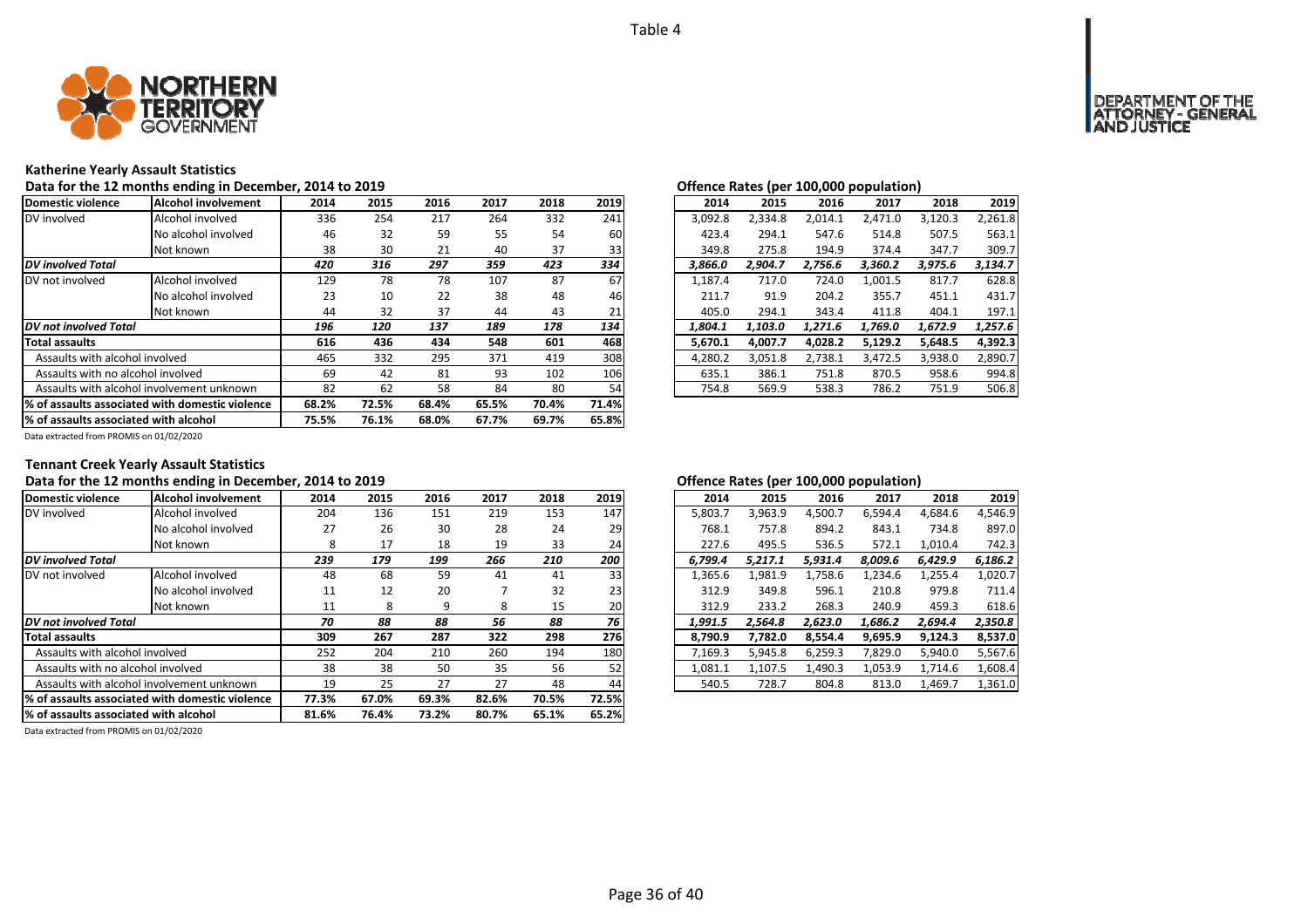

# **Nhulunbuy Yearly Assault Statistics**

Data for the 12 months ending in December, 2014 to 2019<br>**Data for the 12 months ending in December, 2014 to 2019** 

| Domestic violence                               | Alcohol involvement | 2014  | 2015  | 2016  | 2017  | 2018  | 2019  | 2014    | 2015    | 2016    | 2017    | 2018    | 2019    |
|-------------------------------------------------|---------------------|-------|-------|-------|-------|-------|-------|---------|---------|---------|---------|---------|---------|
| DV involved                                     | Alcohol involved    | 67    | 52    | 40    | 35    | 40    | 26    | 1.476.1 | 1,211.0 | 1,183.4 | 1,052.0 | 1,223.2 | 798.8   |
|                                                 | No alcohol involved | 22    | 14    | 15    | 8     | 4     |       | 484.7   | 326.0   | 443.8   | 240.5   | 122.3   | 153.6   |
|                                                 | Not known           |       |       | 4     |       | 3     |       | 22.0    | 163.0   | 118.3   | 210.4   | 91.7    | 30.7    |
| DV involved Total                               |                     | 90    | 73    | 59    | 50    | 47    | 32    | 1.982.8 | 1,700.0 | 1.745.6 | 1.502.9 | 1,437.3 | 983.1   |
| DV not involved                                 | Alcohol involved    | 41    | 33    | 28    | 27    | 28    | 20    | 903.3   | 768.5   | 828.4   | 811.5   | 856.3   | 614.4   |
|                                                 | No alcohol involved | 9     | 6     | 9     | 8     | 3     |       | 198.3   | 139.7   | 266.3   | 240.5   | 91.7    | 184.3   |
|                                                 | Not known           | ь     | b     | 4     |       | 6     |       | 132.2   | 139.7   | 118.3   | 210.4   | 183.5   | 92.2    |
| DV not involved Total                           |                     | 56    | 45    | 41    | 42    | 37    | 29    | 1.233.8 | 1.048.0 | 1.213.0 | 1,262.4 | 1,131.5 | 890.9   |
| <b>Total assaults</b>                           |                     | 146   | 118   | 100   | 92    | 84    | 61    | 3.216.6 | 2.748.0 | 2,958.6 | 2,765.3 | 2.568.8 | 1,874.0 |
| Assaults with alcohol involved                  |                     | 108   | 85    | 68    | 62    | 68    | 46    | 2,379.4 | 1,979.5 | 2,011.8 | 1,863.5 | 2,079.5 | 1,413.2 |
| Assaults with no alcohol involved               |                     | 31    | 20    | 24    | 16    |       |       | 683.0   | 465.8   | 710.1   | 480.9   | 214.1   | 337.9   |
| Assaults with alcohol involvement unknown       |                     |       | 13    | 8     | 14    | 9     |       | 154.2   | 302.7   | 236.7   | 420.8   | 275.2   | 122.9   |
| % of assaults associated with domestic violence |                     | 61.6% | 61.9% | 59.0% | 54.3% | 56.0% | 52.5% |         |         |         |         |         |         |
| % of assaults associated with alcohol           |                     | 74.0% | 72.0% | 68.0% | 67.4% | 81.0% | 75.4% |         |         |         |         |         |         |

|                 | .    |      |      |      |           | enchec nates (per zeejeee population) |  |         |         |         |         |         |  |
|-----------------|------|------|------|------|-----------|---------------------------------------|--|---------|---------|---------|---------|---------|--|
| 4               | 2015 | 2016 | 2017 | 2018 | 2019      | 2014                                  |  | 2015    | 2016    | 2017    | 2018    | 2019    |  |
| 57              | 52   | 40   | 35   | 40   | <b>26</b> | 1.476.1                               |  | 1,211.0 | 1,183.4 | 1,052.0 | 1,223.2 | 798.8   |  |
| :2              | 14   | 15   | 8    | 4    |           | 484.7                                 |  | 326.0   | 443.8   | 240.5   | 122.3   | 153.6   |  |
| 1               |      | 4    |      | 3    |           | 22.0                                  |  | 163.0   | 118.3   | 210.4   | 91.7    | 30.7    |  |
| 0               | 73   | 59   | 50   | 47   | 32        | 1,982.8                               |  | 1,700.0 | 1,745.6 | 1,502.9 | 1,437.3 | 983.1   |  |
| $\mathbf{1}$    | 33   | 28   | 27   | 28   | <b>20</b> | 903.3                                 |  | 768.5   | 828.4   | 811.5   | 856.3   | 614.4   |  |
| 9               | 6    | 9    | 8    | 3    | 6         | 198.3                                 |  | 139.7   | 266.3   | 240.5   | 91.7    | 184.3   |  |
| 6               | 6    | 4    |      | 6    |           | 132.2                                 |  | 139.7   | 118.3   | 210.4   | 183.5   | 92.2    |  |
| 6               | 45   | 41   | 42   | 37   | 29        | 1.233.8                               |  | 1.048.0 | 1.213.0 | 1.262.4 | 1.131.5 | 890.9   |  |
| 16              | 118  | 100  | 92   | 84   | 61        | 3.216.6                               |  | 2.748.0 | 2,958.6 | 2,765.3 | 2,568.8 | 1,874.0 |  |
| 18              | 85   | 68   | 62   | 68   | 46        | 2.379.4                               |  | 1.979.5 | 2.011.8 | 1.863.5 | 2.079.5 | 1.413.2 |  |
| $1\overline{1}$ | 20   | 24   | 16   |      | 11        | 683.0                                 |  | 465.8   | 710.1   | 480.9   | 214.1   | 337.9   |  |
| 7               | 13   | 8    | 14   | 9    |           | 154.2                                 |  | 302.7   | 236.7   | 420.8   | 275.2   | 122.9   |  |
|                 |      |      |      |      |           |                                       |  |         |         |         |         |         |  |

Data extracted from PROMIS on 01/02/2020

# **NT Balance Yearly Assault Statistics**

# **Data for the 12 months ending in December, 2014 to 2019 Offence Rates (per 100,000 population)**

| Domestic violence                                | <b>Alcohol involvement</b> | 2014  | 2015  | 2016  | 2017  | 2018  | 2019  | 2014    | 2015    | 2016    | 2017    | 2018    | 2019    |
|--------------------------------------------------|----------------------------|-------|-------|-------|-------|-------|-------|---------|---------|---------|---------|---------|---------|
| DV involved                                      | Alcohol involved           | 674   | 583   | 562   | 600   | 625   | 475   | 858.8   | 736.5   | 700.7   | 745.7   | 782.4   | 595.7   |
|                                                  | No alcohol involved        | 769   | 772   | 788   | 772   | 679   | 669   | 979.9   | 975.3   | 982.5   | 959.5   | 850.0   | 839.1   |
|                                                  | Not known                  | 160   | 152   | 164   | 182   | 191   | 196   | 203.9   | 192.0   | 204.5   | 226.2   | 239.1   | 245.8   |
| <b>DV</b> involved Total                         |                            | 1,603 | 1,507 | 1,514 | 1,554 | 1,495 | 1,340 | 2,042.6 | 1.903.8 | 1,887.8 | 1,931.5 | 1,871.6 | 1,680.6 |
| DV not involved                                  | Alcohol involved           | 175   | 146   | 152   | 206   | 156   | 126   | 223.0   | 184.4   | 189.5   | 256.0   | 195.3   | 158.0   |
|                                                  | No alcohol involved        | 269   | 280   | 282   | 261   | 234   | 263   | 342.8   | 353.7   | 351.6   | 324.4   | 292.9   | 329.9   |
|                                                  | Not known                  | 101   | 137   | 106   | 100   | 102   | 109   | 128.7   | 173.1   | 132.2   | 124.3   | 127.7   | 136.7   |
| <b>DV</b> not involved Total                     |                            | 545   | 563   | 540   | 567   | 492   | 498   | 694.5   | 711.2   | 673.3   | 704.7   | 615.9   | 624.6   |
| <b>Total assaults</b>                            |                            | 2,148 | 2,070 | 2,054 | 2,121 | 1,987 | 1,838 | 2.737.0 | 2,615.0 | 2,561.1 | 2,636.2 | 2,487.5 | 2,305.2 |
| Assaults with alcohol involved                   |                            | 849   | 729   | 714   | 806   | 781   | 601   | 1,081.8 | 920.9   | 890.3   | 1,001.8 | 977.7   | 753.8   |
| Assaults with no alcohol involved                |                            | 1,038 | 1,052 | 1,070 | 1,033 | 913   | 932   | 1,322.6 | 1,329.0 | 1,334.2 | 1,283.9 | 1,143.0 | 1,168.9 |
| Assaults with alcohol involvement unknown        |                            | 261   | 289   | 270   | 282   | 293   | 305   | 332.6   | 365.1   | 336.7   | 350.5   | 366.8   | 382.5   |
| 1% of assaults associated with domestic violence |                            | 74.6% | 72.8% | 73.7% | 73.3% | 75.2% | 72.9% |         |         |         |         |         |         |
| % of assaults associated with alcohol            |                            | 39.5% | 35.2% | 34.8% | 38.0% | 39.3% | 32.7% |         |         |         |         |         |         |

| 2018<br>782.4 | 2019<br>595.7 |
|---------------|---------------|
|               |               |
|               |               |
|               | 839.1         |
| 239.1         | 245.8         |
| 1,871.6       | 1,680.6       |
| 195.3         | 158.0         |
| 292.9         | 329.9         |
| 127.7         | 136.7         |
| 615.9         | 624.6         |
| 2,487.5       | 2,305.2       |
| 977.7         | 753.8         |
| 1,143.0       | 1,168.9       |
| 366.8         | 382.5         |
|               | 850.0         |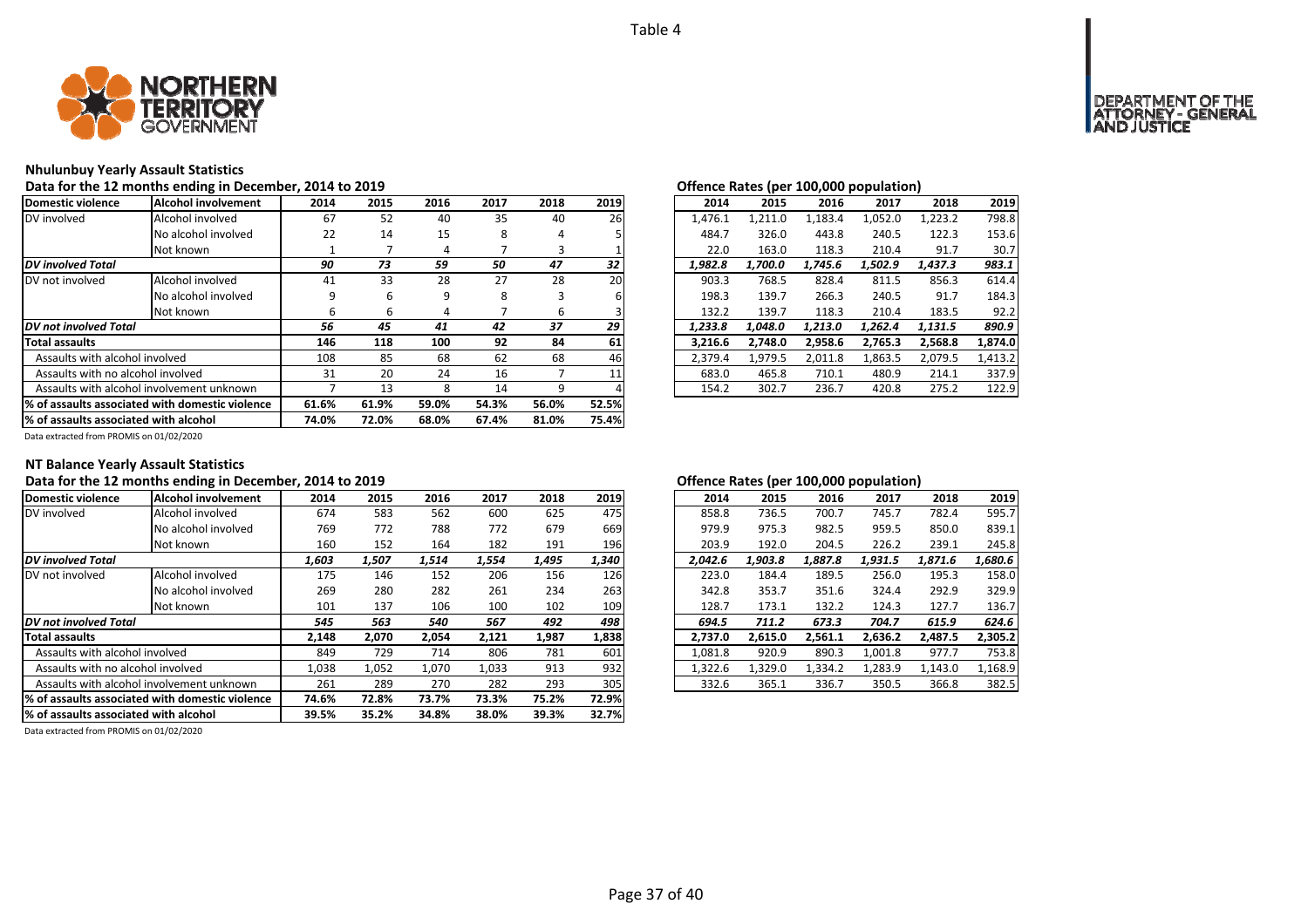Glossary



**Northern Territory Crime Statistics Data through December 2019**

| Assault                                            | The direct (and immediate/confrontational) infliction of force, injury or violence upon a person or the threat of such force,<br>injury or violence where there is an apprehension that the threat could be enacted, excluding offences of a sexual nature.                                                                                |
|----------------------------------------------------|--------------------------------------------------------------------------------------------------------------------------------------------------------------------------------------------------------------------------------------------------------------------------------------------------------------------------------------------|
| <b>Actual Break-in</b>                             | Gaining unlawful entry, either forced or unforced, to a dwelling or other premises.                                                                                                                                                                                                                                                        |
| Attempted Break-in                                 | Attempting but failing to gain unlawful entry to a dwelling or other premises.                                                                                                                                                                                                                                                             |
| <b>Attempted Murder</b>                            | Attempted, unlawful intentional killing of another person, where death did not actually result.                                                                                                                                                                                                                                            |
| Break-in                                           | Unlawful entry with intent of dwellings and other premises (excludes trespassing). Includes actual and attempted break-<br>lins.                                                                                                                                                                                                           |
| <b>Domestic Violence</b>                           | Domestic violence includes any of the following conduct committed by a person against someone with whom the person<br>is in a domestic relationship: conduct causing harm (such as sexual or other assault), damaging property, intimidation or<br>stalking, economic abuse or attempting or threatening to commit these types of actions. |
| <b>Driving Causing Death</b>                       | In the Northern Territory, this offence group is used for hit and run offences resulting in death. Other traffic-related<br>deaths are categorised as dangerous or negligent acts endangering persons.                                                                                                                                     |
| <b>Homicide and Related</b><br><b>Offences</b>     | The actual or attempted unlawful killing of a person, including murder, manslaughter, attempted murder and driving<br>causing death.                                                                                                                                                                                                       |
| Illegal Use of Motor Vehicle                       | The taking of a vehicle illegally and without permission, with the intent of temporarily depriving the owner or possessor of<br>lits use.                                                                                                                                                                                                  |
| Manslaughter                                       | Unlawful killing of another person without the intent to kill or with impaired capacity of one's mind.                                                                                                                                                                                                                                     |
| Motor Vehicle Theft and<br><b>Related Offences</b> | Includes illegal use of motor vehicle, theft of a motor vehicle and theft of motor vehicle parts or contents.                                                                                                                                                                                                                              |
| Murder                                             | Unlawful intentional killing of another person.                                                                                                                                                                                                                                                                                            |
| Non-Assaultive Sexual<br><b>Offences</b>           | Offences of a sexual nature that do not involve physical contact or intended contact, and where the victim does not give<br>consent, gives consent as a result of intimidation or deception, or consent is proscribed. Includes child pornography,<br>voyeurism and wilful exposure.                                                       |

DEPARTMENT OF THE<br>ATTORNEY - GENERAL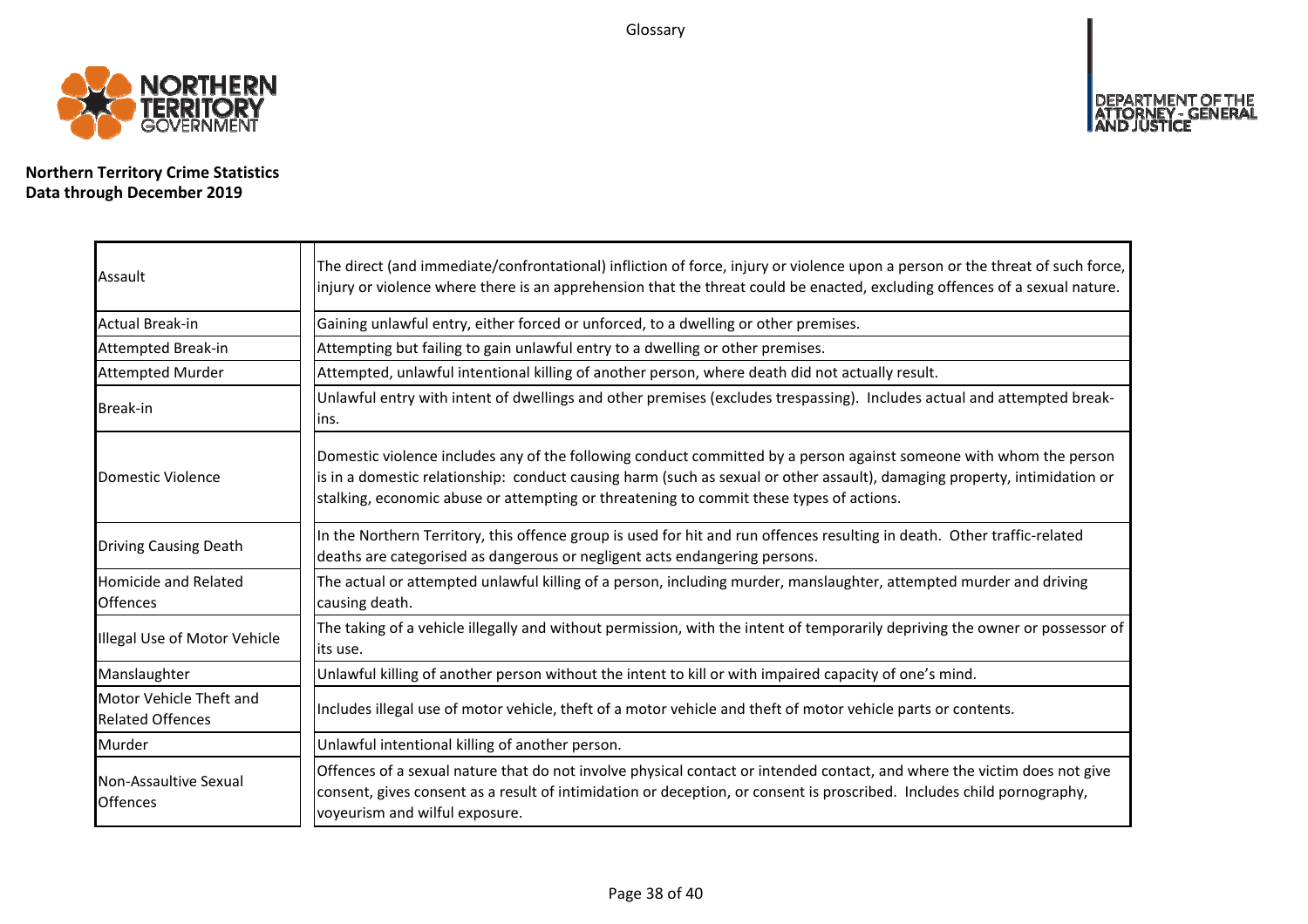Glossary



# **OF THE**

# **Northern Territory Crime Statistics Data through December 2019**

| Northern Territory Balance                  | The Northern Territory Balance is the area of the Northern Territory that lies outside of the six urban centres of Darwin,<br>Palmerston, Alice Springs, Katherine, Tennant Creek and Nhulunbuy.                                                |
|---------------------------------------------|-------------------------------------------------------------------------------------------------------------------------------------------------------------------------------------------------------------------------------------------------|
| Offence                                     | An action that contravenes an act of law in force in the Northern Territory or the Commonwealth.                                                                                                                                                |
| Theft and Related Offences                  | A broad category involving the unlawful taking or obtaining of money, goods or services without the use of force, or the<br>receipt or handling of stolen money or goods. Includes offences such as stealing and shoplifting.                   |
| <b>Property Damage</b>                      | The unlawful destruction, damage, or defacement of property, including vandalism, graffiti and interfering with a motor<br>vehicle causing damage.                                                                                              |
| Robbery                                     | A broad category involving theft of property with the use or threat of immediate force.                                                                                                                                                         |
| Sexual Assault                              | Physical contact or intended contact of a sexual nature where the victim does not give consent, gives consent as a result of<br>intimidation or deception, or consent is proscribed. Includes rape (actual, intended and attempted) and incest. |
| Theft of Motor Vehicle Parts<br>or Contents | The taking of parts or contents from a motor vehicle illegally and without permission.                                                                                                                                                          |

Definitions are based on the Australian and New Zealand Standard Offence Classification system of 2011, published by the Australian Bureau of Statistics.